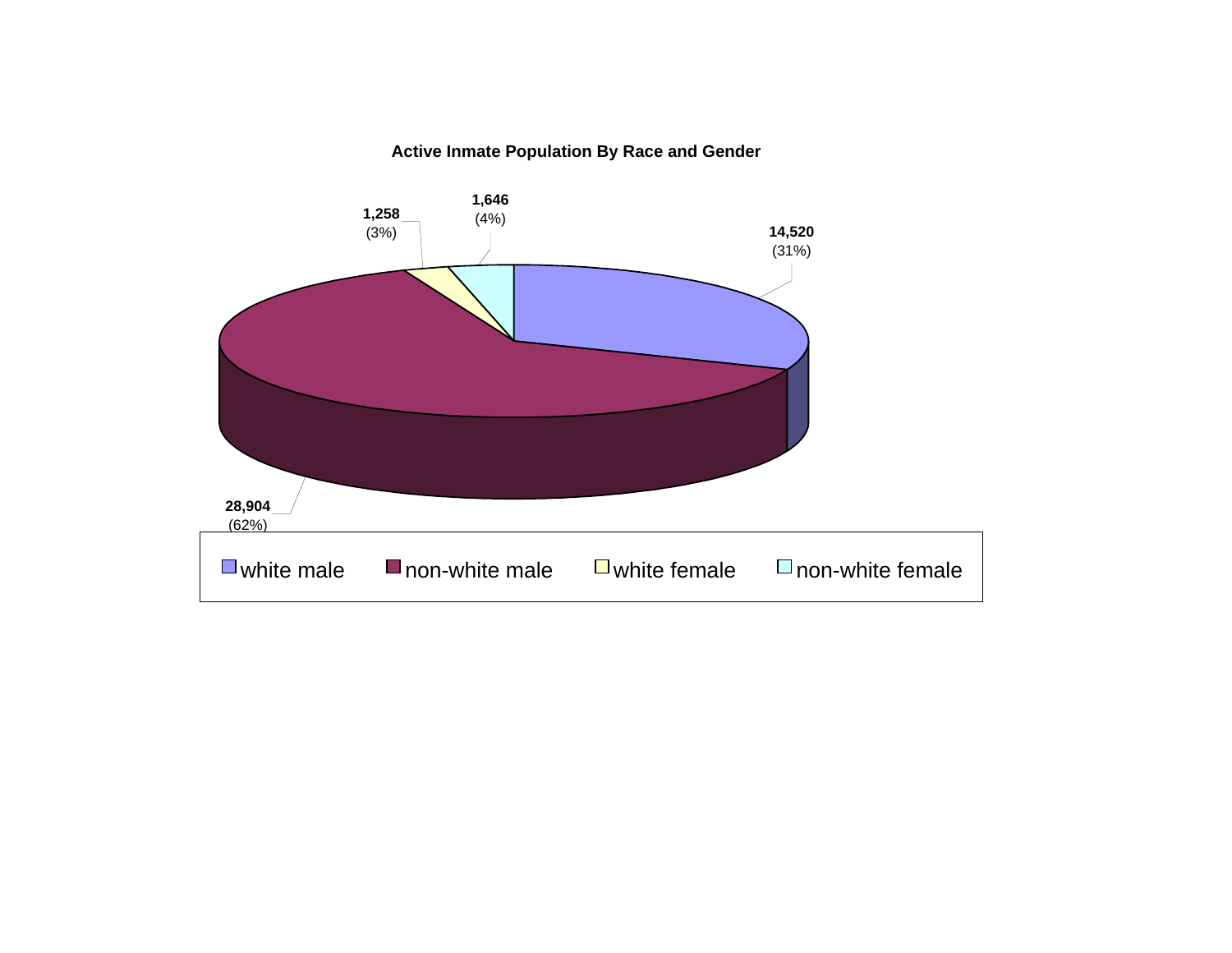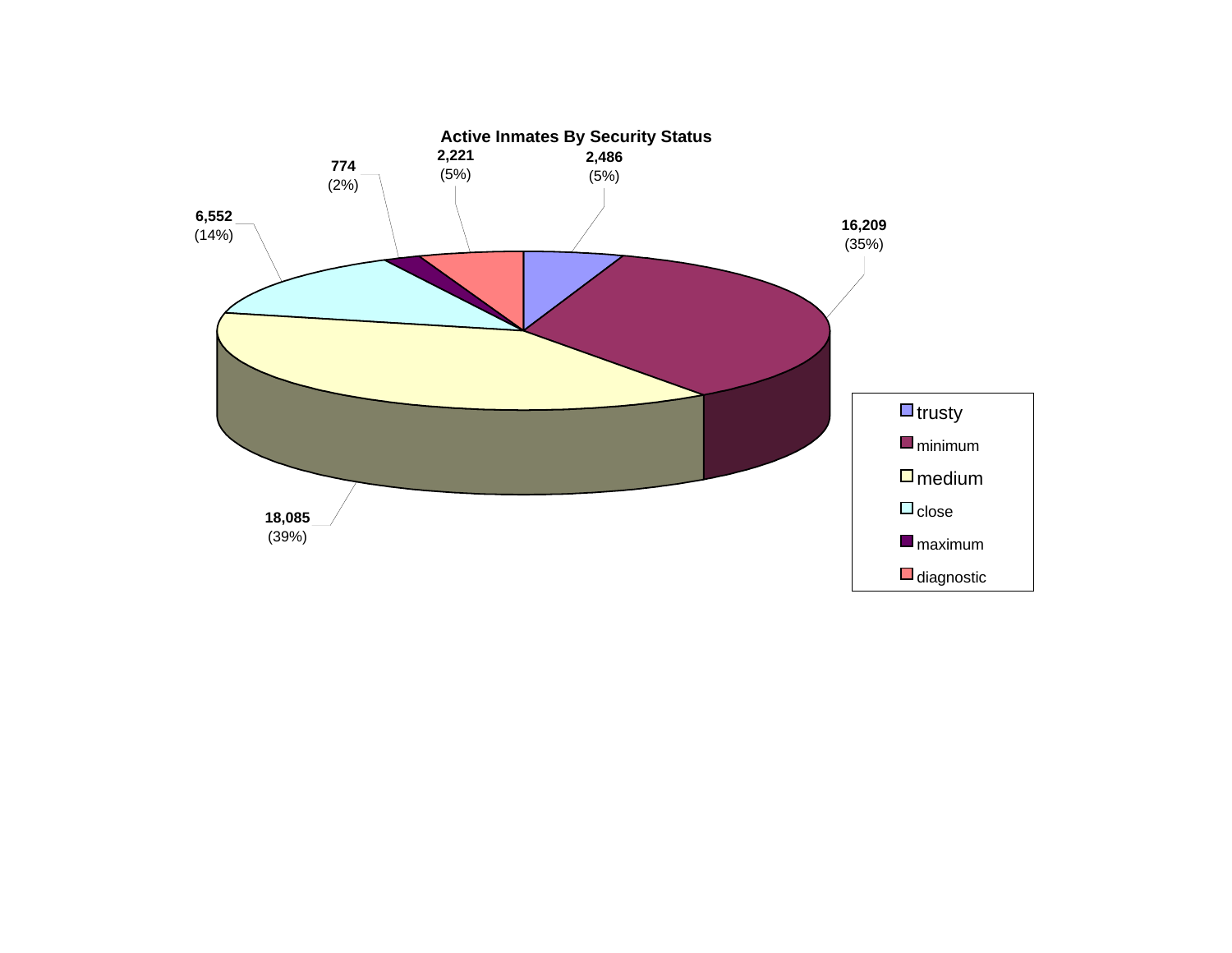

### **Active Inmates Prison Sentence In Years**

**Number of Inmates**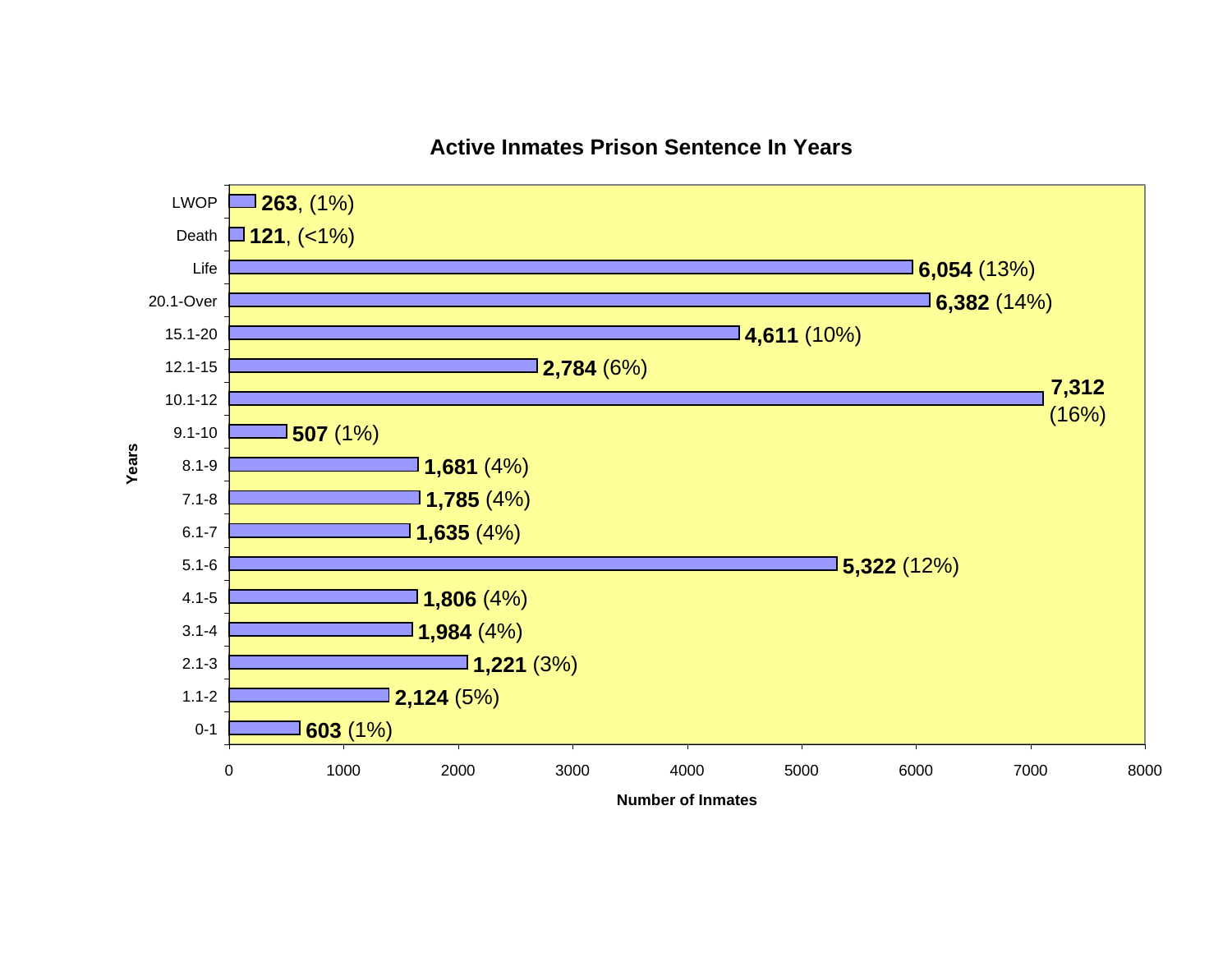**Active Inmates Who Have Probation To Follow Prison**

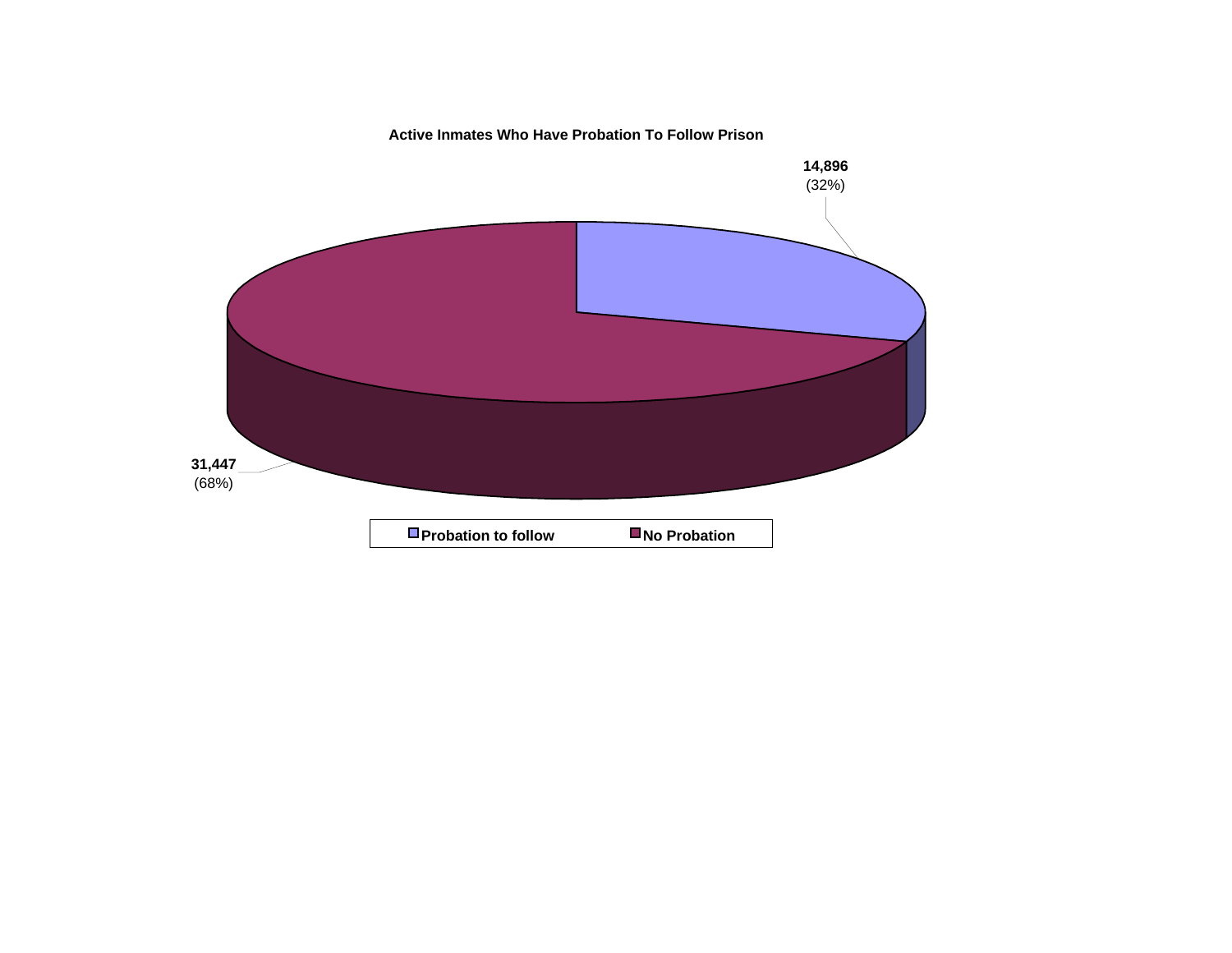**Active Inmates Grouped By Institution**

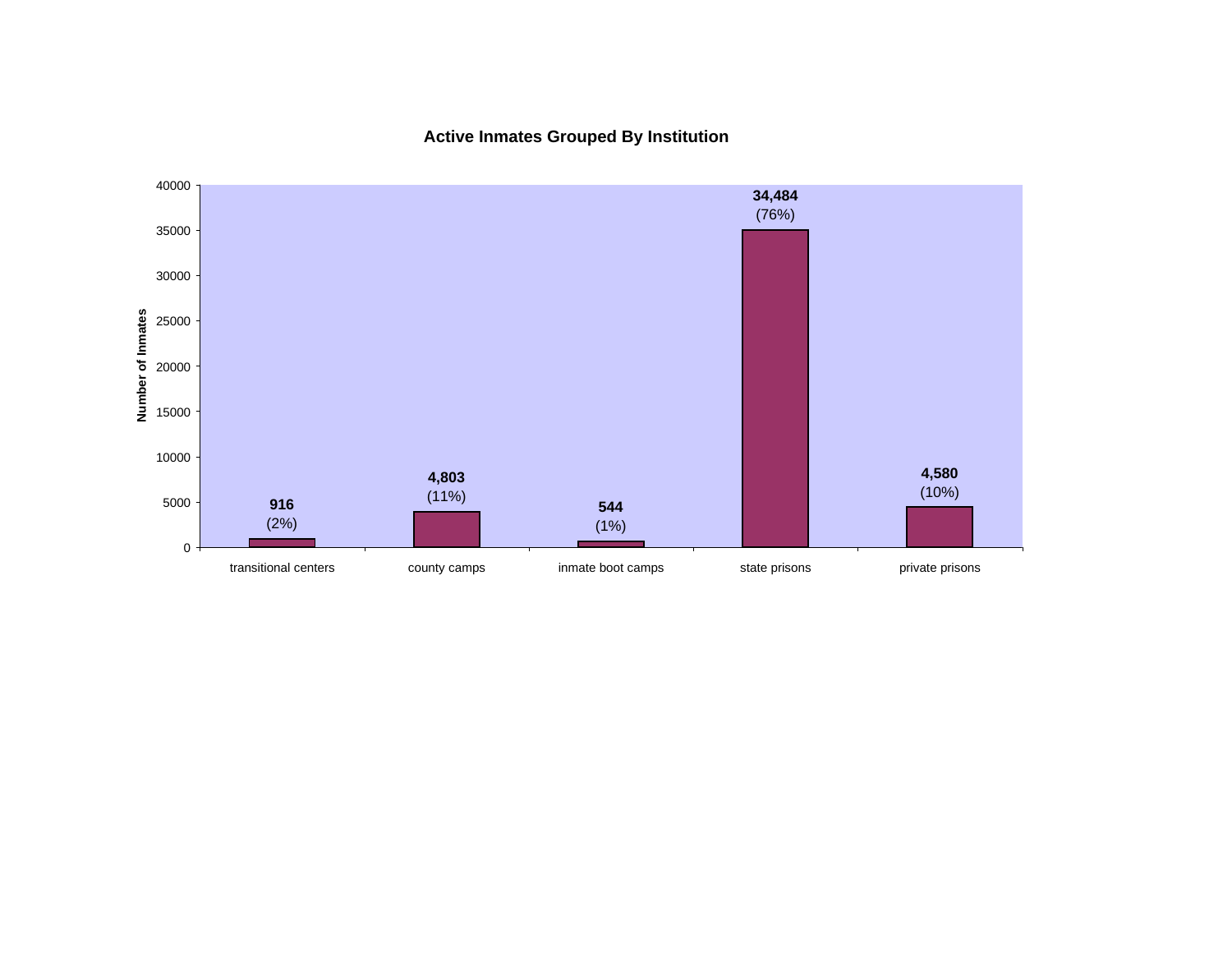### **Active Inmates By Most Serious Crime Type**

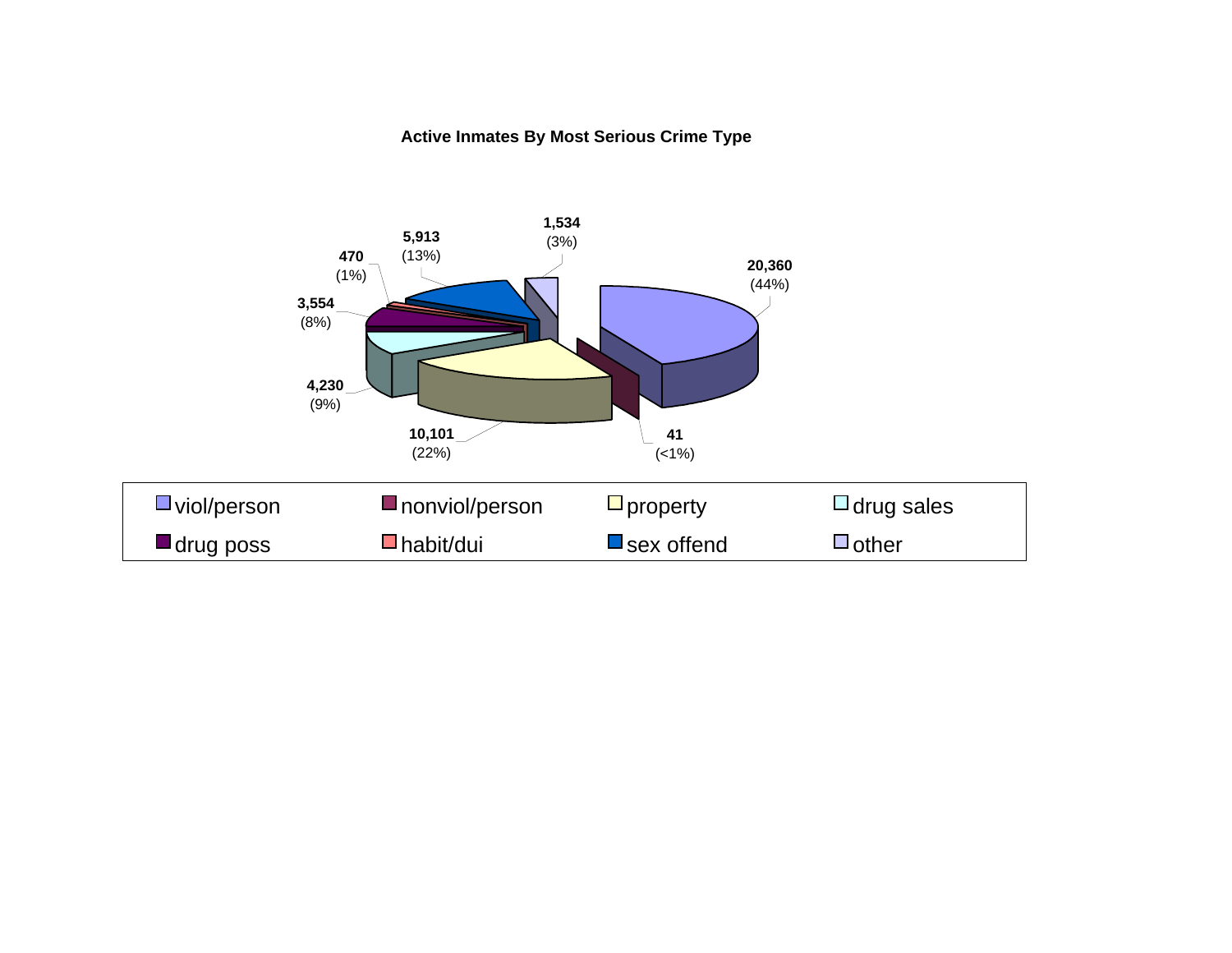Georgia Department of Corrections Page 1 Run 02/18/02 Decision Support

#### Inmate statistical profile

TABLE OF CONTENTS FOR ACTIVE PRISONERS EXCLUDING JAIL

Title PAGE ----- ---- RACE AND SEX............................ 2 Culture Fair IQ Scores.................. 3 Self-Rpt Socioeconomic Class............ 4 Self-Rpt Environment To Age 16.......... 5 Self-Rpt Education Level................ 6 Functional Reading Level (WRAT Scores).. 7 Functional Math Level (WRAT Scores)..... 8 Functional Spelling Level (WRAT Scores). 9 Self-Rpt Guardian Status To Age 16......10 Self-Rpt Employment Status Before Prison11 Self-Rpt Marital Status At Admission....12 Self-Rpt Number Of Children At Admission13 Self-Rpt Religious Affiliation..........14 Self-Rpt Family Behavior Patterns \*.....15 Inmate Diagnostic Behavior Problem \*....16 Physical Profile (General Condition)....17 Security Status...........................18 Number Of Sentences.....................19 Number Of Disciplinaries................20 Number Of Escapes........................21 Number Of Prior Georgia Incarcerations \*22 Number Of Transfers.....................23 County Of Conviction....................24 Circ Of Conviction......................29 Home County.............................31 Prison Sentence In Years................36 Probation To Follow Prison..............37Admission Type.............................38 Release Type...............................39 Inst By Group..............................40 Institution...............................41 Misdemeanors And Felonies...............44 Crimes By Group...........................45 Most Serious Offense....................46 Most Serious Crime Type.................52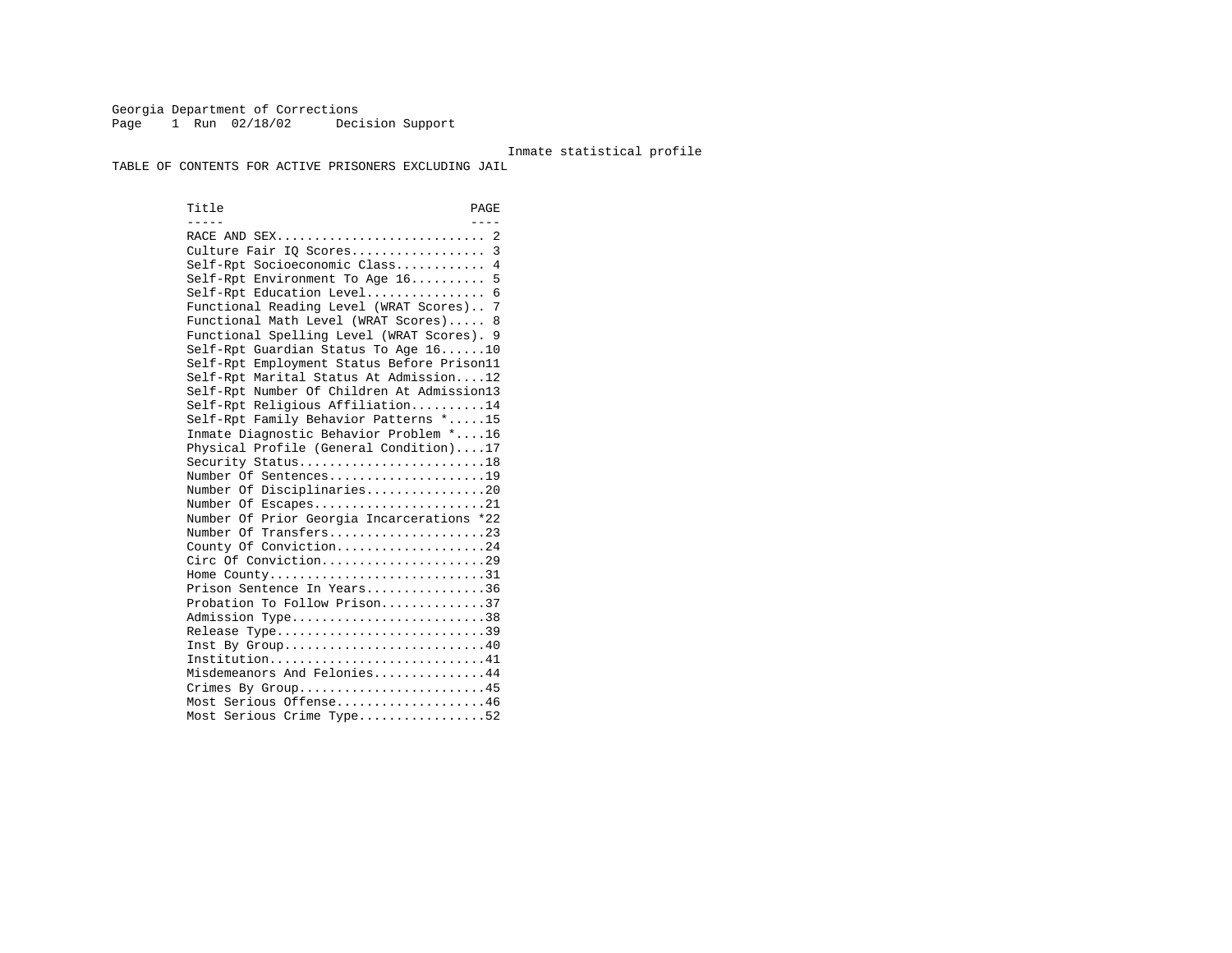Page 2 Run 02/18/02

#### Inmate statistical profile

Sample: ACTIVE PRISONERS EXCLUDING JAIL **Requestor: DECISION SUPPORT** Active inmates 02/18/2002

RACE AND SEX by current age & sex

|                                                                  |                             |                                                                       | M E N                                                        |                                                                               |                                                                                 |                                                 |                                                         | W O M E N                                                 |                                       |                                            |                                                                            |
|------------------------------------------------------------------|-----------------------------|-----------------------------------------------------------------------|--------------------------------------------------------------|-------------------------------------------------------------------------------|---------------------------------------------------------------------------------|-------------------------------------------------|---------------------------------------------------------|-----------------------------------------------------------|---------------------------------------|--------------------------------------------|----------------------------------------------------------------------------|
| RACE AND SEX                                                     | Age<br>$00 - 21$            | Age<br>$ 22-39 $                                                      | Age<br>$8 40-54$                                             | Age<br>$8 55-99$                                                              | Men<br>% Total                                                                  | Age<br>$8   00 - 21$                            | Age<br>$ 22-39 $                                        | Age<br>$ 40-54 $                                          | Age<br>$8 55-99$                      | Women<br>% Total                           | Grand<br>%   Total %                                                       |
| WHITE MALE<br>NON WHITE MALE<br>WHITE FEMALE<br>NON WHITE FEMALE | 979<br>27<br>2600<br>0<br>0 | 8042<br>30<br>73 18415<br>70 <br>0 <sup>1</sup><br>0<br> 0 <br>0<br>0 | 4482<br>39<br>7108<br>61<br>$\mathbf 0$<br>0<br>0<br>$\circ$ | 1017<br>781<br>$\mathbf{0}$<br>$\mathbf{0}$<br>$\mathbf{0}$<br>0 <sup>1</sup> | 57 14520<br>33<br>43 28904<br>67<br>$\Omega$<br>$\Omega$<br>$\overline{0}$<br>0 | 0<br>$\mathbf{0}$<br>0<br>44 <br>68<br>56<br>88 | 0<br>$\mathbf 0$<br>$\Omega$<br>804<br>43<br>1072<br>57 | 0<br>$\mathbf 0$<br>$\mathbf 0$<br>346<br>43<br>451<br>57 | $\Omega$<br>0<br>53<br>40<br>47<br>35 | 0.<br>$\Omega$<br>1258<br>43<br>57<br>1646 | 14520<br>31<br>28904<br>62<br>1258<br>$\overline{\mathbf{3}}$<br>1646<br>4 |
| Total reported                                                   |                             | 3579 100 26457 100 11590 100                                          |                                                              |                                                                               | 1798 100 43424 100                                                              | 156 100                                         | 1876 100                                                | 797 100                                                   | 75 100                                | 2904 100                                   | 46328 100                                                                  |
| Percent reported                                                 | 100.0                       | 100.0                                                                 | 100.0                                                        | 100.0                                                                         | 100.0                                                                           | 100.0                                           | 100.0                                                   | 100.0                                                     | 100.0                                 | 100.0                                      | 100.0                                                                      |
| NOT REPORTED                                                     | $\mathbf 0$                 | 0                                                                     | $\mathbf 0$                                                  | $\mathbf 0$                                                                   | $\Omega$                                                                        | $\mathbf{0}$                                    | $\Omega$                                                | $\mathbf 0$                                               | $\Omega$                              | $\Omega$                                   | 0                                                                          |
| Total                                                            | 3579                        | 26457                                                                 | 11590                                                        | 1798                                                                          | 43424                                                                           | 156                                             | 1876                                                    | 797                                                       | 75                                    | 2904                                       | 46328                                                                      |
| AVERAGE AGE                                                      | 19.96                       | 30.15                                                                 | 45.12                                                        | 60.44                                                                         | 34.56                                                                           | 20.12                                           | 31.21                                                   | 44.65                                                     | 59.75                                 | 35.04                                      | 34.59                                                                      |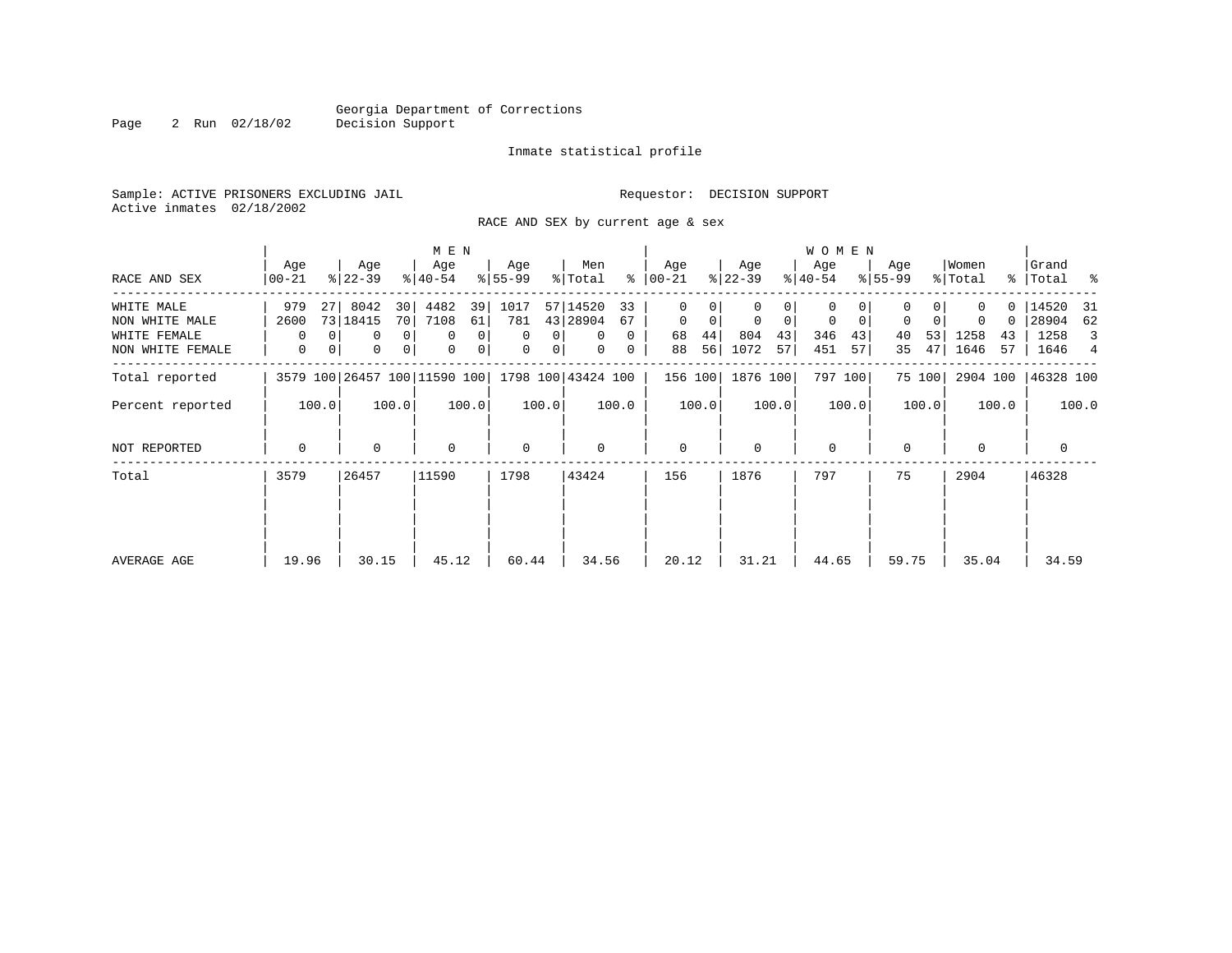#### Inmate statistical profile

Sample: ACTIVE PRISONERS EXCLUDING JAIL **Requestor: DECISION SUPPORT** Active inmates 02/18/2002

Culture Fair IQ Scores by current age & sex

|                           |                |      |                  |      | M E N                                           |      |                  |      |                    |         |                  |         |                  |          | <b>WOMEN</b>     |          |                  |          |                  |          |                      |      |
|---------------------------|----------------|------|------------------|------|-------------------------------------------------|------|------------------|------|--------------------|---------|------------------|---------|------------------|----------|------------------|----------|------------------|----------|------------------|----------|----------------------|------|
| IQ Score                  | Age<br>  00-21 |      | Age<br>$ 22-39 $ |      | Age<br>$ 40-54 $                                |      | Age<br>$ 55-99 $ |      | Men<br>% Total     | ៖       | Age<br>$00 - 21$ |         | Age<br>$ 22-39 $ |          | Age<br>$ 40-54 $ |          | Age<br>$8 55-99$ |          | Women<br>% Total |          | Grand<br>%   Total % |      |
| LESS THAN 70<br>70 AND UP | 81<br>3377     |      | 940<br>98 24442  | 4    | 851<br>96 10113                                 | 8    | 111<br>92 1515   |      | 7 1983<br>93 39447 | 5<br>95 | 5<br>134         | 4<br>96 | 173<br>1597      | 10<br>90 | 169<br>574       | 23<br>77 | 28<br>41         | 41<br>59 | 375<br>2346      | 14<br>86 | 2358<br> 41793 95    | -5   |
| Total reported            |                |      |                  |      | 3458 100 25382 100 10964 100 1626 100 41430 100 |      |                  |      |                    |         |                  | 139 100 | 1770 100         |          |                  | 743 100  |                  | 69 100   | 2721 100         |          | 44151 100            |      |
| Percent reported          |                | 96.6 |                  | 95.9 |                                                 | 94.6 |                  | 90.4 |                    | 95.4    |                  | 89.1    |                  | 94.3     |                  | 93.2     |                  | 92.0     |                  | 93.7     |                      | 95.3 |
| NOT REPORTED              | 121            |      | 1075             |      | 626                                             |      | 172              |      | 1994               |         | 17               |         | 106              |          | 54               |          | 6                |          | 183              |          | 2177                 |      |
| Total                     | 3579           |      | 26457            |      | 11590                                           |      | 1798             |      | 43424              |         | 156              |         | 1876             |          | 797              |          | 75               |          | 2904             |          | 46328                |      |
|                           |                |      |                  |      |                                                 |      |                  |      |                    |         |                  |         |                  |          |                  |          |                  |          |                  |          |                      |      |
|                           |                |      |                  |      |                                                 |      |                  |      |                    |         |                  |         |                  |          |                  |          |                  |          |                  |          |                      |      |
| AVERAGE IQ                | 100.08         |      | 99.99            |      | 96.17                                           |      | 94.15            |      | 98.76              |         | 99.01            |         | 95.01            |          | 85.92            |          | 76.49            |          | 92.27            |          | 98.36                |      |

Page 3 Run 02/18/02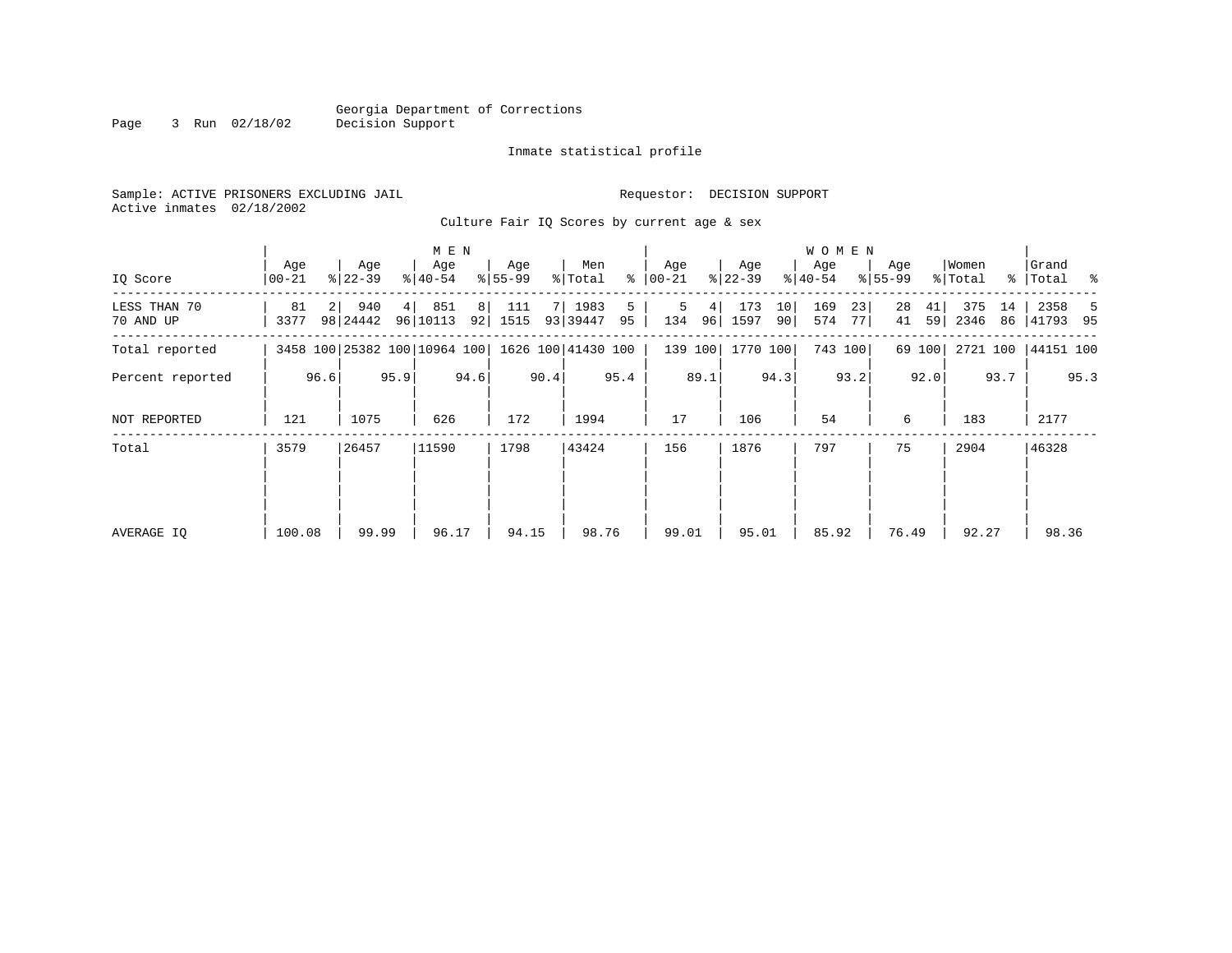#### Georgia Department of Corrections<br>4 Run 02/18/02 Decision Support Page 4 Run 02/18/02 Decision Support

#### Inmate statistical profile

Sample: ACTIVE PRISONERS EXCLUDING JAIL Requestor: DECISION SUPPORT Active inmates 02/18/2002

Self-Rpt Socioeconomic Class by current age & sex

|                     |       |      |                              |      | M E N     |      |             |          |                    |      |           |      |           |      | <b>WOMEN</b> |         |             |        |          |                |             |      |
|---------------------|-------|------|------------------------------|------|-----------|------|-------------|----------|--------------------|------|-----------|------|-----------|------|--------------|---------|-------------|--------|----------|----------------|-------------|------|
|                     | Aqe   |      | Age                          |      | Age       |      | Age         |          | Men                |      | Age       |      | Age       |      | Aqe          |         | Age         |        | Women    |                | Grand       |      |
| Socioeconomic Class | 00-21 |      | $8 22-39$                    |      | $8 40-54$ |      | $8155 - 99$ |          | % Total            | ៖    | $00 - 21$ |      | $ 22-39 $ |      | $8 40-54$    |         | $8155 - 99$ |        | % Total  |                | %   Total % |      |
| WELFARE             | 327   | 10   | 2038                         | 8    | 779       |      | 95          | $6 \mid$ | 3239               | 8    | 25        | 16   | 295       | 16   | 82           | 11      |             |        | 403      | 14             | 3642        | -8   |
| OCC EMPLOY          | 253   | 8    | 1971                         | 8    | 522       | 5    | 47          | 3        | 2793               |      | $\Omega$  | 0    | 11        |      | 4            |         | 2           |        | 17       |                | 2810        | 6    |
| MINIMUM STD         | 1533  | 46   | 10811                        | 42   | 4828      | 43   | 823         |          | 48 17995           | 43   | 40        | 26   | 569       | 31   | 299          | 38      | 43          | 61     | 951      | 33             | 18946       | 42   |
| MIDDLE              | 1179  | 35   | 10529                        | 41   | 4945      | 44   | 735         |          | 43 17388           | 42   | 85        | 55   | 930       | 50   | 381          | 49      | 22          | 31     | 1418     | 50             | 18806       | 42   |
| <b>OTHER</b>        | 38    |      | 217                          |      | 87        |      | 16          |          | 358                |      | 4         | 3    | 38        | 2    | 13           | 2       | 2           | 3      | 57       | $\overline{2}$ | 415         |      |
| Total reported      |       |      | 3330 100 25566 100 11161 100 |      |           |      |             |          | 1716 100 41773 100 |      | 154 100   |      | 1843 100  |      |              | 779 100 |             | 70 100 | 2846 100 |                | 44619 100   |      |
| Percent reported    |       | 93.0 |                              | 96.6 |           | 96.3 |             | 95.4     |                    | 96.2 |           | 98.7 |           | 98.2 |              | 97.7    |             | 93.3   |          | 98.0           |             | 96.3 |
| NOT RPTD            | 249   |      | 891                          |      | 429       |      | 82          |          | 1651               |      | 2         |      | 33        |      | 18           |         | 5           |        | 58       |                | 1709        |      |
| Total               | 3579  |      | 26457                        |      | 11590     |      | 1798        |          | 43424              |      | 156       |      | 1876      |      | 797          |         | 75          |        | 2904     |                | 46328       |      |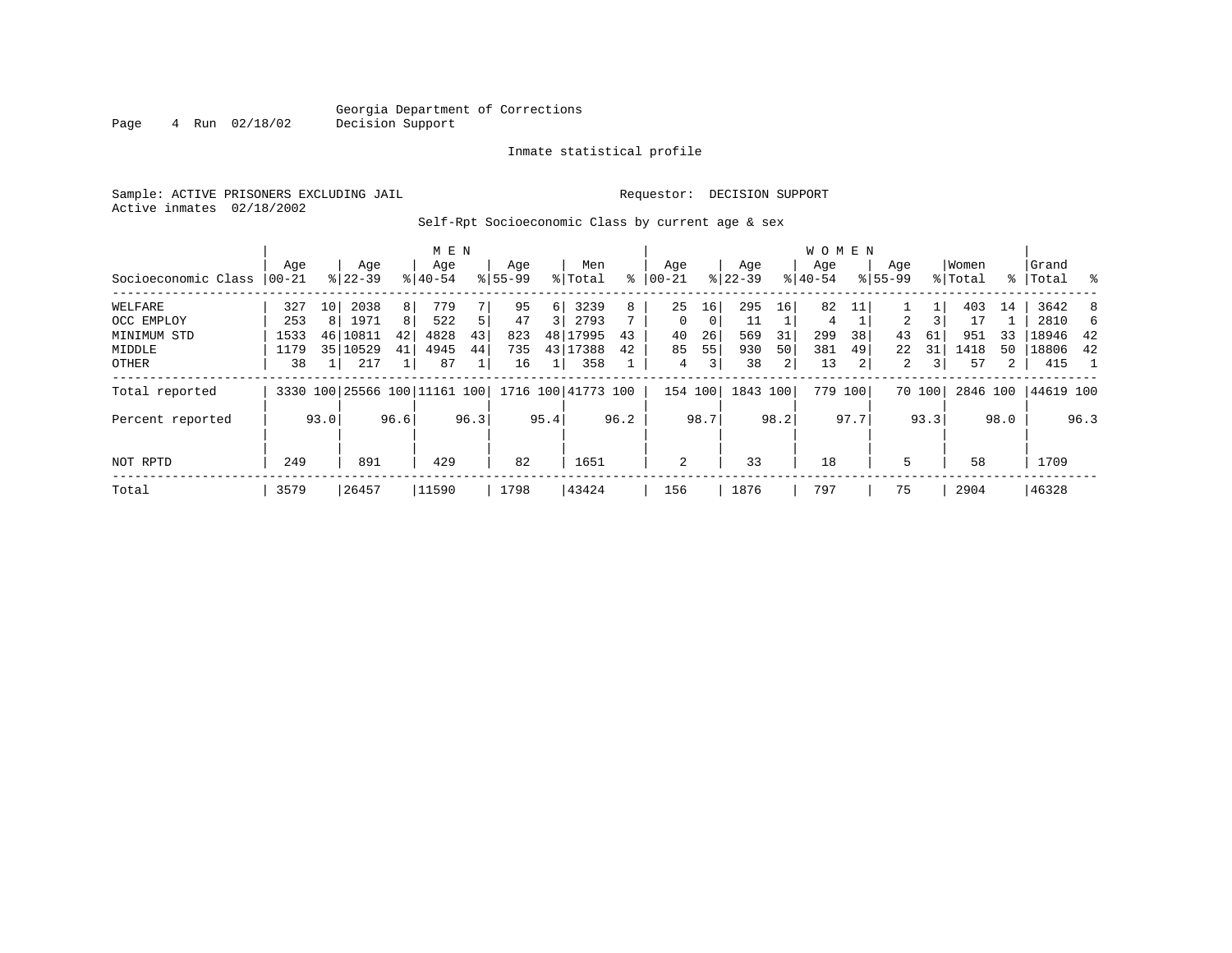Page 5 Run 02/18/02

#### Inmate statistical profile

Sample: ACTIVE PRISONERS EXCLUDING JAIL **Requestor: DECISION SUPPORT** Active inmates 02/18/2002

Self-Rpt Environment To Age 16 by current age & sex

|                  |                  |      |                  |      | M E N                        |      |                    |          |                    |      |                   |      |                  |      | <b>WOMEN</b>    |      |                    |        |                  |      |                 |      |
|------------------|------------------|------|------------------|------|------------------------------|------|--------------------|----------|--------------------|------|-------------------|------|------------------|------|-----------------|------|--------------------|--------|------------------|------|-----------------|------|
| Environment      | Age<br>$00 - 21$ |      | Age<br>$8 22-39$ |      | Age<br>$8140 - 54$           |      | Age<br>$8155 - 99$ |          | Men<br>% Total     | ႜ    | Age<br>$ 00 - 21$ |      | Age<br>$ 22-39 $ |      | Aqe<br>$ 40-54$ |      | Age<br>$8155 - 99$ |        | Women<br>% Total | ႜ    | Grand<br> Total | ႜ    |
| RURAL/FARM       | 32               |      | 589              | 2    | 688                          | 6    | 306                | 18       | 1615               | 4    | 0                 | 0    | 58               | 3    | 49              | 6 I  | 13                 | 19     | 120              | 4    | 1735            |      |
| RURAL/NFARM      | 102              |      | 1402             |      | 768                          |      | 133                | 8        | 2405               | 6    | 27                | 18   | 245              | 13   | 71              | 9    |                    | 10     | 350              | 12   | 2755            |      |
| S.M.S.A          | 1184             | 34   | 9197             | 36   | 3817                         | 34   | 478                | 27       | 14676              | 35   | 17                | 11   | 272              | 15   | 144             | 18   | 12                 |        | 445              | 16   | 15121           | 33   |
| URBAN            | 810              | 23   | 4911             | 19   | 1938                         | 17   | 217                | 12       | 7876               | 19   | 68                | 44   | 665              | 36   | 286             | 37   | 15                 | 22     | 1034             | 36   | 8910            | -20  |
| SMALL TOWN       | 1314             | 38   | 9646             | 37   | 4014                         | 36   | 600                |          | 34 15574           | 37   | 40                | 26   | 592              | 32   | 226             | 29   | 21                 | 30     | 879              | 31   | 16453           | 36   |
| OTHER            | 20               |      | 145              |      | 59                           |      |                    | $\Omega$ | 231                |      |                   |      | 14               |      | 5               |      |                    |        | 21               |      | 252             |      |
| Total reported   |                  |      |                  |      | 3462 100 25890 100 11284 100 |      |                    |          | 1741 100 42377 100 |      | 153 100           |      | 1846 100         |      | 781 100         |      |                    | 69 100 | 2849 100         |      | 45226 100       |      |
| Percent reported |                  | 96.7 |                  | 97.9 |                              | 97.4 |                    | 96.8     |                    | 97.6 |                   | 98.1 |                  | 98.4 |                 | 98.0 |                    | 92.0   |                  | 98.1 |                 | 97.6 |
| NOT RPTD         | 117              |      | 567              |      | 306                          |      | 57                 |          | 1047               |      | 3                 |      | 30               |      | 16              |      | 6                  |        | 55               |      | 1102            |      |
| Total            | 3579             |      | 26457            |      | 11590                        |      | 1798               |          | 43424              |      | 156               |      | 1876             |      | 797             |      | 75                 |        | 2904             |      | 46328           |      |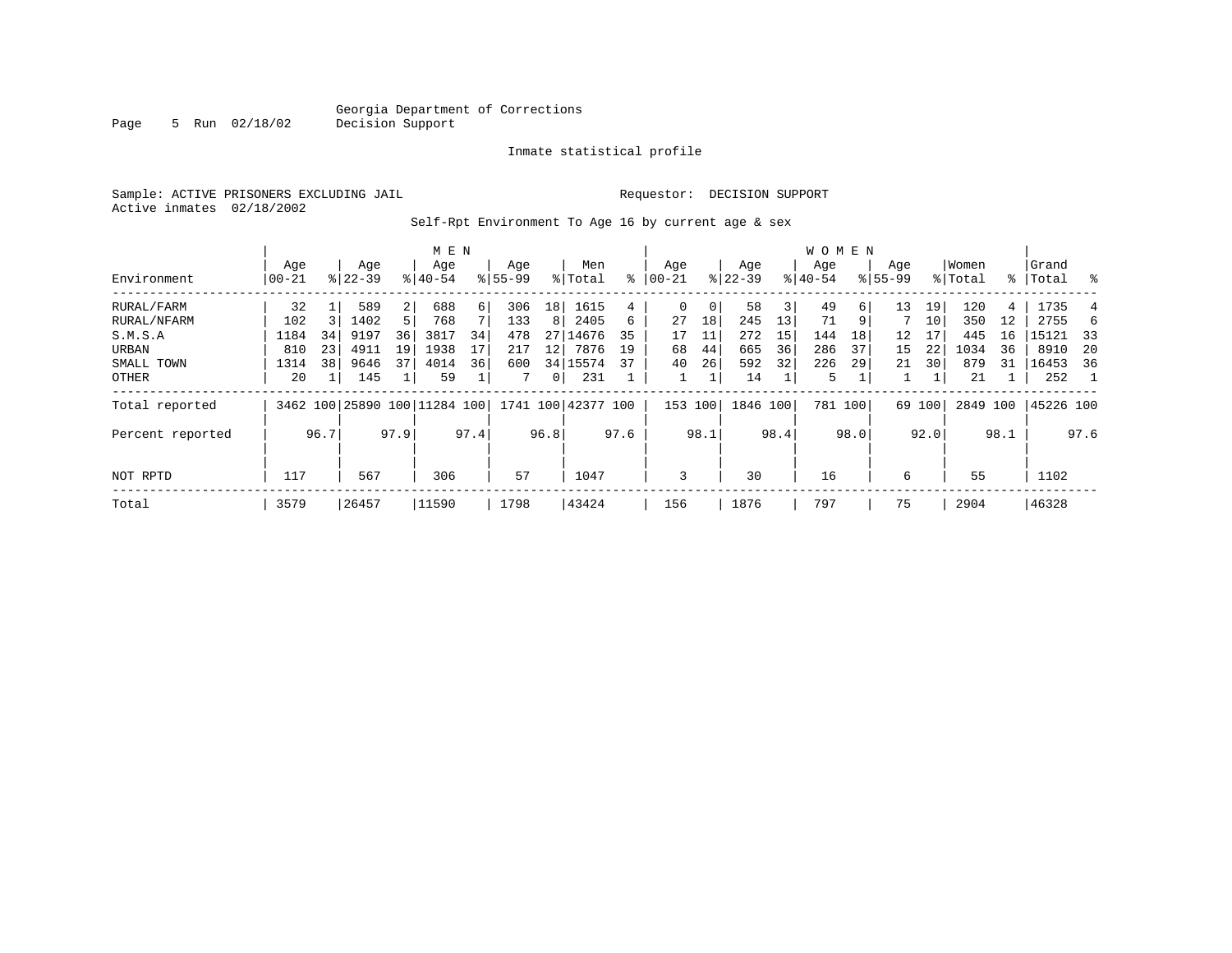### Georgia Department of Corrections<br>Decision Support

Page 6 Run  $02/18/02$ 

#### Inmate statistical profile

Sample: ACTIVE PRISONERS EXCLUDING JAIL Requestor: DECISION SUPPORT Active inmates 02/18/2002

Self-Rpt Education Level by current age & sex

|                     |                  |      | M E N                        |                 |                  |      |                 |      |                    | W O M E N |                 |      |                  |      |                  |         |                  |        |                  |      |                    |      |
|---------------------|------------------|------|------------------------------|-----------------|------------------|------|-----------------|------|--------------------|-----------|-----------------|------|------------------|------|------------------|---------|------------------|--------|------------------|------|--------------------|------|
| Education Level     | Age<br>$00 - 21$ |      | Age<br>$ 22-39 $             |                 | Age<br>$ 40-54 $ |      | Age<br>$ 55-99$ |      | Men<br>% Total     | ႜ         | Age<br>$ 00-21$ |      | Age<br>$ 22-39 $ |      | Age<br>$ 40-54 $ |         | Age<br>$8 55-99$ |        | Women<br>% Total |      | Grand<br>%   Total | ್ಠಿ  |
| LESS THAN GRADE 7   | 50               |      | 486                          | 2               | 450              | 4    | 331             | 19   | 1317               | 3         |                 | 0    | 27               |      | 20               |         | 11               | 15     | 58               |      | 1375               |      |
| GRADE 7             | 102              | 3    | 573                          | $\overline{2}$  | 364              | 3    | 138             | 8    | 1177               | 3         |                 | 5    | 46               | 3    | 18               |         | 2                | 3      | 73               |      | 1250               | 3    |
| GRADE 8             | 478              | 14   | 2221                         | 9 <sup>1</sup>  | 980              |      | 192             | 11   | 3871               | 9         | 18              | 12   | 155              |      | 57               |         | 6                |        | 236              |      | 4107               | 9    |
| GRADE 9             | 912              | 26   | 4110                         | 16              | 1425             | 13   | 166             | 10   | 6613               | 16        | 32              | 21   | 244              | 13   | 75               | 10      | 5                |        | 356              | 13   | 6969               | - 15 |
| GRADE 10            | 976              | 28   | 5743                         | 22              | 1858             | 16   | 175             | 10   | 8752               | 21        | 35              | 23   | 306              | 17   | 99               | 13      | 11               | 15     | 451              | 16   | 9203               | 20   |
| GRADE 11            | 716              | 21   | 5292                         | 20 <sup>1</sup> | 1527             | 14   | 130             | 7    | 7665               | 18        | 33              | 22   | 295              | 16   | 104              | 14      | 6                | 8      | 438              | 16   | 8103               | 18   |
| GRADE 12            | 193              | 6    | 5063                         | 20              | 2818             | 25   | 346             | 20   | 8420               | 20        | 19              | 12   | 307              | 17   | 161              | 21      | 16               | 22     | 503              | 18   | 8923               | -20  |
| MORE THAN GRADE 12  | 35               |      | 2439                         | 9 <sup>1</sup>  | 1885             | 17   | 269             | 15   | 4628               | 11        | 9               | 6    | 440              | 24   | 230              | 30      | 15               | 21     | 694              | 25   | 5322 12            |      |
| Total reported      |                  |      | 3462 100 25927 100 11307 100 |                 |                  |      |                 |      | 1747 100 42443 100 |           | 153 100         |      | 1820 100         |      |                  | 764 100 |                  | 72 100 | 2809 100         |      | 45252 100          |      |
| Percent reported    |                  | 96.7 |                              | 98.0            |                  | 97.6 |                 | 97.2 |                    | 97.7      |                 | 98.1 |                  | 97.0 |                  | 95.9    |                  | 96.0   |                  | 96.7 |                    | 97.7 |
| <b>NOT REPORTED</b> | 117              |      | 530                          |                 | 283              |      | 51              |      | 981                |           | 3               |      | 56               |      | 33               |         | 3                |        | 95               |      | 1076               |      |
| Total               | 3579             |      | 26457                        |                 | 11590            |      | 1798            |      | 43424              |           | 156             |      | 1876             |      | 797              |         | 75               |        | 2904             |      | 46328              |      |
|                     |                  |      |                              |                 |                  |      |                 |      |                    |           |                 |      |                  |      |                  |         |                  |        |                  |      |                    |      |
| AVG EDUCATION LEVEL | 9.72             |      | 10.96                        |                 | 11.51            |      | 10.05           |      | 10.97              |           | 10.75           |      | 13.33            |      | 13.91            |         | 11.51            |        | 13.30            |      | 11.11              |      |

\* NOTE: THE FIELD LABLED "LESS THAN GRADE 7" WAS CORRECTED IN MARCH 1989: MISSING DATA FOR INMATES STILL IN DIAGNOSTICS NOW HAS BEEN REMOVED FROM THIS FIELD AND IDENTIFIED AS "NOT REPORTED" INFORMATION.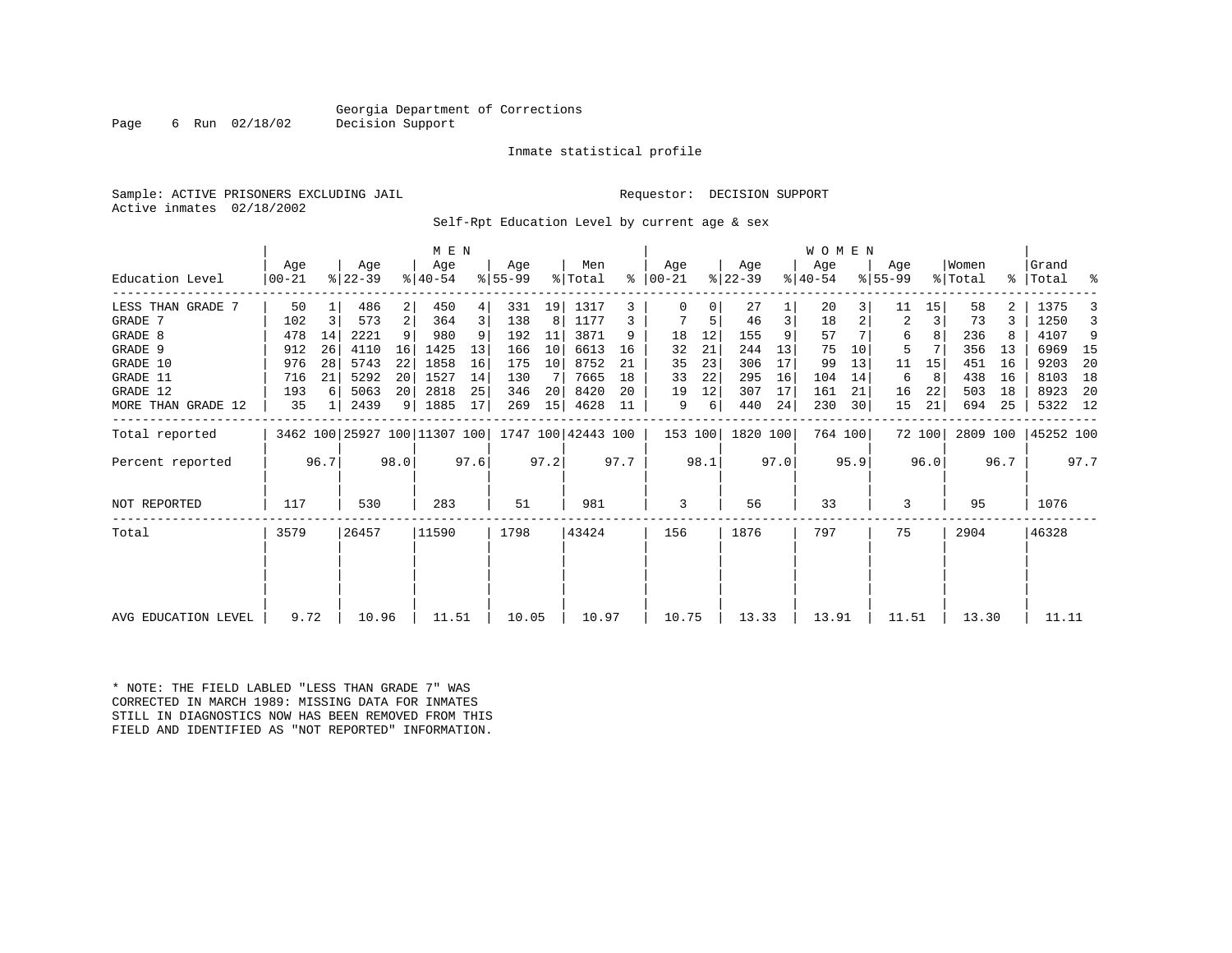Page 7 Run 02/18/02

#### Inmate statistical profile

Sample: ACTIVE PRISONERS EXCLUDING JAIL Requestor: DECISION SUPPORT Active inmates 02/18/2002

Functional Reading Level (WRAT Scores) by current age & sex

|                     |                |      |                  |      | M E N                        |      |                  |      |                    |      |                  |      |                  |      | W O M E N        |         |                    |        |                  |      |                 |      |
|---------------------|----------------|------|------------------|------|------------------------------|------|------------------|------|--------------------|------|------------------|------|------------------|------|------------------|---------|--------------------|--------|------------------|------|-----------------|------|
| WRAT Reading Score  | Age<br>  00-21 |      | Age<br>$ 22-39 $ |      | Age<br>$8140 - 54$           |      | Age<br>$8 55-99$ |      | Men<br>% Total     | ႜ    | Age<br>$ 00-21 $ |      | Age<br>$ 22-39 $ |      | Age<br>$8 40-54$ |         | Age<br>$8155 - 99$ |        | Women<br>% Total | ႜႂ   | Grand<br> Total | ႜ    |
| LESS THAN GRADE 6   | 1361           | 39   | 9598             | 38   | 4827                         | 44   | 781              |      | 48 16567           | 40   | 29               | 21   | 454              | 26   | 233              | 31      | 28                 | 40     | 744              | 27   | 17311           | 39   |
| 6TH THRU 8TH GRADE  | 801            | 23   | 5748             | 23   | 2378                         | 22   | 300              | 18   | 9227               | 22   | 29               | 21   | 319              | 18   | 134              | 18      | 16                 | 23     | 498              | 18   | 9725            | 22   |
| GRADE 9             | 296            | 91   | 2193             | 9    | 775                          |      | 113              |      | 3377               |      | 20               | 14   | 153              | 9    | 52               |         |                    | 6      | 229              |      | 3606            | 8    |
| GRADE 10            | 152            |      | 1105             |      | 410                          |      | 54               | 3    | 1721               |      | 8                | 6    | 73               |      | 21               |         | 4                  | 6      | 106              |      | 1827            | 4    |
| GRADE 11            | 158            | 5    | 1057             |      | 396                          |      | 49               | 3    | 1660               |      | 3                |      | 73               |      | 28               |         | 2                  | 3      | 106              |      | 1766            | 4    |
| GRADE 12            | 457            | 13   | 3785             | 15   | 1639                         | 15   | 276              | 17   | 6157               | 15   | 15               | 11   | 144              |      | 47               |         | 4                  | 6      | 210              | 8    | 6367 14         |      |
| MORE THAN GRADE 12  | 241            |      | 1966             | 8    | 512                          | 5    | 59               | 4    | 2778               |      | 35               | 25   | 552              | 31   | 227              | 31      | 12                 | 17     | 826              | 30   | 3604            | -8   |
| Total reported      |                |      |                  |      | 3466 100 25452 100 10937 100 |      |                  |      | 1632 100 41487 100 |      | 139 100          |      | 1768 100         |      |                  | 742 100 |                    | 70 100 | 2719 100         |      | 44206 100       |      |
| Percent reported    |                | 96.8 |                  | 96.2 |                              | 94.4 |                  | 90.8 |                    | 95.5 |                  | 89.1 |                  | 94.2 |                  | 93.1    |                    | 93.3   |                  | 93.6 |                 | 95.4 |
| <b>NOT REPORTED</b> | 113            |      | 1005             |      | 653                          |      | 166              |      | 1937               |      | 17               |      | 108              |      | 55               |         | 5                  |        | 185              |      | 2122            |      |
| Total               | 3579           |      | 26457            |      | 11590                        |      | 1798             |      | 43424              |      | 156              |      | 1876             |      | 797              |         | 75                 |        | 2904             |      | 46328           |      |
|                     |                |      |                  |      |                              |      |                  |      |                    |      |                  |      |                  |      |                  |         |                    |        |                  |      |                 |      |
|                     |                |      |                  |      |                              |      |                  |      |                    |      |                  |      |                  |      |                  |         |                    |        |                  |      |                 |      |
| AVG READING SCORE   | 7.62           |      | 7.75             |      | 7.12                         |      | 6.83             |      | 7.54               |      | 9.29             |      | 9.17             |      | 8.71             |         | 7.45               |        | 9.01             |      | 7.63            |      |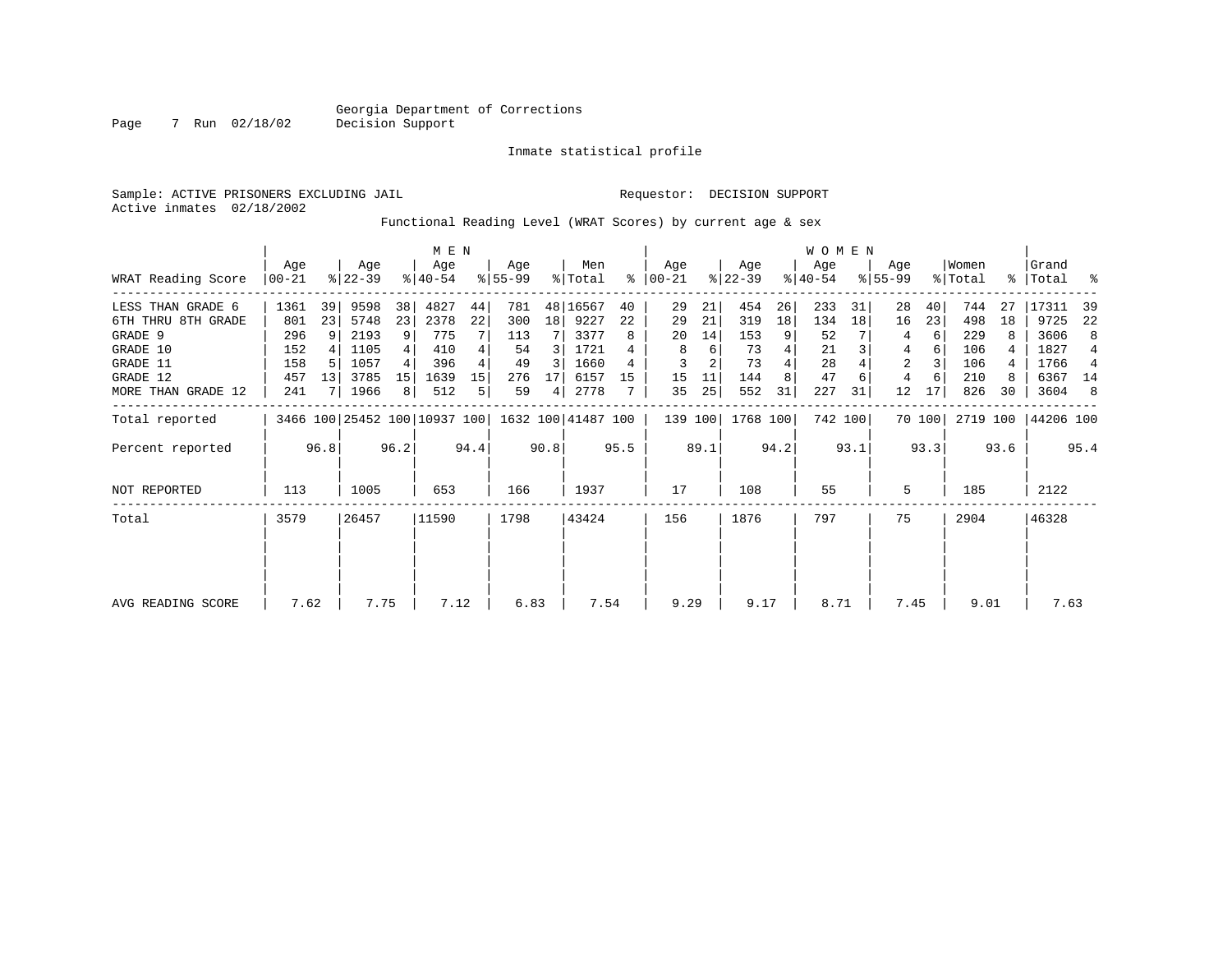Page 8 Run 02/18/02

#### Inmate statistical profile

Sample: ACTIVE PRISONERS EXCLUDING JAIL **Requestor: DECISION SUPPORT** Active inmates 02/18/2002

Functional Math Level (WRAT Scores) by current age & sex

|                     |                |      | M E N            |                |                                                 |      |                  |      | W O M E N      |      |                |      |                  |                |                  |         |                  |        |                  |      |                      |      |
|---------------------|----------------|------|------------------|----------------|-------------------------------------------------|------|------------------|------|----------------|------|----------------|------|------------------|----------------|------------------|---------|------------------|--------|------------------|------|----------------------|------|
| WRAT Math Score     | Age<br>  00-21 |      | Age<br>$ 22-39 $ |                | Age<br>$ 40-54 $                                |      | Aqe<br>$8 55-99$ |      | Men<br>% Total | %    | Aqe<br>  00-21 |      | Age<br>$ 22-39 $ |                | Aqe<br>$ 40-54 $ |         | Age<br>$8 55-99$ |        | Women<br>% Total |      | Grand<br>%   Total % |      |
| LESS THAN GRADE 6   | 1176           | 34   | 7704             | 30             | 4412                                            | 40   | 816              |      | 50 14108       | 34   | 34             | 24   | 407              | 23             | 284              | 38      | 38               | 54     | 763              | 28   | 14871                | 34   |
| 6TH THRU 8TH GRADE  | 1728           |      | 50 12543         | 49             | 4416                                            | 40   | 460              |      | 28 19147       | 46   | 73             | 53   | 872              | 49             | 291              | 39      | 16               | 23     | 1252             | 46   | 20399                | 46   |
| GRADE 9             | 268            | 8 I  | 2335             | 9 <sup>1</sup> | 790                                             |      | 113              | 7 I  | 3506           | 8    | 18             | 13   | 202              | 11             | 48               |         | 5                |        | 273              | 10   | 3779                 | 9    |
| GRADE 10            | 154            |      | 1330             |                | 596                                             |      | 88               | 5    | 2168           |      | 8              | 6    | 140              | 8              | 52               |         | 6                |        | 206              | 8    | 2374                 | .5   |
| GRADE 11            | 70             |      | 866              |                | 365                                             | 3    | 64               | 4    | 1365           |      |                |      | 94               |                | 27               |         |                  |        | 127              |      | 1492                 |      |
| GRADE 12            | 51             |      | 480              | $\overline{2}$ | 297                                             | 3    | 72               |      | 900            |      | 0              | 0    | 21               |                | 19               |         | $\mathbf 0$      |        | 40               |      | 940                  | 2    |
| MORE THAN GRADE 12  | 19             |      | 199              |                | 70                                              |      | 19               |      | 307            |      | 3              | 2    | 32               | $\overline{2}$ | 22               |         | 2                |        | 59               | 2    | 366                  |      |
| Total reported      |                |      |                  |                | 3466 100 25457 100 10946 100 1632 100 41501 100 |      |                  |      |                |      | 139 100        |      | 1768 100         |                |                  | 743 100 |                  | 70 100 | 2720 100         |      | 44221 100            |      |
| Percent reported    |                | 96.8 |                  | 96.2           |                                                 | 94.4 |                  | 90.8 |                | 95.6 |                | 89.1 |                  | 94.2           |                  | 93.2    |                  | 93.3   |                  | 93.7 |                      | 95.5 |
| <b>NOT REPORTED</b> | 113            |      | 1000             |                | 644                                             |      | 166              |      | 1923           |      | 17             |      | 108              |                | 54               |         | 5                |        | 184              |      | 2107                 |      |
| Total               | 3579           |      | 26457            |                | 11590                                           |      | 1798             |      | 43424          |      | 156            |      | 1876             |                | 797              |         | 75               |        | 2904             |      | 46328                |      |
|                     |                |      |                  |                |                                                 |      |                  |      |                |      |                |      |                  |                |                  |         |                  |        |                  |      |                      |      |
|                     | 6.82           |      | 7.08             |                | 6.68                                            |      | 6.30             |      | 6.92           |      | 7.33           |      | 7.55             |                | 6.97             |         | 5.93             |        | 7.34             |      | 6.95                 |      |
| AVG MATH SCORE      |                |      |                  |                |                                                 |      |                  |      |                |      |                |      |                  |                |                  |         |                  |        |                  |      |                      |      |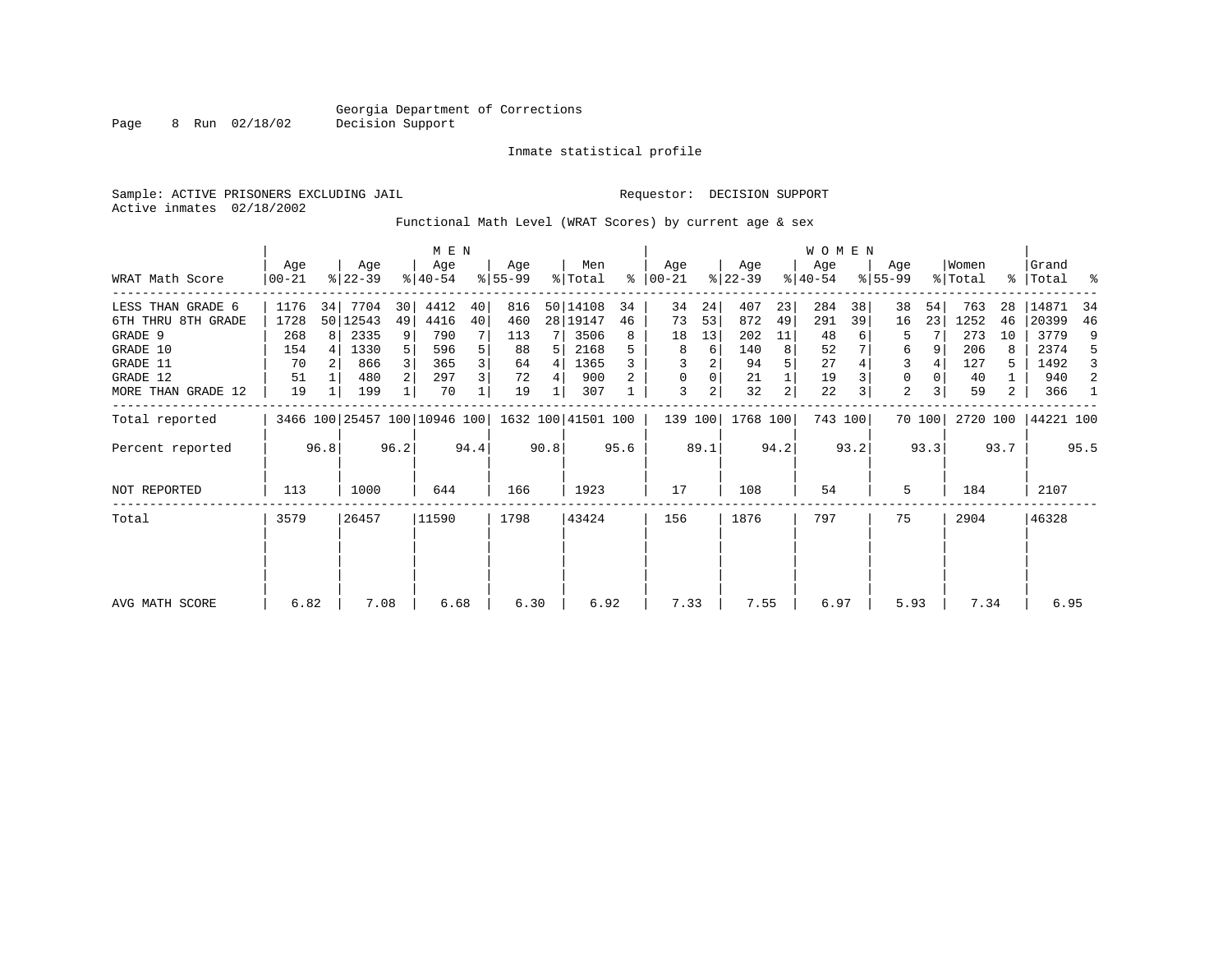Inmate statistical profile

Page 9 Run 02/18/02

Sample: ACTIVE PRISONERS EXCLUDING JAIL **Requestor: DECISION SUPPORT** Active inmates 02/18/2002

#### Functional Spelling Level (WRAT Scores) by current age & sex

|                     |                  |      |                  |      | M E N                        |      |                 |      |                    |      |                  |      |                  |      | <b>WOMEN</b>     |         |                    |        |                  |      |                      |      |
|---------------------|------------------|------|------------------|------|------------------------------|------|-----------------|------|--------------------|------|------------------|------|------------------|------|------------------|---------|--------------------|--------|------------------|------|----------------------|------|
| WRAT Spelling Score | Age<br>$ 00-21 $ |      | Age<br>$ 22-39 $ |      | Age<br>$ 40-54 $             |      | Aqe<br>$ 55-99$ |      | Men<br>% Total     | ి    | Aqe<br>$00 - 21$ |      | Age<br>$ 22-39 $ |      | Age<br>$ 40-54 $ |         | Aqe<br>$8155 - 99$ |        | Women<br>% Total |      | l Grand<br>%   Total | ႜ    |
| LESS THAN GRADE 6   | 1453             |      | 42 10822         | 43   | 6012                         | 55   | 991             |      | 61 19278           | 46   | 25               | 18   | 416              | 24   | 244              | 33      | 31                 | 44     | 716              | 26   | 19994                | 45   |
| 6TH THRU 8TH GRADE  | 1122             | 32   | 7519             | 30   | 2605                         | 24   | 333             |      | 20 11579           | 28   | 56               | 40   | 550              | 31   | 214              | 29      | 20                 | 29     | 840              | 31   | 12419                | 28   |
| GRADE 9             | 274              | 8    | 1936             | 8    | 569                          | 5    | 68              | 4    | 2847               |      | 15               | 11   | 188              | 11   | 55               |         | 4                  | 6      | 262              | 10   | 3109                 | 7    |
| GRADE 10            | 261              |      | 1804             |      | 486                          | 4    | 57              | 3    | 2608               | 6    | 18               | 13   | 180              | 10   | 54               |         |                    |        | 253              |      | 2861                 | 6    |
| GRADE 11            | 108              |      | 946              |      | 292                          | 3    | 35              | 2    | 1381               |      | 6                | 4    | 105              | 6    | 29               |         | 4                  | 6      | 144              |      | 1525                 | 3    |
| GRADE 12            | 171              |      | 1694             |      | 763                          |      | 126             | 8    | 2754               |      | 6                | 4    | 80               | 5    | 30               |         | 0                  |        | 116              |      | 2870                 | 6    |
| MORE THAN GRADE 12  | 77               |      | 730              | 3    | 212                          | 2    | 21              |      | 1040               | 3    | 13               | 9    | 249              | 14   | 117              | 16      | 10                 | 14     | 389              | 14   | 1429                 | 3    |
| Total reported      |                  |      |                  |      | 3466 100 25451 100 10939 100 |      |                 |      | 1631 100 41487 100 |      | 139 100          |      | 1768 100         |      |                  | 743 100 |                    | 70 100 | 2720 100         |      | 44207 100            |      |
| Percent reported    |                  | 96.8 |                  | 96.2 |                              | 94.4 |                 | 90.7 |                    | 95.5 |                  | 89.1 |                  | 94.2 |                  | 93.2    |                    | 93.3   |                  | 93.7 |                      | 95.4 |
| NOT REPORTED        | 113              |      | 1006             |      | 651                          |      | 167             |      | 1937               |      | 17               |      | 108              |      | 54               |         | 5                  |        | 184              |      | 2121                 |      |
| Total               | 3579             |      | 26457            |      | 11590                        |      | 1798            |      | 43424              |      | 156              |      | 1876             |      | 797              |         | 75                 |        | 2904             |      | 46328                |      |
|                     |                  |      |                  |      |                              |      |                 |      |                    |      |                  |      |                  |      |                  |         |                    |        |                  |      |                      |      |
|                     |                  |      |                  |      |                              |      |                 |      |                    |      |                  |      |                  |      |                  |         |                    |        |                  |      |                      |      |
| AVG SPELLING SCORE  | 6.83             |      | 6.90             |      | 6.02                         |      | 5.55            |      | 6.61               |      | 8.42             |      | 8.43             |      | 7.96             |         | 6.53               |        | 8.25             |      | 6.71                 |      |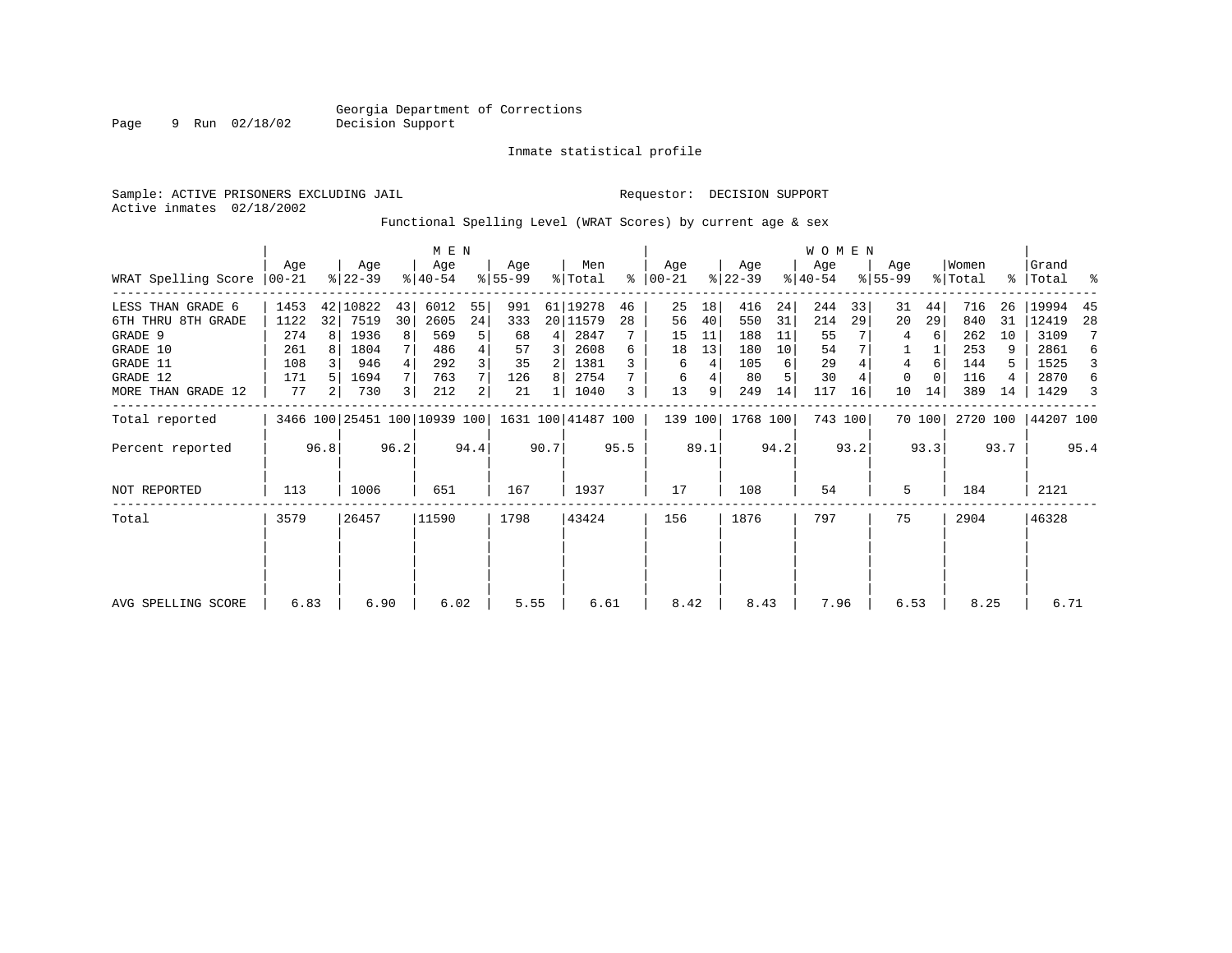Inmate statistical profile

Sample: ACTIVE PRISONERS EXCLUDING JAIL Requestor: DECISION SUPPORT Active inmates 02/18/2002

Page 10 Run 02/18/02

Self-Rpt Guardian Status To Age 16 by current age & sex

|                  |                  |          |                 |          | M E N              |                |                  |      |                |      |                 |      |                 |                | W O M E N          |         |                  |          |                  |              |                |      |
|------------------|------------------|----------|-----------------|----------|--------------------|----------------|------------------|------|----------------|------|-----------------|------|-----------------|----------------|--------------------|---------|------------------|----------|------------------|--------------|----------------|------|
| Guardian Status  | Age<br>$00 - 21$ |          | Age<br>$ 22-39$ |          | Age<br>$8140 - 54$ |                | Age<br>$8 55-99$ |      | Men<br>% Total | ి    | Age<br>$ 00-21$ |      | Age<br>$ 22-39$ |                | Age<br>$8140 - 54$ |         | Age<br>$8 55-99$ |          | Women<br>% Total | န္           | Grand<br>Total | န္   |
| ORPHANAGE        | 3                | $\Omega$ | 33              | $\Omega$ | 23                 | 0              | 10               |      | 69             | 0    | 0               | 0    |                 | 0              |                    |         | $\Omega$         | 0        | 2                | 0            | 71             |      |
| FATHER ONLY      | 146              |          | 667             |          | 288                | $\overline{3}$ | 31               | 2    | 1132           |      |                 |      | 49              | 3              | 20                 |         |                  | 6        | 74               | 3            | 1206           |      |
| FTR MTR HD       | 239              |          | 1592            | 6        | 736                |                | 94               | 5    | 2661           | б    | 5               | 3    | 95              |                | 46                 | 6       | $\Omega$         | $\Omega$ | 146              | 5            | 2807           | 6    |
| MOTHER ONLY      | 1802             | 52       | 11676           | 45       | 3684               | 33             | 384              | 22   | 17546          | 41   | 70              | 45   | 732             | 40             | 243                | 31      | 24               | 33       | 1069             | 37           | 18615          | 41   |
| MTR FTR HD       | 714              | 21       | 7877            | 30       | 4978               | 44             | 988              | 56   | 14557          | 34   | 44              | 29   | 671             | 36             | 366                | 47      | 34               | 47       | 1115             | 39           | 15672          | 35   |
| OTH FEMALE       | 80               |          | 560             |          | 261                | 2              | 49               | 3    | 950            |      | 6               |      | 47              |                | 25                 |         | 3                |          | 81               | 3            | 1031           |      |
| OTH MALE         | 26               |          | 90              |          | 50                 | 0              | 8                |      | 174            |      | $\Omega$        |      | 2               |                | 3                  |         | $\Omega$         |          |                  | 0            | 179            |      |
| STEP-PARNTS      | 34               |          | 442             |          | 160                |                | 25               |      | 661            |      | $\Omega$        |      |                 |                | 2                  |         | $\Omega$         |          |                  | 0            | 668            |      |
| FOSTER HOME      | 40               |          | 259             |          | 126                |                | 22               |      | 447            |      | 6               |      | 32              | $\overline{a}$ | 10                 |         |                  |          | 49               | $\mathbf{2}$ | 496            |      |
| GRAND PRNTS      | 312              |          | 2216            | 9        | 753                | 7 <sup>1</sup> | 113              | 6    | 3394           | 8    | 19              | 12   | 201             | 11             | 58                 |         | 5                |          | 283              | 10           | 3677           |      |
| OTHER            | 80               |          | 546             | 2        | 261                | $\overline{2}$ | 25               |      | 912            | 2    | 3               | 2    | 16              |                | 5                  |         |                  |          | 25               |              | 937            |      |
| Total reported   | 3476 100         |          |                 |          | 25958 100 11320    | 100            | 1749             |      | 100 42503 100  |      | 154 100         |      | 1851 100        |                |                    | 779 100 |                  | 72 100   | 2856 100         |              | 45359 100      |      |
| Percent reported |                  | 97.1     |                 | 98.1     |                    | 97.7           |                  | 97.3 |                | 97.9 |                 | 98.7 |                 | 98.7           |                    | 97.7    |                  | 96.0     |                  | 98.3         |                | 97.9 |
| NOT RPTD         | 103              |          | 499             |          | 270                |                | 49               |      | 921            |      | 2               |      | 25              |                | 18                 |         | 3                |          | 48               |              | 969            |      |
| Total            | 3579             |          | 26457           |          | 11590              |                | 1798             |      | 43424          |      | 156             |      | 1876            |                | 797                |         | 75               |          | 2904             |              | 46328          |      |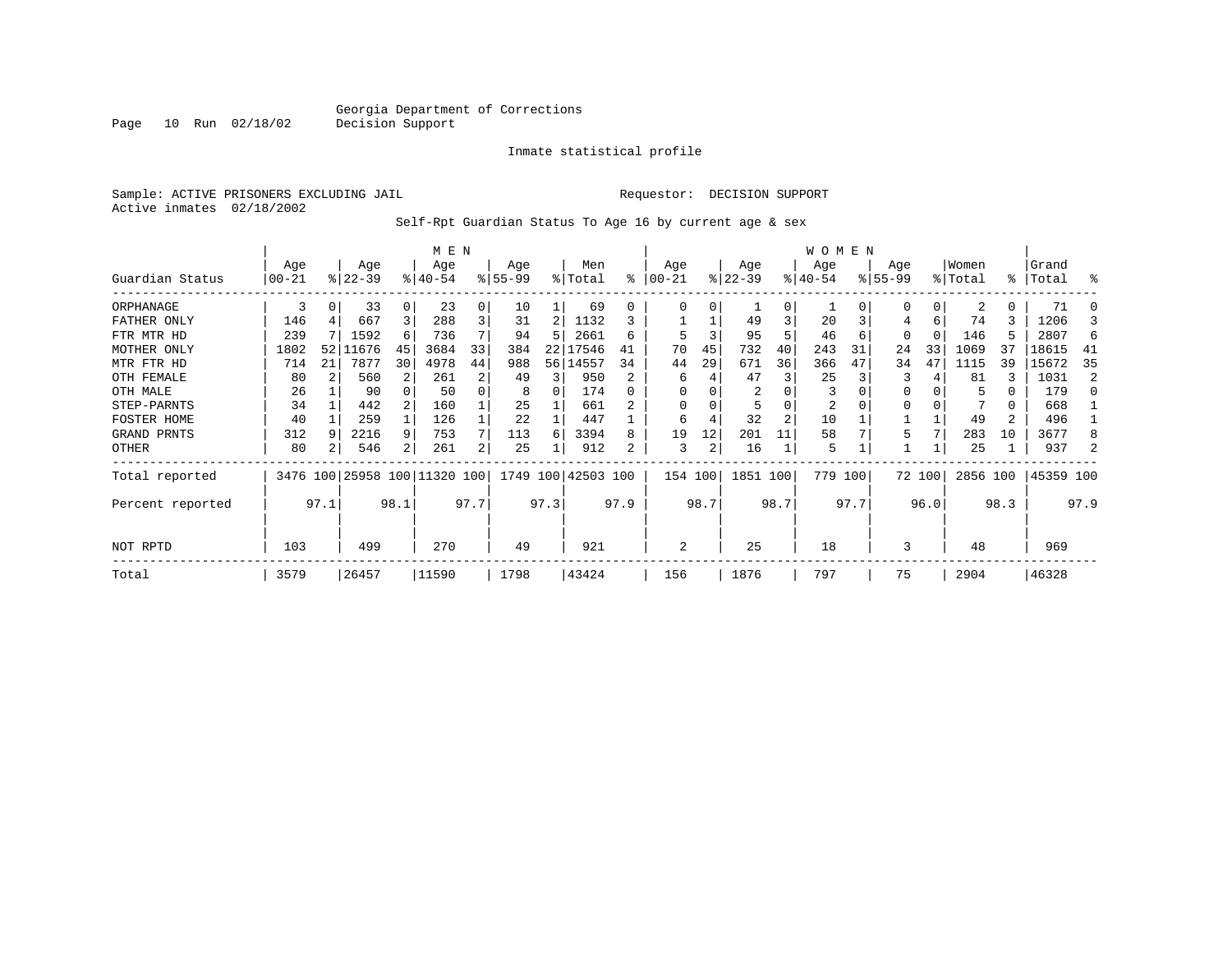### Georgia Department of Corrections<br>Decision Support

Inmate statistical profile

Sample: ACTIVE PRISONERS EXCLUDING JAIL Requestor: DECISION SUPPORT Active inmates 02/18/2002

Page 11 Run  $02/18/02$ 

#### Self-Rpt Employment Status Before Prison by current age & sex

|                  |           |      | M E N      |                |                          |      |           |          | W O M E N          |      |                |      |           |      |           |      |             |        |          |      |              |      |
|------------------|-----------|------|------------|----------------|--------------------------|------|-----------|----------|--------------------|------|----------------|------|-----------|------|-----------|------|-------------|--------|----------|------|--------------|------|
|                  | Age       |      | Age        |                | Age                      |      | Age       |          | Men                |      | Age            |      | Age       |      | Age       |      | Age         |        | Women    |      | Grand        |      |
| Employment       | $00 - 21$ |      | $ 22-39 $  |                | $8 40-54$                |      | $8 55-99$ |          | % Total            | ៖    | $00 - 21$      |      | $ 22-39 $ |      | $ 40-54 $ |      | $8155 - 99$ |        | % Total  |      | %   Total    | ႜ    |
| FULL TIME        | 962       |      | 30   13122 | 54             | 5984                     | 56   | 719       | 45       | 20787              | 52   | 49             | 34   | 692       | 43   | 263       | 39   | 16          | 25     | 1020     | 41   | 21807        | 51   |
| PART TIME        | 445       | 14   | 2385       | 10             | 706                      |      | 93        | 6        | 3629               | 9    | 16             | 11   | 97        | 6    | 39        | 6    |             | 2      | 153      | 6    | 3782         | 9    |
| UNEMPL < 6M      | 375       | 12   | 3005       | 12             | 1176                     | 11   | 164       | 10       | 4720               | 12   | 15             | 10   | 227       | 14   | 94        | 14   | 11          | 17     | 347      | 14   | 5067         | 12   |
| UNEMPL > 6M      | 351       | 11   | 3679       | 15             | 1925                     | 18   | 339       | 21       | 6294               | 16   | 17             | 12   | 303       | 19   | 155       | 23   | 16          | 25     | 491      | 20   | 6785         | 16   |
| NEVER WORKD      | 928       | 29   | 1630       |                | 142                      |      |           | $\Omega$ | 2707               |      | 36             | 25   | 192       | 12   | 32        |      | 5           | 8      | 265      | 11   | 2972         |      |
| <b>STUDENT</b>   | 156       | 5    | 174        |                | 14                       |      | 2         | $\Omega$ | 346                |      | 9              | 6    | 10        |      | 4         |      | 0           | 0      | 23       |      | 369          |      |
| INCAPABLE        | 16        | 0    | 466        | $\overline{2}$ | 754                      |      | 277       | 17       | 1513               |      | $\overline{2}$ |      | 100       | 6    | 95        | 14   | 14          | 22     | 211      | 8    | 1724         | 4    |
| OTHER            | 0         | 0    | 0          | 0              | 0                        |      | 0         | 0        | 0                  |      | 0              | 0    | 0         | 0    | 0         | 0    | 0           | 0      | 0        |      | $\mathbf{0}$ |      |
| Total reported   |           |      |            |                | 3233 100 24461 100 10701 | 100  |           |          | 1601 100 39996 100 |      | 144 100        |      | 1621      | 100  | 682 100   |      |             | 63 100 | 2510 100 |      | 42506 100    |      |
| Percent reported |           | 90.3 |            | 92.5           |                          | 92.3 |           | 89.0     |                    | 92.1 |                | 92.3 |           | 86.4 |           | 85.6 |             | 84.0   |          | 86.4 |              | 91.8 |
| NOT RPTD         | 346       |      | 1996       |                | 889                      |      | 197       |          | 3428               |      | 12             |      | 255       |      | 115       |      | 12          |        | 394      |      | 3822         |      |
| Total            | 3579      |      | 26457      |                | 11590                    |      | 1798      |          | 43424              |      | 156            |      | 1876      |      | 797       |      | 75          |        | 2904     |      | 46328        |      |

\* NOTE: THE FIELD LABELD "OTHER" WAS CORRECTED IN APRIL 1989; INMATES CODED "PRE-OTIS NOT REPORTED" NOW HAVE BEEN REMOVED FROM THIS FIELD AND IDENTIFIED AS "NOT REPORTED".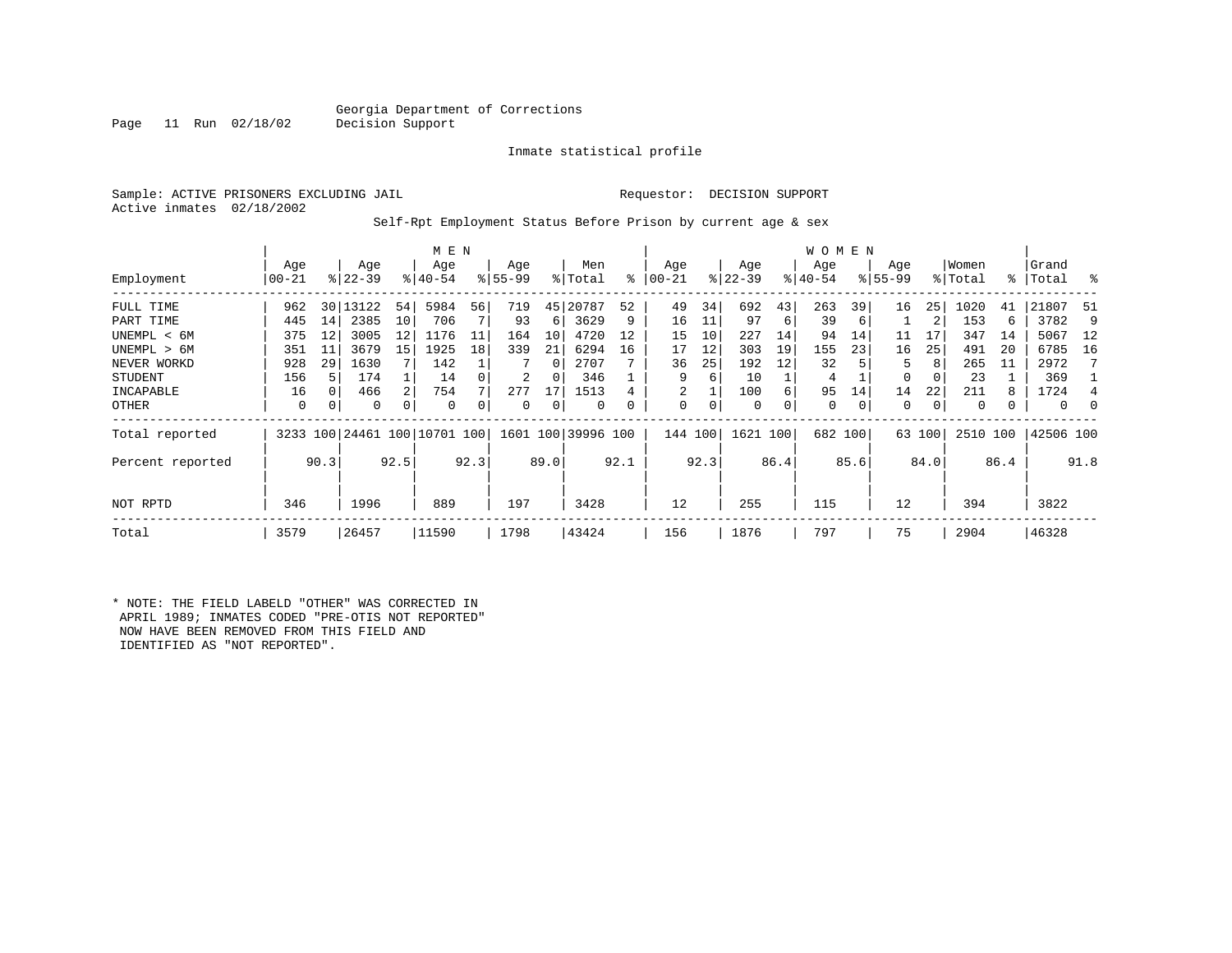Inmate statistical profile

Sample: ACTIVE PRISONERS EXCLUDING JAIL Requestor: DECISION SUPPORT Active inmates 02/18/2002

Self-Rpt Marital Status At Admission by current age & sex

|                  |           |      | M E N     |      |           |      |           |      |               |          | <b>WOMEN</b> |      |          |      |             |      |             |        |         |      |           |      |
|------------------|-----------|------|-----------|------|-----------|------|-----------|------|---------------|----------|--------------|------|----------|------|-------------|------|-------------|--------|---------|------|-----------|------|
|                  | Age       |      | Age       |      | Age       |      | Age       |      | Men           |          | Age          |      | Age      |      | Age         |      | Age         |        | Women   |      | Grand     |      |
| Marital Status   | $00 - 21$ |      | $ 22-39 $ |      | $8 40-54$ |      | $8 55-99$ |      | % Total       | ႜ        | $ 00-21$     |      | $ 22-39$ |      | $8140 - 54$ |      | $8155 - 99$ |        | % Total |      | %   Total | ႜ    |
| SINGLE           | 3280      |      | 94 17495  | 67   | 4201      | 37   | 289       | 16   | 25265         | 59       | 146          | 95   | 1072     | 58   | 273         | 35   | 10          | 14     | 1501    | 53   | 26766     | 59   |
| MARRIED          | 47        |      | 2819      | 11   | 2084      | 18   | 493       | 28   | 5443          | 13       |              |      | 248      | 13   | 148         | 19   |             | 10     | 404     | 14   | 5847      | 13   |
| SEPARATED        | 10        |      | 1028      | 4    | 1055      | 9    | 190       | 11   | 2283          |          | 3            | 2    | 217      | 12   | 100         | 13   | 5           |        | 325     | 11   | 2608      | 6    |
| DIVORCED         |           | 0    | 1722      |      | 2469      | 22   | 496       | 28   | 4694          |          | 2            |      | 195      | 11   | 147         | 19   | 17          | 24     | 361     | 13   | 5055      | -11  |
| WIDOWED          | 5         |      | 100       | 0    | 224       | 2    | 138       | 8    | 467           |          | 0            | 0    | 34       | 2    | 58          |      | 31          | 43     | 123     | 4    | 590       |      |
| COMMON LAW       | 130       |      | 2829      | 11   | 1303      | 11   | 150       | 9    | 4412          | 10       | 2            |      | 84       | 5    | 53          |      | 2           | 3      | 141     | 5    | 4553      | 10   |
| OTHER            | 0         | 0    | 14        | 0    | 3         | 0    | 3         | 0    | 20            | $\Omega$ | 0            | 0    |          | 0    |             | 0    | 0           | 0      | 2       |      | 22        | - 0  |
| Total reported   | 3479      | 100  | 26007     |      | 100 11339 | 100  | 1759      |      | 100 42584 100 |          | 154          | 100  | 1851     | 100  | 780         | 100  |             | 72 100 | 2857    | 100  | 45441 100 |      |
| Percent reported |           | 97.2 |           | 98.3 |           | 97.8 |           | 97.8 |               | 98.1     |              | 98.7 |          | 98.7 |             | 97.9 |             | 96.0   |         | 98.4 |           | 98.1 |
|                  |           |      |           |      |           |      |           |      |               |          |              |      |          |      |             |      |             |        |         |      |           |      |
| NOT RPTD         | 100       |      | 450       |      | 251       |      | 39        |      | 840           |          | 2            |      | 25       |      | 17          |      | 3           |        | 47      |      | 887       |      |
| Total            | 3579      |      | 26457     |      | 11590     |      | 1798      |      | 43424         |          | 156          |      | 1876     |      | 797         |      | 75          |        | 2904    |      | 46328     |      |

Page 12 Run 02/18/02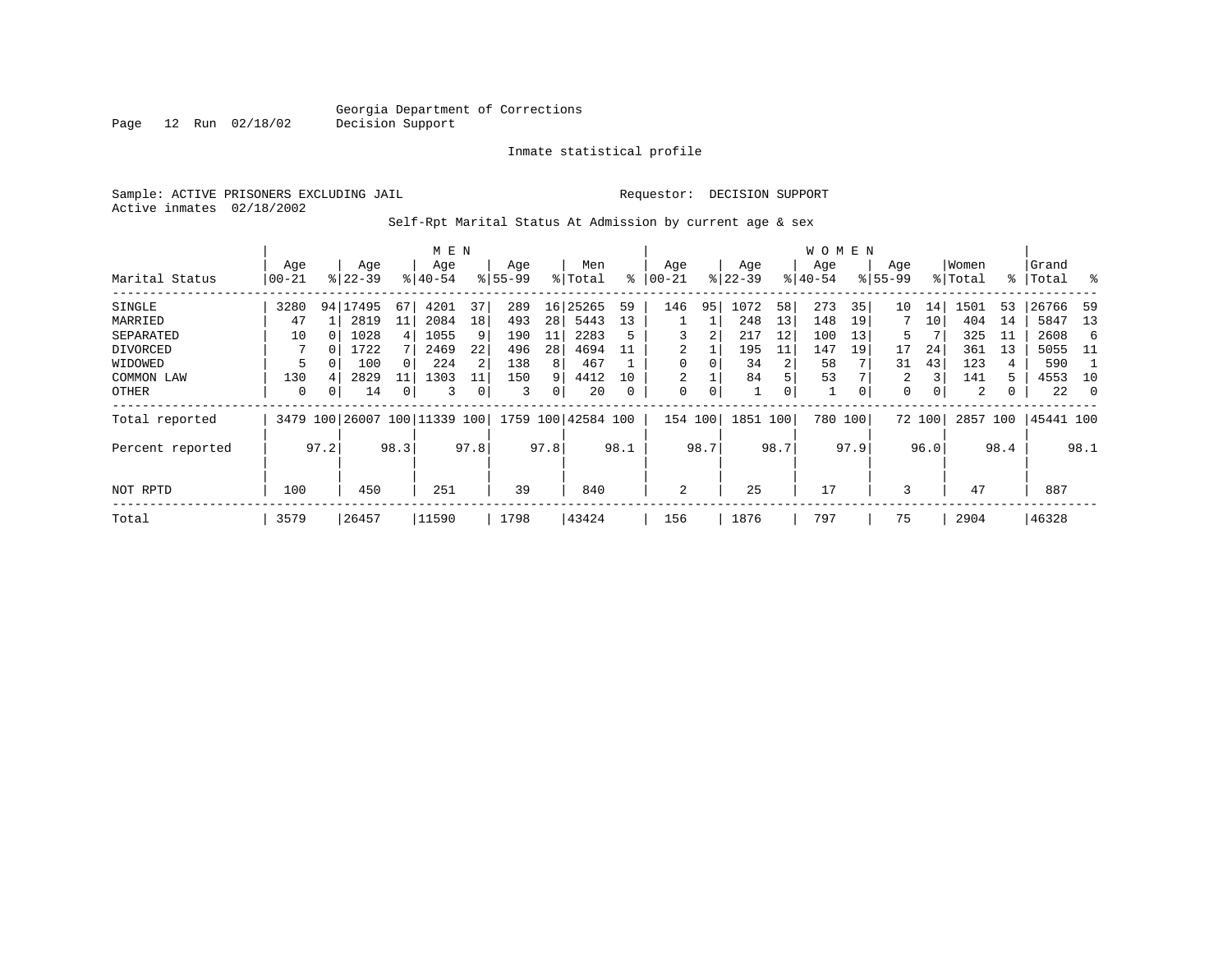### Georgia Department of Corrections<br>Decision Support

Inmate statistical profile

Sample: ACTIVE PRISONERS EXCLUDING JAIL Requestor: DECISION SUPPORT Active inmates 02/18/2002

Page 13 Run 02/18/02

#### Self-Rpt Number Of Children At Admission by current age & sex

|                      | M E N |      |                   |                |           |                |           |      |                             |      |          |          |           |      | W O M E N |         |             |        |          |      |           |                |
|----------------------|-------|------|-------------------|----------------|-----------|----------------|-----------|------|-----------------------------|------|----------|----------|-----------|------|-----------|---------|-------------|--------|----------|------|-----------|----------------|
|                      | Age   |      | Age               |                | Age       |                | Age       |      | Men                         |      | Age      |          | Age       |      | Age       |         | Age         |        | Women    |      | Grand     |                |
| Number Of Children   | 00-21 |      | $ 22-39 $         |                | $ 40-54 $ |                | $8 55-99$ |      | % Total                     | ⊱    | 00-21    |          | $ 22-39 $ |      | $ 40-54 $ |         | $8155 - 99$ |        | % Total  | န္   | Total     | ್ಠಿ            |
| NO CHILDREN          | 0     |      | 681               | 4              | 457       | 5              | 75        | 5    | 1213                        | 5    | $\Omega$ | 0        |           | 0    | 6         |         |             |        | 14       |      | 1227      | $\overline{4}$ |
| ONE CHILD            | 649   | 76   | 6454              | 41             | 2491      | 30             | 289       | 19   | 9883                        | 38   | 43       | 65       | 345       | 23   | 153       | 23      | 8           | 12     | 549      | 24   | 10432     | 36             |
| TWO CHILDREN         | 156   | 18   | 4296              | 28             | 2345      | 28             | 343       | 23   | 7140                        | 27   | 20       | 30       | 449       | 30   | 196       | 29      | 19          | 28     | 684      | 30   | 7824      | 27             |
| THREE CHILDREN       | 38    | 4    | 2330              | 15             | 1527      | 18             | 305       | 20   | 4200                        | 16   | 3        | 5        | 386       | 26   | 164       | 24      | 20          | 30     | 573      | 25   | 4773      | 17             |
| <b>FOUR CHILDREN</b> |       |      | 1066              |                | 791       | 9              | 179       | 12   | 2043                        | 8    | $\Omega$ | $\Omega$ | 172       | 12   | 91        | 13      | 10          | 15     | 273      | 12   | 2316      | 8              |
| FIVE CHILDREN        | 2     |      | 454               | $\overline{3}$ | 424       | 5 <sup>1</sup> | 117       | 8    | 997                         |      | $\Omega$ | 0        | 79        | 5    | 36        |         |             |        | 116      | 5.   | 1113      | $\overline{4}$ |
| MORE THAN 5 CHILDREN | 0     | 0    | 328               | 2              | 362       | 4              | 180       | 12   | 870                         |      | 0        | 0        | 57        |      | 33        |         | 8           | 12     | 98       | 4    | 968       | 3              |
| Total reported       |       |      | 852 100 15609 100 |                |           |                |           |      | 8397 100 1488 100 26346 100 |      |          | 66 100   | 1495 100  |      |           | 679 100 |             | 67 100 | 2307 100 |      | 28653 100 |                |
| Percent reported     |       | 23.8 |                   | 59.0           |           | 72.5           |           | 82.8 |                             | 60.7 |          | 42.3     |           | 79.7 |           | 85.2    |             | 89.3   |          | 79.4 |           | 61.8           |
| NOT REPORTED         | 2727  |      | 10848             |                | 3193      |                | 310       |      | 17078                       |      | 90       |          | 381       |      | 118       |         | 8           |        | 597      |      | 17675     |                |
| Total                | 3579  |      | 26457             |                | 11590     |                | 1798      |      | 43424                       |      | 156      |          | 1876      |      | 797       |         | 75          |        | 2904     |      | 46328     |                |
|                      |       |      |                   |                |           |                |           |      |                             |      |          |          |           |      |           |         |             |        |          |      |           |                |
|                      |       |      |                   |                |           |                |           |      |                             |      |          |          |           |      |           |         |             |        |          |      |           |                |
| AVG NUM CHILDREN     | 1.31  |      | 1.99              |                | 2.35      |                | 3.05      |      | 2.14                        |      | 1.39     |          | 2.58      |      | 2.66      |         | 3.16        |        | 2.59     |      | 2.18      |                |

\* NOTE: THE FIELD LABLED "NO CHILDREN" WAS CORRECTED IN MARCH 1989: MISSING DATA FOR INMATES STILL IN DIAGNOSTICS NOW HAS BEEN REMOVED FROM THIS FIELD AND IDENTIFIED AS "NOT REPORTED" INFORMATION.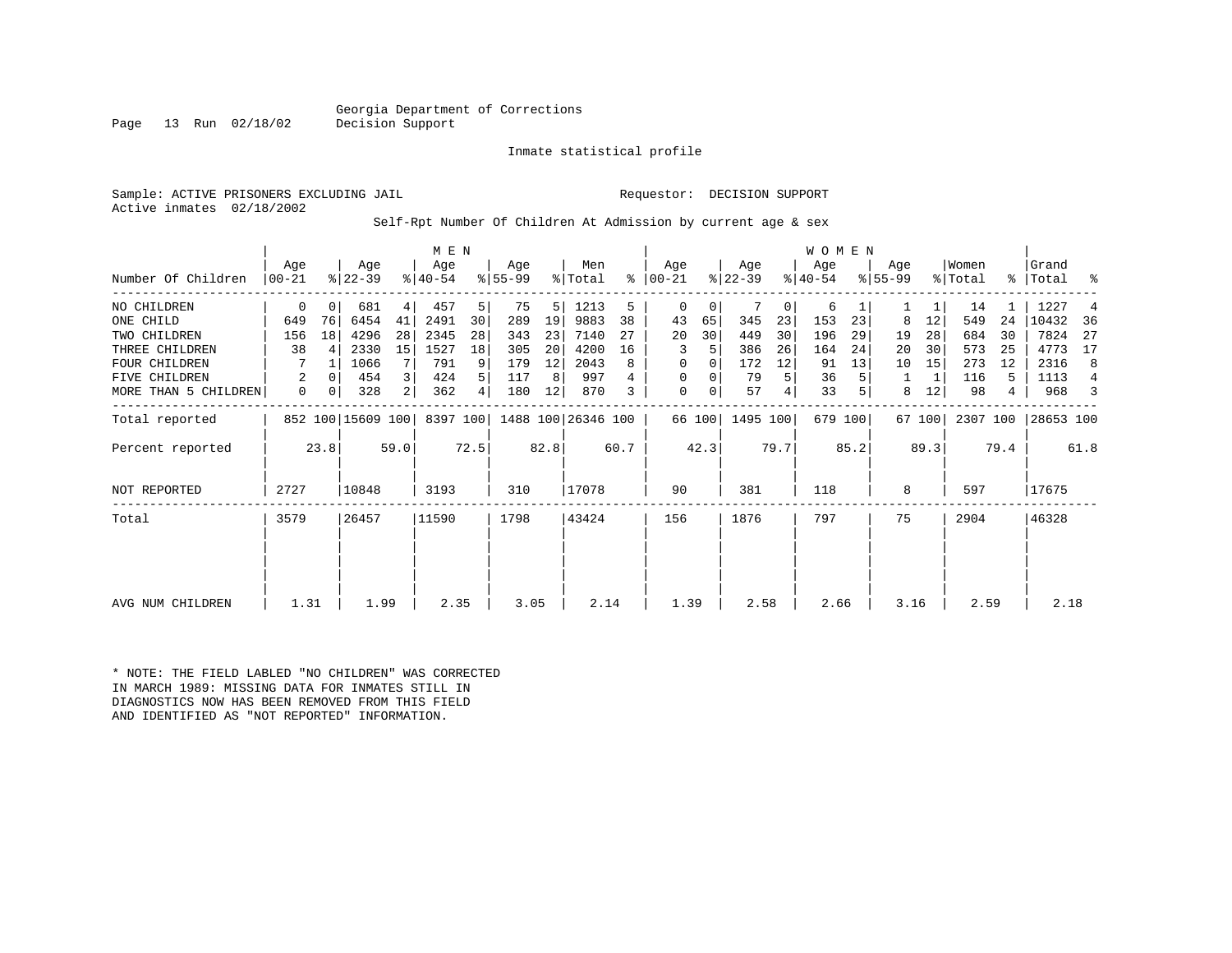Inmate statistical profile

Sample: ACTIVE PRISONERS EXCLUDING JAIL **Requestor: DECISION SUPPORT** Active inmates 02/18/2002

#### Self-Rpt Religious Affiliation by current age & sex

|                  |                  |          |                  |              | M E N                        |          |                  |          |                    |          |                 |              |                 |                | <b>WOMEN</b>    |                |                  |             |                  |                |                |                |
|------------------|------------------|----------|------------------|--------------|------------------------------|----------|------------------|----------|--------------------|----------|-----------------|--------------|-----------------|----------------|-----------------|----------------|------------------|-------------|------------------|----------------|----------------|----------------|
| Religion         | Age<br>$00 - 21$ |          | Age<br>$8 22-39$ |              | Age<br>$8 40-54$             |          | Age<br>$8 55-99$ |          | Men<br>% Total     | %        | Age<br>$ 00-21$ |              | Age<br>$ 22-39$ |                | Aqe<br>$ 40-54$ |                | Age<br>$8 55-99$ |             | Women<br>% Total | ፠              | Grand<br>Total | ዱ              |
|                  |                  |          |                  |              |                              |          |                  |          |                    |          |                 |              |                 |                |                 |                |                  |             |                  |                |                |                |
| ISLAM            | 67               | 2        | 953              | 4            | 348                          | 3        | 29               |          | 2 1397             | 3        | 5               | 3            | 15              |                | 5               |                | U                | 0           | 25               |                | 1422           | 3              |
| CATHOLIC         | 128              | 4        | 1003             | 4            | 385                          | 3        | 73               | 4        | 1589               | 4        | 3               | 2            | 80              | 4              | 37              | 5              | 2                | 3           | 122              | 4              | 1711           | $\overline{4}$ |
| <b>BAPTIST</b>   | 1409             | 41       | 12318            | 48           | 6435                         | 58       | 964              | 56       | 21126              | 51       | 81              | 53           | 1134            | 62             | 496             | 64             | 47               | 67          | 1758             | 62             | 22884          | 51             |
| METHODIST        | 49               | 1        | 474              | 2            | 390                          | 4        | 112              | 7        | 1025               | 2        | 6               | 4            | 54              | 3              | 47              | 6              | 5                | 7           | 112              | 4              | 1137           | 3              |
| EPISCOPLN        | 6                | 0        | 35               | $\mathbf 0$  | 22                           | 0        | 9                | 1        | 72                 | $\Omega$ | U               | O            | 5               | 0              | 4               | 1              |                  | 1           | 10               | 0              | 82             | $\mathbf 0$    |
| PRESBYTRN        | 3                | $\Omega$ | 48               | $\Omega$     | 33                           | $\Omega$ | 14               | 1        | 98                 | O        | U               | $\Omega$     | $\mathbf 0$     | O              | 3               | $\Omega$       | 2                | 3           | 5                | $\Omega$       | 103            | $\Omega$       |
| CHC OF GOD       | 40               | 1        | 279              | $\mathbf{1}$ | 146                          |          | 35               | 2        | 500                |          |                 |              | 31              | $\overline{a}$ | 12              | $\overline{c}$ | 3                | 4           | 47               | 2              | 547            | 1              |
| HOLINESS         | 60               | 2        | 918              | 4            | 559                          |          | 96               | 6        | 1633               | 4        |                 | 5            | 195             | 11             | 80              | 10             | 5                | 7           | 287              | 10             | 1920           | 4              |
| <b>JEWISH</b>    |                  | $\Omega$ | 21               | $\Omega$     | 13                           | O        | 4                | 0        | 39                 |          |                 |              | $\Omega$        | 0              |                 | $\Omega$       | 0                | 0           | 2                | $\Omega$       | 41             | $\Omega$       |
| ANGLICAN         |                  | 0        | 4                | 0            | 3                            |          |                  | U        |                    |          | $\Omega$        | <sup>0</sup> |                 | 0              | $\Omega$        | 0              | 0                | 0           |                  | $\Omega$       | 8              | 0              |
| GRK ORTHDX       |                  | 0        | 2                | $\Omega$     |                              | O        |                  | 0        | 4                  | U        | $\Omega$        | O            | $\Omega$        | O              | $\Omega$        | $\Omega$       | 0                | $\Omega$    | $\Omega$         | $\Omega$       |                | $\Omega$       |
| HINDU            |                  | $\Omega$ | 2                | $\Omega$     | $\Omega$                     | O        |                  | $\Omega$ | 2                  | $\Omega$ | $\Omega$        |              | $\Omega$        | 0              | $\Omega$        | $\Omega$       | 0                | $\Omega$    | $\Omega$         | $\Omega$       | 2              | $\cap$         |
| <b>BUDDHIST</b>  | 9                | $\Omega$ | 25               | $\Omega$     | 3                            | $\Omega$ | O                | 0        | 37                 | O        | U               | U            | $\Omega$        | 0              | $\Omega$        | $\Omega$       | 0                | $\Omega$    | $\Omega$         | $\Omega$       | 37             | $\Omega$       |
| TAOIST           |                  | 0        | $\overline{2}$   | $\Omega$     |                              |          |                  | $\Omega$ | 3                  |          | U               |              | $\Omega$        | 0              | 0               | $\Omega$       | 0                | $\Omega$    | $\Omega$         | $\Omega$       | ζ              | $\Omega$       |
| SHINTOIST        |                  | $\Omega$ | 10               | $\Omega$     | 5                            | $\Omega$ | O                | $\Omega$ | 16                 | O        | U               | $\cap$       | $\Omega$        | O              | O               | $\Omega$       | 0                | $\Omega$    | $\Omega$         | $\Omega$       | 16             | $\Omega$       |
| SEVEN D AD       | 11               | $\Omega$ | 56               | $\Omega$     | 34                           |          | 9                | 1        | 110                | ∩        |                 |              | 6               | O              | 4               | 1              | 0                | 0           | 11               | $\Omega$       | 121            | $\Omega$       |
| JEHOVAH WT       | 30               | 1        | 213              | 1            | 92                           |          | 8                | $\Omega$ | 343                |          |                 |              | 17              |                | 6               | 1              | 0                | 0           | 25               |                | 368            | 1              |
| LATR DAY S       | 4                | 0        | 17               | $\Omega$     | 14                           |          | 5                | 0        | 40                 |          | U               | O            | 4               | 0              | $\Omega$        | 0              | 0                | 0           | 4                | $\Omega$       | 44             | $\Omega$       |
| <b>OUAKER</b>    |                  | 0        | O                | $\Omega$     | $\Omega$                     | $\Omega$ | n                | 0        | n                  | U        | $\cap$          | $\cap$       | 0               | 0              | $\Omega$        | 0              | 0                | $\mathbf 0$ | $\Omega$         | $\Omega$       | $\Omega$       | 0              |
| OTHER PROD       | 426              | 12       | 2382             | 9            | 622                          | 6        | 104              | 6        | 3534               | 8        | 30              | 19           | 173             | 9              | 53              | 7              | 2                | 3           | 258              | 9              | 3792           | 9              |
| <b>NONE</b>      | 776              | 23       | 4538             | 18           | 1257                         | 11       | 136              | 8        | 6707               | 16       | 7               | 5            | 55              | 3              | 3               | 0              | 0                | $\Omega$    | 65               | $\mathfrak{D}$ | 6772           | 15             |
| <b>OTHER</b>     | 402              | 12       | 2217             | 9            | 718                          | 6        | 113              | 7        | 3450               | 8        | 10              | 6            | 70              | 4              | 22              | 3              | 3                | 4           | 105              |                | 3555           | 8              |
| Total reported   |                  |          |                  |              | 3422 100 25517 100 11081 100 |          |                  |          | 1712 100 41732 100 |          | 154 100         |              | 1840 100        |                | 773 100         |                |                  | 70 100      | 2837 100         |                | 44569 100      |                |
| Percent reported |                  | 95.6     |                  | 96.4         |                              | 95.6     |                  | 95.2     |                    | 96.1     |                 | 98.7         |                 | 98.1           |                 | 97.0           |                  | 93.3        |                  | 97.7           |                | 96.2           |
|                  |                  |          |                  |              |                              |          |                  |          |                    |          |                 |              |                 |                |                 |                |                  |             |                  |                |                |                |
| NOT RPTD         | 157              |          | 940              |              | 509                          |          | 86               |          | 1692               |          | 2               |              | 36              |                | 24              |                | 5                |             | 67               |                | 1759           |                |
| Total            | 3579             |          | 26457            |              | 11590                        |          | 1798             |          | 43424              |          | 156             |              | 1876            |                | 797             |                | 75               |             | 2904             |                | 46328          |                |

Page 14 Run 02/18/02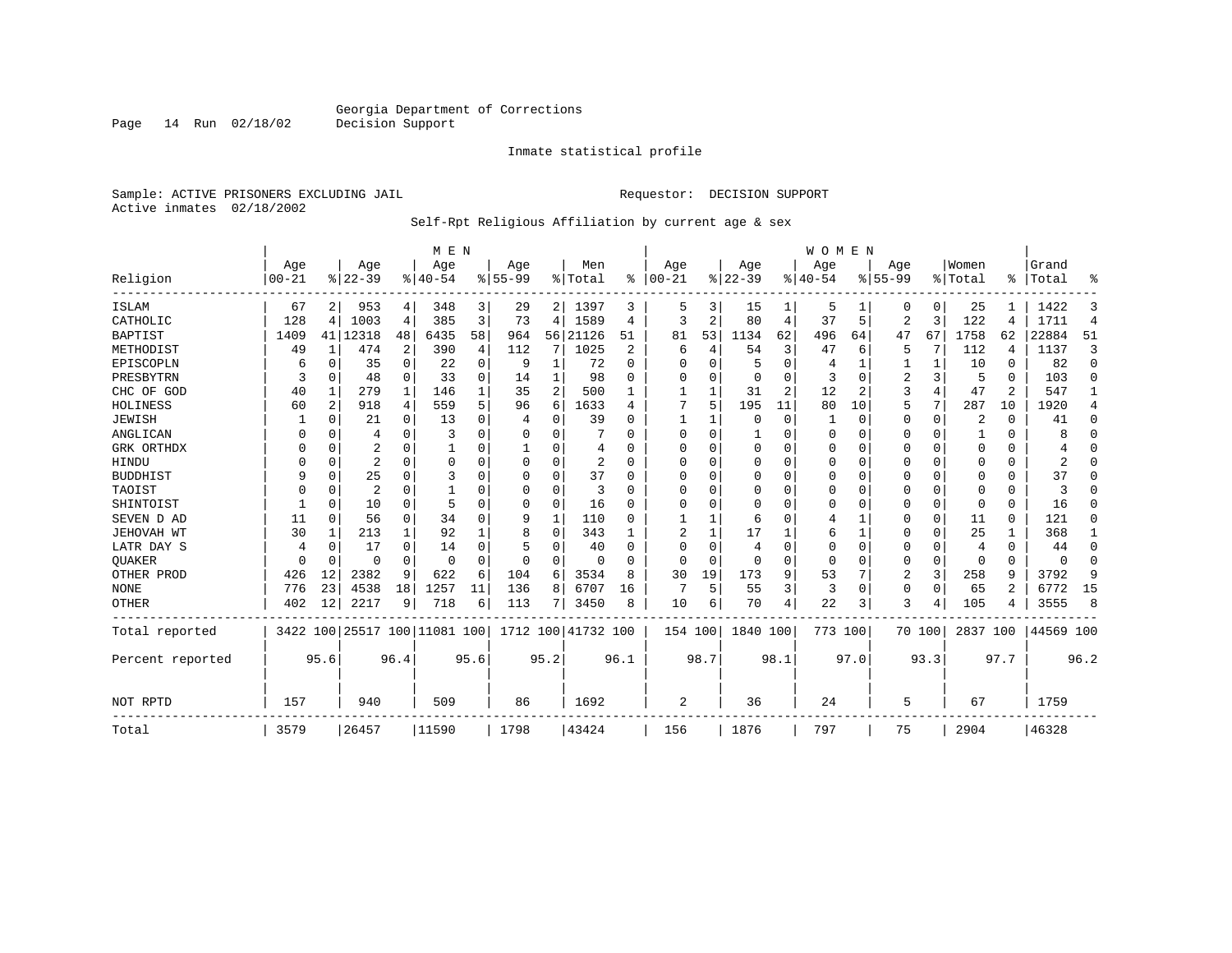### Georgia Department of Corrections<br>Decision Support

Inmate statistical profile

Sample: ACTIVE PRISONERS EXCLUDING JAIL Requestor: DECISION SUPPORT Active inmates 02/18/2002

Page 15 Run 02/18/02

Self-Rpt Family Behavior Patterns \* by current age & sex

|                  |                  |      |                              |      | M E N              |      |                    |      |                    |      |                  |      |                 |          | <b>WOMEN</b>    |      |                    |      |                  |      |                 |      |
|------------------|------------------|------|------------------------------|------|--------------------|------|--------------------|------|--------------------|------|------------------|------|-----------------|----------|-----------------|------|--------------------|------|------------------|------|-----------------|------|
| Family Behavior  | Age<br>$00 - 21$ |      | Age<br>$ 22-39 $             |      | Age<br>$8140 - 54$ |      | Age<br>$8155 - 99$ |      | Men<br>% Total     | နွ   | Age<br>$00 - 21$ |      | Age<br>$ 22-39$ |          | Age<br>$ 40-54$ |      | Age<br>$8155 - 99$ |      | Women<br>% Total | ွေ   | Grand<br> Total | ႜ    |
|                  |                  |      |                              |      |                    |      |                    |      |                    |      |                  |      |                 |          |                 |      |                    |      |                  |      |                 |      |
| CRIMINLTY        | 1130             | 23   | 7781                         | 23   | 3274               | 25   | 387                |      | 24 12572           | 24   | 61               | 18   | 690             | 18       | 286             | 20   | 16                 | 14   | 1053             | 18   | 13625           | -23  |
| ALCOHOLISM       | 478              | 10   | 4023                         | 12   | 2175               | 17   | 291                | 18   | 6967               | 13   | 37               | 11   | 471             | 12       | 204             | 14   | 19                 | 17   | 731              | 13   | 7698            | 13   |
| DRUG ABUSE       | 424              |      | 2436                         |      | 856                |      | 67                 | 4    | 3783               |      | 39               | 12   | 350             | 9        | 131             |      | 6                  |      | 526              | 9    | 4309            |      |
| DOMINERING       | 10               |      | 83                           |      | 51                 |      | 8                  |      | 152                | 0    | 27               | 8    | 392             | 10       | 180             | 13   | 18                 | 16   | 617              | 11   | 769             |      |
| MIGRANT          | 22               |      | 219                          |      | 139                |      | 10                 |      | 390                |      |                  |      | 11              | $\Omega$ | 3               |      | 0                  | 0    | 15               | 0    | 405             |      |
| INFL BTGS        | 81               |      | 900                          |      | 529                |      | 104                |      | 1614               |      | 19               | 6    | 280             | 7        | 117             |      | 9                  | 8    | 425              | 7    | 2039            |      |
| PERMISSIVE       | 5                |      | 50                           |      | 38                 |      | 9                  |      | 102                |      | 25               |      | 226             | 6        | 63              |      | 4                  | 3    | 318              | 6    | 420             |      |
| FATH ABSNT       | 2201             | 44   | 14043                        | 42   | 4463               | 34   | 511                | 32   | 21218              | 40   | 86               | 25   | 846             | 22       | 266             | 19   | 24                 | 21   | 1222             | 21   | 22440           | 38   |
| MOTH ABSNT       | 598              | 12   | 3448                         | 10   | 1284               | 10   | 184                | 12   | 5514               | 10   | 25               |      | 239             | 6        | 77              | 5    | 13                 | 11   | 354              | 6    | 5868            | 10   |
| NONE             | 35               |      | 383                          |      | 181                |      | 25                 | 2    | 624                |      | 19               | 6    | 319             | 8        | 104             |      | 6                  | 5    | 448              | 8    | 1072            | 2    |
| Total reported   |                  |      | 4984 100 33366 100 12990 100 |      |                    |      |                    |      | 1596 100 52936 100 |      | 339 100          |      | 3824 100        |          | 1431 100        |      | 115                | 100  | 5709 100         |      | 58645 100       |      |
| Percent reported |                  | 78.3 |                              | 72.8 |                    | 65.7 |                    | 55.4 |                    | 70.6 |                  | 84.0 |                 | 81.7     |                 | 77.2 |                    | 65.3 |                  | 80.2 |                 | 71.2 |
| OTHER            | 777              |      | 7206                         |      | 3972               |      | 802                |      | 12757              |      | 25               |      | 343             |          | 182             |      | 26                 |      | 576              |      | 13333           |      |
| Total            | 3579             |      | 26457                        |      | 11590              |      | 1798               |      | 43424              |      | 156              |      | 1876            |          | 797             |      | 75                 |      | 2904             |      | 46328           |      |

\* NOTE: SINCE THERE CAN BE UP TO FIVE BEHAVIOR CODES PER INMATE, THE NUMBER OF CASES REPORTED IN THE DETAIL LINES AND THE TOTAL REPORTED LINE MAY EXCEED THE TOTAL NUMBER OF CASES. IN SHORT, THIS TABLE COUNTS THE NUMBER OF BEHAVIOR PROBLEMS, NOT INMATES.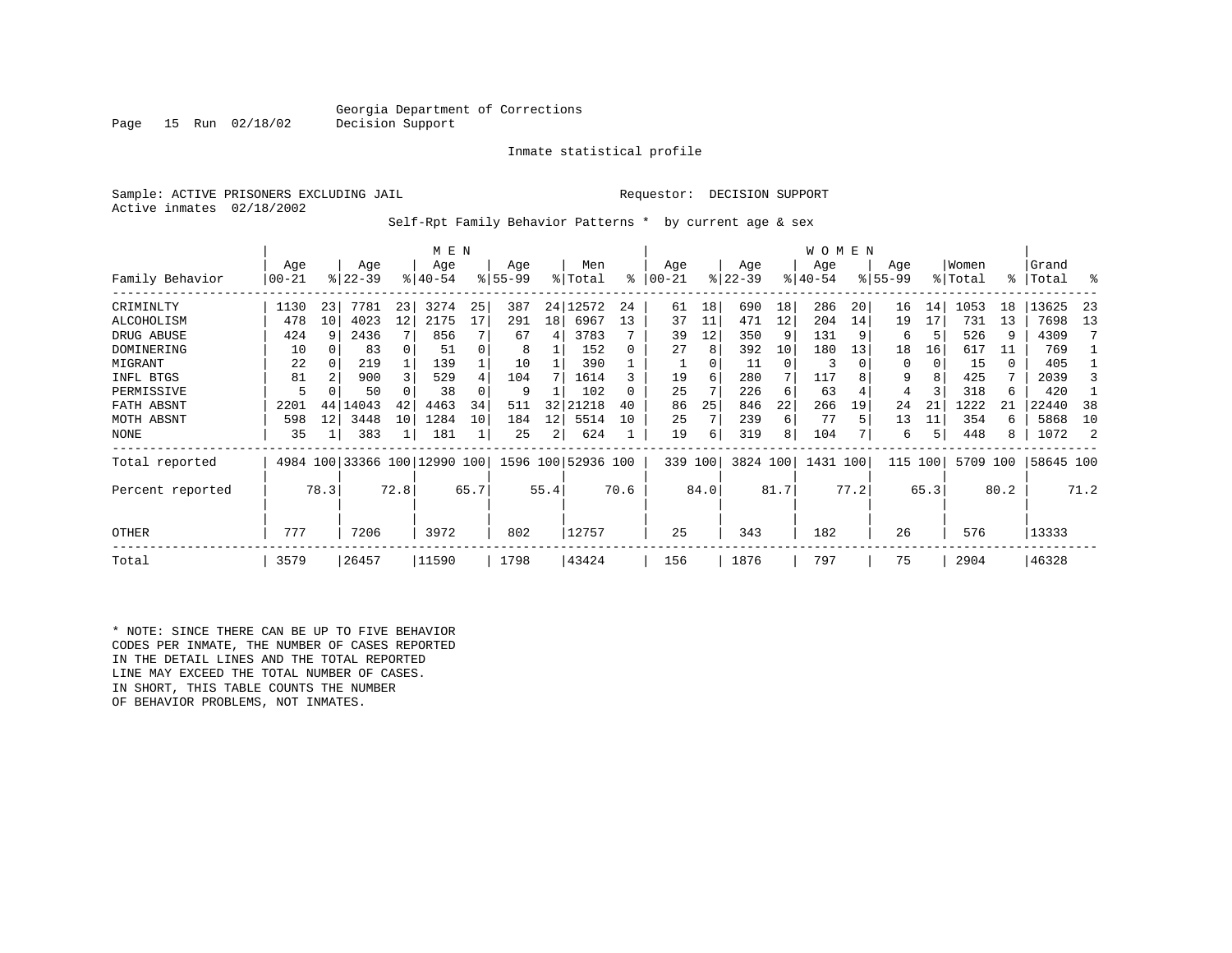### Georgia Department of Corrections<br>Decision Support

Inmate statistical profile

Sample: ACTIVE PRISONERS EXCLUDING JAIL Requestor: DECISION SUPPORT Active inmates 02/18/2002

Inmate Diagnostic Behavior Problem \* by current age & sex

|                    |            |          |           |              | M E N                   |                |             |              |                    |          |                |               |           |                | WOMEN       |      |                |                |                |      |           |                |
|--------------------|------------|----------|-----------|--------------|-------------------------|----------------|-------------|--------------|--------------------|----------|----------------|---------------|-----------|----------------|-------------|------|----------------|----------------|----------------|------|-----------|----------------|
|                    | Age        |          | Age       |              | Age                     |                | Aqe         |              | Men                |          | Age            |               | Age       |                | Age         |      | Aqe            |                | Women          |      | Grand     |                |
| Diagnostic Problem | $100 - 21$ |          | $ 22-39 $ |              | $8140 - 54$             |                | $8155 - 99$ |              | % Total            | ፠        | $100 - 21$     | $\frac{1}{6}$ | $22 - 39$ |                | $8140 - 54$ |      | $8155 - 99$    |                | % Total        | °≈   | Total     | ႜ              |
| ALCOHOLIC          | 82         |          | 1103      | 2            | 952                     | 4              | 170         | 6            | 2307               | 3        | 6              | 2             | 155       | 5              | 111         | 8    | 10             | 9              | 282            |      | 2589      | 3              |
| ALCOH ABSE         | 683        | 11       | 6455      | 13           | 3364                    | 15             | 444         |              | 16 10946           | 14       | 12             | 5             | 233       | 7              | 120         | 8    | 11             | 10             | 376            |      | 11322     | 13             |
| DRUG EXP           | 1222       | 19       | 8795      | 18           | 3288                    | 15             | 266         |              | 9 13571            |          | 28             | 11            | 237       | 7              | 104         | 7    | 5              | 5              | 374            |      | 13945     | 16             |
| DRUG ABSE          | 1202       | 19       | 9118      | 19           | 4182                    | 19             | 247         |              | 9 14749            | 18       | 47             | 19            | 879       | 27             | 369         | 26   | 10             | 9              | 1305           | 26   | 16054     | 19             |
| NARC ADDCT         | 36         |          | 619       | $\mathbf{1}$ | 444                     | 2              | 25          | 1            | 1124               |          |                | $\Omega$      | 52        | $\overline{c}$ | 46          | 3    | 2              |                | 100            |      | 1224      | $\mathbf{1}$   |
| EPILEPTIC          | 21         | $\Omega$ | 287       | $\mathbf{1}$ | 206                     |                | 33          | $\mathbf{1}$ | 547                |          |                |               | 81        | 3              | 37          |      | 3              |                | 125            |      | 672       |                |
| MANIPULTVE         | 1004       | 16       | 5726      | 12           | 1843                    | 8              | 202         |              | 8775               |          | $\overline{2}$ |               | 49        | $\overline{a}$ | 26          |      | $\overline{2}$ |                | 79             |      | 8854      | 10             |
| <b>ASSAULTIVE</b>  | 1457       | 23       | 10538     | 21           | 4392                    | 20             | 713         | 25           | 17100              | 21       | 67             | 26            | 605       | 19             | 251         | 18   | 18             | 17             | 941            | 19   | 18041     | 21             |
| ESCPE TEND         | 75         |          | 1099      | 2            | 741                     | 3              | 120         | 4            | 2035               | 3        | 3              |               | 85        | 3              | 45          | 3    |                |                | 134            |      | 2169      | 3              |
| SUICIDAL           | 123        | 2        | 1058      | $\mathbf{2}$ | 489                     | 2              | 68          | 2            | 1738               | 2        | 15             | 6             | 176       | 6              | 68          |      | 4              | 4              | 263            |      | 2001      | $\overline{a}$ |
| WITHDRAWN          | 22         | $\Omega$ | 178       | $\Omega$     | 103                     | 0              | 21          |              | 324                | $\Omega$ | 12             |               | 98        | ς              | 33          |      | 4              | $\overline{4}$ | 147            | 3    | 471       |                |
| PR RLTY CT         | 33         |          | 373       | $\mathbf{1}$ | 253                     |                | 34          |              | 693                |          | 13             |               | 97        | 3              | 39          |      | 4              | 4              | 153            | ζ    | 846       |                |
| HOMOSEXUAL         | 12         | $\Omega$ | 156       | $\Omega$     | 77                      | $\Omega$       | 20          |              | 265                | $\Omega$ | 15             |               | 108       | 3              | 32          |      | $\Omega$       | $\Omega$       | 155            | ζ    | 420       | $\Omega$       |
| <b>NONE</b>        | 76         |          | 1080      | 2            | 645                     | 3              | 196         | 7            | 1997               | 2        | $\Omega$       |               | 23        |                | 26          |      | 11             | 10             | 60             |      | 2057      | $\overline{a}$ |
| OTHER              | 36         |          | 483       | $\mathbf{1}$ | 342                     | $\overline{a}$ | 91          | 3            | 952                |          | O              | $\Omega$      | 16        |                | 10          |      | 6              | 6              | 32             |      | 984       |                |
| NOT RPTD           | 350        | 5        | 2045      | 4            | 684                     | 3              | 184         | 6            | 3263               | 4        | 29             | 11            | 304       | 10             | 112         | 8    | 16             | 15             | 461            | q    | 3724      | 4              |
| Total reported     | 6459       |          |           |              | 100 49272 100 22028 100 |                |             |              | 2844 100 80603 100 |          | 254 100        |               | 3198 100  |                | 1430 100    |      | 107            | 100            | 4989           | 100  | 85592 100 |                |
| Percent reported   |            | 99.3     |           | 99.4         |                         | 99.8           |             | 99.4         |                    | 99.5     |                | 99.4          |           | 100.0          |             | 99.9 |                | 100.0          |                | 99.9 |           | 99.5           |
| UNKNOWN            | 25         |          | 159       |              | 23                      |                | 10          |              | 217                |          |                |               | 0         |                |             |      | 0              |                | $\overline{2}$ |      | 219       |                |
| Total              | 3579       |          | 26457     |              | 11590                   |                | 1798        |              | 43424              |          | 156            |               | 1876      |                | 797         |      | 75             |                | 2904           |      | 46328     |                |

\* NOTE: SINCE THERE CAN BE UP TO FIVE BEHAVIOR CODES PER INMATE, THE NUMBER OF CASES REPORTED IN THE DETAIL LINES AND THE TOTAL REPORTED LINE MAY EXCEED THE TOTAL NUMBER OF CASES.IN SHORT, THIS TABLE COUNTS THE NUMBER OF BEHAVIOR PROBLEMS, NOT INMATES.

Page 16 Run 02/18/02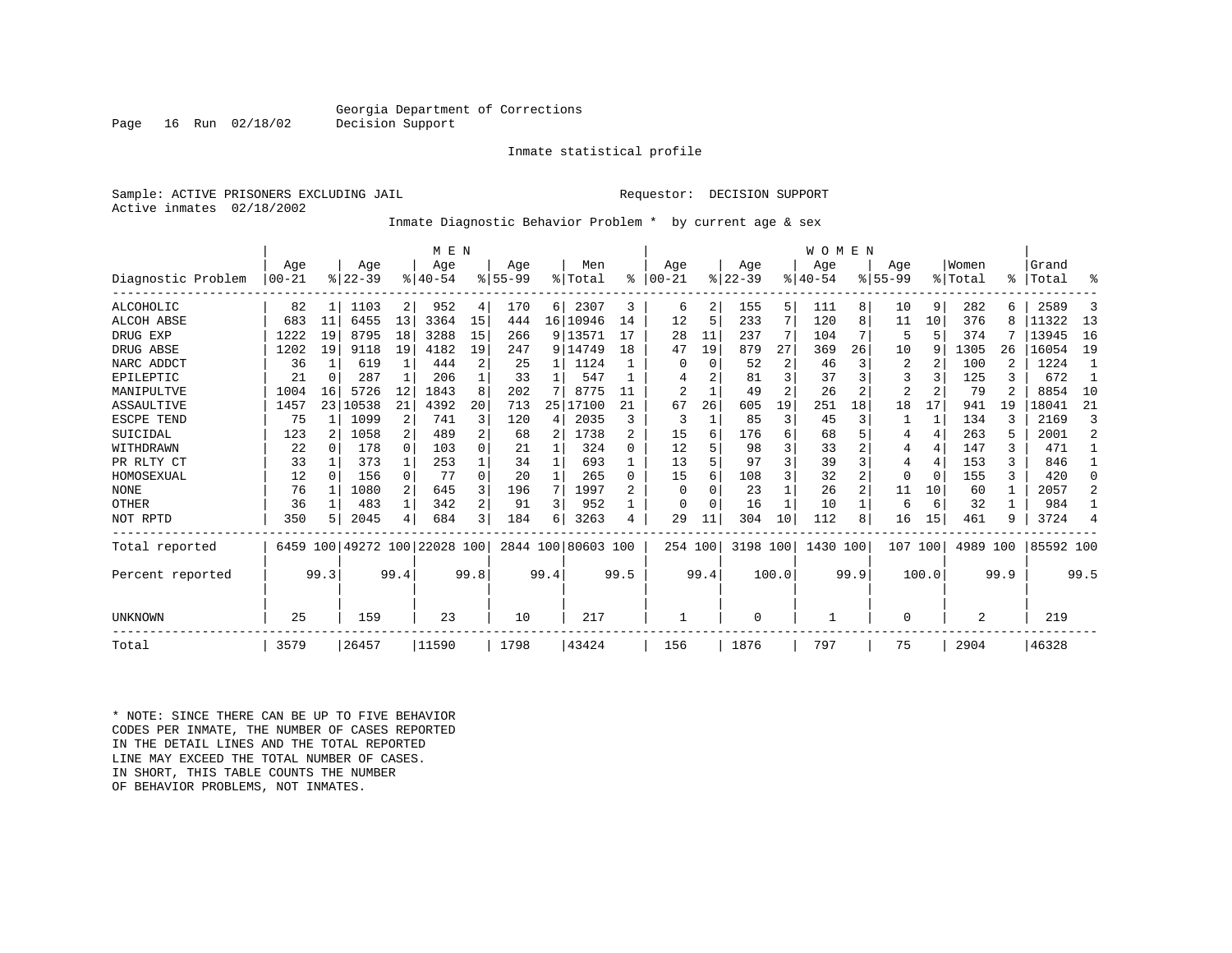Inmate statistical profile

Sample: ACTIVE PRISONERS EXCLUDING JAIL Requestor: DECISION SUPPORT Active inmates 02/18/2002

### Physical Profile (General Condition) by current age & sex

|                      |       |          |                              |                | M E N     |                 |             |                 |                    |      |          |                |             |      | W O M E N |         |             |        |          |              |           |               |
|----------------------|-------|----------|------------------------------|----------------|-----------|-----------------|-------------|-----------------|--------------------|------|----------|----------------|-------------|------|-----------|---------|-------------|--------|----------|--------------|-----------|---------------|
|                      | Age   |          | Age                          |                | Age       |                 | Age         |                 | Men                |      | Age      |                | Aqe         |      | Age       |         | Age         |        | Women    |              | Grand     |               |
| Physical Profile     | 00-21 |          | $8 22-39$                    |                | $8 40-54$ |                 | $8155 - 99$ |                 | % Total            | ి    | $ 00-21$ |                | $8$   22-39 |      | $ 40-54$  |         | $8155 - 99$ |        | % Total  |              | %   Total | $\sim$ $\sim$ |
| NO LIMITATION        | 3184  | 91       | 19659                        | 76             | 5578      | 49              | 312         | 18 <sup>1</sup> | 28733              | 67   | 126      | 91             | 1451        | 82   | 474       | 62      | 14          | 19     | 2065     | 75           | 30798     | - 68          |
| DEFECT NO MAJOR LIMT | 149   | 4        | 2686                         | 10             | 2031      | 18              | 322         | 18              | 5188               | 12   | 4        | 3              | 103         | 6    | 105       | 14      | 15          | 21     | 227      | 8            | 5415      | 12            |
| DEFECT MAJOR LIMIT   | 156   | 4        | 3627                         | 14 I           | 3666      | 32 <sub>1</sub> | 1011        | 58              | 8460               | 2.0  | 8        | 6              | 211         | 12   | 174       | 231     | 40          | 56     | 433      | 16           | 8893      | -20           |
| VERY MAJOR DEFECT    | 2     | $\Omega$ | 47                           | 0 <sup>1</sup> | 104       |                 | 112         | 6               | 265                |      | 0        | $\overline{0}$ | 4           | 0    | 6         |         | 3           | 4      | 13       | $\mathbf{0}$ | 278       |               |
| Total reported       |       |          | 3491 100 26019 100 11379 100 |                |           |                 |             |                 | 1757 100 42646 100 |      | 138      | 100            | 1769        | 100  |           | 759 100 |             | 72 100 | 2738 100 |              | 45384 100 |               |
| Percent reported     |       | 97.5     |                              | 98.3           |           | 98.2            |             | 97.7            |                    | 98.2 |          | 88.5           |             | 94.3 |           | 95.2    |             | 96.0   |          | 94.3         |           | 98.0          |
| NOT REPORTED         | 88    |          | 438                          |                | 211       |                 | 41          |                 | 778                |      | 18       |                | 107         |      | 38        |         | 3           |        | 166      |              | 944       |               |
|                      |       |          |                              |                |           |                 |             |                 |                    |      |          |                |             |      |           |         |             |        |          |              |           |               |
| Total                | 3579  |          | 26457                        |                | 11590     |                 | 1798        |                 | 43424              |      | 156      |                | 1876        |      | 797       |         | 75          |        | 2904     |              | 46328     |               |

Page 17 Run 02/18/02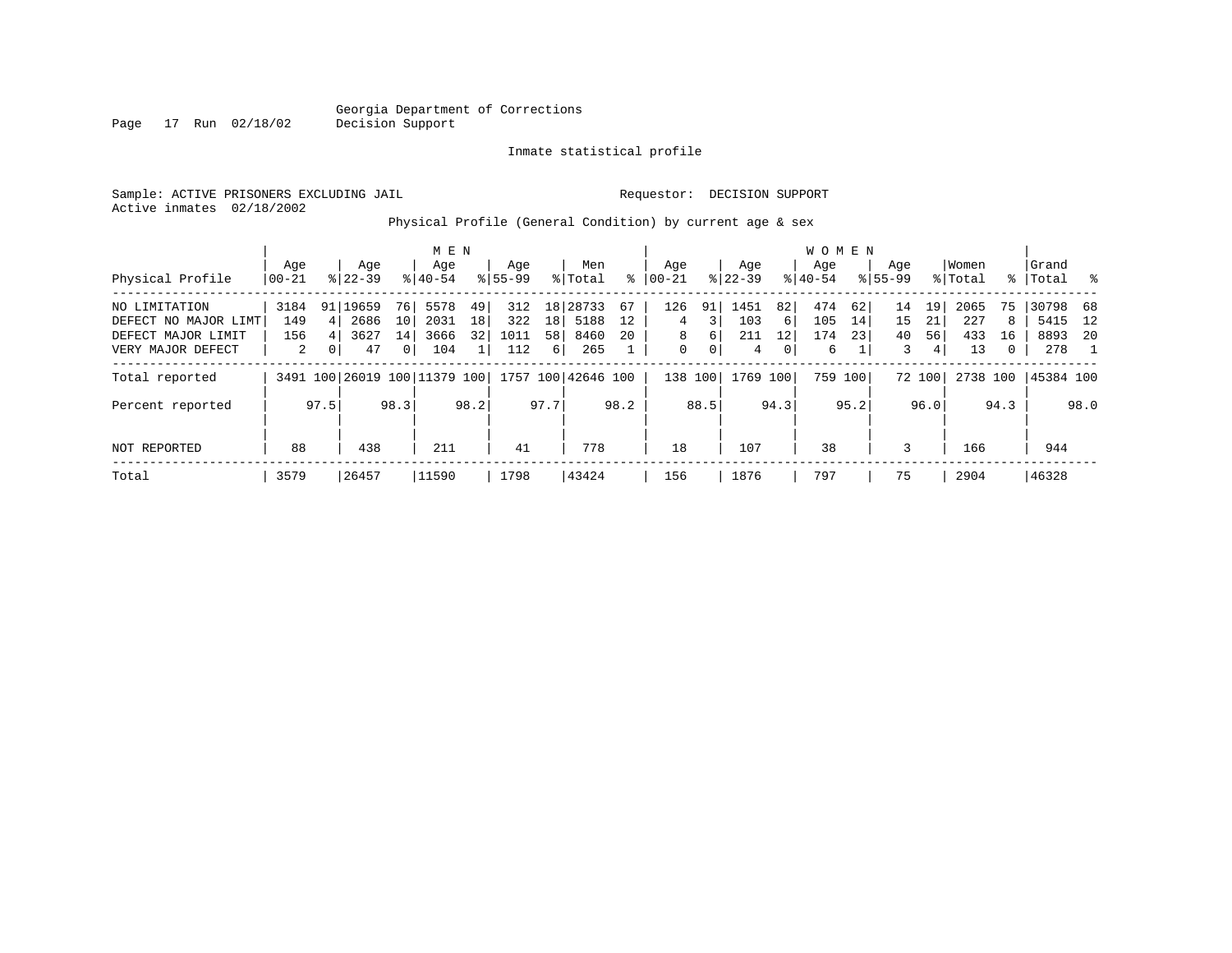Inmate statistical profile

Sample: ACTIVE PRISONERS EXCLUDING JAIL Requestor: DECISION SUPPORT Active inmates 02/18/2002

Security Status by current age & sex

|                  |                  |       |                  |                | M E N                        |       |                    |       |                    |       |                  |               |                  |       | <b>WOMEN</b>    |       |                    |        |                  |       |                    |       |
|------------------|------------------|-------|------------------|----------------|------------------------------|-------|--------------------|-------|--------------------|-------|------------------|---------------|------------------|-------|-----------------|-------|--------------------|--------|------------------|-------|--------------------|-------|
| Security         | Age<br>$00 - 21$ |       | Age<br>$ 22-39 $ |                | Age<br>$8140 - 54$           |       | Age<br>$8155 - 99$ |       | Men<br>% Total     | ႜ     | Age<br>$00 - 21$ | $\frac{1}{6}$ | Age<br>$22 - 39$ |       | Age<br>$ 40-54$ |       | Age<br>$8155 - 99$ |        | Women<br>% Total |       | Grand<br>%   Total | ွေ    |
|                  |                  |       |                  |                |                              |       |                    |       |                    |       |                  |               |                  |       |                 |       |                    |        |                  |       |                    |       |
| DIAG INCOM       |                  |       | 8                | 0              | 6                            |       | $\Omega$           | 0     | 15                 | 0     | $\Omega$         | 0             | 0                |       | 0               | 0     | 0                  |        |                  | 0     | 15                 | C     |
| WRK RELEAS       | $\Omega$         | 0     |                  | 0              |                              |       | 0                  | 0     | 0                  | 0     | $\Omega$         | 0             | 0                | 0     |                 | 0     | $\Omega$           |        |                  | 0     |                    |       |
| TRUSTY           | 53               |       | 1352             | 5              | 831                          |       | 73                 | 4     | 2309               | 5     |                  |               | 106              | 6     | 65              | 8     | 4                  |        | 176              | 6     | 2485               |       |
| MINIMUM          | 985              | 28    | 8743             | 33             | 4233                         | 37    | 628                | 35    | 14589              | 34    | 57               | 37            | 1041             | 55    | 475             | 60    | 47                 | 63     | 1620             | 56    | 16209              | 35    |
| MEDIUM           | 1536             | 43    | 10320            | 39             | 4600                         | 40    | 863                | 48    | 17319              | 40    | 58               | 37            | 501              | 27    | 186             | 23    | 21                 | 28     | 766              | 26    | 18085              | 39    |
| CLOSE            | 683              | 19    | 4215             | 16             | 1298                         | 11    | 164                | 9     | 6360               | 15    | 27               | 17            | 129              |       | 34              |       | 2                  | 3      | 192              |       | 6552               | 14    |
| MAXIMUM          | 30               |       | 537              | $\overline{2}$ | 181                          | 2     | 21                 |       | 769                | 2     | 0                | 0             | 4                | 0     |                 |       | 0                  |        | 5                |       | 774                | 2     |
| DIAGNOSTIC       | 291              | 8     | 1281             | 5              | 441                          | 4     | 49                 | 3     | 2062               | 5     | 13               | 8             | 95               | 5     | 35              |       |                    |        | 144              | 5     | 2206               | 5     |
| Total reported   |                  |       |                  |                | 3579 100 26456 100 11590 100 |       |                    |       | 1798 100 43423 100 |       | 156 100          |               | 1876 100         |       | 797 100         |       |                    | 75 100 | 2904 100         |       | 46327 100          |       |
| Percent reported |                  | 100.0 |                  | 100.0          |                              | 100.0 |                    | 100.0 |                    | 100.0 |                  | 100.0         |                  | 100.0 |                 | 100.0 |                    | 100.0  |                  | 100.0 |                    | 100.0 |
| NOT RPTD         | $\Omega$         |       |                  |                | $\Omega$                     |       | 0                  |       |                    |       | $\Omega$         |               | 0                |       | 0               |       | $\Omega$           |        | $\Omega$         |       |                    |       |
| Total            | 3579             |       | 26457            |                | 11590                        |       | 1798               |       | 43424              |       | 156              |               | 1876             |       | 797             |       | 75                 |        | 2904             |       | 46328              |       |

\* NOTE: BEGINNING IN JULY 1987, THE FACILITIES DIVISION NO LONGER CODED INMATES AS BEING WORK RELEASE

Page 18 Run 02/18/02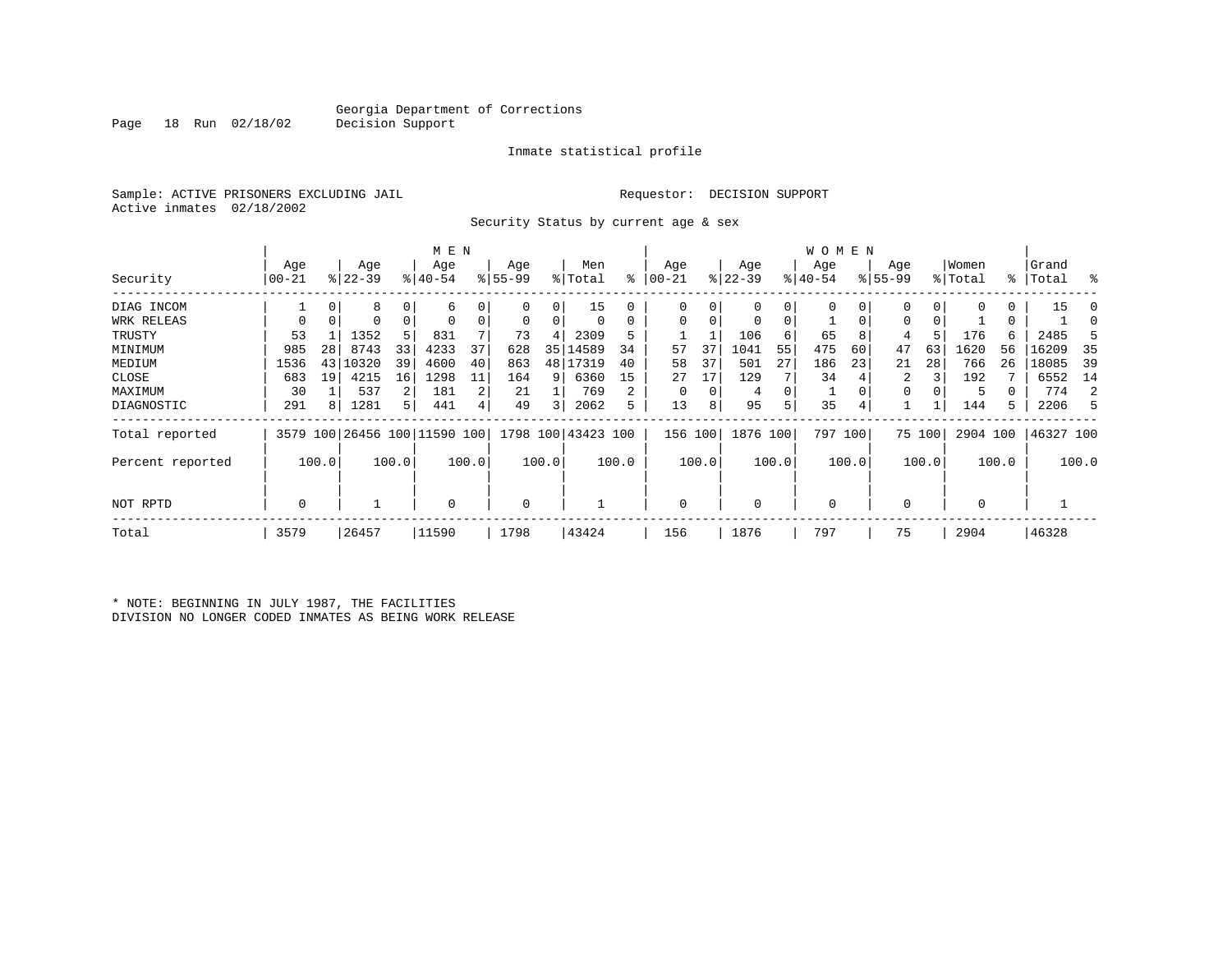Inmate statistical profile

Sample: ACTIVE PRISONERS EXCLUDING JAIL Requestor: DECISION SUPPORT Active inmates 02/18/2002

Page 19 Run 02/18/02

Number Of Sentences by current age & sex

|                     |              |      |                  |      | M E N                        |      |                  |      |                    |      |                      |      |                  |      | W O M E N        |         |                    |                |                  |      |                    |      |
|---------------------|--------------|------|------------------|------|------------------------------|------|------------------|------|--------------------|------|----------------------|------|------------------|------|------------------|---------|--------------------|----------------|------------------|------|--------------------|------|
| Number Of Sentences | Age<br>00-21 |      | Age<br>$ 22-39 $ |      | Age<br>$ 40-54 $             |      | Age<br>$8 55-99$ |      | Men<br>% Total     |      | Age<br>$8   00 - 21$ |      | Age<br>$ 22-39 $ |      | Age<br>$8 40-54$ |         | Age<br>$8155 - 99$ |                | Women<br>% Total |      | Grand<br>%   Total | ႜ    |
| $_{\rm ONE}$        | 1540         | 43   | 8141             | 31   | 3774                         | 33   | 721              |      | 40 14176           | 33   | 72                   | 46   | 735              | 39   | 307              | 39      | 41                 | 55             | 1155             | 40   | 15331              | - 33 |
| TWO                 | 902          | 25   | 6260             | 24   | 2734                         | 24   | 452              |      | 25 10348           | 24   | 42                   | 27   | 469              | 25   | 221              | 28      | 16                 | 21             | 748              | 26   | 11096              | 24   |
| THREE               | 514          | 14   | 4268             | 16   | 1799                         | 16   | 239              | 13   | 6820               | 16   | 22                   | 14   | 277              | 15   | 103              | 13      | 9                  | 12             | 411              | 14   | 7231               | 16   |
| <b>FOUR</b>         | 264          |      | 2677             | 10   | 1055                         | 9    | 141              | 8    | 4137               | 10   | 9                    | 6    | 159              | 9    | 57               |         | 5                  |                | 230              | 8    | 4367               | 9    |
| FIVE                | 162          |      | 1737             |      | 733                          | 6    | 76               |      | 2708               | 6    | 5                    | 3    | 93               |      | 29               |         | 2                  | 3              | 129              | 4    | 2837               | 6    |
| MORE THAN FIVE      | 181          |      | 3314             | 13   | 1462                         | 13   | 166              | 9    | 5123               | 12   | 5                    | 3    | 136              |      | 75               | 9       | 2                  | 3 <sub>1</sub> | 218              | 8    | 5341 12            |      |
| Total reported      |              |      |                  |      | 3563 100 26397 100 11557 100 |      |                  |      | 1795 100 43312 100 |      | 155 100              |      | 1869 100         |      |                  | 792 100 |                    | 75 100         | 2891 100         |      | 46203 100          |      |
| Percent reported    |              | 99.6 |                  | 99.8 |                              | 99.7 |                  | 99.8 |                    | 99.7 |                      | 99.4 |                  | 99.6 |                  | 99.4    |                    | 100.0          |                  | 99.6 |                    | 99.7 |
| NOT REPORTED        | 16           |      | 60               |      | 33                           |      | 3                |      | 112                |      |                      |      | 7                |      | 5                |         | $\mathbf 0$        |                | 13               |      | 125                |      |
| Total               | 3579         |      | 26457            |      | 11590                        |      | 1798             |      | 43424              |      | 156                  |      | 1876             |      | 797              |         | 75                 |                | 2904             |      | 46328              |      |
|                     |              |      |                  |      |                              |      |                  |      |                    |      |                      |      |                  |      |                  |         |                    |                |                  |      |                    |      |
| AVG NUM SENTENCES   | 2.29         |      | 3.02             |      | 3.00                         |      | 2.61             |      | 2.94               |      | 2.08                 |      | 2.50             |      | 2.59             |         | 2.08               |                | 2.49             |      | 2.91               |      |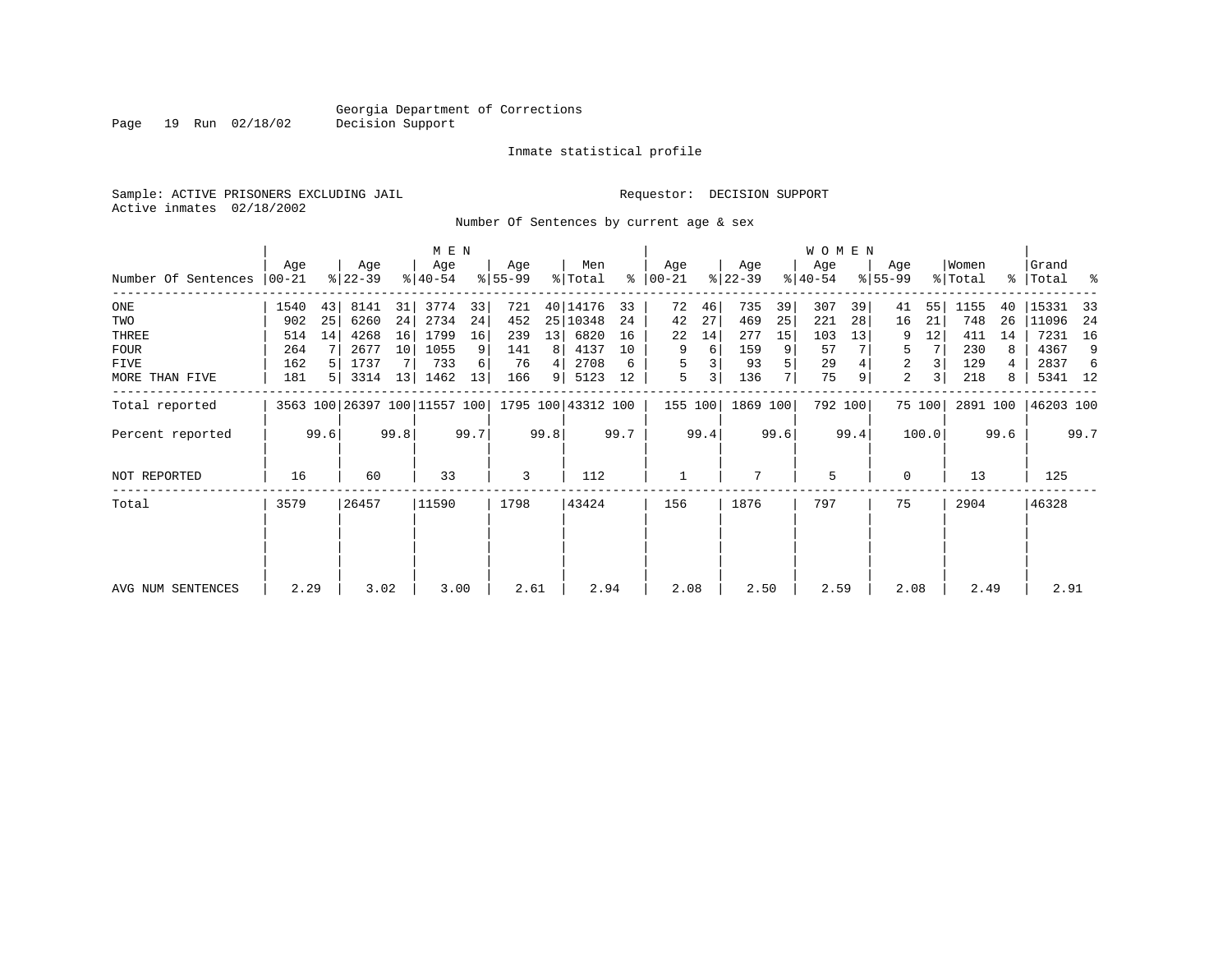Inmate statistical profile

Sample: ACTIVE PRISONERS EXCLUDING JAIL Requestor: DECISION SUPPORT Active inmates 02/18/2002

Page 20 Run 02/18/02

Number Of Disciplinaries by current age & sex

|                     |                 |                 |                  |       | M E N            |       |                 |                |                                                 |       |                  |       |                  |       | <b>WOMEN</b>     |         |                  |        |                  |       |                      |       |
|---------------------|-----------------|-----------------|------------------|-------|------------------|-------|-----------------|----------------|-------------------------------------------------|-------|------------------|-------|------------------|-------|------------------|---------|------------------|--------|------------------|-------|----------------------|-------|
| Disciplinaries      | Age<br>$ 00-21$ |                 | Age<br>$ 22-39 $ |       | Age<br>$8 40-54$ |       | Age<br>$ 55-99$ |                | Men<br>% Total                                  | ∻     | Age<br>$00 - 21$ |       | Age<br>$ 22-39 $ |       | Age<br>$ 40-54 $ |         | Age<br>$8 55-99$ |        | Women<br>% Total |       | Grand<br>%   Total % |       |
| ZERO                | 1222            | 34              | 8476             | 32    | 4926             | 43    | 879             |                | 49 15503                                        | 36    | 65               | 42    | 916              | 49    | 452              | 57      | 50               | 67     | 1483             | 51    | 16986                | -37   |
| ONE                 | 466             | 13              | 3750             | 14    | 1717             | 15    | 314             | 17             | 6247                                            | 14    | 23               | 15    | 276              | 15    | 118              | 15      | 14               | 19     | 431              | 15    | 6678                 | 14    |
| TWO                 | 301             | 8               | 2281             | 9     | 1044             | 9     | 166             | 9              | 3792                                            | 9     | 11               |       | 150              | 8     | 55               |         | 2                | 3      | 218              |       | 4010                 | 9     |
| THREE               | 227             |                 | 1656             |       | 673              | 6     | 100             | 6              | 2656                                            | 6     | 8                |       | 120              | 6     | 34               |         | 4                |        | 166              | 6     | 2822                 | 6     |
| <b>FOUR</b>         | 202             |                 | 1261             |       | 471              |       | 52              | 3              | 1986                                            |       |                  |       | 71               |       | 33               |         |                  |        | 110              |       | 2096                 | -5    |
| FIVE                | 154             |                 | 985              |       | 359              |       | 47              | $\overline{3}$ | 1545                                            |       | 6                |       | 39               |       |                  |         | 0                |        | 52               |       | 1597                 | -3    |
| MORE THAN FIVE      | 1007            | 28 <sub>1</sub> | 8043             | 30    | 2397             | 21    | 240             |                | 13 11687                                        | 27    | 38               | 24    | 304              | 16    | 98               | 12      | 4                | 5      | 444              | 15    | 12131                | -26   |
| Total reported      |                 |                 |                  |       |                  |       |                 |                | 3579 100 26452 100 11587 100 1798 100 43416 100 |       | 156 100          |       | 1876 100         |       |                  | 797 100 |                  | 75 100 | 2904 100         |       | 46320 100            |       |
| Percent reported    |                 | 100.0           |                  | 100.0 |                  | 100.0 |                 | 100.0          |                                                 | 100.0 |                  | 100.0 |                  | 100.0 |                  | 100.0   |                  | 100.0  |                  | 100.0 |                      | 100.0 |
| <b>NOT REPORTED</b> | 0               |                 | 5                |       | 3                |       | $\mathbf 0$     |                | 8                                               |       | $\mathbf{0}$     |       | $\mathbf 0$      |       | $\mathbf 0$      |         | 0                |        | $\mathbf 0$      |       | 8                    |       |
| Total               | 3579            |                 | 26457            |       | 11590            |       | 1798            |                | 43424                                           |       | 156              |       | 1876             |       | 797              |         | 75               |        | 2904             |       | 46328                |       |
|                     |                 |                 |                  |       |                  |       |                 |                |                                                 |       |                  |       |                  |       |                  |         |                  |        |                  |       |                      |       |
| AVG NUM DISCIP      | 5.38            |                 | 6.51             |       | 4.57             |       | 2.93            |                | 5.75                                            |       | 4.38             |       | 3.30             |       | 2.43             |         | 1.08             |        | 3.07             |       | 5.58                 |       |
|                     |                 |                 |                  |       |                  |       |                 |                |                                                 |       |                  |       |                  |       |                  |         |                  |        |                  |       |                      |       |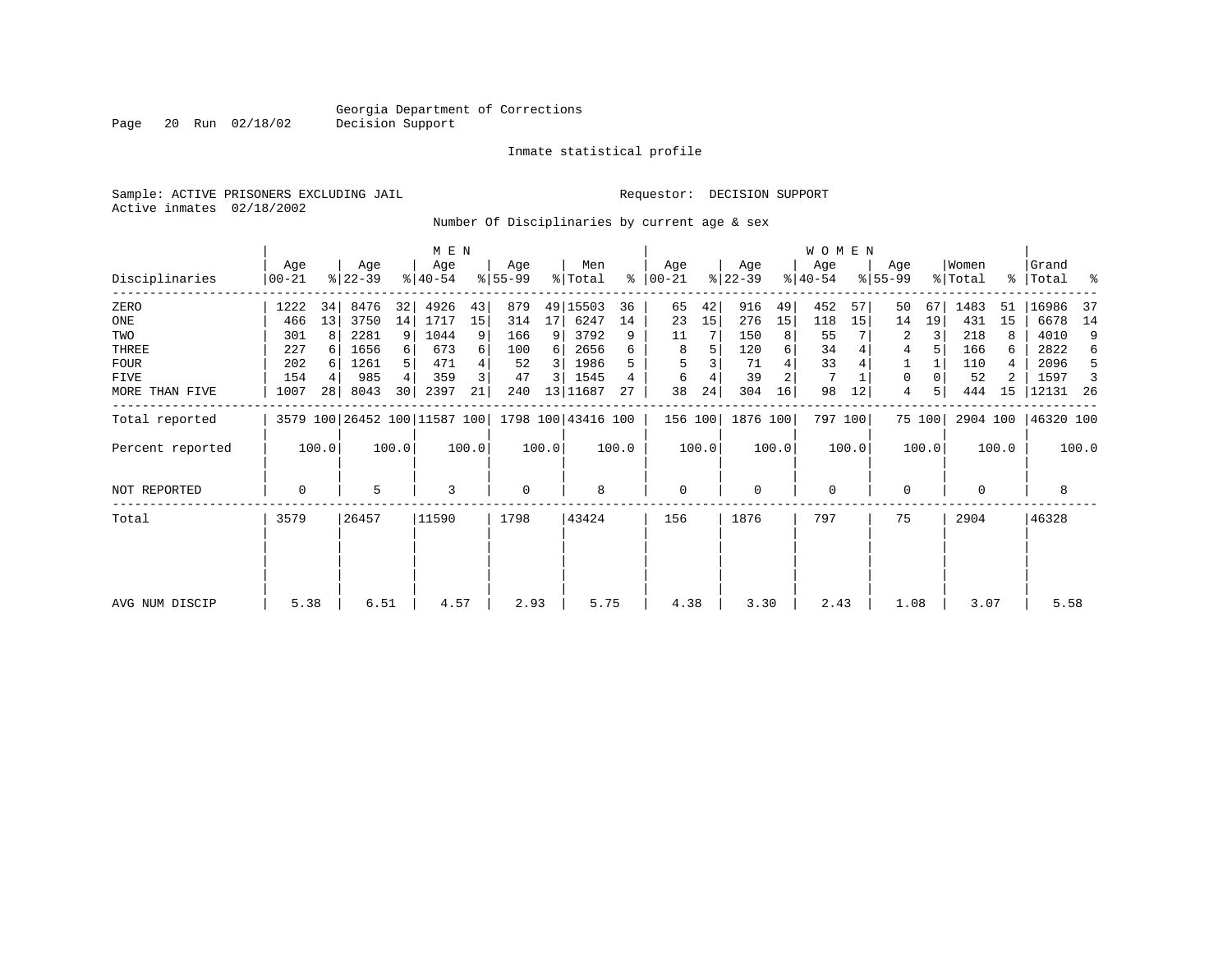Page 21 Run 02/18/02

#### Inmate statistical profile

Sample: ACTIVE PRISONERS EXCLUDING JAIL Requestor: DECISION SUPPORT Active inmates 02/18/2002

Number Of Escapes by current age & sex

|                  |                  |                                                 | M E N                   |       |                 |   |                |          |                 |       |                  |             | <b>WOMEN</b>     |         |                 |        |                  |       |                 |          |
|------------------|------------------|-------------------------------------------------|-------------------------|-------|-----------------|---|----------------|----------|-----------------|-------|------------------|-------------|------------------|---------|-----------------|--------|------------------|-------|-----------------|----------|
| Escapes          | Age<br>$00 - 21$ | Age<br>$ 22-39 $                                | Age<br>$ 40-54 $        |       | Age<br>$ 55-99$ |   | Men<br>% Total | ႜႂ       | Age<br>$ 00-21$ |       | Age<br>$ 22-39 $ |             | Age<br>$ 40-54 $ |         | Age<br>$ 55-99$ |        | Women<br>% Total | ႜၟ    | Grand<br> Total | ႜ        |
| ZERO             |                  | 3572 100 26279                                  | 99 11446                | 99    | 1770            |   | 98 43067       | 99       | 156 100         |       | 1867 100         |             | 795              | 100     |                 | 75 100 | 2893             | 100   | 45960           | 99       |
| ONE              |                  | 176<br>$\Omega$                                 | 124<br>1                | 1     | 22              |   | 329            |          | 0               | 0     | 9                | 0           | 2                | 0       | 0               | 0      | 11               | 0     | 340             |          |
| TWO              |                  | 2                                               | 15<br>0                 | 0     | 4               | 0 | 21             | $\Omega$ | $\Omega$        |       |                  | 0           | 0                |         | 0               |        |                  | 0     | 21              | $\Omega$ |
| THREE            | 0                |                                                 |                         |       | 2               | 0 | 6              |          | 0               | 0     |                  |             | 0                |         | $\mathbf 0$     |        |                  | 0     | 6               |          |
| <b>FOUR</b>      | $\Omega$         | 0                                               |                         | 0     |                 |   |                |          | $\Omega$        |       |                  |             |                  |         | $\mathbf 0$     |        |                  | 0     |                 |          |
| FIVE             | $\Omega$         | 0                                               | $\mathbf 0$<br>$\Omega$ | 0     | $\Omega$        | 0 | $\Omega$       | $\Omega$ | $\Omega$        | 0     | $\Omega$         | $\Omega$    | 0                |         | $\mathbf 0$     |        |                  | 0     |                 |          |
| MORE THAN FIVE   | $\mathbf 0$      | 0<br>0                                          | 0<br>$\mathbf 0$        | 0     | 0               | 0 | 0              | 0        | $\mathbf 0$     | 0     | $\Omega$         | $\mathbf 0$ | 0                |         | $\mathbf 0$     | 0      | $\Omega$         | 0     |                 |          |
| Total reported   |                  | 3579 100 26457 100 11590 100 1798 100 43424 100 |                         |       |                 |   |                |          | 156 100         |       | 1876 100         |             |                  | 797 100 |                 | 75 100 | 2904 100         |       | 46328 100       |          |
| Percent reported | 100.0            | 100.0                                           |                         | 100.0 | 100.0           |   |                | 100.0    |                 | 100.0 |                  | 100.0       |                  | 100.0   |                 | 100.0  |                  | 100.0 |                 | 100.0    |
| NOT REPORTED     | 0                | 0                                               | $\mathbf 0$             |       | $\mathbf 0$     |   | 0              |          | $\mathbf 0$     |       | $\Omega$         |             | $\mathbf 0$      |         | 0               |        | $\Omega$         |       | 0               |          |
| Total            | 3579             | 26457                                           | 11590                   |       | 1798            |   | 43424          |          | 156             |       | 1876             |             | 797              |         | 75              |        | 2904             |       | 46328           |          |
|                  |                  |                                                 |                         |       |                 |   |                |          |                 |       |                  |             |                  |         |                 |        |                  |       |                 |          |
| AVG NUM ESCAPES  | .00              | .01                                             |                         | .01   | .02             |   | .01            |          | .00             |       | .00              |             | .00              |         |                 | .00    | .00              |       | .01             |          |
|                  |                  |                                                 |                         |       |                 |   |                |          |                 |       |                  |             |                  |         |                 |        |                  |       |                 |          |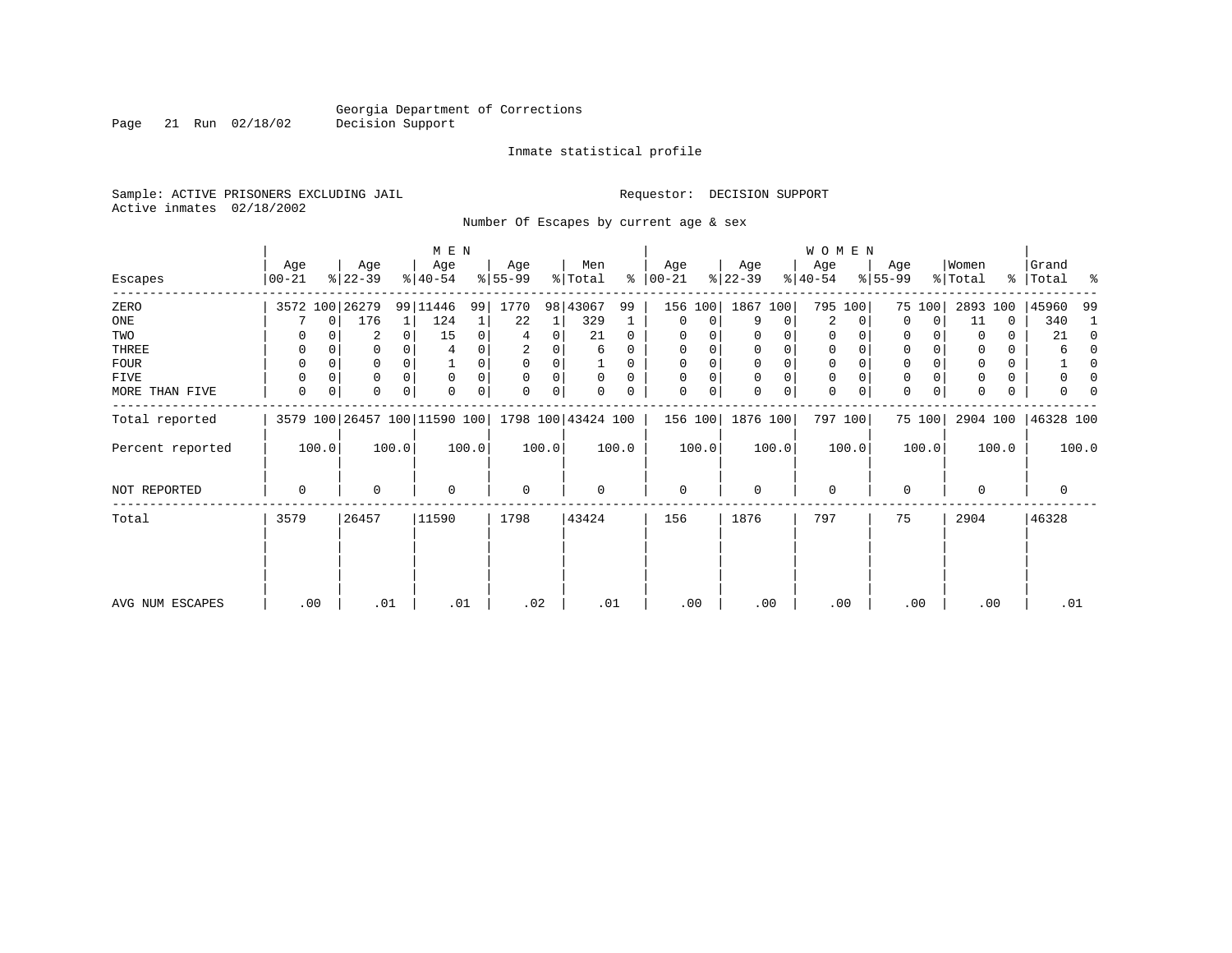Inmate statistical profile

Active inmates 02/18/2002

#### Sample: ACTIVE PRISONERS EXCLUDING JAIL **Requestor: DECISION SUPPORT**

Number Of Prior Georgia Incarcerations \* by current age & sex

|                            |      |                |                  |       | M E N                        |       |                  |                |                    |       |                      |       |                  |                | <b>WOMEN</b>    |       |                  |        |                  |           |                 |       |
|----------------------------|------|----------------|------------------|-------|------------------------------|-------|------------------|----------------|--------------------|-------|----------------------|-------|------------------|----------------|-----------------|-------|------------------|--------|------------------|-----------|-----------------|-------|
| Prior Incarcerations 00-21 | Aqe  |                | Age<br>$ 22-39 $ |       | Age<br>$ 40-54 $             |       | Age<br>$8 55-99$ |                | Men<br>% Total     |       | Aqe<br>$8   00 - 21$ |       | Age<br>$ 22-39 $ |                | Age<br>$ 40-54$ |       | Age<br>$ 55-99 $ |        | Women<br>% Total | $\approx$ | Grand<br> Total | န္    |
| ZERO                       | 3230 |                | 90 14387         | 54    | 4442                         | 38    | 999              |                | 56 23058           | 53    | 144                  | 92    | 1191             | 63             | 430             | 54    | 51               | 68     | 1816             | 63        | 24874           | -54   |
| ONE                        | 318  | 9 <sup>1</sup> | 5426             | 21    | 2125                         | 18    | 336              | 19             | 8205               | 19    | 12                   | 8     | 348              | 19             | 124             | 16    | 12               | 16     | 496              | 17        | 8701            | 19    |
| TWO                        | 29   |                | 3100             | 12    | 1579                         | 14    | 176              | 10             | 4884               | 11    | 0                    | 0     | 165              | 9              | 85              | 11    | 4                | 5      | 254              | 9         | 5138            | 11    |
| THREE                      | 2    |                | 1800             |       | 1144                         | 10    | 124              |                | 3070               |       | 0                    | 0     | 98               | 5              | 65              |       | 3                | 4      | 166              | 6         | 3236            |       |
| <b>FOUR</b>                | 0    |                | 918              |       | 893                          | 8     | 78               | 4              | 1889               |       | $\mathbf 0$          | 0     | 36               | $\overline{c}$ | 29              |       | 2                |        | 67               |           | 1956            | 4     |
| <b>FIVE</b>                | 0    |                | 493              | 2     | 586                          | 5     | 28               |                | 1107               |       | $\mathbf 0$          | 0     | 23               |                | 21              |       | $\overline{c}$   |        | 46               |           | 1153            | 2     |
| MORE THAN FIVE             | 0    |                | 333              |       | 821                          | 7     | 57               | $\overline{3}$ | 1211               | 3     | 0                    | 0     | 15               |                | 43              |       | $\mathbf{1}$     |        | 59               | 2         | 1270            |       |
| Total reported             |      |                |                  |       | 3579 100 26457 100 11590 100 |       |                  |                | 1798 100 43424 100 |       | 156 100              |       | 1876 100         |                | 797 100         |       |                  | 75 100 | 2904 100         |           | 46328 100       |       |
| Percent reported           |      | 100.0          |                  | 100.0 |                              | 100.0 |                  | 100.0          |                    | 100.0 |                      | 100.0 |                  | 100.0          |                 | 100.0 |                  | 100.0  |                  | 100.0     |                 | 100.0 |
| NOT REPORTED               | 0    |                | $\mathbf 0$      |       | $\Omega$                     |       | $\mathbf 0$      |                | 0                  |       | $\mathbf 0$          |       | $\mathbf{0}$     |                | $\mathbf 0$     |       | $\mathbf 0$      |        | $\Omega$         |           | 0               |       |
| Total                      | 3579 |                | 26457            |       | 11590                        |       | 1798             |                | 43424              |       | 156                  |       | 1876             |                | 797             |       | 75               |        | 2904             |           | 46328           |       |
|                            |      |                |                  |       |                              |       |                  |                |                    |       |                      |       |                  |                |                 |       |                  |        |                  |           |                 |       |
|                            |      |                |                  |       |                              |       |                  |                |                    |       |                      |       |                  |                |                 |       |                  |        |                  |           |                 |       |
| AVG # INCARCERATIONS       | .11  |                | .96              |       | 1.81                         |       | 1.07             |                | 1.12               |       | .08                  |       | .71              |                | 1.29            |       | .72              |        | .83              |           | 1.10            |       |

\* This data counts a parole revocation on an existing sentenCE AS A prior incarceration. Also, this data counts, for any cohort of inmates, the total number of Georgia incarcerations the inmate has had during his entire criminal career. For example, if an inmate was admitted to prison first in FY72, and then re-admitted in FY79 and FY85, he had two prior incarcerations before the FY85 admission. This inmate's records show two prior incarcerations in all three of his records since he has had two prior incarcerations in his criminal career. If the cohort of FY72 admissions is selected for analysis, two prior incarcerations will be listed for this inmate even though in FY72, he had no prior incarcerations.

Page 22 Run 02/18/02 Decision Support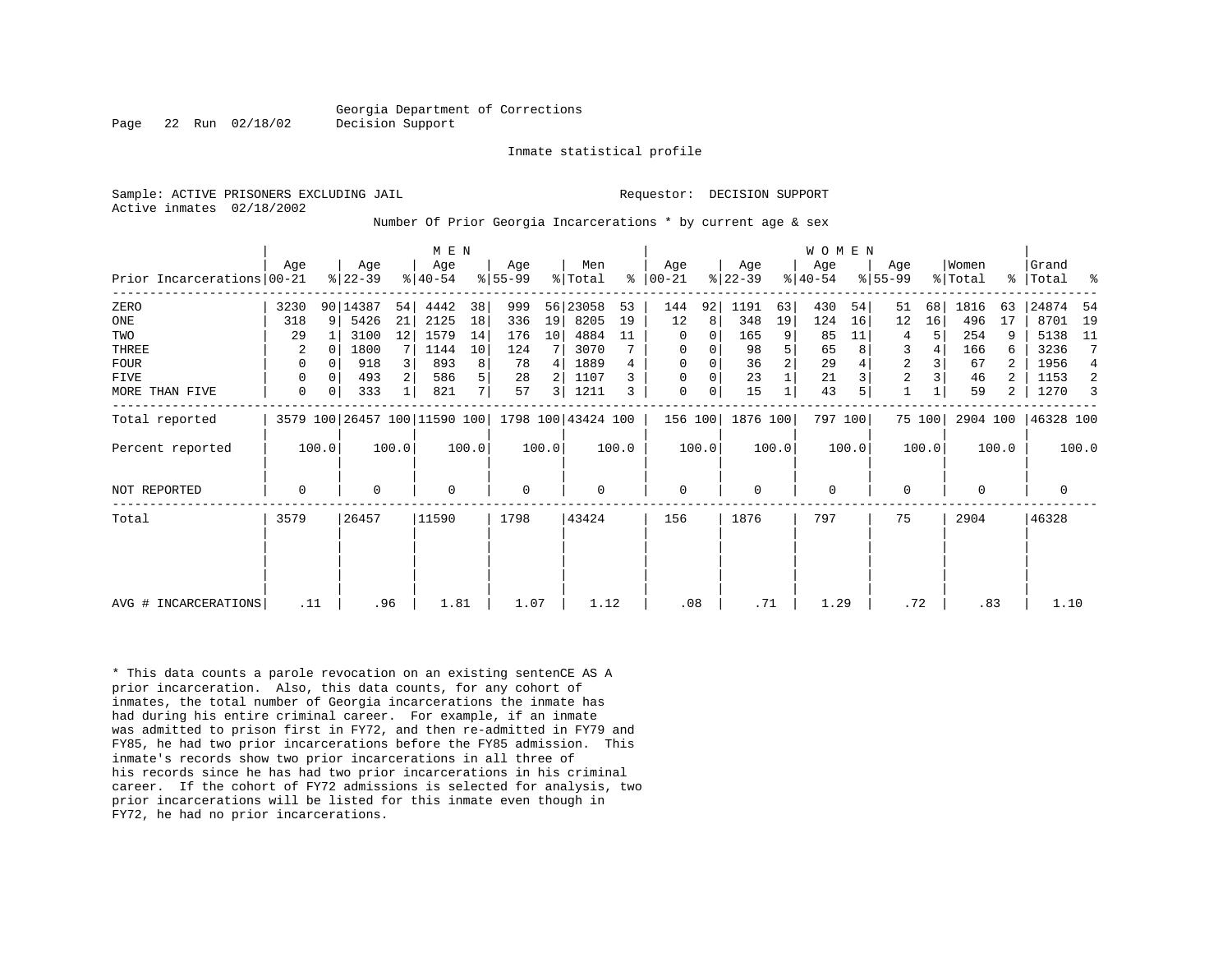Inmate statistical profile

Sample: ACTIVE PRISONERS EXCLUDING JAIL Requestor: DECISION SUPPORT Active inmates 02/18/2002

Page 23 Run 02/18/02

Number Of Transfers by current age & sex

|                   |                |                |                  |                | M E N                        |       |                  |       |                    |       |                 |       |                  |       | <b>WOMEN</b>     |       |                  |        |                  |       |                      |                |
|-------------------|----------------|----------------|------------------|----------------|------------------------------|-------|------------------|-------|--------------------|-------|-----------------|-------|------------------|-------|------------------|-------|------------------|--------|------------------|-------|----------------------|----------------|
| Transfers         | Age<br>  00-21 |                | Age<br>$ 22-39 $ |                | Age<br>$8 40-54$             |       | Age<br>$ 55-99 $ |       | Men<br>% Total     | နွ    | Age<br>$ 00-21$ |       | Age<br>$ 22-39 $ |       | Age<br>$ 40-54 $ |       | Age<br>$8 55-99$ |        | Women<br>% Total |       | Grand<br>%   Total % |                |
| ZERO              | 855            | 24             | 2398             | $\overline{9}$ | 962                          | 8     | 125              |       | 4340               | 10    | 39              | 25    | 382              | 20    | 162              | 20    | 12               | 16     | 595              | 20    | 4935                 | -11            |
| ONE               | 1671           | 47             | 10155            | 38             | 4283                         | 37    | 700              |       | 39 16809           | 39    | 91              | 58    | 963              | 51    | 373              | 47    | 27               | 36     | 1454             | 50    | 18263                | -39            |
| TWO               | 664            | 19             | 6081             | 23             | 2234                         | 19    | 325              | 18    | 9304               | 21    | 15              | 10    | 281              | 15    | 139              | 17    | 15               | 20     | 450              | 15    | 9754                 | - 21           |
| THREE             | 251            |                | 3248             | 12             | 1332                         | 11    | 198              | 11    | 5029               | 12    | 9               | 6     | 149              | 8     | 57               |       | 9                | 12     | 224              | 8     | 5253                 | -11            |
| <b>FOUR</b>       | 90             | $\overline{3}$ | 1750             | 7              | 875                          | 8     | 142              | 8     | 2857               |       |                 |       | 55               | 3     | 26               |       | 4                | 5      | 87               |       | 2944                 | 6              |
| FIVE              | 26             |                | 1072             | 4              | 562                          |       | 85               | 5     | 1745               |       | 0               | 0     | 23               |       | 16               |       | 4                |        | 43               |       | 1788                 | $\overline{4}$ |
| MORE THAN FIVE    | 22             |                | 1753             | 7 L            | 1342                         | 12    | 223              | 12    | 3340               | 8     | 0               | 0     | 23               |       | 24               |       | 4                | 5      | 51               | 2     | 3391                 | 7              |
| Total reported    |                |                |                  |                | 3579 100 26457 100 11590 100 |       |                  |       | 1798 100 43424 100 |       | 156 100         |       | 1876 100         |       | 797 100          |       |                  | 75 100 | 2904 100         |       | 46328 100            |                |
| Percent reported  |                | 100.0          |                  | 100.0          |                              | 100.0 |                  | 100.0 |                    | 100.0 |                 | 100.0 |                  | 100.0 |                  | 100.0 |                  | 100.0  |                  | 100.0 |                      | 100.0          |
| NOT REPORTED      | 0              |                | 0                |                | $\mathbf 0$                  |       | $\mathbf 0$      |       | 0                  |       | 0               |       | $\mathbf 0$      |       | 0                |       | $\Omega$         |        | 0                |       | 0                    |                |
| Total             | 3579           |                | 26457            |                | 11590                        |       | 1798             |       | 43424              |       | 156             |       | 1876             |       | 797              |       | 75               |        | 2904             |       | 46328                |                |
|                   |                |                |                  |                |                              |       |                  |       |                    |       |                 |       |                  |       |                  |       |                  |        |                  |       |                      |                |
| AVG NUM TRANSFERS | 1.23           |                | 2.20             |                | 2.65                         |       | 2.70             |       | 2.26               |       | 1.00            |       | 1.31             |       | 1.49             |       | 2.03             |        | 1.36             |       | 2.21                 |                |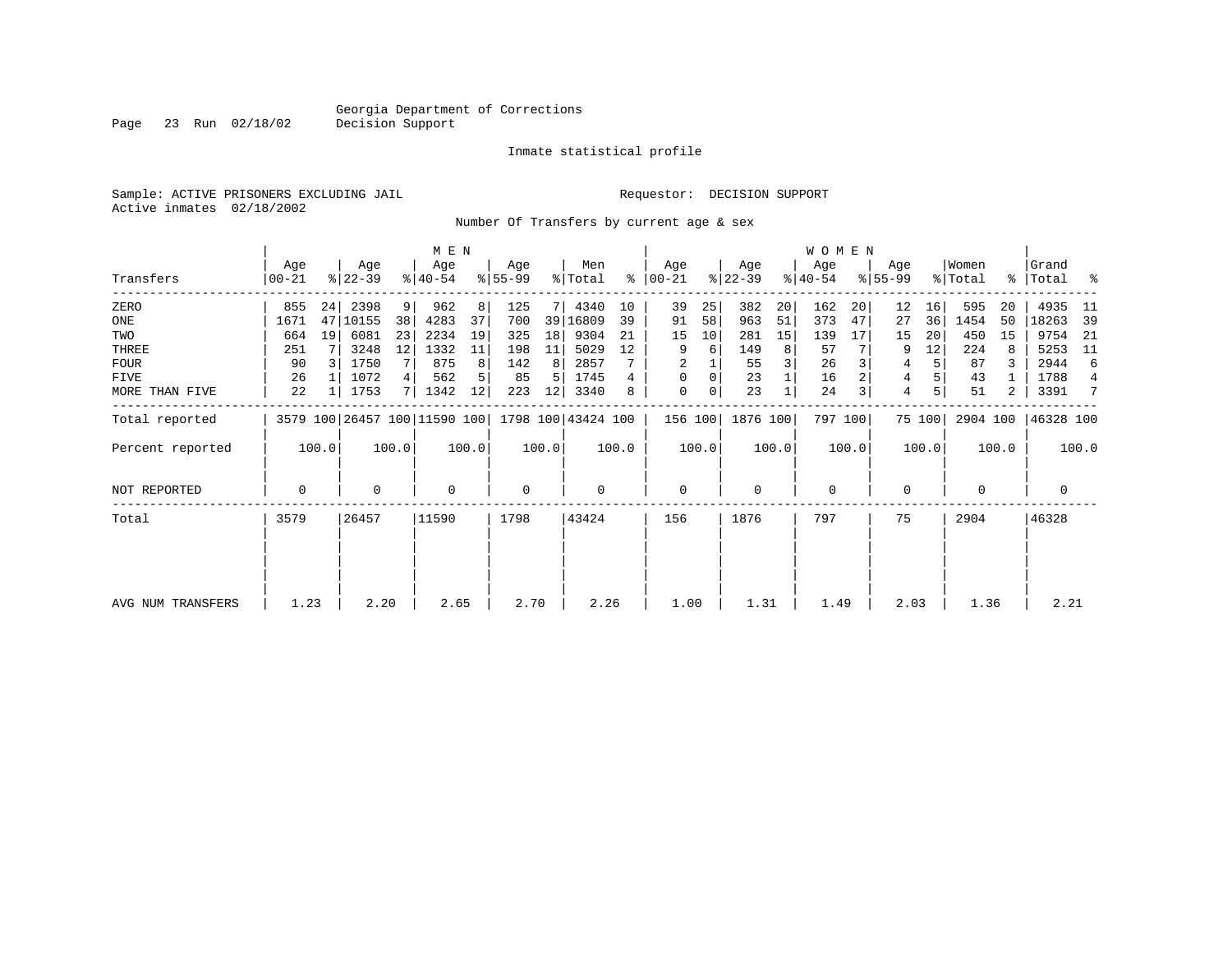Page 24 Run 02/18/02

#### Inmate statistical profile

Sample: ACTIVE PRISONERS EXCLUDING JAIL **Requestor: DECISION SUPPORT** Active inmates 02/18/2002

County Of Conviction by current age & sex

|                            |                |              |           |              | M E N    |                |                |              |         |              |                |              |                |                | W O M E N      |              |                |              |                |              |       |                |
|----------------------------|----------------|--------------|-----------|--------------|----------|----------------|----------------|--------------|---------|--------------|----------------|--------------|----------------|----------------|----------------|--------------|----------------|--------------|----------------|--------------|-------|----------------|
|                            | Age            |              | Age       |              | Age      |                | Age            |              | Men     |              | Age            |              | Age            |                | Age            |              | Age            |              | Women          |              | Grand |                |
| County Of Conviction 00-21 |                |              | $8 22-39$ |              | $ 40-54$ |                | $8155 - 99$    |              | % Total | ి            | $ 00-21$       |              | $ 22-39$       |                | $8140 - 54$    |              | $8 55-99$      |              | % Total        | ి            | Total | ٩,             |
| Appling                    | 6              | $\mathbf 0$  | 61        | 0            | 33       | 0              | 6              | $\mathbf 0$  | 106     | 0            | 0              | 0            | 5              | 0              | $\mathbf{1}$   | 0            | 0              | $\mathbf 0$  | 6              | 0            | 112   | $\Omega$       |
| Atkinson                   | $\overline{2}$ | $\mathbf 0$  | 28        | $\mathsf{O}$ | 13       | $\mathbf 0$    | 3              | $\mathbf 0$  | 46      | $\Omega$     | $\Omega$       | $\mathbf 0$  | $\sqrt{2}$     | 0              | 2              | $\mathbf 0$  | $\Omega$       | 0            | $\overline{4}$ | 0            | 50    | $\Omega$       |
| Bacon                      | $\overline{2}$ | 0            | 37        | 0            | 18       | $\mathbf 0$    | $\Omega$       | 0            | 57      | 0            | $\Omega$       | 0            | $\Omega$       | 0              | 0              | $\mathbf 0$  | $\Omega$       | 0            | $\mathbf 0$    | 0            | 57    | $\mathbf{0}$   |
| Baker                      | $\mathbf 0$    | $\mathbf 0$  | 13        | $\mathbf 0$  | 6        | $\mathsf 0$    | 1              | $\mathbf 0$  | 20      | 0            | $\Omega$       | 0            | 3              | $\Omega$       | 0              | $\Omega$     | $\Omega$       | 0            | 3              | 0            | 23    | $\mathbf{0}$   |
| Baldwin                    | 34             | 1            | 225       | 1            | 92       | $\mathbf{1}$   | 9              | $\mathbf{1}$ | 360     | $\mathbf{1}$ | 1              | 1            | 18             | 1              | 8              | 1            | $\Omega$       | $\Omega$     | 27             | $\mathbf{1}$ | 387   | 1              |
| Banks                      | 11             | 0            | 27        | 0            | 19       | $\mathbf 0$    | 5              | 0            | 62      | 0            | 1              | 1            | 3              | 0              | 2              | $\mathbf 0$  | $\Omega$       | 0            | 6              | 0            | 68    | $\Omega$       |
| Barrow                     | 14             | $\mathbf 0$  | 98        | $\mathbf 0$  | 58       | $\mathbf{1}$   | 14             | $1\,$        | 184     | 0            | $\Omega$       | 0            | 15             | 1              | 5              | $\mathbf{1}$ | $\Omega$       | 0            | 20             | $\mathbf{1}$ | 204   | $\Omega$       |
| Bartow                     | 21             | $\mathbf{1}$ | 234       | $\mathbf{1}$ | 104      | $\mathbf{1}$   | 26             | $\mathbf{1}$ | 385     | $\mathbf{1}$ | 3              | 2            | 21             | 1              | 8              | $\mathbf{1}$ | $\Omega$       | 0            | 32             | $\mathbf{1}$ | 417   | $\mathbf{1}$   |
| Ben Hill                   | 22             | $\mathbf{1}$ | 119       | $\mathbf 0$  | 46       | $\mathbf 0$    | 11             | $\mathbf{1}$ | 198     | $\Omega$     | $\Omega$       | 0            | 10             | 1              | $\overline{4}$ | $\mathbf{1}$ | $\Omega$       | $\Omega$     | 14             | 0            | 212   | $\mathbf{0}$   |
| Berrien                    | 5              | 0            | 48        | 0            | 16       | $\mathsf 0$    | $\overline{3}$ | $\mathbf 0$  | 72      | 0            | $\Omega$       | 0            | $\overline{2}$ | 0              | $\mathbf 0$    | $\mathbf 0$  | $\Omega$       | 0            | $\overline{2}$ | 0            | 74    | $\mathbf{0}$   |
| <b>Bibb</b>                | 77             | 2            | 636       | 2            | 308      | 3              | 47             | 3            | 1068    | 2            | 5              | 3            | 34             | 2              | 22             | 3            | 3              | 4            | 64             | 2            | 1132  | $\overline{2}$ |
| Bleckley                   | 10             | 0            | 75        | 0            | 30       | $\mathbf 0$    | 3              | 0            | 118     | 0            | $\Omega$       | 0            | 4              | 0              | 4              | 1            | $\Omega$       | $\Omega$     | 8              | 0            | 126   | $\Omega$       |
| Brantley                   | 1              | 0            | 22        | 0            | 13       | $\mathbf 0$    | 3              | 0            | 39      | 0            | 0              | 0            | $\Omega$       | 0              | 2              | $\mathbf 0$  | 0              | 0            | 2              | 0            | 41    | $\Omega$       |
| <b>Brooks</b>              | 5              | $\Omega$     | 61        | $\Omega$     | 14       | $\mathbf 0$    | 6              | $\mathbf 0$  | 86      | $\Omega$     | $\Omega$       | 0            | $\Omega$       | $\Omega$       | 2              | $\Omega$     | $\Omega$       | $\Omega$     | 2              | $\Omega$     | 88    | $\Omega$       |
| Bryan                      | 3              | $\Omega$     | 47        | $\mathbf 0$  | 26       | $\mathbf 0$    | 3              | $\mathbf 0$  | 79      | $\Omega$     | $\Omega$       | 0            | 1              | $\Omega$       | $\Omega$       | $\mathbf 0$  | $\mathbf{1}$   | 1            | $\overline{a}$ | 0            | 81    | $\Omega$       |
| Bulloch                    | 40             | $\mathbf{1}$ | 234       | 1            | 79       | $\mathbf 1$    | 10             | 1            | 363     | 1            | $\mathbf{1}$   | 1            | 14             | 1              | б              | 1            | $\overline{2}$ | 3            | 23             | 1            | 386   | 1              |
| <b>Burke</b>               | 15             | $\Omega$     | 143       | 1            | 57       | $\mathbf 0$    | 7              | $\mathbf 0$  | 222     | $\mathbf{1}$ | $\overline{2}$ | 1            | 3              | $\Omega$       | 4              | $\mathbf{1}$ | $\Omega$       | $\Omega$     | 9              | $\Omega$     | 231   | $\mathbf 1$    |
| <b>Butts</b>               | 15             | 0            | 79        | 0            | 35       | 0              | 8              | 0            | 137     | $\Omega$     | $\mathbf{1}$   | 1            | 8              | 0              | 4              | $\mathbf{1}$ | $\Omega$       | $\Omega$     | 13             | 0            | 150   | $\Omega$       |
| Calhoun                    | 4              | 0            | 19        | 0            | 14       | $\mathbf 0$    | 3              | $\mathbf 0$  | 40      | 0            | $\Omega$       | 0            | $\Omega$       | 0              | 0              | $\mathbf 0$  | 0              | 0            | $\mathbf 0$    | 0            | 40    | $\Omega$       |
| Camden                     | $\overline{2}$ | $\Omega$     | 64        | $\Omega$     | 29       | $\Omega$       | 4              | $\mathbf 0$  | 99      | $\Omega$     | $\Omega$       | 0            | $\overline{2}$ | $\Omega$       | $\mathbf{1}$   | $\Omega$     | $\mathbf{1}$   | $\mathbf{1}$ | $\overline{4}$ | $\Omega$     | 103   | $\Omega$       |
| Candler                    | 6              | $\mathbf 0$  | 62        | $\mathbf 0$  | 20       | $\mathbf 0$    | $\mathbf 0$    | $\mathbf 0$  | 88      | $\Omega$     | $\Omega$       | 0            | 3              | $\Omega$       | $\mathbf{1}$   | $\mathbf 0$  | $\Omega$       | $\Omega$     | $\overline{4}$ | 0            | 92    | $\Omega$       |
| Carroll                    | 38             | 1            | 262       | 1            | 109      | $\mathbf 1$    | 32             | 2            | 441     | $\mathbf{1}$ | 4              | 3            | 33             | 2              | 8              | 1            | $\Omega$       | 0            | 45             | 2            | 486   | 1              |
| Catoosa                    | 10             | $\Omega$     | 97        | $\mathbf 0$  | 60       | $\mathbf 1$    | 11             | $\mathbf{1}$ | 178     | $\Omega$     | $\Omega$       | 0            | 15             | 1              | 2              | $\Omega$     | $\mathbf{1}$   | $\mathbf 1$  | 18             | $\mathbf{1}$ | 196   | $\Omega$       |
| Charlton                   | $\overline{2}$ | 0            | 26        | 0            | 15       | 0              | $\overline{c}$ | $\mathbf 0$  | 45      | 0            | $\mathbf 0$    | 0            | $\overline{2}$ | $\Omega$       | $\mathbf 1$    | $\mathbf 0$  | $\Omega$       | $\mathbf 0$  | 3              | 0            | 48    | $\Omega$       |
| Chatham                    | 221            | 6            | 1460      | 6            | 519      | $\overline{4}$ | 65             | 4            | 2265    | 5            | 11             | 7            | 106            | 6              | 34             | 4            | $\mathbf 0$    | 0            | 151            | 5            | 2416  | 5              |
| Chattahoochee              | 6              | 0            | 18        | 0            | 10       | $\mathbf 0$    | $\mathbf{1}$   | 0            | 35      | $\Omega$     | $\mathbf{1}$   | 1            | $\mathbf 0$    | $\Omega$       | $\mathbf 0$    | $\Omega$     | 0              | 0            | 1              | $\Omega$     | 36    | $\Omega$       |
| Chatooga                   | 3              | $\Omega$     | 99        | $\mathbf 0$  | 57       | $\mathbf 0$    | 11             | $\mathbf{1}$ | 170     | $\Omega$     | $\overline{2}$ | $\mathbf{1}$ | 8              | $\Omega$       | 3              | $\mathbf 0$  | $\mathbf{1}$   | 1            | 14             | 0            | 184   | $\Omega$       |
| Cherokee                   | 26             | 1            | 210       | 1            | 147      | $\mathbf 1$    | 26             | 1            | 409     | $\mathbf{1}$ | 3              | 2            | 37             | 2              | 11             | 1            | $\mathbf{1}$   | 1            | 52             | 2            | 461   | 1              |
| Clarke                     | 34             | 1            | 321       | 1            | 113      | $\mathbf{1}$   | 20             | 1            | 488     | $\mathbf{1}$ | $\mathbf{1}$   | $\mathbf{1}$ | 29             | $\overline{2}$ | 9              | -1           | 3              | 4            | 42             | $\mathbf{1}$ | 530   | $\mathbf 1$    |
| Clay                       | 4              | 0            | 15        | 0            | 8        | 0              | 1              | $\mathbf 0$  | 28      | 0            | $\mathbf 0$    | 0            | $\Omega$       | $\Omega$       | $\mathbf{0}$   | $\mathbf 0$  | $\Omega$       | $\mathbf 0$  | $\mathbf 0$    | 0            | 28    | $\Omega$       |
| Clayton                    | 207            | 6            | 1075      | 4            | 393      | 3              | 56             | 3            | 1731    | 4            | 14             | 9            | 107            | 6              | 43             | 5            | 3              | 4            | 167            | 6            | 1898  | $\overline{4}$ |
| Clinch                     | 8              | 0            | 31        | 0            | 11       | $\mathbf 0$    | $\mathbf 0$    | $\mathbf 0$  | 50      | $\Omega$     | $\mathbf 0$    | 0            | $\overline{2}$ | 0              | $\mathbf 0$    | $\Omega$     | $\Omega$       | 0            | 2              | $\Omega$     | 52    | $\Omega$       |
| Cobb                       | 169            | 5            | 1208      | 5            | 530      | 5              | 80             | 4            | 1987    | 5            | 7              | 5            | 94             | 5              | 47             | 6            | $\overline{2}$ | 3            | 150            | 5            | 2137  | 5              |
| Coffee                     | 19             | 1            | 139       | 1            | 52       | $\mathsf 0$    | 6              | 0            | 216     | 0            | $\mathbf{1}$   | 1            | 4              | 0              | 3              | $\mathbf 0$  | $\mathbf{1}$   | 1            | 9              | 0            | 225   | $\mathbf{0}$   |
| Colquit                    | 26             | 1            | 166       | 1            | 84       | $\mathbf 1$    | 23             | 1            | 299     | 1            | $\Omega$       | 0            | 12             | 1              | 2              | $\Omega$     | 1              | 1            | 15             | 1            | 314   | $\mathbf{1}$   |
| Columbia<br>-----------    | 22             | 1            | 139       | 1            | 56       | $\mathsf 0$    | $\overline{4}$ | 0            | 221     | 1            | $\mathbf{1}$   | 1            | 15             | $\mathbf 1$    | 6              | 1            | $\Omega$       | 0            | 22             | 1            | 243   | $\mathbf{1}$   |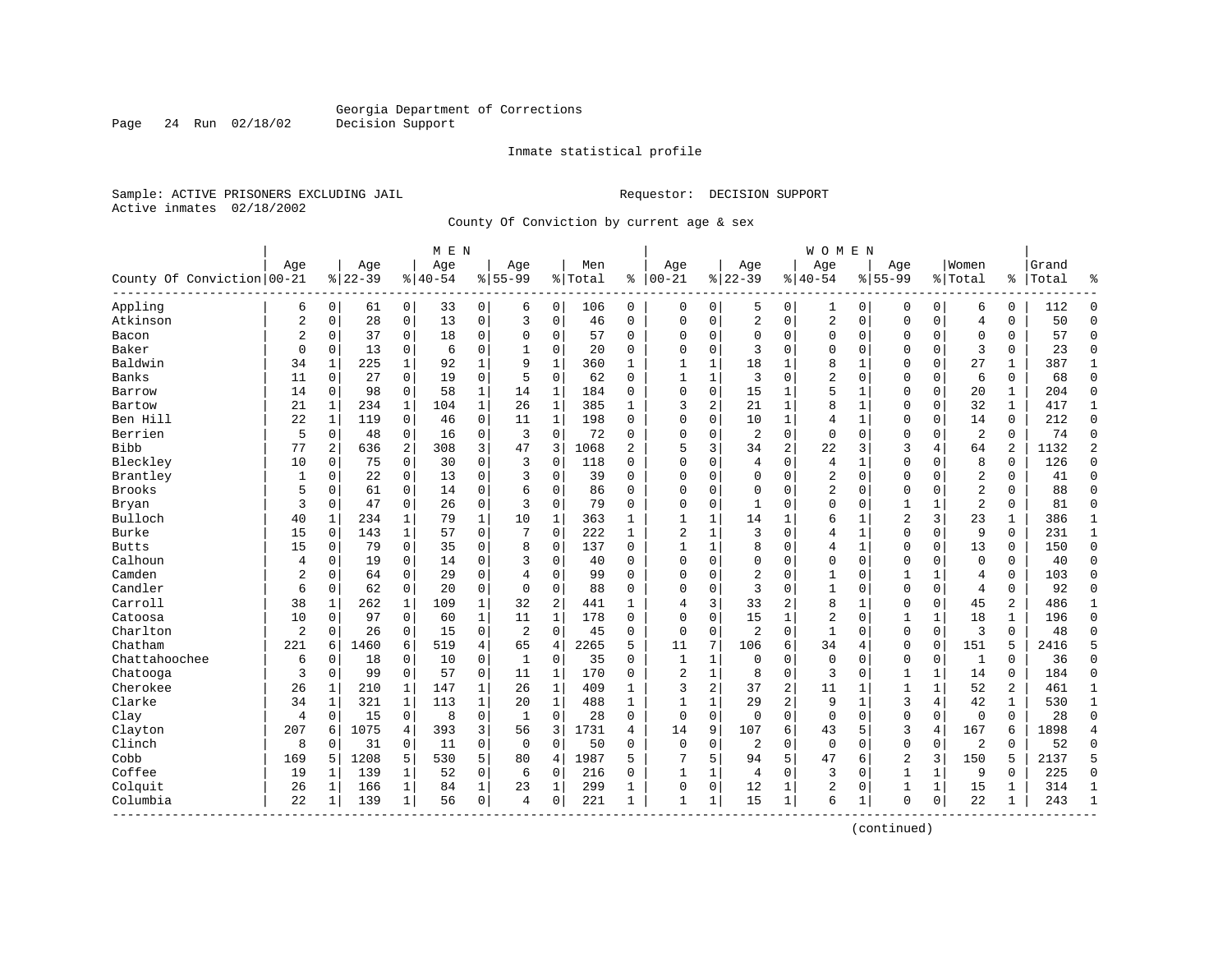Inmate statistical profile

Sample: ACTIVE PRISONERS EXCLUDING JAIL Requestor: DECISION SUPPORT Active inmates 02/18/2002

Page 25 Run 02/18/02

------------------------------------------------------------------------------------------------------------------------------------

County Of Conviction by current age & sex (continued)

|                            |                |              |           |                | M E N          |                |                 |                |         |                |              |             |                |                         | WOMEN          |                |                |                |                |                |       |                |
|----------------------------|----------------|--------------|-----------|----------------|----------------|----------------|-----------------|----------------|---------|----------------|--------------|-------------|----------------|-------------------------|----------------|----------------|----------------|----------------|----------------|----------------|-------|----------------|
|                            | Age            |              | Age       |                | Age            |                | Age             |                | Men     |                | Age          |             | Age            |                         | Age            |                | Age            |                | Women          |                | Grand |                |
| County Of Conviction 00-21 |                |              | $8 22-39$ |                | $8 40-54$      |                | $8155 - 99$     |                | % Total | ႜ              | $ 00 - 21$   |             | $8 22-39$      |                         | $8140 - 54$    |                | $8155 - 99$    |                | % Total        | ႜ              | Total | ႜ              |
| Cook                       | 8              | $\Omega$     | 85        | 0              | 42             | $\mathbf 0$    | $\overline{4}$  | $\Omega$       | 139     | 0              | $\Omega$     | 0           | 4              | $\mathbf 0$             | 6              |                | $\Omega$       | $\Omega$       | 10             | $\mathbf 0$    | 149   | $\mathbf 0$    |
| Coweta                     | 26             | $\mathbf{1}$ | 292       | $\mathbf{1}$   | 94             | $\mathbf{1}$   | 12              | $\mathbf{1}$   | 424     | $\mathbf{1}$   | $\Omega$     | 0           | 18             | 1                       | 6              |                | $\Omega$       | $\mathbf 0$    | 24             | $\mathbf{1}$   | 448   | 1              |
| Crawford                   | 0              | $\Omega$     | 20        | 0              | $\overline{2}$ | $\mathbf 0$    | 0               | $\mathbf 0$    | 22      | 0              | $\Omega$     | 0           | 0              | $\mathbf 0$             | 0              | $\mathbf 0$    | $\Omega$       | 0              | 0              | $\mathbf 0$    | 22    | $\mathbf 0$    |
| Crisp                      | 28             |              | 173       | $\mathbf{1}$   | 75             | $\mathbf{1}$   | 8               | $\mathbf 0$    | 284     | $\mathbf{1}$   | 2            | 1           | 13             | $\mathbf{1}$            | $\mathbf{1}$   | $\Omega$       |                | $\mathbf{1}$   | 17             | $\mathbf{1}$   | 301   |                |
| Dade                       | 6              | $\Omega$     | 40        | 0              | 37             | $\mathbf 0$    | 8               | $\Omega$       | 91      | $\Omega$       | $\Omega$     | 0           | $\mathbf{1}$   | 0                       | $\mathbf 0$    | $\Omega$       | $\Omega$       | $\Omega$       | $\mathbf{1}$   | $\Omega$       | 92    | $\mathbf 0$    |
| Dawson                     | $\overline{4}$ | $\Omega$     | 34        | $\mathbf 0$    | 23             | $\mathbf 0$    | 5               | $\Omega$       | 66      | $\Omega$       | $\Omega$     | 0           | $\overline{4}$ | $\mathbf 0$             | $\mathbf{1}$   | $\Omega$       | $\Omega$       | $\Omega$       | 5              | $\mathbf 0$    | 71    | $\Omega$       |
| Decatur                    | 28             | 1            | 185       | $\mathbf{1}$   | 67             | $\mathbf{1}$   | 9               | $\mathbf{1}$   | 289     | $\mathbf{1}$   | $\mathbf{1}$ | $\mathbf 1$ | 17             | $\mathbf 1$             | 6              |                | $\Omega$       | $\Omega$       | 24             | $\mathbf{1}$   | 313   | $\mathbf{1}$   |
| DeKalb                     | 265            | 7            | 1737      | 7              | 681            | 6              | 95              | 5              | 2778    | 6              | 11           | 7           | 64             | 3                       | 31             | $\overline{4}$ | 6              | 8              | 112            | 4              | 2890  | 6              |
| Dodge                      | 14             | $\Omega$     | 114       | $\Omega$       | 65             | $\mathbf{1}$   | 6               | $\mathbf 0$    | 199     | $\mathbf 0$    | $\mathbf 0$  | 0           | 12             | $\mathbf{1}$            | $\overline{3}$ | $\Omega$       | $\Omega$       | $\Omega$       | 15             | $\mathbf{1}$   | 214   | $\mathbf 0$    |
| Dooly                      | 8              | $\mathbf 0$  | 68        | $\mathbf 0$    | 31             | $\mathbf 0$    | 3               | $\mathbf 0$    | 110     | $\mathbf 0$    | $\Omega$     | 0           | $\overline{4}$ | $\mathbf 0$             | $\mathbf{1}$   | $\mathbf 0$    | $\mathbf 0$    | $\mathbf 0$    | 5              | $\mathbf 0$    | 115   | $\mathbf 0$    |
| Dougherty                  | 65             | $\mathbf{2}$ | 667       | 3              | 250            | $\overline{2}$ | 33              | $\overline{2}$ | 1015    | $\overline{2}$ | $\mathbf{1}$ | 1           | 34             | $\overline{\mathbf{c}}$ | 20             | 3              | 2              | 3              | 57             | $\overline{2}$ | 1072  | $\overline{c}$ |
| Douglas                    | 61             | 2            | 423       | $\overline{a}$ | 201            | 2              | 26              | $\mathbf{1}$   | 711     | 2              | 5            | 3           | 52             | 3                       | 28             | $\overline{4}$ | 2              | 3              | 87             | 3              | 798   | 2              |
| Early                      | 3              | $\Omega$     | 58        | $\mathbf 0$    | 14             | $\mathbf 0$    | 5               | $\mathbf 0$    | 80      | $\Omega$       | $\Omega$     | 0           | 4              | 0                       | $\overline{c}$ | $\Omega$       | $\Omega$       | 0              | 6              | $\Omega$       | 86    | $\mathbf 0$    |
| Echols                     |                | 0            | -5        | 0              | $\mathbf{1}$   | $\mathbf 0$    | 1               | $\mathbf 0$    | 8       | 0              | $\Omega$     | 0           | $\Omega$       | 0                       | $\mathbf 0$    | 0              | $\Omega$       | 0              | 0              | $\mathbf 0$    | 8     | $\mathbf 0$    |
| Effingham                  | 26             | $\mathbf{1}$ | 82        | $\Omega$       | 38             | $\mathbf 0$    | 4               | $\Omega$       | 150     | $\Omega$       | 1            | $\mathbf 1$ | 7              | 0                       | $\overline{c}$ | $\Omega$       | $\mathbf{1}$   | $\mathbf{1}$   | 11             | $\Omega$       | 161   | $\Omega$       |
| Elbert                     | 11             | $\Omega$     | 96        | 0              | 47             | $\mathbf 0$    | 8               | $\Omega$       | 162     | $\Omega$       | $\Omega$     | 0           | 10             | $\mathbf{1}$            | 5              |                | $\Omega$       | $\Omega$       | 15             | 1              | 177   | $\mathbf 0$    |
| Emanuel                    | 15             | $\Omega$     | 127       | O              | 34             | $\mathbf 0$    | 8               | $\Omega$       | 184     | $\Omega$       | $\Omega$     | 0           | 5              | 0                       | $\overline{2}$ | $\Omega$       | $\Omega$       | 0              | 7              | $\Omega$       | 191   | $\Omega$       |
| Evans                      | 5              | $\Omega$     | 51        | $\Omega$       | 13             | $\mathbf 0$    | 3               | $\Omega$       | 72      | $\Omega$       | $\Omega$     | 0           | $\Omega$       | 0                       | $\mathbf{1}$   | $\Omega$       | $\Omega$       | $\Omega$       | $\mathbf{1}$   | $\mathbf 0$    | 73    | $\Omega$       |
| Fannin                     | 5              | $\Omega$     | 68        | $\Omega$       | 37             | $\Omega$       | 9               | $\mathbf{1}$   | 119     | $\Omega$       | $\Omega$     | $\Omega$    | 5              | $\Omega$                | $\overline{2}$ | $\Omega$       | $\mathbf{1}$   | $\mathbf{1}$   | 8              | $\Omega$       | 127   | $\Omega$       |
| Fayette                    | 16             | $\mathbf 0$  | 127       | $\Omega$       | 55             | $\mathsf 0$    | 18              | $\mathbf{1}$   | 216     | 0              | $\Omega$     | 0           | 12             | $\mathbf 1$             | $\overline{4}$ |                | $\mathbf 0$    | $\Omega$       | 16             | $\mathbf{1}$   | 232   | $\mathbf{1}$   |
| Floyd                      | 41             | $\mathbf{1}$ | 449       | $\overline{2}$ | 208            | 2              | 36              | $\overline{2}$ | 734     | $\overline{a}$ | 3            | 2           | 41             | $\overline{a}$          | 23             | 3              | $\overline{2}$ | $\overline{3}$ | 69             | 2              | 803   | $\overline{a}$ |
| Forsyth                    | 6              | $\mathbf 0$  | 89        | $\mathbf 0$    | 50             | $\mathbf 0$    | 14              | $\mathbf{1}$   | 159     | $\mathbf 0$    | $\Omega$     | 0           | 15             | $\mathbf{1}$            | 7              |                | $\Omega$       | $\mathbf 0$    | 22             | $\mathbf{1}$   | 181   | $\mathbf 0$    |
| Franklin                   | 17             | $\mathbf 0$  | 66        | 0              | 38             | $\mathbf 0$    | $7\phantom{.0}$ | $\Omega$       | 128     | $\Omega$       | $\Omega$     | 0           | 6              | $\mathbf 0$             | 3              | $\Omega$       | $\Omega$       | $\Omega$       | 9              | $\Omega$       | 137   | $\mathbf 0$    |
| Fulton                     | 213            | 6            | 2114      | 8              | 1052           | 9              | 171             | 10             | 3550    | 8              | 6            | 4           | 73             | 4                       | 47             | 6              | 7              | 9              | 133            | 5              | 3683  | 8              |
| Gilmer                     | 10             | $\Omega$     | 66        | 0              | 46             | $\mathbf 0$    | 18              | $\mathbf{1}$   | 140     | $\Omega$       | $\Omega$     | 0           | 6              | 0                       | $\overline{4}$ | 1              | $\mathbf{1}$   | $\mathbf{1}$   | 11             | $\Omega$       | 151   | $\Omega$       |
| Glascock                   | 3              | $\Omega$     | 3         | 0              | 3              | $\mathbf 0$    | $\mathbf 0$     | $\mathbf 0$    | q       | $\Omega$       | $\Omega$     | 0           | $\Omega$       | 0                       | 0              | $\Omega$       | $\Omega$       | 0              | $\mathbf 0$    | $\mathbf 0$    | 9     | $\Omega$       |
| Glynn                      | 33             | 1            | 311       | $\mathbf 1$    | 148            | $\mathbf{1}$   | 24              | $\mathbf{1}$   | 516     | $\mathbf{1}$   | 2            | 1           | 18             | 1                       | 5              |                |                | $\mathbf{1}$   | 26             | $\mathbf{1}$   | 542   |                |
| Gordon                     | 24             | $\mathbf 1$  | 175       | 1              | 67             | $\mathbf{1}$   | 17              | $\mathbf 1$    | 283     | 1              | $\Omega$     | 0           | 18             | $\mathbf 1$             | 6              |                | $\Omega$       | $\Omega$       | 24             | 1              | 307   |                |
| Grady                      | 40             | $\mathbf{1}$ | 143       | $\mathbf{1}$   | 56             | $\mathbf 0$    | 7               | $\Omega$       | 246     | $\mathbf{1}$   | $\Omega$     | 0           | 15             | $\mathbf 1$             | $\overline{c}$ | $\Omega$       | $\Omega$       | $\Omega$       | 17             | $\mathbf{1}$   | 263   | $\mathbf{1}$   |
| Greene                     | 19             | $\mathbf{1}$ | 71        | $\Omega$       | 21             | $\mathbf 0$    | $\mathbf{1}$    | $\Omega$       | 112     | $\Omega$       | $\Omega$     | $\Omega$    | 0              | $\Omega$                | $\mathbf{1}$   | $\Omega$       | $\mathbf{1}$   | $\mathbf{1}$   | $\overline{2}$ | $\Omega$       | 114   | $\Omega$       |
| Gwinnett                   | 113            | 3            | 718       | 3              | 324            | 3              | 48              | 3              | 1203    | 3              | 6            | 4           | 67             | 4                       | 35             | 4              | $\mathbf{1}$   | $\mathbf{1}$   | 109            | 4              | 1312  | 3              |
| Habersham                  | $\overline{4}$ | $\Omega$     | 55        | $\Omega$       | 33             | $\mathbf 0$    | 1               | $\Omega$       | 93      | $\Omega$       |              | $\mathbf 1$ | 4              | 0                       | $\mathbf 0$    | $\Omega$       | $\Omega$       | $\Omega$       | 5              | $\mathbf 0$    | 98    | $\Omega$       |
| Hall                       | 45             |              | 343       | $\mathbf{1}$   | 217            | $\overline{a}$ | 39              | $\overline{2}$ | 644     | 1              | 2            | $\mathbf 1$ | 39             | $\overline{a}$          | 12             | 2              |                | $\mathbf{1}$   | 54             | 2              | 698   | $\overline{2}$ |
| Hancock                    | 3              | $\Omega$     | 22        | $\Omega$       | 12             | $\Omega$       | $\overline{1}$  | $\Omega$       | 38      | $\Omega$       | $\Omega$     | $\Omega$    | $\Omega$       | $\Omega$                | $\overline{1}$ | $\Omega$       | $\Omega$       | $\Omega$       | $\mathbf{1}$   | $\Omega$       | 39    | $\Omega$       |

Haralson | 11 0| 54 0| 33 0| 5 0| 103 0 | 0 0| 2 0| 2 0| 0 0| 4 0 | 107 0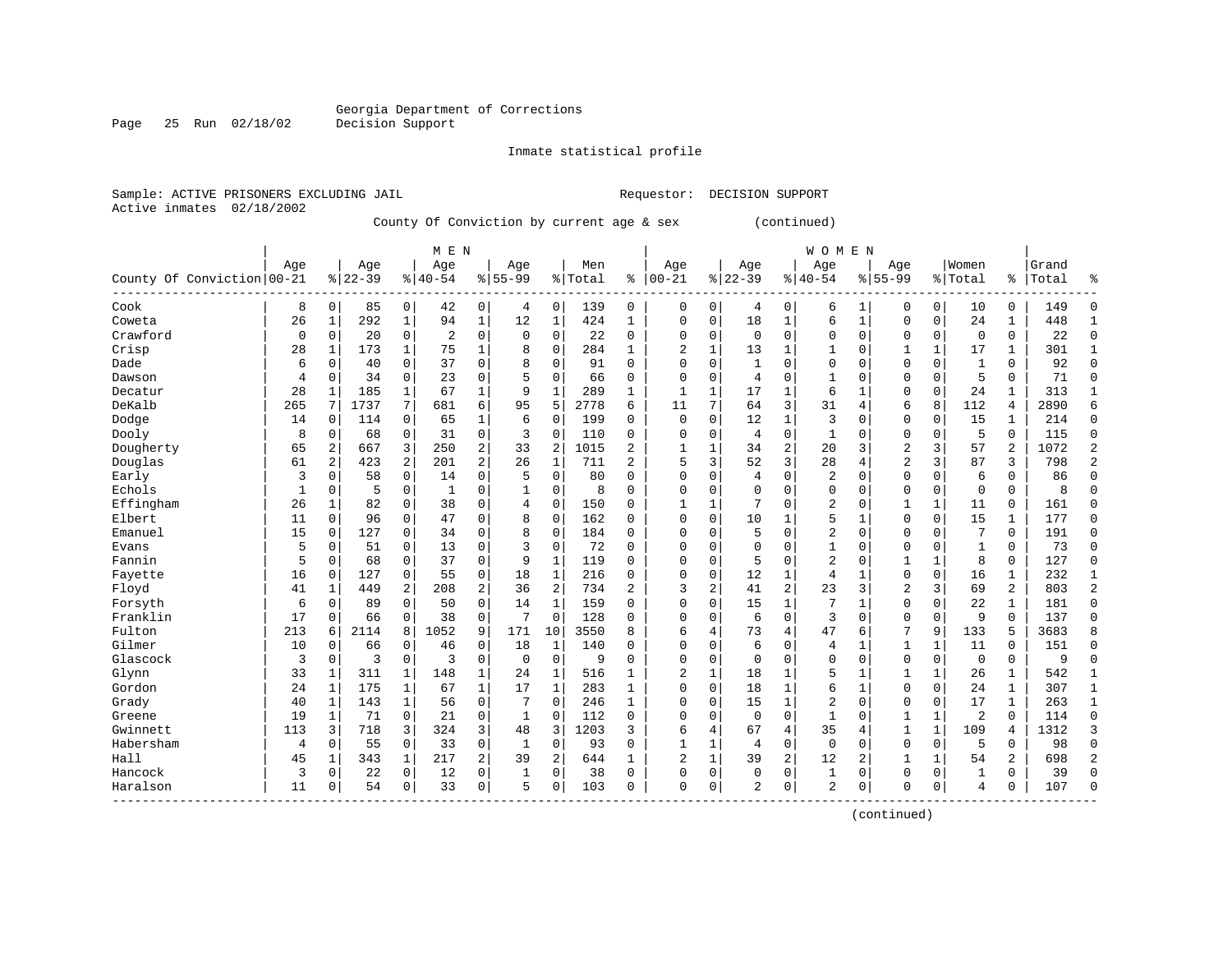Inmate statistical profile

Sample: ACTIVE PRISONERS EXCLUDING JAIL Requestor: DECISION SUPPORT

Page 26 Run 02/18/02

Active inmates 02/18/2002

#### County Of Conviction by current age & sex (continued)

|                            |                |             |          |             | M E N     |              |                |                |         |              |                |              |                |               | W O M E N      |             |              |                |                |             |       |              |
|----------------------------|----------------|-------------|----------|-------------|-----------|--------------|----------------|----------------|---------|--------------|----------------|--------------|----------------|---------------|----------------|-------------|--------------|----------------|----------------|-------------|-------|--------------|
|                            | Age            |             | Age      |             | Age       |              | Age            |                | Men     |              | Age            |              | Age            |               | Age            |             | Age          |                | Women          |             | Grand |              |
| County Of Conviction 00-21 |                |             | $ 22-39$ |             | $8 40-54$ |              | $8155 - 99$    |                | % Total | ి            | $ 00 - 21$     | %            | $ 22 - 39$     | $\frac{1}{6}$ | $ 40 - 54$     |             | $8155 - 99$  |                | % Total        | ႜႜ          | Total | ిక           |
| Harris                     |                | 0           | 63       | 0           | 29        | 0            | 2              | 0              | 101     | 0            | 1              | 1            | 3              | 0             | 0              | 0           | 0            | 0              | 4              | 0           | 105   | 0            |
| Hart                       | 8              | 0           | 70       | $\mathbf 0$ | 20        | $\mathbf 0$  | $\overline{2}$ | $\mathbf 0$    | 100     | 0            | $\Omega$       | $\mathbf 0$  | 3              | $\mathbf 0$   | $\overline{2}$ | $\mathbf 0$ | 0            | 0              | 5              | $\mathbf 0$ | 105   | $\mathbf 0$  |
| Heard                      | 6              | $\Omega$    | 19       | 0           | 16        | $\mathbf 0$  | 11             | 1              | 52      | $\Omega$     | 1              | 1            | $\Omega$       | $\Omega$      | 1              | $\Omega$    | 0            | $\Omega$       | $\overline{2}$ | $\Omega$    | 54    | $\Omega$     |
| Henry                      | 34             | 1           | 207      | 1           | 92        | $\mathbf{1}$ | 13             | 1              | 346     | $\mathbf{1}$ | 2              | $\mathbf{1}$ | 18             | $\mathbf 1$   | 4              | 1           | 2            | $\overline{3}$ | 26             | 1           | 372   | $\mathbf{1}$ |
| Houston                    | 48             | $\mathbf 1$ | 294      | $\mathbf 1$ | 141       | $\mathbf 1$  | 11             | $\mathbf{1}$   | 494     | 1            | $\Omega$       | 0            | 20             | $\mathbf{1}$  | 12             | 2           | 2            | 3              | 34             | $\mathbf 1$ | 528   | $\mathbf{1}$ |
| Irwin                      | 8              | $\mathbf 0$ | 48       | $\mathbf 0$ | 27        | $\mathbf 0$  | 6              | $\mathbf 0$    | 89      | 0            | 1              | $\mathbf 1$  | $\mathbf{1}$   | $\mathbf 0$   | $\mathbf 0$    | $\mathbf 0$ | $\mathbf 0$  | 0              | $\overline{2}$ | $\mathbf 0$ | 91    | $\mathbf 0$  |
| Jackson                    | 6              | 0           | 114      | 0           | 70        | $\mathbf 1$  | 10             | 1              | 200     | $\Omega$     | $\Omega$       | $\Omega$     | 13             | 1             | 4              | 1           | 0            | 0              | 17             | 1           | 217   | $\mathbf 0$  |
| Jasper                     | 3              | 0           | 35       | 0           | 16        | 0            | 2              | 0              | 56      | $\Omega$     | $\Omega$       | 0            | $\mathbf 0$    | 0             | 1              | 0           | 0            | 0              | $\mathbf{1}$   | $\Omega$    | 57    | $\mathbf 0$  |
| Jeff Davis                 | 8              | 0           | 42       | $\mathbf 0$ | 25        | $\mathbf 0$  | 3              | $\mathbf 0$    | 78      | 0            | 1              | 1            | $\overline{2}$ | $\mathbf 0$   | 3              | $\mathbf 0$ | 0            | 0              | 6              | 0           | 84    | $\mathbf 0$  |
| Jefferson                  | 11             | $\Omega$    | 83       | 0           | 24        | 0            |                | $\Omega$       | 125     | 0            | $\Omega$       | $\Omega$     | 5              | $\Omega$      |                | $\mathbf 0$ | 0            | 0              | 6              | $\Omega$    | 131   | $\mathbf 0$  |
| Jenkins                    | 8              | $\Omega$    | 59       | 0           | 19        | $\mathsf 0$  |                | $\mathbf 0$    | 87      | $\Omega$     | $\Omega$       | $\Omega$     | 3              | 0             |                | $\mathbf 0$ | 0            | $\Omega$       | $\overline{4}$ | $\Omega$    | 91    | 0            |
| Johnson                    | 3              | $\Omega$    | 38       | 0           | 15        | $\mathbf 0$  | 2              | $\Omega$       | 58      | $\Omega$     | $\Omega$       | $\Omega$     | 3              | O             |                | $\Omega$    | 0            | $\Omega$       | $\overline{4}$ | $\Omega$    | 62    | $\Omega$     |
| Jones                      | 8              | $\Omega$    | 64       | $\mathbf 0$ | 29        | $\mathbf 0$  | 4              | $\Omega$       | 105     | $\Omega$     | $\Omega$       | 0            | 1              | $\Omega$      | $\Omega$       | $\Omega$    | 0            | $\Omega$       | $\mathbf{1}$   | 0           | 106   | $\Omega$     |
| Lamar                      | 3              | 0           | 59       | $\mathbf 0$ | 29        | $\mathbf 0$  | 5              | $\mathbf 0$    | 96      | 0            | 0              | 0            | $\mathbf 0$    | 0             | 3              | $\mathbf 0$ | 0            | 0              | $\overline{3}$ | 0           | 99    | $\mathbf 0$  |
| Lanier                     | 3              | 0           | 36       | 0           | 8         | $\mathbf 0$  | 6              | $\mathbf 0$    | 53      | $\Omega$     | O              | 0            | 3              | $\Omega$      | 0              | 0           | 0            | 0              | 3              | $\Omega$    | 56    | $\mathbf 0$  |
| Laurens                    | 19             | $\mathbf 1$ | 161      | $\mathbf 1$ | 68        | $\mathbf 1$  | 5              | $\mathbf 0$    | 253     | 1            |                | 1            | 4              | 0             |                | $\mathbf 1$ |              | $\mathbf{1}$   | 13             | $\mathbf 0$ | 266   | $\mathbf{1}$ |
| Lee                        | 3              | 0           | 35       | $\mathbf 0$ | 14        | $\mathbf 0$  | 3              | $\mathbf 0$    | 55      | 0            | $\mathbf{1}$   | $\mathbf{1}$ | $\mathbf{1}$   | 0             | $\Omega$       | 0           | 0            | 0              | $\overline{c}$ | $\Omega$    | 57    | $\mathbf 0$  |
| Liberty                    | 25             | 1           | 166      | 1           | 45        | $\mathbf 0$  | 7              | $\Omega$       | 243     | 1            | $\Omega$       | $\Omega$     | 9              | $\Omega$      | $\overline{2}$ | 0           | $\mathbf{1}$ | $\mathbf{1}$   | 12             | $\Omega$    | 255   | $\mathbf{1}$ |
| Lincoln                    | 2              | 0           | 17       | $\mathbf 0$ | 11        | $\mathbf 0$  | ζ              | $\mathbf 0$    | 33      | 0            | $\Omega$       | 0            | $\Omega$       | 0             |                | $\mathbf 0$ | 0            | 0              | -1             | $\Omega$    | 34    | $\mathbf 0$  |
| Long                       | 7              | 0           | 34       | 0           | 15        | 0            | $\overline{4}$ | $\mathbf 0$    | 60      | $\Omega$     | $\Omega$       | $\Omega$     | 4              | 0             | $\mathbf 0$    | $\mathbf 0$ | 0            | 0              | $\overline{4}$ | $\Omega$    | 64    | $\mathbf 0$  |
| Lowndes                    | 37             | 1           | 341      | 1           | 154       | $\mathbf 1$  | 14             | $\mathbf{1}$   | 546     | 1            | $\mathbf{1}$   | $\mathbf{1}$ | 19             | 1             | 14             | 2           |              | $\mathbf{1}$   | 35             | 1           | 581   | $\mathbf{1}$ |
| Lumpkins                   | $\overline{2}$ | $\Omega$    | 40       | $\Omega$    | 20        | $\mathbf 0$  | 7              | $\Omega$       | 69      | $\Omega$     | $\Omega$       | $\Omega$     | 4              | $\Omega$      | $\overline{2}$ | $\Omega$    | 0            | $\Omega$       | 6              | $\Omega$    | 75    | $\Omega$     |
| Macon                      | 10             | $\Omega$    | 35       | $\mathbf 0$ | 17        | $\mathbf 0$  | 3              | $\Omega$       | 65      | $\Omega$     | $\Omega$       | $\Omega$     | $\Omega$       | $\mathbf 0$   | 2              | $\Omega$    | $\mathbf{1}$ | 1              | 3              | $\Omega$    | 68    | $\Omega$     |
| Madison                    | 9              | 0           | 73       | 0           | 28        | 0            | 9              | $\mathbf{1}$   | 119     | 0            | $\Omega$       | $\Omega$     | 9              | $\mathbf 0$   | 1              | $\mathbf 0$ | 0            | 0              | 10             | 0           | 129   | $\mathbf 0$  |
| Marion                     | $\overline{2}$ | 0           | 23       | $\mathbf 0$ | 14        | 0            | 3              | $\mathbf 0$    | 42      | 0            | 0              | 0            | 0              | 0             |                | $\mathbf 0$ |              | 1              | $\overline{2}$ | $\mathbf 0$ | 44    | $\mathbf 0$  |
| McDuffie                   | 7              | 0           | 117      | 0           | 43        | 0            | 12             | 1              | 179     | $\Omega$     | $\mathbf{1}$   | 1            | $\overline{c}$ | 0             | 0              | $\mathbf 0$ | 0            | 0              | 3              | $\Omega$    | 182   | $\mathbf 0$  |
| McIntosh                   | 3              | $\Omega$    | 49       | 0           | 23        | 0            | $\overline{c}$ | $\mathbf 0$    | 77      | $\Omega$     | $\Omega$       | $\mathbf 0$  | $\mathbf{1}$   | O             | $\Omega$       | 0           | 0            | $\Omega$       | $\mathbf{1}$   | $\Omega$    | 78    | $\mathbf 0$  |
| Meriwether                 | 20             | 1           | 123      | 0           | 51        | $\mathbf 0$  | 11             | 1              | 205     | $\Omega$     | $\overline{c}$ | $\mathbf{1}$ | 11             | $\mathbf{1}$  | 3              | $\mathbf 0$ | 2            | 3              | 18             | 1           | 223   | $\mathbf 0$  |
| Miller                     | 3              | 0           | 16       | $\mathbf 0$ | 11        | 0            | $\mathbf{1}$   | $\mathbf 0$    | 31      | $\Omega$     | $\Omega$       | $\mathbf 0$  | 3              | $\mathbf 0$   | $\Omega$       | $\mathbf 0$ | 0            | 0              | 3              | $\Omega$    | 34    | $\mathbf 0$  |
| Mitchell                   | 11             | $\Omega$    | 127      | 0           | 56        | 0            | 5              | $\Omega$       | 199     | 0            | 2              | 1            | 8              | 0             | 4              | 1           | 0            | $\Omega$       | 14             | 0           | 213   | 0            |
| Monroe                     | 12             | 0           | 63       | 0           | 51        | 0            | 7              | $\mathbf 0$    | 133     | $\Omega$     | $\Omega$       | 0            | 3              | 0             | $\mathbf{1}$   | $\mathbf 0$ | 0            | 0              | $\overline{4}$ | $\Omega$    | 137   | 0            |
| Montgomery                 | $\overline{2}$ | $\Omega$    | 26       | $\mathbf 0$ | 9         | $\mathbf 0$  | 1              | $\mathbf 0$    | 38      | $\Omega$     | $\Omega$       | $\Omega$     | $\Omega$       | $\Omega$      | 2              | $\Omega$    | $\Omega$     | $\Omega$       | $\overline{c}$ | $\Omega$    | 40    | $\mathbf 0$  |
| Morgan                     | 11             | $\Omega$    | 73       | $\Omega$    | 20        | $\mathbf 0$  | 7              | $\Omega$       | 111     | 0            | 1              | 1            |                | 0             | $\Omega$       | $\Omega$    | 0            | 0              | 8              | $\Omega$    | 119   | $\Omega$     |
| Murray                     | 8              | $\Omega$    | 71       | 0           | 50        | $\mathbf 0$  | 10             | $\mathbf{1}$   | 139     | 0            | $\Omega$       | 0            | 6              | 0             | 1              | 0           | 0            | 0              | 7              | $\Omega$    | 146   | $\Omega$     |
| Muscogee                   | 155            | 4           | 916      | 3           | 428       | 4            | 56             | $\overline{3}$ | 1555    | 4            |                | 5            | 71             | 4             | 29             | 4           | 2            | 3              | 109            | 4           | 1664  | 4            |

------------------------------------------------------------------------------------------------------------------------------------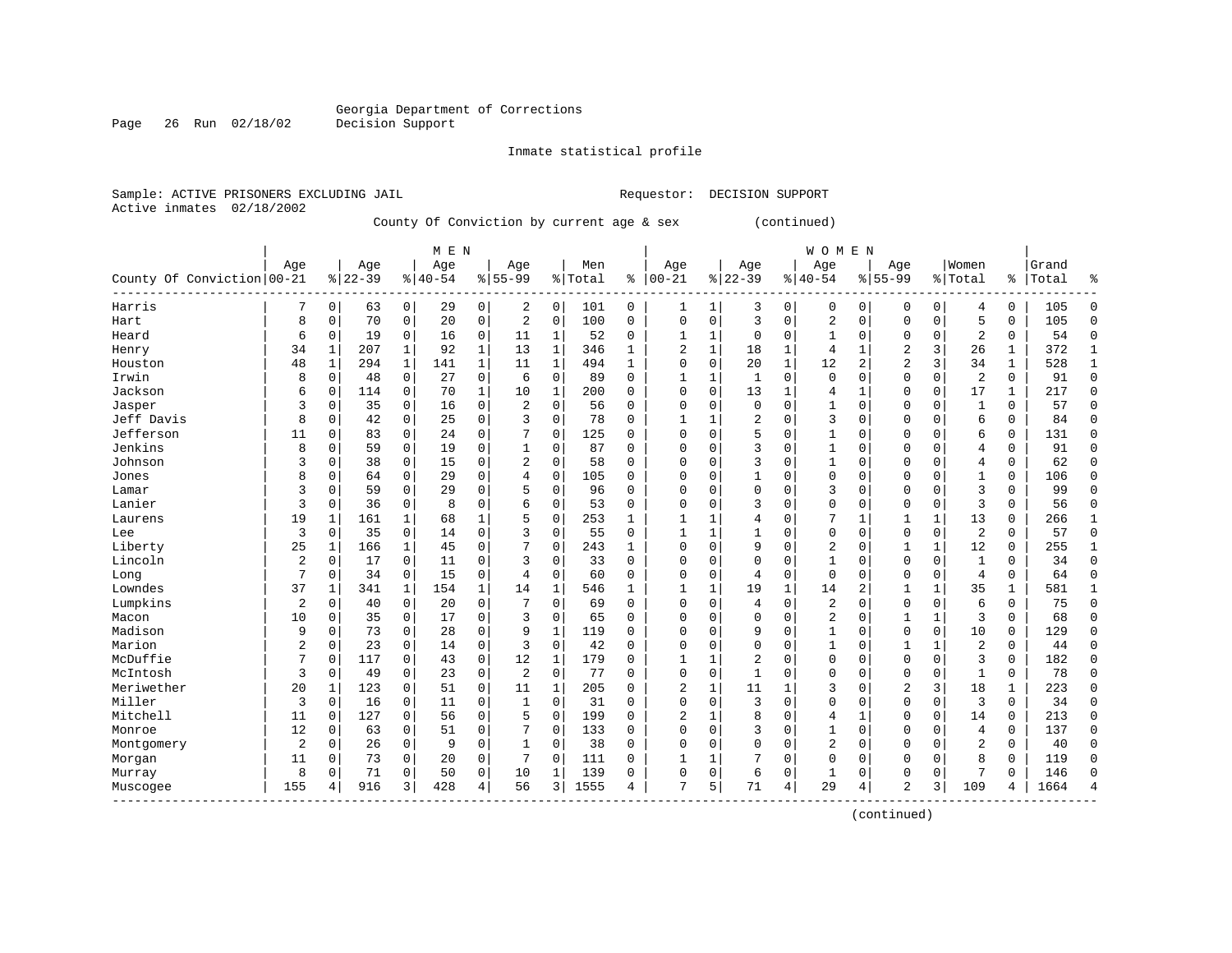#### Georgia Department of Corrections Page 27 Run 02/18/02 Decision Support

------------------------------------------------------------------------------------------------------------------------------------

#### Inmate statistical profile

Talbot | 6 0| 22 0| 7 0| 0 0| 35 0 | 0 0| 0 0| 2 0| 0 0| 2 0 | 37 0 Taliaferro | 0 0| 6 0| 3 0| 1 0| 10 0 | 0 0| 0 0| 1 0| 0 0| 1 0 | 11 0 Tattnall | 5 0| 89 0| 31 0| 6 0| 131 0 | 0 0| 4 0| 3 0| 0 0| 7 0 | 138 0 Taylor | 9 0| 56 0| 21 0| 2 0| 88 0 | 0 0| 3 0| 0 0| 0 0| 3 0 | 91 0 Telfair | 10 0| 84 0| 40 0| 2 0| 136 0 | 2 1| 8 0| 5 1| 1 1| 16 1 | 152 0 Terrell | 4 0| 70 0| 20 0| 3 0| 97 0 | 0 0| 4 0| 0 0| 0 0| 4 0 | 101 0 Thomas | 26 1| 202 1| 88 1| 10 1| 326 1 | 1 1| 11 1| 6 1| 0 0| 18 1 | 344 1 Tift | 35 1| 208 1| 99 1| 8 0| 350 1 | 2 1| 9 0| 4 1| 1 1| 16 1 | 366 1 Toombs | 30 1| 176 1| 61 1| 6 0| 273 1 | 1 1| 22 1| 2 0| 1 1| 26 1 | 299 1 Towns | 1 0| 14 0| 11 0| 1 0| 27 0 | 1 1| 2 0| 0 0| 0 0| 3 0 | 30 0 Treutlen | 3 0| 23 0| 15 0| 0 0| 41 0 | 0 0| 1 0| 1 0| 0 0| 2 0 | 43 0 Troup | 60 2| 447 2| 150 1| 25 1| 682 2 | 2 1| 36 2| 7 1| 0 0| 45 2 | 727 2

| Sample: ACTIVE PRISONERS EXCLUDING JAIL |            |          |          |              |           |   |                                           |             |         |          | Requestor: |          | DECISION SUPPORT |              |                |   |             |             |         |          |       |  |
|-----------------------------------------|------------|----------|----------|--------------|-----------|---|-------------------------------------------|-------------|---------|----------|------------|----------|------------------|--------------|----------------|---|-------------|-------------|---------|----------|-------|--|
| Active inmates                          | 02/18/2002 |          |          |              |           |   | County Of Conviction by current age & sex |             |         |          |            |          |                  |              | (continued)    |   |             |             |         |          |       |  |
|                                         |            |          |          |              |           |   |                                           |             |         |          |            |          |                  |              |                |   |             |             |         |          |       |  |
|                                         |            |          |          |              | M E N     |   |                                           |             |         |          |            |          |                  |              | <b>WOMEN</b>   |   |             |             |         |          |       |  |
|                                         | Age        |          | Age      |              | Age       |   | Age                                       |             | Men     |          | Age        |          | Age              |              | Age            |   | Age         |             | Women   |          | Grand |  |
| County Of Conviction 00-21              |            |          | $ 22-39$ |              | $8 40-54$ |   | $8 55-99$                                 |             | % Total |          | $% 100-21$ |          | $ 22-39$         |              | $ 40-54$       |   | $8155 - 99$ |             | % Total | ႜ        | Total |  |
| Newton                                  | 22         |          | 243      | 1            | 104       | 1 | 16                                        |             | 385     |          |            |          | 17               |              | 3              | 0 | 2           | 3           | 23      |          | 408   |  |
| Oconee                                  |            | 0        | 32       | 0            | 12        | 0 |                                           | 0           | 49      | $\Omega$ |            |          |                  |              | $\overline{2}$ | 0 | $\Omega$    | $\mathbf 0$ | 3       | 0        | 52    |  |
| Oglethrope                              |            | $\Omega$ | 33       | $\Omega$     | 15        | 0 |                                           | $\mathbf 0$ | 51      | $\Omega$ |            |          | 2                |              | $\Omega$       | 0 | O           | 0           | 3       | $\Omega$ | 54    |  |
| Paulding                                | 16         | $\Omega$ | 74       | 0            | 64        |   |                                           | $\mathbf 0$ | 161     | $\Omega$ | U          | $\Omega$ | 10               |              | 3              | 0 |             |             | 14      | 0        | 175   |  |
| Peach                                   |            | $\Omega$ | 54       | $\Omega$     | 37        | 0 | O                                         | 0           | 94      | $\Omega$ |            |          | U                | O            |                | O | O           | $\Omega$    | 2       | $\Omega$ | 96    |  |
| Pickens                                 |            | $\Omega$ | 45       | 0            | 27        | 0 |                                           | 0           | 86      | $\Omega$ | U          | $\Omega$ |                  |              | 3              | 0 |             | $\Omega$    |         | 0        | 93    |  |
| Pierce                                  |            | $\Omega$ | 28       | 0            | 19        | 0 | 2                                         | 0           | 56      | 0        |            |          |                  |              | $\Omega$       | 0 |             | 0           |         | 0        | 57    |  |
| Pike                                    |            | $\Omega$ | 16       | 0            | 11        | 0 | 2                                         | 0           | 32      | $\Omega$ | U          | $\Omega$ | 0                | O            | 2              | 0 |             | C           | 2       | $\Omega$ | 34    |  |
| Polk                                    | 9          | 0        | 107      | 0            | 43        | 0 |                                           | $\mathbf 0$ | 167     | $\Omega$ |            | $\Omega$ |                  | 0            |                | 0 |             | 0           | 5       | 0        | 172   |  |
| Pulaski                                 | 15         | 0        | 63       | $\Omega$     | 26        | 0 | ζ                                         | $\mathbf 0$ | 107     | $\Omega$ | U          | $\Omega$ | 9                | O            | $\Omega$       | O |             |             | 10      | 0        | 117   |  |
| Putnam                                  |            | $\Omega$ | 94       | 0            | 42        | 0 |                                           | 0           | 149     | $\Omega$ | ∩          | $\Omega$ |                  | U            |                |   |             |             | 10      | $\Omega$ | 159   |  |
| Quitman                                 |            |          | 9        | U            | $\Omega$  | 0 |                                           | 0           | 11      | $\Omega$ |            | $\Omega$ |                  |              | $\Omega$       | N |             |             |         | $\Omega$ | 12    |  |
| Rabun                                   |            | $\Omega$ | 36       | $\Omega$     | 15        | 0 |                                           | 0           | 59      | $\Omega$ | U          | $\Omega$ |                  |              |                | 0 |             | $\Omega$    | 4       | $\Omega$ | 63    |  |
| Randolph                                |            | 0        | 53       | $\mathbf 0$  | 17        | 0 | 3                                         | 0           | 78      | $\Omega$ |            | $\Omega$ |                  | O            | 3              | 0 |             | $\mathbf 0$ | 4       | 0        | 82    |  |
| Richmond                                | 165        | 5        | 1078     | 4            | 463       | 4 | 72                                        | 4           | 1778    |          | 5          | 3        | 92               | 5            | 45             | 6 | 2           | 3           | 144     | 5        | 1922  |  |
| Rockdale                                | 30         |          | 176      | $\mathbf 1$  | 89        |   | 15                                        |             | 310     |          |            |          | 13               | $\mathbf{1}$ | 10             |   | 0           | $\mathbf 0$ | 25      |          | 335   |  |
| Schely                                  |            | $\Omega$ | 19       | $\Omega$     | 2         | 0 | $\Omega$                                  | 0           | 23      | $\Omega$ |            | $\Omega$ | U                | U            | 0              | N | O           | 0           | 0       | $\Omega$ | 23    |  |
| Screven                                 | 9          | $\Omega$ | 87       | $\Omega$     | 26        | 0 |                                           | $\Omega$    | 129     | $\Omega$ |            |          | 6                |              | $\Omega$       | N |             | $\Omega$    | 8       | $\Omega$ | 137   |  |
| Seminole                                | 10         | $\Omega$ | 45       | $\Omega$     | 19        | 0 | 4                                         | 0           | 78      | $\Omega$ |            | $\Omega$ | $\overline{2}$   | 0            |                | 0 |             | $\mathbf 0$ | 3       | 0        | 81    |  |
| Spalding                                | 48         |          | 382      | 1            | 157       |   | 25                                        |             | 612     |          |            | 3        | 31               |              | 13             | 2 | z.          | 3           | 50      | 2        | 662   |  |
| Stephens                                | 10         | $\Omega$ | 75       | $\mathbf 0$  | 34        | 0 | 6                                         | 0           | 125     | $\Omega$ | 0          | 0        |                  |              | 3              | 0 |             | 0           | 8       | 0        | 133   |  |
| Stewart                                 |            |          | 28       | U            |           | 0 |                                           | 0           | 40      | $\Omega$ | U          | 0        |                  |              |                |   |             | $\Omega$    | 3       | $\Omega$ | 43    |  |
| Sumter                                  | 21         |          | 143      | $\mathbf{1}$ | 58        |   |                                           | $\Omega$    | 225     |          | $\cap$     | 0        | 11               | $\mathbf{1}$ | 3              | O |             | $\mathbf 0$ | 14      | U        | 239   |  |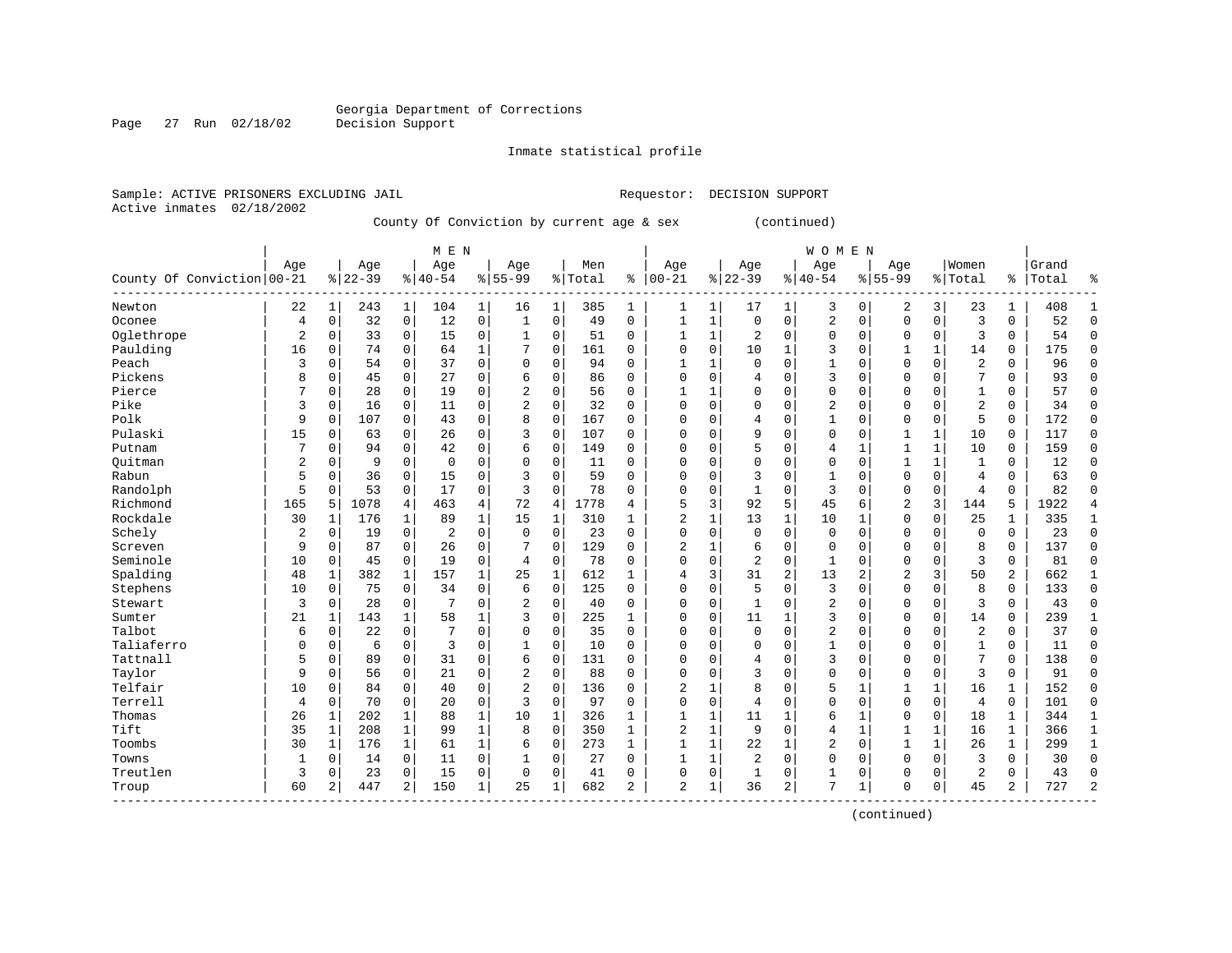# Georgia Department of Corrections<br>Decision Support

### Inmate statistical profile

|                | Sample: ACTIVE PRISONERS EXCLUDING JAIL |     |     |     |                                           | Requestor: | DECISION SUPPORT |              |     |       |       |
|----------------|-----------------------------------------|-----|-----|-----|-------------------------------------------|------------|------------------|--------------|-----|-------|-------|
| Active inmates | 02/18/2002                              |     |     |     |                                           |            |                  |              |     |       |       |
|                |                                         |     |     |     | County Of Conviction by current age & sex |            |                  | (continued)  |     |       |       |
|                |                                         |     |     |     |                                           |            |                  |              |     |       |       |
|                |                                         |     | MEN |     |                                           |            |                  | <b>WOMEN</b> |     |       |       |
|                | Age                                     | Aae | Age | Age | Men                                       | Age        | Aqe              | Aqe          | Age | Women | Grand |

|                            | $-$  |          | $-$                          |          | $-$       |                | $1 - 9 -$ |              |                    |          | - - 7 -  |         | $-$       |             | $1 - 9 -$      |          | $119 -$  |             |                |                |           |          |
|----------------------------|------|----------|------------------------------|----------|-----------|----------------|-----------|--------------|--------------------|----------|----------|---------|-----------|-------------|----------------|----------|----------|-------------|----------------|----------------|-----------|----------|
| County Of Conviction 00-21 |      |          | $ 22-39 $                    |          | $8 40-54$ |                | $8 55-99$ |              | % Total            | ႜ        | $ 00-21$ |         | $ 22-39 $ |             | $ 40-54$       |          | $ 55-99$ |             | % Total        | ႜၟ             | Total     | ႜ        |
| Turner                     | 5    | $\Omega$ | 57                           | 0        | 24        | 0              | 4         | $\Omega$     | 90                 | $\Omega$ | $\Omega$ | 0       |           | $\Omega$    |                | $\Omega$ | $\Omega$ | $\Omega$    | 2              | 0              | 92        |          |
| Twiggs                     |      |          | 18                           | 0        | 9         | 0              |           | $\Omega$     | 33                 | 0        | 0        | 0       |           | $\Omega$    | 0              | $\Omega$ | $\Omega$ | $\Omega$    | $\Omega$       | 0              | 33        | $\Omega$ |
| Union                      | 6    |          | 28                           | 0        | 11        | 0              |           | $\cap$       | 50                 | $\Omega$ | U        | U       |           | U           |                | $\cap$   | $\Omega$ | $\Omega$    |                | 0              | 53        | U        |
| Upson                      | 22   |          | 107                          |          | 42        | $\mathbf 0$    | 10        |              | 181                | O        |          |         |           |             |                |          | $\Omega$ | $\Omega$    | 12             | $\Omega$       | 193       | $\Omega$ |
| Walker                     | 13   |          | 168                          |          | 83        |                | 18        |              | 282                |          | U        | U       | 15        |             |                |          | $\Omega$ | $\Omega$    | 22             |                | 304       |          |
| Walton                     | 17   |          | 176                          |          | 81        | 1              | 13        |              | 287                |          |          |         | 11        |             | 3              |          | $\Omega$ | $\mathbf 0$ | 15             |                | 302       |          |
| Ware                       | 26   |          | 249                          |          | 106       | 1              | 14        |              | 395                |          |          |         | 20        |             |                |          | $\Omega$ |             | 28             | 1              | 423       |          |
| Warren                     |      |          | 25                           | 0        | 14        | $\Omega$       |           | <sup>0</sup> | 45                 | $\Omega$ |          |         |           |             |                |          |          |             | $\overline{2}$ | 0              | 47        |          |
| Washington                 | 9    |          | 76                           |          | 28        | $\Omega$       | ς         | $\cap$       | 116                | O        |          |         |           |             | $\overline{2}$ |          | U        |             | 9              | 0              | 125       |          |
| Wayne                      |      |          | 82                           |          | 30        | $\Omega$       |           | O            | 121                | $\Omega$ |          |         |           |             |                |          |          |             |                | 0              | 126       |          |
| Webster                    |      |          | 11                           |          |           | $\Omega$       |           |              | 14                 | 0        |          |         |           |             | O              |          |          |             |                | 0              | 14        |          |
| Wheeler                    |      |          | 26                           |          | 15        | $\Omega$       |           |              | 46                 | 0        |          |         |           |             | O              |          |          |             |                | U              | 48        |          |
| White                      | 6    |          | 36                           |          | 16        | $\Omega$       |           |              | 60                 | U        |          |         |           | $\Omega$    | $\overline{a}$ |          | $\Omega$ |             | 5              | 0              | 65        |          |
| Whitfield                  | 47   |          | 340                          |          | 178       | $\overline{2}$ | 27        |              | 592                |          |          |         | 47        | ζ           | 12             |          |          |             | 62             | $\overline{a}$ | 654       |          |
| Wilcox                     |      |          | 31                           | $\Omega$ | 13        | $\Omega$       |           |              | 50                 | $\Omega$ |          |         |           |             | $\Omega$       |          | $\Omega$ |             |                | 0              | 53        | U        |
| Wilkes                     |      |          | 51                           | 0        | 21        | $\Omega$       |           | O            | 82                 | 0        | O        |         | 6         | O           | 2              |          | $\Omega$ |             | 8              | 0              | 90        |          |
| Wilkinson                  |      |          | 29                           | $\Omega$ | 11        | $\mathbf 0$    |           | $\Omega$     | 45                 | $\Omega$ |          | 0       | 2         | $\Omega$    | $\Omega$       |          | $\Omega$ |             | 2              | 0              | 47        | U        |
| Worth                      | 6    |          | 100                          | 0        | 43        | $\mathbf 0$    | 7         | $\Omega$     | 156                | $\Omega$ | $\Omega$ | 0       |           | $\mathbf 0$ | 2              | $\Omega$ | $\Omega$ | $\mathbf 0$ | 6              | 0              | 162       |          |
| Total reported             |      |          | 3561 100 26393 100 11558 100 |          |           |                |           |              | 1795 100 43307 100 |          |          | 155 100 | 1869 100  |             | 792 100        |          | 75 100   |             | 2891 100       |                | 46198 100 |          |
| Percent reported           |      | 99.5     |                              | 99.8     |           | 99.7           |           | 99.8         |                    | 99.7     |          | 99.4    |           | 99.6        |                | 99.4     |          | 100.0       |                | 99.6           |           | 99.7     |
| Not reported               | 18   |          | 64                           |          | 32        |                | 3         |              | 117                |          |          |         |           |             | 5              |          | $\Omega$ |             | 13             |                | 130       |          |
| Total                      | 3579 |          | 26457                        |          | 11590     |                | 1798      |              | 43424              |          | 156      |         | 1876      |             | 797            |          | 75       |             | 2904           |                | 46328     |          |

Page 28 Run 02/18/02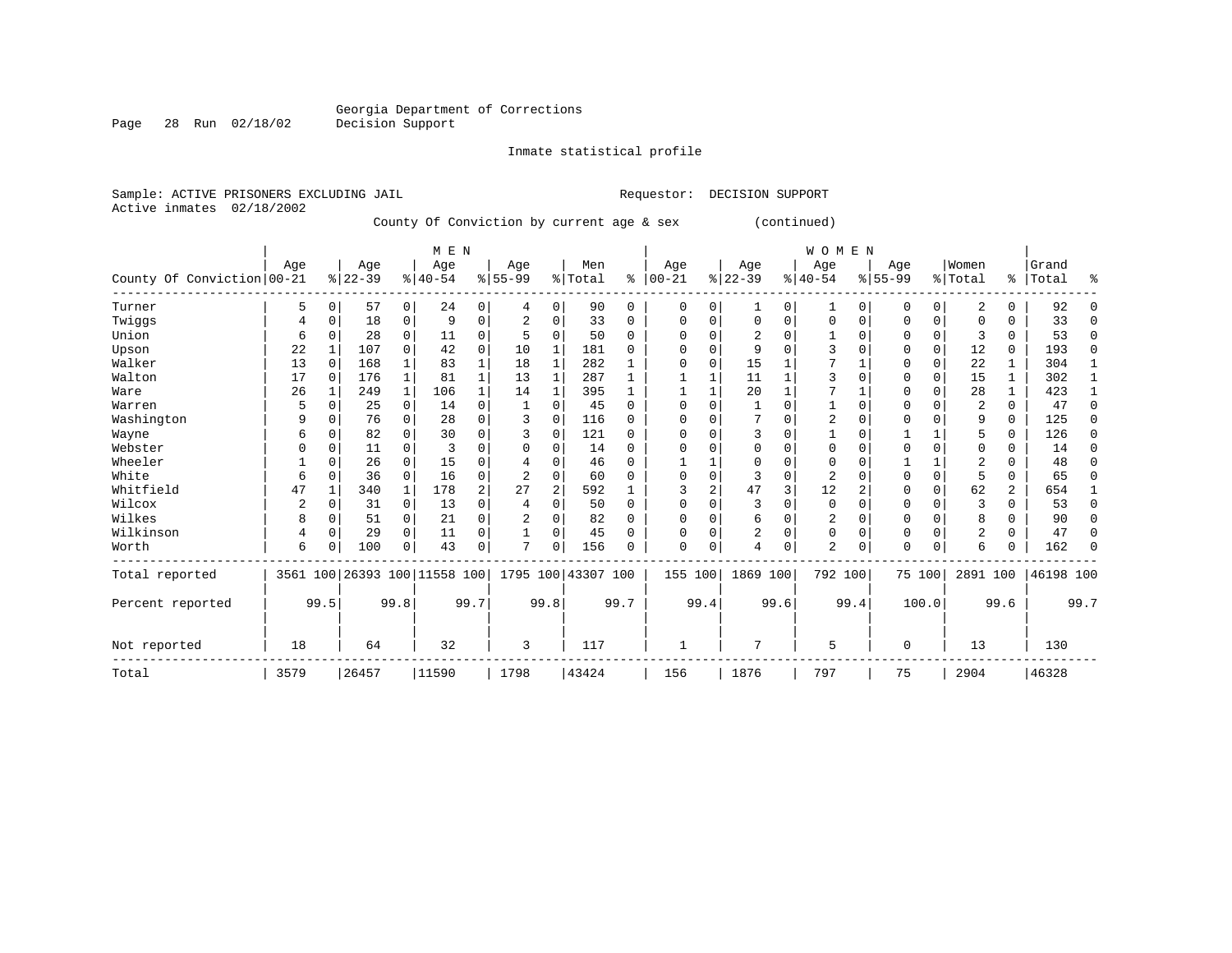Inmate statistical profile

Sample: ACTIVE PRISONERS EXCLUDING JAIL Requestor: DECISION SUPPORT Active inmates 02/18/2002

Page 29 Run 02/18/02

Circ Of Conviction by current age & sex

|                    |           |                |           |                | M E N    |                |             |                |            |                |                |                |           |                | W O M E N      |                |                |                |         |                |       |                |
|--------------------|-----------|----------------|-----------|----------------|----------|----------------|-------------|----------------|------------|----------------|----------------|----------------|-----------|----------------|----------------|----------------|----------------|----------------|---------|----------------|-------|----------------|
|                    | Age       |                | Age       |                | Age      |                | Aqe         |                | Men        |                | Age            |                | Age       |                | Age            |                | Aqe            |                | Women   |                | Grand |                |
| Circ Of Conviction | $00 - 21$ |                | $8 22-39$ |                | $ 40-54$ |                | $8155 - 99$ |                | % Total    | ి              | $ 00-21$       |                | $8 22-39$ |                | $8140 - 54$    |                | $8155 - 99$    |                | % Total | ి              | Total | န္             |
| Alapaha            | 26        | $1\vert$       | 228       | $\mathbf{1}$   | 90       | 1              | 16          | 1              | 360        | 1              | 0              | 0              | 13        | 1              | 8              | 1              | 0              | 0              | 21      | 1              | 381   |                |
| Alcovy             | 39        | 1              | 419       | 2              | 185      | $\overline{a}$ | 29          | $\overline{c}$ | 672        | $\overline{c}$ | $\overline{2}$ | $1\,$          | 28        | $\mathbf{1}$   | 6              | $1\,$          | $\overline{2}$ | 3              | 38      | $\mathbf{1}$   | 710   | $\overline{c}$ |
| Atlanta            | 213       | 6              | 2114      | 8              | 1052     | 9              | 171         | 10             | 3550       | 8              | 6              | 4              | 73        | $\overline{4}$ | 47             | 6              | 7              | 9              | 133     | 5              | 3683  | 8              |
| Atlantic           | 48        |                | 436       | 2              | 153      | $\mathbf{1}$   | 25          | 1              | 662        | 2              | $\Omega$       | 0              | 19        | 1              | 6              | 1              | $\overline{2}$ | 3              | 27      | 1              | 689   | 1              |
| Augusta            | 202       | 6              | 1360      | 5              | 576      | 5.             | 83          | 5              | 2221       | 5              | 8              | 5              | 110       | 6              | 55             | 7              | $\overline{a}$ | 3              | 175     | 6              | 2396  | 5              |
| Blue Ridge         | 26        | $\mathbf{1}$   | 210       | $\mathbf{1}$   | 147      | $\mathbf{1}$   | 26          | $\mathbf{1}$   | 409        | $\mathbf{1}$   | 3              | 2              | 37        | $\overline{2}$ | 11             | 1              | $\mathbf{1}$   | 1              | 52      | $\overline{a}$ | 461   | $\mathbf{1}$   |
| Brunswick          | 55        | 2              | 560       | 2              | 265      | 2              | 40          | 2              | 920        | $\overline{a}$ | 3              | 2              | 30        | $\overline{a}$ | 11             | $\mathbf{1}$   | 3              | $\overline{4}$ | 47      | $\overline{2}$ | 967   | $\overline{2}$ |
| Chattahoochee      | 185       | 5              | 1098      | $\overline{4}$ | 509      | $\overline{4}$ | 64          | 4              | 1856       | 4              | 9              | 6              | 77        | 4              | 32             | 4              | 3              | 4              | 121     | 4              | 1977  | $\overline{4}$ |
| Cherokee           | 45        | $\mathbf{1}$   | 409       | 2              | 171      | $\mathbf{1}$   | 43          | 2              | 668        | $\overline{a}$ | 3              | $\overline{a}$ | 39        | $\overline{2}$ | 14             | 2              | $\Omega$       | $\Omega$       | 56      | 2              | 724   | $\overline{2}$ |
| Clayton            | 207       | 6              | 1075      | 4              | 393      | 3              | 56          | 3              | 1731       | 4              | 14             | 9              | 107       | 6              | 43             | 5              | 3              | 4              | 167     | 6              | 1898  | $\overline{4}$ |
| Cobb               | 169       | 5              | 1208      | 5              | 530      | 5              | 80          | $\overline{4}$ | 1987       | 5              | 7              | 5.             | 94        | 5              | 47             | 6              | $\overline{c}$ | 3              | 150     | 5              | 2137  | 5              |
| Conasauga          | 55        | 2              | 411       | $\overline{a}$ | 228      | 2              | 37          | 2              | 731        | $\overline{2}$ | 3              | 2              | 53        | 3              | 13             | $\overline{c}$ | $\mathbf{0}$   | $\Omega$       | 69      | $\overline{2}$ | 800   | $\overline{2}$ |
| Cordele            | 60        | $\overline{a}$ | 391       | $\mathbf{1}$   | 165      | $\mathbf 1$    | 26          | $\mathbf 1$    | 642        | $\mathbf{1}$   | $\overline{c}$ | 1              | 30        | $\overline{c}$ | 6              | $\mathbf 1$    | 1              | 1              | 39      | $\mathbf{1}$   | 681   | $\mathbf{1}$   |
| Coweta             | 150       | 4              | 1143      | 4              | 420      | 4              | 91          | 5              | 1804       | 4              | 9              | б.             | 98        | 5              | 25             | 3              | $\overline{2}$ | 3              | 134     | 5              | 1938  | $\overline{4}$ |
| Dougherty          | 65        | 2              | 667       | 3              | 250      | 2              | 33          | 2              | 1015       | 2              | $\mathbf{1}$   | 1              | 34        | 2              | 20             | 3              | $\overline{2}$ | 3              | 57      | 2              | 1072  | $\overline{2}$ |
| Dublin             | 29        | 1              | 240       | $\mathbf{1}$   | 107      | $\mathbf{1}$   | 9           | $\mathbf{1}$   | 385        | $\mathbf{1}$   | $\mathbf{1}$   | $\mathbf{1}$   | 8         | $\Omega$       | 9              | $\mathbf{1}$   | $\mathbf{1}$   | $\mathbf 1$    | 19      | 1              | 404   | $\mathbf{1}$   |
| Eastern            | 221       | 6              | 1460      | 6              | 519      | $\overline{4}$ | 65          | 4              | 2265       | 5              | 11             | 7              | 106       | 6              | 34             | $\overline{4}$ | $\Omega$       | $\Omega$       | 151     | 5              | 2416  | 5              |
| Flint              | 34        | 1              | 207       | $\mathbf{1}$   | 92       | $\mathbf 1$    | 13          | $\mathbf{1}$   | 346        | $\mathbf{1}$   | 2              | $\mathbf{1}$   | 18        | 1              | 4              | 1              | $\overline{2}$ | 3              | 26      | 1              | 372   | $\mathbf{1}$   |
| Griffin            | 89        | 2              | 632       | 2              | 265      | 2              | 55          | 3              | 1041       | $\overline{a}$ | 4              | 3              | 52        | 3              | 22             | 3              | $\overline{2}$ | 3              | 80      | 3              | 1121  | $\overline{c}$ |
| Gwinnett           | 113       | 3              | 718       | 3              | 324      | 3              | 48          | 3              | 1203       | 3              | 6              | 4              | 67        | 4              | 35             | 4              | $\overline{1}$ | $\mathbf{1}$   | 109     | 4              | 1312  | $\overline{3}$ |
| Houston            | 48        | 1              | 294       | 1              | 141      | $\mathbf{1}$   | 11          | 1              | 494        | $\mathbf{1}$   | $\Omega$       | 0              | 20        | 1              | 12             | 2              | $\overline{2}$ | 3              | 34      | 1              | 528   | 1              |
| Lookout Mountain   | 32        | 1              | 404       | 2              | 237      | $\overline{a}$ | 48          | 3              | 721        | $\overline{2}$ | $\overline{c}$ | 1              | 39        | $\overline{a}$ | 12             | $\overline{2}$ | $\overline{2}$ | 3              | 55      | $\overline{a}$ | 776   | $\overline{2}$ |
| Macon              | 80        | $\overline{a}$ | 710       | 3              | 347      | 3              | 47          | 3              | 1184       | ς              | 6              | 4              | 34        | $\overline{2}$ | 23             | 3              | 3              | 4              | 66      | 2              | 1250  | $\mathbf{3}$   |
| Middle             | 71        | 2              | 524       | 2              | 167      | $\mathbf 1$    | 24          | $\mathbf 1$    | 786        | $\overline{2}$ | $\mathbf{1}$   | $\mathbf{1}$   | 42        | $\overline{2}$ | 8              | 1              | $\mathbf{1}$   | $\mathbf{1}$   | 52      | $\overline{a}$ | 838   | $\overline{2}$ |
| Mountain           | 19        | $\mathbf{1}$   | 166       | $\mathbf{1}$   | 82       | $\mathbf 1$    | 10          | $\mathbf 1$    | 277        | $\mathbf{1}$   | $\mathbf{1}$   | 1              | 12        | $\mathbf 1$    | $\overline{4}$ | $\mathbf 1$    | 0              | 0              | 17      | 1              | 294   | $\mathbf{1}$   |
| Northeastern       | 49        | $\mathbf{1}$   | 377       | $\mathbf{1}$   | 240      | $\overline{a}$ | 44          | $\overline{2}$ | 710        | 2              | $\overline{2}$ | 1              | 43        | 2              | 13             | 2              | 1              | 1              | 59      | 2              | 769   | $\overline{2}$ |
| Northern           | 47        | 1              | 338       | 1              | 148      | $\mathbf{1}$   | 27          | 2              | 560        | 1              | $\mathbf{1}$   | 1              | 30        | $\overline{2}$ | 11             | 1              | 0              | 0              | 42      | 1              | 602   | 1              |
| Ocmulgee           | 89        | 2              | 613       | 2              | 243      | $\overline{a}$ | 31          | 2              | 976        | $\overline{2}$ | $\overline{a}$ | 1              | 33        | $\overline{a}$ | 15             | $\overline{2}$ | $\overline{2}$ | 3              | 52      | $\overline{a}$ | 1028  | $\overline{c}$ |
| Oconee             | 52        | $\mathbf{1}$   | 388       | $\mathbf{1}$   | 185      | $\overline{2}$ | 19          | $\mathbf 1$    | 644        | 1              | 3              | 2              | 33        | $\overline{2}$ | 14             | 2              | 3              | 4              | 53      | 2              | 697   | $\overline{2}$ |
| Ogeechee           | 83        | 2              | 462       | 2              | 162      | $\mathbf 1$    | 22          | $\mathbf 1$    | 729        | $\overline{a}$ | $\overline{4}$ | 3              | 30        | $\overline{2}$ | 9              | 1              | 3              | 4              | 46      | 2              | 775   | $\overline{2}$ |
| Pataula            | 31        | 1              | 266       | $\mathbf{1}$   | 89       | $\mathbf{1}$   | 17          | $\mathbf 1$    | 403        | 1              | 0              | 0              | 14        | $\mathbf 1$    | 6              | 1              | $\mathbf{1}$   | $\mathbf 1$    | 21      | $\mathbf 1$    | 424   | 1              |
| Piedmont           | 31        | $1\vert$       | 239       | $\mathbf{1}$   | 147      | 1              | 29          | 2              | 446        | $\mathbf{1}$   | $\mathbf{1}$   | 1              | 31        | 2              | 11             | 1              | $\Omega$       | 0              | 43      | $\mathbf{1}$   | 489   | $\mathbf{1}$   |
| Rome               | 41        | 1              | 449       | 2              | 208      | $\overline{a}$ | 36          | 2              | 734        | $\overline{a}$ | 3              | $\overline{2}$ | 41        | $\overline{2}$ | 23             | 3              | $\overline{a}$ | 3              | 69      | $\overline{a}$ | 803   | $\overline{2}$ |
| South Georgia      | 83        | 2              | 487       | 2              | 199      | $\overline{a}$ | 25          | $\mathbf 1$    | 794        | $\overline{2}$ | ζ              | 2              | 43        | $\overline{c}$ | 12             | $\overline{2}$ | $\Omega$       | $\Omega$       | 58      | 2              | 852   | $\overline{2}$ |
| Southern           | 95        | 3              | 775       | 3              | 341      | 3              | 54          | 3              | 1265<br>-1 | 3              | $\overline{2}$ | 1              | 42        | $\overline{c}$ | 24             | 3              | $\overline{2}$ | 3              | 70      | 2              | 1335  | ঽ              |
| Southwestern       | 39        | 1              | 271       | 1              | 101      | $1\vert$       | 11          | 1              | 422        | 1              | $\mathbf{1}$   | 1              | 13        | $\mathbf{1}$   | 7              | $\mathbf{1}$   | 1              | 1              | 22      | 1              | 444   |                |
|                    |           |                |           |                |          |                |             |                |            |                |                |                |           |                |                |                |                |                |         |                |       |                |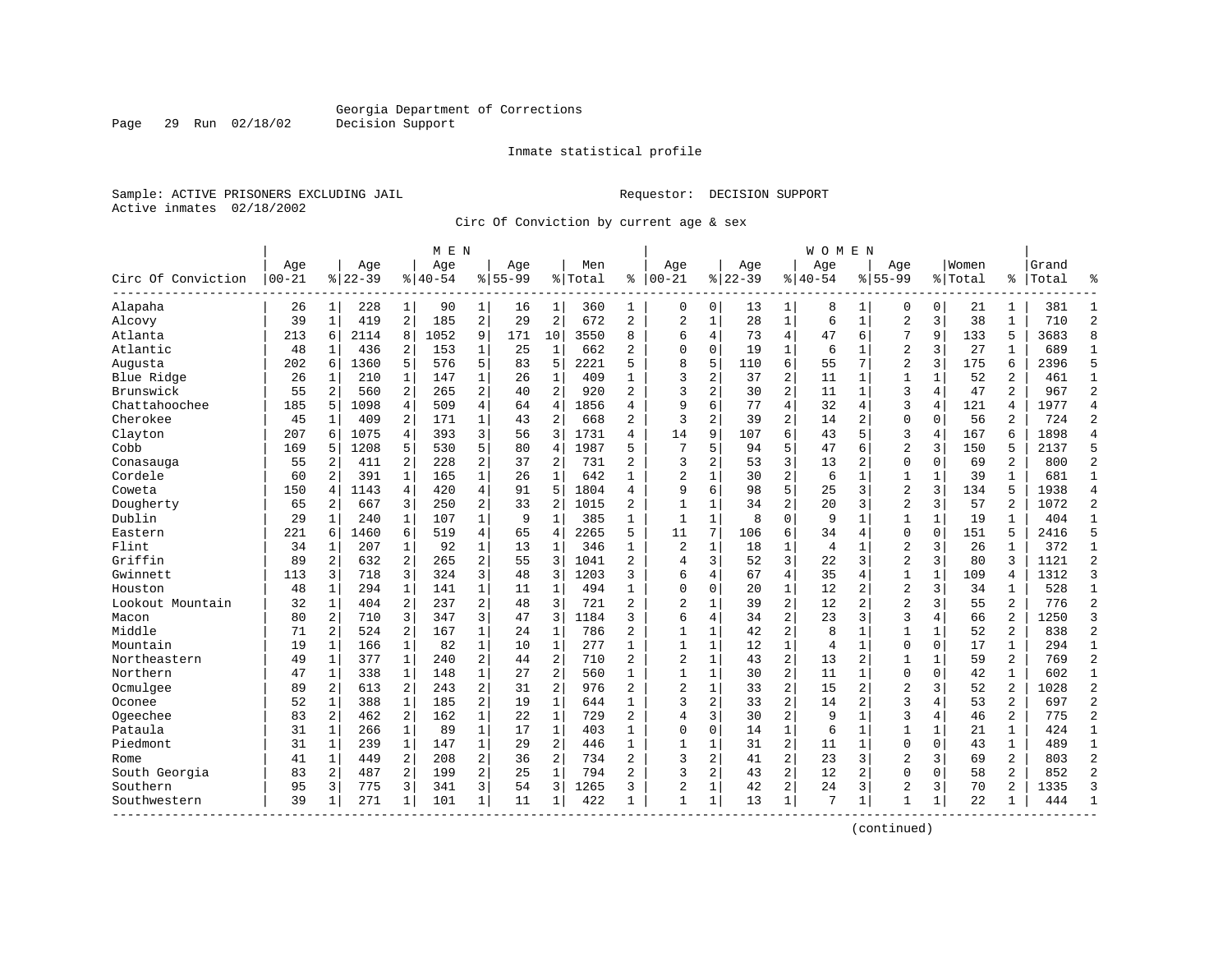# Georgia Department of Corrections<br>Decision Support

Page 30 Run 02/18/02

### Inmate statistical profile

|  | Sample: ACTIVE PRISONERS EXCLUDING JAIL |  |                                         |  |  | Requestor: DECISION SUPPORT |             |
|--|-----------------------------------------|--|-----------------------------------------|--|--|-----------------------------|-------------|
|  | Active inmates 02/18/2002               |  |                                         |  |  |                             |             |
|  |                                         |  | Circ Of Conviction by current age & sex |  |  |                             | (continued) |

|                    |                   | M E N |                 |      |                         |                |                  |      |                |                |                 |               |                    |          | WOMEN            |      |                    |        |                  |      |                |      |
|--------------------|-------------------|-------|-----------------|------|-------------------------|----------------|------------------|------|----------------|----------------|-----------------|---------------|--------------------|----------|------------------|------|--------------------|--------|------------------|------|----------------|------|
| Circ Of Conviction | Age<br>$ 00 - 21$ |       | Age<br>$ 22-39$ |      | Age<br>$8 40-54$        |                | Age<br>$8 55-99$ |      | Men<br>% Total | ి              | Age<br>$ 00-21$ | $\frac{1}{6}$ | Age<br>$ 22 - 39 $ |          | Age<br>$8 40-54$ |      | Age<br>$8155 - 99$ |        | Women<br>% Total | ႜ    | Grand<br>Total | 昙    |
| Stone Mountain     | 265               |       | 1737            |      | 681                     | 6              | 95               | 5    | 2778           | 6              | 11              | 7             | 64                 | 3        | 31               |      | б.                 | 8      | 112              | 4    | 2890           |      |
| Tallapoosa         | 36                |       | 235             |      | 140                     | $\mathbf 1$    | 20               |      | 431            |                | $\Omega$        | 0             | 16                 |          | 6                |      |                    |        | 23               |      | 454            |      |
| Tifton             | 54                |       | 413             | 2    | 193                     | $\overline{a}$ | 25               |      | 685            | $\overline{a}$ |                 |               | 15                 |          | 7                |      |                    |        | 26               |      | 711            |      |
| Toombs             | 25                |       | 219             |      | 95                      | 1              | 19               |      | 358            |                |                 |               | 9                  | $\Omega$ | 5                |      | $\Omega$           | O      | 15               |      | 373            |      |
| Waycross           | 57                |       | 501             | 2    | 223                     | $\overline{a}$ | 27               |      | 808            | $\mathfrak{D}$ |                 |               | 26                 |          | 13               |      |                    |        | 43               |      | 851            |      |
| Western            | 38                |       | 353             |      | 125                     |                | 21               |      | 537            |                |                 |               | 29                 | 2        | 11               |      | 3                  |        | 45               | 2    | 582            |      |
| Rockdale           | 30                |       | 176             |      | 89                      | 1              | 15               |      | 310            |                | 2               |               | 13                 |          | 10               |      | $\mathbf 0$        | 0      | 25               |      | 335            |      |
| Douglas            | 61                |       | 423             | 2    | 201                     | $\overline{a}$ | 26               |      | 711            |                | 5               |               | 52                 |          | 28               |      | 2                  |        | 87               | 3    | 798            |      |
| Appalachian        | 23                |       | 179             |      | 110                     |                | 33               |      | 345            |                |                 |               | 15                 |          | 9                |      | 2                  |        | 26               |      | 371            |      |
| Enotah             | 15                |       | 118             |      | 58                      |                | 15               |      | 206            | 0              |                 |               | 11                 |          | 5                |      | $\mathbf 0$        |        | 17               |      | 223            |      |
| Forsyth-Bell       | 6                 |       | 89              |      | 50                      | 0              | 14               |      | 159            |                |                 | 0             | 15                 |          | 7                |      | 0                  | 0      | 22               |      | 181            |      |
| Towaliga           | 30                |       | 201             |      | 115                     |                | 20               |      | 366            |                |                 |               | 11                 |          | 8                |      | $\mathbf 0$        | 0      | 20               |      | 386            |      |
| Total reported     | 3561              |       |                 |      | 100 26393 100 11558 100 |                | 1795             |      | 100 43307 100  |                | 155             | 100           | 1869               | 100      | 792 100          |      |                    | 75 100 | 2891 100         |      | 46198 100      |      |
| Percent reported   |                   | 99.5  |                 | 99.8 |                         | 99.7           |                  | 99.8 |                | 99.7           |                 | 99.4          |                    | 99.6     |                  | 99.4 |                    | 100.0  |                  | 99.6 |                | 99.7 |
| Not reported       | 18                | 64    |                 |      | 32                      |                | 3                |      | 117            |                |                 |               |                    |          | 5                |      | $\mathbf 0$        |        | 13               |      | 130            |      |
| Total              | 3579              |       | 26457           |      | 11590                   |                | 1798             |      | 43424          |                | 156             |               | 1876               |          | 797              |      | 75                 |        | 2904             |      | 46328          |      |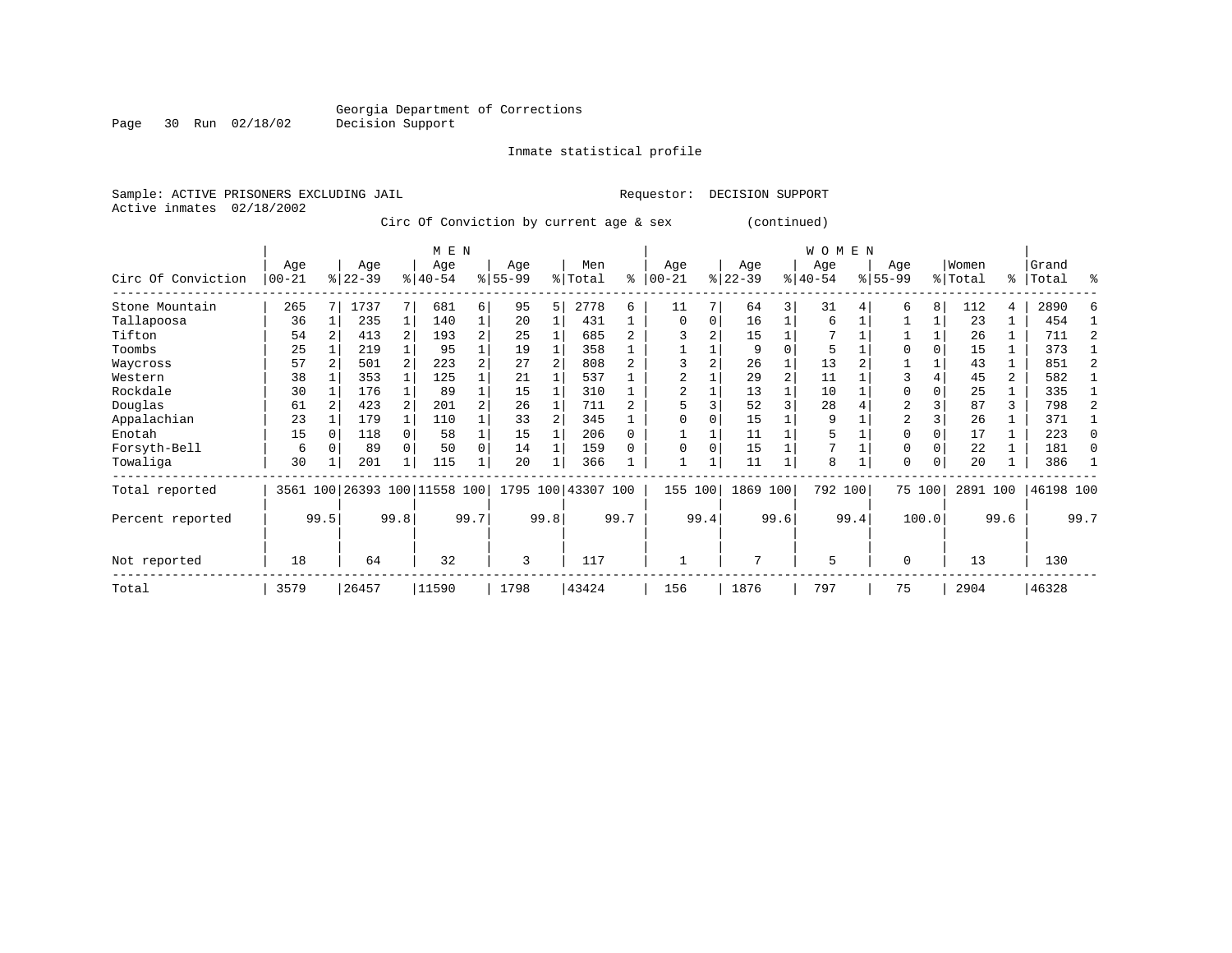Inmate statistical profile

Sample: ACTIVE PRISONERS EXCLUDING JAIL Requestor: DECISION SUPPORT Active inmates 02/18/2002

Page 31 Run 02/18/02

Home County by current age & sex

|                          |                |              |           |                | M E N     |                |                |                |         |              |                |              |                |                | <b>WOMEN</b>   |              |                |              |                |              |       |                |
|--------------------------|----------------|--------------|-----------|----------------|-----------|----------------|----------------|----------------|---------|--------------|----------------|--------------|----------------|----------------|----------------|--------------|----------------|--------------|----------------|--------------|-------|----------------|
|                          | Age            |              | Age       |                | Age       |                | Age            |                | Men     |              | Age            |              | Age            |                | Age            |              | Age            |              | Women          |              | Grand |                |
| Home County<br>--------- | $00 - 21$      |              | $8 22-39$ |                | $8 40-54$ |                | $8155 - 99$    |                | % Total | ి            | $ 00-21$       |              | $8 22-39$      |                | $ 40-54$       |              | $8155 - 99$    |              | % Total        | ႜ            | Total |                |
| Appling                  | 6              | 0            | 66        | 0              | 36        | 0              | 5              | 0              | 113     | 0            | 1              | 1            | 4              | 0              | 1              | 0            | 0              | 0            | 6              | 0            | 119   | $\Omega$       |
| Atkinson                 | $\overline{c}$ | $\mathbf 0$  | 29        | 0              | 13        | $\mathsf 0$    | 5              | $\mathbf 0$    | 49      | $\Omega$     | $\Omega$       | $\mathsf 0$  | $\mathbf{1}$   | $\mathsf 0$    | $\mathbf{1}$   | $\mathbf 0$  | $\Omega$       | 0            | $\overline{2}$ | 0            | 51    | $\Omega$       |
| Bacon                    | 1              | 0            | 36        | 0              | 19        | 0              | 2              | $\mathbf 0$    | 58      | 0            | $\Omega$       | 0            | 1              | 0              | 0              | 0            | $\Omega$       | 0            | 1              | 0            | 59    | $\Omega$       |
| Baker                    | $\mathbf{1}$   | $\Omega$     | 16        | 0              | 6         | $\mathbf 0$    | 1              | $\mathbf 0$    | 24      | $\Omega$     | $\Omega$       | $\Omega$     | 2              | $\Omega$       | 0              | $\mathbf 0$  | $\Omega$       | $\Omega$     | $\overline{2}$ | 0            | 26    | $\Omega$       |
| Baldwin                  | 33             | 1            | 192       | 1              | 79        | $\mathbf{1}$   | 7              | $\mathbf 0$    | 311     | $\mathbf{1}$ | $\mathbf{1}$   | 1            | 15             | 1              | 8              | -1           | 1              | $\mathbf{1}$ | 25             | $\mathbf{1}$ | 336   | $\mathbf{1}$   |
| Banks                    | 3              | $\Omega$     | 21        | $\mathbf 0$    | 13        | $\mathbf 0$    | 4              | $\mathbf 0$    | 41      | $\Omega$     | $\Omega$       | $\Omega$     | $\overline{4}$ | $\Omega$       | $\overline{2}$ | $\Omega$     | $\Omega$       | $\Omega$     | 6              | $\Omega$     | 47    | $\Omega$       |
| Barrow                   | 13             | $\Omega$     | 101       | 0              | 59        | $\mathbf 1$    | 11             | 1              | 184     | $\Omega$     | 0              | 0            | 16             | 1              | 6              | 1            | $\Omega$       | $\mathbf 0$  | 22             | 1            | 206   | $\Omega$       |
| Bartow                   | 17             | 1            | 225       | 1              | 98        | $\mathbf 1$    | 27             | 2              | 367     | $\mathbf{1}$ | 4              | 3            | 25             | 1              | 9              | 1            | $\Omega$       | 0            | 38             | $\mathbf{1}$ | 405   | $\mathbf{1}$   |
| Ben Hill                 | 19             | $\mathbf{1}$ | 97        | $\mathbf 0$    | 29        | $\mathbf 0$    | 9              | $\mathbf{1}$   | 154     | $\Omega$     | $\mathbf{1}$   | $\mathbf{1}$ | 7              | $\Omega$       | 5              | $\mathbf{1}$ | $\Omega$       | $\Omega$     | 13             | $\Omega$     | 167   | $\Omega$       |
| Berrien                  | 5              | $\Omega$     | 40        | 0              | 12        | $\mathbf 0$    | 5              | $\mathbf 0$    | 62      | $\Omega$     | $\Omega$       | 0            | 1              | $\mathbf 0$    | $\mathbf{1}$   | $\mathbf 0$  | $\Omega$       | $\Omega$     | $\overline{2}$ | 0            | 64    | $\Omega$       |
| Bibb                     | 83             | 3            | 647       | 3              | 342       | 3              | 45             | 3              | 1117    | 3            | 4              | 3            | 43             | $\overline{2}$ | 21             | 3            | $\overline{2}$ | 3            | 70             | 3            | 1187  | 3              |
| Bleckley                 | 7              | $\Omega$     | 72        | 0              | 27        | $\mathbf 0$    | $\overline{a}$ | $\mathbf 0$    | 108     | $\Omega$     | $\Omega$       | $\Omega$     | 6              | $\Omega$       | 3              | $\Omega$     | $\Omega$       | $\Omega$     | 9              | $\Omega$     | 117   | $\Omega$       |
| Brantley                 | 2              | 0            | 17        | 0              | 10        | $\mathbf 0$    | 1              | 0              | 30      | $\Omega$     | 0              | 0            | $\Omega$       | $\mathbf 0$    | 1              | $\mathbf 0$  | $\Omega$       | $\Omega$     | $\mathbf{1}$   | 0            | 31    | $\Omega$       |
| Brooks                   | 3              | 0            | 53        | 0              | 14        | $\mathbf 0$    | 4              | $\mathbf 0$    | 74      | $\Omega$     | $\Omega$       | 0            | $\Omega$       | $\Omega$       | 2              | 0            | $\Omega$       | 0            | $\overline{2}$ | 0            | 76    | $\Omega$       |
| Bryan                    | $\overline{4}$ | 0            | 47        | 0              | 24        | $\mathbf 0$    | 3              | $\mathbf 0$    | 78      | 0            | $\Omega$       | 0            | 5              | $\Omega$       | 2              | $\Omega$     | $\Omega$       | 0            | 7              | 0            | 85    | $\Omega$       |
| Bulloch                  | 29             | 1            | 190       | 1              | 81        | $\mathbf 1$    | 8              | $\mathbf 0$    | 308     | 1            | -1             | 1            | 15             | 1              | 5              | 1            | $\mathbf{1}$   |              | 22             | 1            | 330   | 1              |
| Burke                    | 15             | $\Omega$     | 134       | 1              | 45        | $\mathbf 0$    | 9              | $\mathbf 1$    | 203     | $\mathbf{1}$ | $\Omega$       | $\Omega$     | 3              | $\Omega$       | 4              | -1           | $\Omega$       | 0            | 7              | $\Omega$     | 210   | $\Omega$       |
| <b>Butts</b>             | 12             | $\Omega$     | 71        | 0              | 31        | $\mathbf 0$    | 5              | $\mathbf 0$    | 119     | $\Omega$     | -1             | 1            | 7              | $\Omega$       | 3              | $\Omega$     | $\Omega$       | $\Omega$     | 11             | $\Omega$     | 130   | $\Omega$       |
| Calhoun                  | 6              | 0            | 22        | $\mathbf 0$    | 10        | $\mathbf 0$    | 1              | $\mathbf 0$    | 39      | $\Omega$     | $\Omega$       | $\Omega$     |                | 0              | 0              | $\mathbf 0$  | $\Omega$       | 0            | $\mathbf{1}$   | 0            | 40    | $\Omega$       |
| Camden                   | 2              | 0            | 60        | 0              | 25        | $\mathbf 0$    | 4              | $\mathbf 0$    | 91      | 0            | $\Omega$       | 0            | $\overline{2}$ | 0              | 1              | 0            | $\Omega$       | 0            | 3              | 0            | 94    | $\Omega$       |
| Candler                  | 8              | $\Omega$     | 57        | $\mathbf 0$    | 18        | $\mathbf 0$    | $\Omega$       | $\mathbf 0$    | 83      | $\Omega$     | $\Omega$       | $\Omega$     | 2              | $\Omega$       | $\Omega$       | $\mathbf 0$  | $\Omega$       | $\Omega$     | 2              | $\Omega$     | 85    | $\Omega$       |
| Carroll                  | 31             | 1            | 227       | 1              | 107       | $\mathbf 1$    | 34             | $\overline{2}$ | 399     | $\mathbf{1}$ | 5              | 3            | 29             | $\overline{2}$ | 9              | $\mathbf{1}$ | 1              | 1            | 44             | 2            | 443   | 1              |
| Catoosa                  | 9              | 0            | 50        | 0              | 38        | $\mathbf 0$    |                | $\mathbf 0$    | 104     | $\Omega$     | $\Omega$       | $\Omega$     | 8              | $\Omega$       | 2              | $\Omega$     | $\Omega$       | 0            | 10             | 0            | 114   | $\Omega$       |
| Charlton                 | $\mathbf{1}$   | $\Omega$     | 23        | 0              | 10        | $\mathbf 0$    | $\mathbf{1}$   | $\mathbf 0$    | 35      | 0            | $\mathbf 0$    | 0            | $\mathbf{1}$   | $\Omega$       | $\mathbf 0$    | $\Omega$     | $\Omega$       | 0            | $\mathbf{1}$   | 0            | 36    | $\Omega$       |
| Chatham                  | 207            | 6            | 1375      | 6              | 484       | 5              | 64             | 4              | 2130    | 5            | 11             | 7            | 93             | 5              | 26             | 4            | 2              | 3            | 132            | 5            | 2262  | 5              |
| Chattahoochee            | 7              | $\Omega$     | 13        | $\mathbf 0$    | 8         | $\mathbf 0$    | $\mathbf 0$    | $\mathbf 0$    | 28      | $\Omega$     | $\mathbf 0$    | 0            | 3              | $\mathbf 0$    | $\Omega$       | $\Omega$     | $\Omega$       | 0            | 3              | $\Omega$     | 31    | $\Omega$       |
| Chatooga                 | $\overline{4}$ | $\Omega$     | 97        | $\mathbf 0$    | 47        | $\mathbf 0$    | 13             | $\mathbf{1}$   | 161     | $\Omega$     | $\overline{a}$ | 1            | 10             | 1              | 3              | $\Omega$     | $\mathbf{1}$   | 1            | 16             | 1            | 177   | $\Omega$       |
| Cherokee                 | 16             | $\Omega$     | 165       | 1              | 106       | $\mathbf 1$    | 16             | 1              | 303     | 1            | -1             | 1            | 28             | $\overline{2}$ | 8              | 1            | $\overline{2}$ | 3            | 39             | 1            | 342   | 1              |
| Clarke                   | 44             |              | 327       | 1              | 121       | 1              | 19             | 1              | 511     | 1            | 3              | 2            | 29             | $\overline{2}$ | 10             | 1            | $\overline{4}$ | 6            | 46             | 2            | 557   | 1              |
| Clay                     | 3              | 0            | 12        | 0              | 7         | $\mathbf 0$    | 1              | $\mathbf 0$    | 23      | 0            | 0              | 0            | $\mathbf 0$    | $\mathbf 0$    | $\mathbf 0$    | $\Omega$     | $\Omega$       | 0            | $\mathbf 0$    | 0            | 23    | $\Omega$       |
| Clayton                  | 153            | 5            | 723       | 3              | 258       | 2              | 39             | $\overline{2}$ | 1173    | 3            |                | 5            | 54             | 3              | 23             | 3            | 2              | 3            | 86             | 3            | 1259  | 3              |
| Clinch                   | $\overline{4}$ | $\Omega$     | 31        | 0              | 9         | $\mathbf 0$    | $\mathbf 0$    | $\mathbf 0$    | 44      | $\Omega$     | $\Omega$       | $\Omega$     | 2              | $\Omega$       | $\mathbf 0$    | $\Omega$     | $\Omega$       | 0            | 2              | $\Omega$     | 46    | $\Omega$       |
| Cobb                     | 141            | 4            | 904       | $\overline{4}$ | 435       | $\overline{4}$ | 62             | 4              | 1542    | 4            | 6              | 4            | 77             | 4              | 28             | 4            | $\Omega$       | 0            | 111            | 4            | 1653  | $\overline{4}$ |
| Coffee                   | 16             | $\Omega$     | 137       | 1              | 48        | 0              | 7              | 0              | 208     | 1            |                | 1            | 5              | 0              | 4              | 1            | $\overline{2}$ | 3            | 12             | 0            | 220   | 1              |
| Colquit                  | 26             |              | 156       | 1              | 75        | $\mathbf 1$    | 16             | 1              | 273     | 1            | $\Omega$       | 0            | 13             | 1              | 3              | $\mathbf 0$  | $\Omega$       | 0            | 16             | 1            | 289   | $\mathbf{1}$   |
| Columbia                 | 17             | 1            | 99        | 0              | 43        | $\mathbf 0$    | 5              | $\mathbf 0$    | 164     | 0            | $\mathbf{1}$   | 1            | 7              | $\mathbf 0$    | 7              | 1            | $\Omega$       | 0            | 15             | $\mathbf 1$  | 179   | $\Omega$       |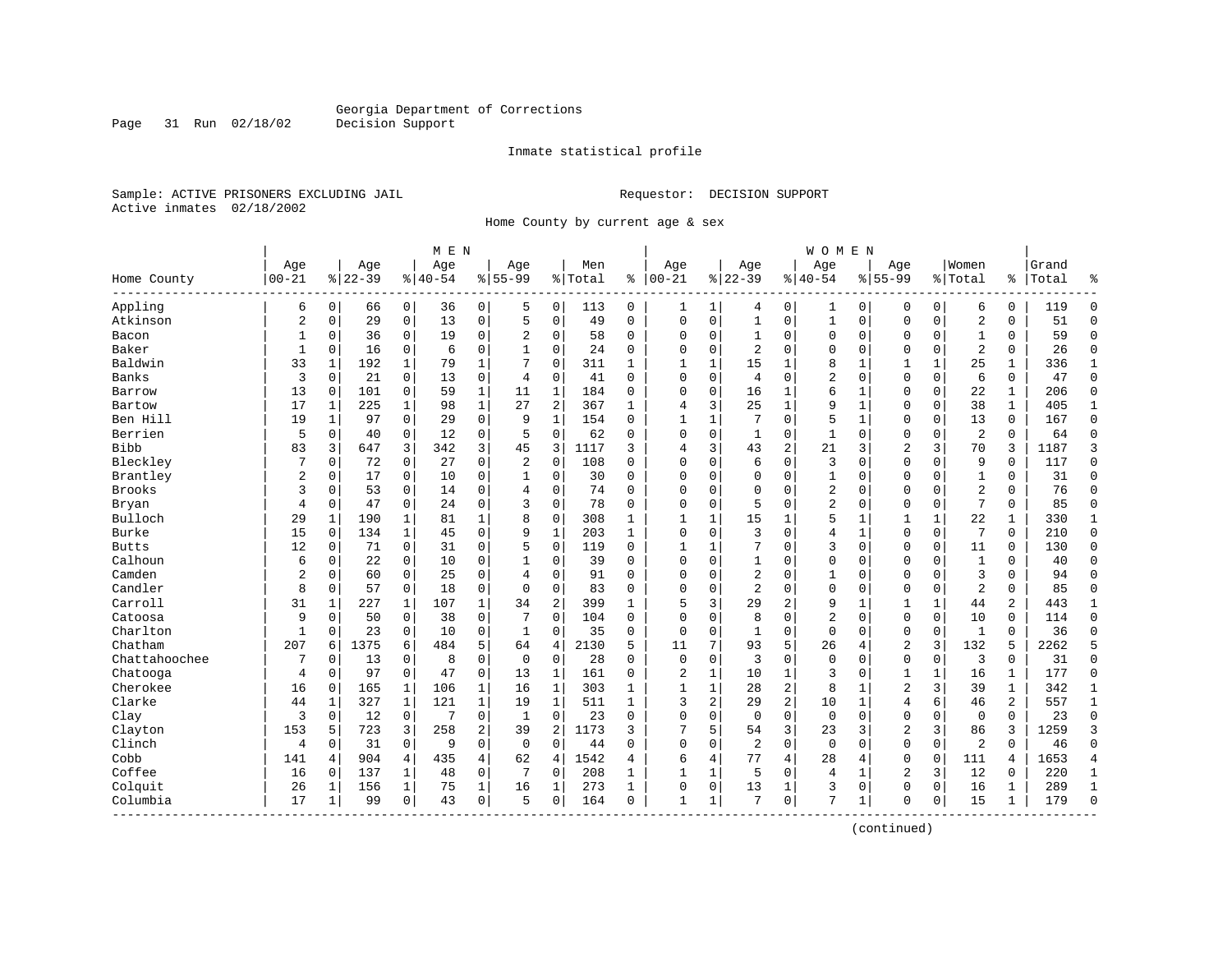Inmate statistical profile

Sample: ACTIVE PRISONERS EXCLUDING JAIL Requestor: DECISION SUPPORT Active inmates 02/18/2002

Page 32 Run 02/18/02

Home County by current age & sex (continued)

|                         |                |             |                |                | M E N     |             |                |              |         |                |              |                |              |                | <b>WOMEN</b>   |                |                |             |              |              |       |                |
|-------------------------|----------------|-------------|----------------|----------------|-----------|-------------|----------------|--------------|---------|----------------|--------------|----------------|--------------|----------------|----------------|----------------|----------------|-------------|--------------|--------------|-------|----------------|
|                         | Age            |             | Age            |                | Age       |             | Age            |              | Men     |                | Age          |                | Age          |                | Age            |                | Age            |             | Women        |              | Grand |                |
| Home County<br>-------- | $ 00 - 21$     |             | $8 22-39$      |                | $8 40-54$ |             | $8 55-99$      |              | % Total | ి              | $ 00 - 21$   |                | $8 22-39$    |                | $8 40-54$      |                | $8155 - 99$    |             | % Total      | ွေ           | Total | ႜ              |
| Cook                    | 8              | $\mathbf 0$ | 73             | 0              | 39        | 0           | 4              | 0            | 124     | 0              | $\mathbf 0$  | 0              | 4            | 0              | 6              |                | $\Omega$       | 0           | 10           | 0            | 134   | $\Omega$       |
| Coweta                  | 21             | 1           | 242            | 1              | 83        | $\mathbf 1$ | 8              | $\Omega$     | 354     | $\mathbf{1}$   | 1            | 1              | 22           | 1              | 9              | $\mathbf{1}$   | $\Omega$       | $\Omega$    | 32           | 1            | 386   | $\mathbf{1}$   |
| Crawford                | $\mathbf 1$    | $\mathbf 0$ | 18             | 0              | 4         | 0           | 2              | $\mathbf 0$  | 25      | $\Omega$       | $\Omega$     | $\Omega$       | $\Omega$     | $\Omega$       | $\Omega$       | $\mathbf 0$    | $\Omega$       | 0           | 0            | 0            | 25    | $\Omega$       |
| Crisp                   | 24             | 1           | 151            | 1              | 62        | 1           | 8              | $\mathbf 0$  | 245     | $\mathbf{1}$   | 2            | 1              | 15           | 1              | 1              | $\mathbf 0$    | $\Omega$       | $\mathbf 0$ | 18           | 1            | 263   | 1              |
| Dade                    | 1              | $\mathbf 0$ | 25             | 0              | 19        | $\mathbf 0$ |                | $\mathbf 0$  | 52      | 0              | 1            | $\mathbf{1}$   | $\mathbf{0}$ | 0              | $\Omega$       | $\Omega$       | $\Omega$       | $\mathbf 0$ | $\mathbf{1}$ | 0            | 53    | $\Omega$       |
| Dawson                  | 3              | $\mathbf 0$ | 36             | 0              | 22        | 0           |                | $\mathbf 0$  | 62      | $\Omega$       | $\Omega$     | 0              | 5            | $\Omega$       |                | $\Omega$       | $\Omega$       | $\mathbf 0$ | 6            | 0            | 68    | $\bigcap$      |
| Decatur                 | 31             | 1           | 166            | 1              | 48        | 0           | 5              | $\mathbf 0$  | 250     | 1              | $\Omega$     | 0              | 11           | $\mathbf{1}$   | 4              | 1              | $\Omega$       | $\mathbf 0$ | 15           | 1            | 265   | $\mathbf{1}$   |
| DeKalb                  | 211            | 6           | 1537           | 6              | 525       | 5           | 88             | 5            | 2361    | 6              | 8            | 5              | 72           | 4              | 23             | 3              | 6              | 8           | 109          | 4            | 2470  | 6              |
| Dodge                   | 8              | $\Omega$    | 106            | $\Omega$       | 56        | 1           | 5              | $\Omega$     | 175     | 0              | $\Omega$     | 0              | 8            | $\Omega$       | 2              | 0              | $\Omega$       | $\Omega$    | 10           | 0            | 185   | $\Omega$       |
| Dooly                   | 8              | 0           | 66             | 0              | 18        | 0           | $\Omega$       | $\Omega$     | 92      | $\Omega$       | $\Omega$     | 0              | 3            | $\Omega$       | $\mathbf{1}$   | $\Omega$       | $\Omega$       | $\Omega$    | 4            | 0            | 96    | $\Omega$       |
| Dougherty               | 71             | 2           | 654            | 3              | 251       | 2           | 30             | 2            | 1006    | 3              | $\Omega$     | O              | 31           | 2              | 18             | 2              | 3              | 4           | 52           | 2            | 1058  |                |
| Douglas                 | 42             | 1           | 228            | 1              | 114       | $\mathbf 1$ | 22             | $\mathbf{1}$ | 406     | 1              | 3            | $\overline{2}$ | 27           | $\overline{2}$ | 15             | $\overline{c}$ | $\Omega$       | $\Omega$    | 45           | 2            | 451   | 1              |
| Early                   | 3              | $\Omega$    | 54             | 0              | 15        | 0           | 5              | $\mathbf 0$  | 77      | $\Omega$       | $\Omega$     | O              | 3            | $\Omega$       | 2              | $\Omega$       | $\Omega$       | $\Omega$    | 5            | 0            | 82    | $\Omega$       |
| Echols                  | 1              | $\mathbf 0$ | 2              | 0              | 1         | 0           |                | 0            | 5       | $\Omega$       | $\Omega$     | O              | $\mathbf 0$  | $\Omega$       | $\Omega$       | $\mathbf 0$    | $\Omega$       | $\mathbf 0$ | $\mathbf 0$  | 0            | 5     | $\cap$         |
| Effingham               | 22             | 1           | 73             | 0              | 30        | 0           | 2              | 0            | 127     | $\Omega$       | $\Omega$     | $\Omega$       | 6            | $\Omega$       | 3              | $\Omega$       | $\mathbf{1}$   | 1           | 10           | 0            | 137   | $\cap$         |
| Elbert                  | 13             | $\mathbf 0$ | 91             | 0              | 47        | 0           | 7              | $\mathbf 0$  | 158     | $\Omega$       | $\Omega$     | $\Omega$       | 10           | 1              | 4              | 1              | $\Omega$       | $\mathbf 0$ | 14           | $\mathbf 1$  | 172   | $\bigcap$      |
| Emanuel                 | 12             | $\mathbf 0$ | 119            | 0              | 28        | 0           | 7              | $\mathbf 0$  | 166     | $\Omega$       | $\Omega$     | 0              | 5            | $\Omega$       | $\overline{2}$ | $\mathbf 0$    | $\Omega$       | $\mathbf 0$ | 7            | $\mathbf 0$  | 173   | $\mathbf 0$    |
| Evans                   | 3              | $\mathbf 0$ | 48             | 0              | 11        | $\mathbf 0$ | 2              | $\mathbf 0$  | 64      | 0              | $\Omega$     | 0              | 0            | $\Omega$       | 1              | 0              | $\Omega$       | 0           |              | 0            | 65    | $\mathbf 0$    |
| Fannin                  | 5              | $\Omega$    | 59             | 0              | 27        | 0           | 11             | 1            | 102     | 0              | $\Omega$     | 0              | 4            | $\Omega$       | 1              | $\Omega$       | $\mathbf{1}$   |             | 6            | 0            | 108   | $\mathbf 0$    |
| Fayette                 | 8              | $\Omega$    | 55             | 0              | 28        | 0           | 10             | 1            | 101     | 0              | $\Omega$     | $\Omega$       | 6            | 0              | 4              | $\mathbf{1}$   | $\Omega$       | $\Omega$    | 10           | 0            | 111   | $\Omega$       |
| Floyd                   | 42             | 1           | 406            | 2              | 172       | 2           | 24             | $\mathbf{1}$ | 644     | 2              | 2            | 1              | 42           | $\overline{2}$ | 19             | 3              | $\overline{2}$ | 3           | 65           | 2            | 709   | $\overline{2}$ |
| Forsyth                 | 5              | $\Omega$    | 69             | $\Omega$       | 30        | $\mathbf 0$ | 7              | $\Omega$     | 111     | $\Omega$       | $\Omega$     | $\Omega$       | 7            | $\Omega$       | 8              | $\mathbf{1}$   | 1              | 1           | 16           | 1            | 127   | $\mathbf 0$    |
| Franklin                | 11             | $\mathbf 0$ | 58             | 0              | 31        | $\mathbf 0$ | 5              | $\mathbf 0$  | 105     | 0              | $\mathbf 0$  | $\mathbf 0$    | 5            | 0              | 1              | $\mathbf 0$    | $\Omega$       | $\mathbf 0$ | 6            | 0            | 111   | $\mathbf 0$    |
| Fulton                  | 354            | 11          | 3046           | 13             | 1486      | 14          | 198            | 12           | 5084    | 13             | 17           | 11             | 144          | 8              | 88             | 12             | 8              | 11          | 257          | 10           | 5341  | 13             |
| Gilmer                  | 9              | $\mathbf 0$ | 50             | 0              | 34        | $\mathsf 0$ | 17             | $\mathbf{1}$ | 110     | $\mathbf 0$    | $\mathbf 0$  | $\mathbf 0$    | 7            | $\Omega$       | 2              | $\Omega$       | $\Omega$       | $\mathbf 0$ | 9            | $\Omega$     | 119   | $\mathbf 0$    |
| Glascock                | $\overline{2}$ | $\mathbf 0$ | $\overline{c}$ | 0              | 3         | 0           | $\Omega$       | $\mathbf 0$  | 7       | 0              | $\Omega$     | $\mathbf 0$    | $\mathbf 0$  | $\Omega$       | $\Omega$       | $\Omega$       | $\Omega$       | $\mathbf 0$ | $\Omega$     | 0            | 7     | $\mathbf 0$    |
| Glynn                   | 25             | 1           | 270            | 1              | 113       | 1           | 21             | 1            | 429     | 1              | 2            | 1              | 16           | 1              | 5              |                | 1              |             | 24           | 1            | 453   | $\mathbf{1}$   |
| Gordon                  | 20             | 1           | 149            | 1              | 62        | 1           | 14             | 1            | 245     | 1              | $\Omega$     | $\Omega$       | 13           | 1              | 4              | $\mathbf{1}$   | $\Omega$       | $\Omega$    | 17           | 1            | 262   | 1              |
| Grady                   | 28             | 1           | 127            | $\mathbf{1}$   | 48        | 0           | 5              | $\Omega$     | 208     | $\mathbf{1}$   | $\mathbf{1}$ | 1              | 10           | 1              | 3              | $\Omega$       | $\Omega$       | $\Omega$    | 14           | $\mathbf{1}$ | 222   | $\mathbf{1}$   |
| Greene                  | 15             | $\Omega$    | 62             | $\Omega$       | 1.5       | 0           | 3              | $\Omega$     | 95      | $\Omega$       | $\Omega$     | $\Omega$       | $\mathbf{1}$ | $\Omega$       | 3              | $\Omega$       | $\mathbf{1}$   | 1           | 5            | $\Omega$     | 100   | $\Omega$       |
| Gwinnett                | 85             | 3           | 548            | $\overline{a}$ | 258       | 2           | 44             | 3            | 935     | $\overline{a}$ | 4            | 3              | 51           | 3              | 22             | 3              | $\Omega$       | $\Omega$    | 77           | 3            | 1012  | $\overline{2}$ |
| Habersham               | 5              | 0           | 48             | 0              | 34        | 0           | $\overline{2}$ | $\mathbf 0$  | 89      | $\Omega$       | 1            | $\mathbf{1}$   | 3            | 0              | $\mathbf{1}$   | $\mathbf 0$    | $\Omega$       | $\Omega$    | 5            | 0            | 94    | $\Omega$       |
| Hall                    | 40             | 1           | 324            | $\mathbf 1$    | 197       | 2           | 41             | 3            | 602     | 2              | 3            | 2              | 42           | 2              | 13             | 2              | 1              |             | 59           | 2            | 661   |                |
| Hancock                 | 5              | 0           | 32             | 0              | 17        | 0           |                | $\mathbf 0$  | 55      | $\Omega$       | $\Omega$     | 0              | $\mathbf 0$  | $\mathbf 0$    | $\mathbf{1}$   | 0              | $\Omega$       | $\mathbf 0$ | $\mathbf{1}$ | 0            | 56    | $\cap$         |
| Haralson                | 9              | $\Omega$    | 62             | 0              | 32        | 0           | 4              | 0            | 107     | $\Omega$       | $\Omega$     | 0              | 8            | 0              | 2              | $\Omega$       | $\Omega$       | 0           | 10           | 0            | 117   | $\cap$         |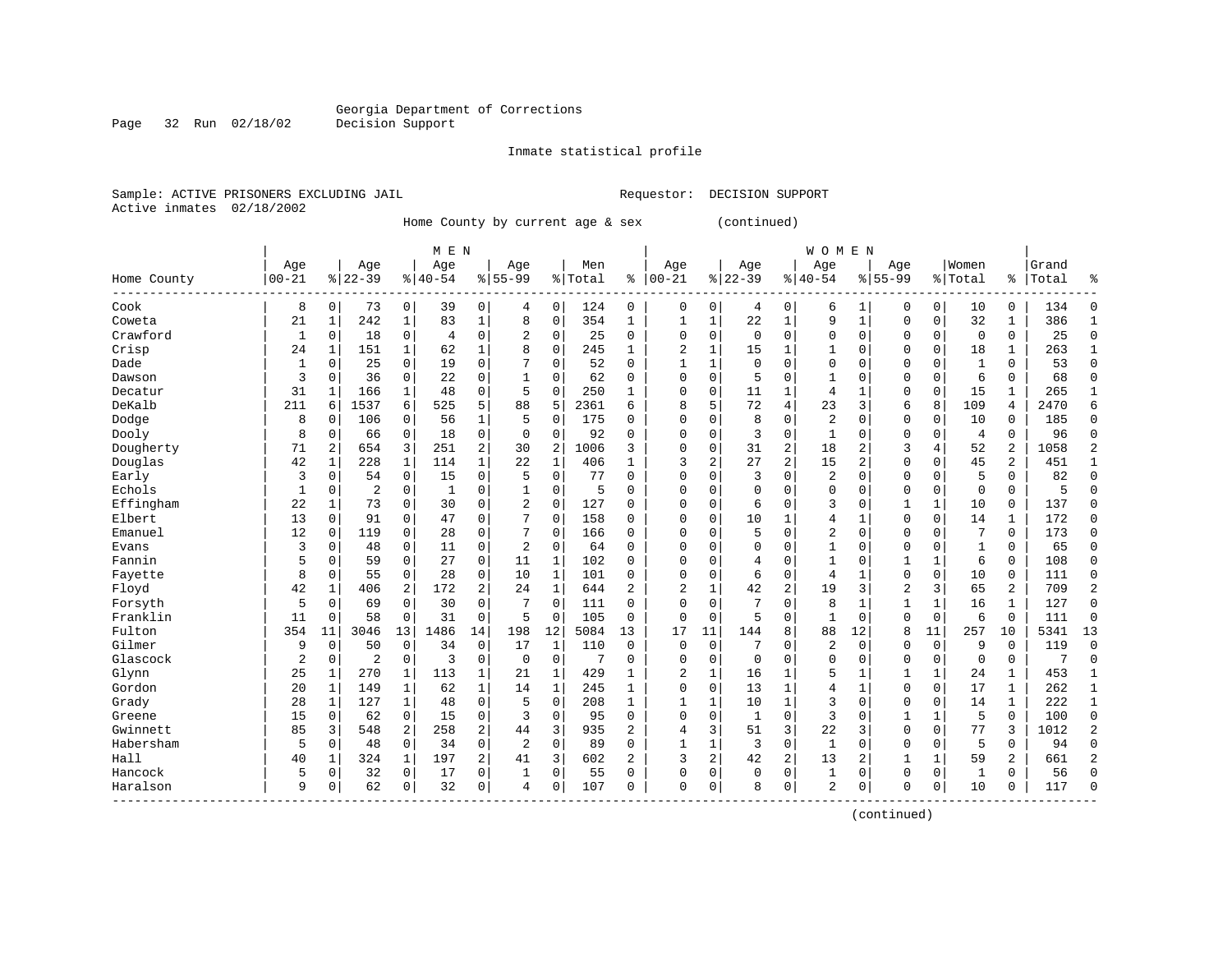Inmate statistical profile

Sample: ACTIVE PRISONERS EXCLUDING JAIL Requestor: DECISION SUPPORT Active inmates 02/18/2002

Page 33 Run 02/18/02

Home County by current age & sex (continued)

|                    |                |              |           |              | M E N     |             |                |             |         |              |                |              |                |              | <b>WOMEN</b>   |                |                |              |                |              |       |              |
|--------------------|----------------|--------------|-----------|--------------|-----------|-------------|----------------|-------------|---------|--------------|----------------|--------------|----------------|--------------|----------------|----------------|----------------|--------------|----------------|--------------|-------|--------------|
|                    | Age            |              | Age       |              | Age       |             | Age            |             | Men     |              | Age            |              | Age            |              | Age            |                | Age            |              | Women          |              | Grand |              |
| Home County        | $00 - 21$      |              | $8 22-39$ |              | $8 40-54$ |             | $8155 - 99$    |             | % Total | ి            | $ 00 - 21$     |              | $8 22-39$      |              | $8140 - 54$    |                | $8155 - 99$    |              | % Total        | ႜ            | Total | 우            |
| Harris             | 6              | 0            | 49        | 0            | 29        | 0           | 2              | 0           | 86      | 0            | 2              | 1            | 2              | 0            | $\Omega$       | 0              | $\Omega$       | 0            | 4              | 0            | 90    | 0            |
| Hart               | 10             | $\Omega$     | 53        | 0            | 21        | 0           | $\overline{c}$ | $\Omega$    | 86      | $\Omega$     | $\Omega$       | 0            | $\overline{2}$ | $\Omega$     | 3              | $\Omega$       | $\Omega$       | $\mathbf 0$  | 5              | 0            | 91    | $\Omega$     |
| Heard              | 3              | $\mathbf 0$  | 20        | 0            | 15        | 0           | 9              | 1           | 47      | $\Omega$     | $\Omega$       | 0            | $\mathbf{1}$   | $\Omega$     | $\Omega$       | $\Omega$       | $\Omega$       | $\Omega$     | 1              | 0            | 48    | $\Omega$     |
| Henry              | 37             | $\mathbf{1}$ | 182       | $\mathbf{1}$ | 91        | 1           | 14             | 1           | 324     | $\mathbf{1}$ | -1             | $\mathbf{1}$ | 11             | 1            | 9              | $\mathbf{1}$   |                | 1            | 22             | 1            | 346   |              |
| Houston            | 48             | $\mathbf 1$  | 270       | 1            | 117       | $\mathbf 1$ | 13             | $\mathbf 1$ | 448     | $\mathbf{1}$ | $\Omega$       | 0            | 19             |              | 9              | $\mathbf{1}$   | $\Omega$       | $\mathbf 0$  | 28             | 1            | 476   |              |
| Irwin              | 9              | $\mathbf 0$  | 48        | $\mathbf 0$  | 26        | 0           | 3              | $\mathbf 0$ | 86      | $\Omega$     | 0              | 0            | $\overline{2}$ | $\mathbf 0$  | $\Omega$       | $\Omega$       | $\Omega$       | $\mathbf 0$  | $\overline{2}$ | 0            | 88    | $\Omega$     |
| Jackson            | 11             | $\Omega$     | 108       | $\mathbf 0$  | 62        | $\mathbf 1$ | 15             | $\mathbf 1$ | 196     | $\Omega$     | $\overline{2}$ | 1            | 17             | 1            | 4              | 1              | $\Omega$       | $\mathbf 0$  | 23             | $\mathbf{1}$ | 219   | $\mathbf{1}$ |
| Jasper             | 3              | $\Omega$     | 41        | $\mathbf 0$  | 16        | 0           | 3              | $\mathbf 0$ | 63      | $\Omega$     | $\Omega$       | 0            | $\Omega$       | $\Omega$     | 1              | $\Omega$       | $\Omega$       | 0            | $\mathbf{1}$   | 0            | 64    | $\Omega$     |
| Jeff Davis         | 6              | $\mathbf 0$  | 44        | 0            | 23        | 0           | 3              | 0           | 76      | $\Omega$     | $\Omega$       | 0            | 3              | $\Omega$     | 3              | $\Omega$       | $\Omega$       | 0            | 6              | 0            | 82    | $\Omega$     |
| Jefferson          | 13             | 0            | 69        | 0            | 25        | 0           |                | 0           | 111     | U            |                |              | 5              | $\Omega$     | 1              | 0              | $\Omega$       | $\Omega$     | 7              | 0            | 118   | $\Omega$     |
| Jenkins            | 9              | $\Omega$     | 55        | 0            | 19        | 0           |                | $\Omega$    | 84      | $\Omega$     | $\Omega$       | O            | 3              | $\Omega$     | $\overline{2}$ | C              | $\Omega$       | $\Omega$     | 5              | 0            | 89    | $\Omega$     |
| Johnson            | 2              | $\Omega$     | 26        | 0            | 12        | 0           | $\overline{c}$ | $\Omega$    | 42      | $\Omega$     | <sup>0</sup>   | 0            | २              | $\Omega$     | 1              | O              | $\Omega$       | $\Omega$     | $\overline{4}$ | 0            | 46    | ∩            |
| Jones              | 6              | $\Omega$     | 30        | $\Omega$     | 16        | 0           | 2              | $\Omega$    | 54      | $\Omega$     |                |              |                | $\Omega$     | $\Omega$       | O              | $\Omega$       | $\Omega$     | 2              | $\Omega$     | 56    | ∩            |
| Lamar              | 2              | $\mathbf 0$  | 48        | $\Omega$     | 25        | 0           | б              | $\Omega$    | 81      | $\Omega$     | 0              | 0            | $\Omega$       | $\Omega$     | 3              | 0              | $\Omega$       | $\Omega$     | 3              | 0            | 84    | ∩            |
| Lanier             | 4              | $\Omega$     | 38        | $\mathbf 0$  | 6         | 0           |                | $\mathbf 0$ | 53      | $\Omega$     | 0              | 0            | 3              | $\Omega$     | $\Omega$       | 0              | $\Omega$       | $\Omega$     | 3              | 0            | 56    | ſ            |
| Laurens            | 17             | 1            | 162       | 1            | 65        | 1           |                | $\Omega$    | 251     | 1            | $\mathbf{1}$   | 1            | 9              |              | 6              | $\mathbf{1}$   | $\mathbf{1}$   | 1            | 17             | 1            | 268   | $\mathbf{1}$ |
| Lee                | 4              | $\mathbf 0$  | 29        | $\mathbf 0$  | 13        | 0           | 3              | $\Omega$    | 49      | $\Omega$     | $\Omega$       | 0            | 2              | $\Omega$     | 1              | $\Omega$       | $\Omega$       | $\mathbf 0$  | 3              | 0            | 52    | $\Omega$     |
| Liberty            | 26             | 1            | 145       | 1            | 34        | 0           | 5              | 0           | 210     | 1            |                |              | 9              |              | 2              | $\Omega$       |                | 1            | 13             | 0            | 223   | 1            |
| Lincoln            |                | 0            | 18        | 0            | 12        | 0           |                | 0           | 32      | $\Omega$     | $\Omega$       | 0            | $\Omega$       | $\Omega$     | $\Omega$       | $\Omega$       | $\Omega$       | 0            | $\mathbf 0$    | 0            | 32    | $\Omega$     |
| Long               | 1              | $\Omega$     | 14        | 0            | 11        | 0           | 2              | $\Omega$    | 28      | $\Omega$     | $\Omega$       | 0            | 2              | $\Omega$     | 0              | $\Omega$       | $\Omega$       | $\Omega$     | 2              | 0            | 30    | $\Omega$     |
| Lowndes            | 29             | 1            | 293       | 1            | 124       | $\mathbf 1$ | 18             | $\mathbf 1$ | 464     | 1            | -1             | 1            | 20             | $\mathbf{1}$ | 12             | $\overline{a}$ | $\mathbf{1}$   | $\mathbf{1}$ | 34             | $\mathbf 1$  | 498   |              |
| Lumpkins           | 2              | $\mathbf 0$  | 38        | $\mathbf 0$  | 20        | 0           | 6              | $\Omega$    | 66      | $\Omega$     | $\Omega$       | 0            | $\overline{2}$ | $\mathbf 0$  | $\mathbf 0$    | $\Omega$       | $\Omega$       | $\mathbf 0$  | $\overline{2}$ | 0            | 68    | $\Omega$     |
| Macon              | 8              | $\mathbf 0$  | 35        | $\mathbf 0$  | 16        | 0           | 4              | $\mathbf 0$ | 63      | $\Omega$     | 0              | 0            |                | $\mathbf 0$  | 3              | $\Omega$       |                | 1            | 5              | 0            | 68    | $\Omega$     |
| Madison            | 4              | 0            | 68        | $\mathbf 0$  | 27        | 0           |                | $\mathbf 0$ | 106     | 0            | 0              | 0            |                | $\Omega$     | $\overline{2}$ | $\Omega$       | $\Omega$       | $\mathbf 0$  | 9              | 0            | 115   | $\Omega$     |
| Marion             | 4              | 0            | 23        | $\mathbf 0$  | 11        | 0           | $\overline{2}$ | 0           | 40      | $\Omega$     | $\Omega$       | 0            | $\overline{2}$ | $\Omega$     | $\Omega$       | 0              | $\Omega$       | $\Omega$     | 2              | 0            | 42    | $\Omega$     |
| McDuffie           | $\overline{4}$ | $\mathbf 0$  | 91        | $\mathbf 0$  | 36        | 0           | 7              | 0           | 138     | 0            | $\mathbf{1}$   | 1            | 3              | $\Omega$     | 0              | 0              | $\Omega$       | 0            | 4              | 0            | 142   | $\Omega$     |
| McIntosh           | 5              | $\mathbf 0$  | 48        | 0            | 19        | 0           | 1              | 0           | 73      | 0            | $\Omega$       | 0            | $\Omega$       | $\Omega$     | 0              | 0              | $\Omega$       | 0            | $\Omega$       | 0            | 73    | $\mathbf 0$  |
| Meriwether         | 18             | 1            | 116       | $\Omega$     | 49        | 0           | 10             | 1           | 193     | U            | -1             | 1            | 13             |              |                | O              | $\overline{c}$ | 3            | 17             | 1            | 210   | $\Omega$     |
| Miller             | $\mathbf 0$    | $\Omega$     | 15        | $\Omega$     | 11        | 0           | 1              | $\Omega$    | 27      | O            | $\Omega$       | O            | ζ              | $\Omega$     | $\Omega$       | $\sqrt{ }$     | $\Omega$       | $\Omega$     | 3              | 0            | 30    | $\Omega$     |
| Mitchell           | 10             | $\Omega$     | 114       | $\Omega$     | 50        | 0           | 7              | $\Omega$    | 181     | $\Omega$     | 2              | 1            | 6              | $\Omega$     | 4              | $\mathbf{1}$   | $\Omega$       | $\Omega$     | 12             | $\Omega$     | 193   | $\Omega$     |
| Monroe             | 3              | $\Omega$     | 66        | 0            | 31        | 0           | 4              | $\Omega$    | 104     | $\Omega$     | $\Omega$       | 0            | ζ              | $\Omega$     | $\overline{2}$ | $\Omega$       | $\Omega$       | $\Omega$     | 5              | 0            | 109   | $\Omega$     |
| Montgomery         | 4              | 0            | 28        | $\Omega$     | 7         | 0           |                | 0           | 40      | O            | 0              | 0            | 4              | 0            | $\Omega$       | $\Omega$       | $\Omega$       | $\Omega$     | 4              | 0            | 44    | $\Omega$     |
| Morgan             | 9              | $\mathbf 0$  | 47        | $\mathbf 0$  | 18        | 0           | 8              | $\mathbf 0$ | 82      | O            | 0              | 0            | 6              | $\mathbf 0$  |                | $\Omega$       | $\Omega$       | $\mathbf 0$  | 7              | 0            | 89    | Λ            |
| Murray             | 12             | 0            | 70        | 0            | 45        | 0           | 13             | $\mathbf 1$ | 140     | 0            | $\mathbf{1}$   | 1            | 11             | 1            | 3              | $\Omega$       | $\Omega$       | $\mathbf 0$  | 15             | 1            | 155   | ſ            |
| Muscogee<br>------ | 138            | 4            | 816       | 3            | 359       | 3           | 48             | 3           | 1361    | 3            | 6              | 4            | 56             | 3            | 25             | 3              | 3              | 4            | 90             | 3            | 1451  | p            |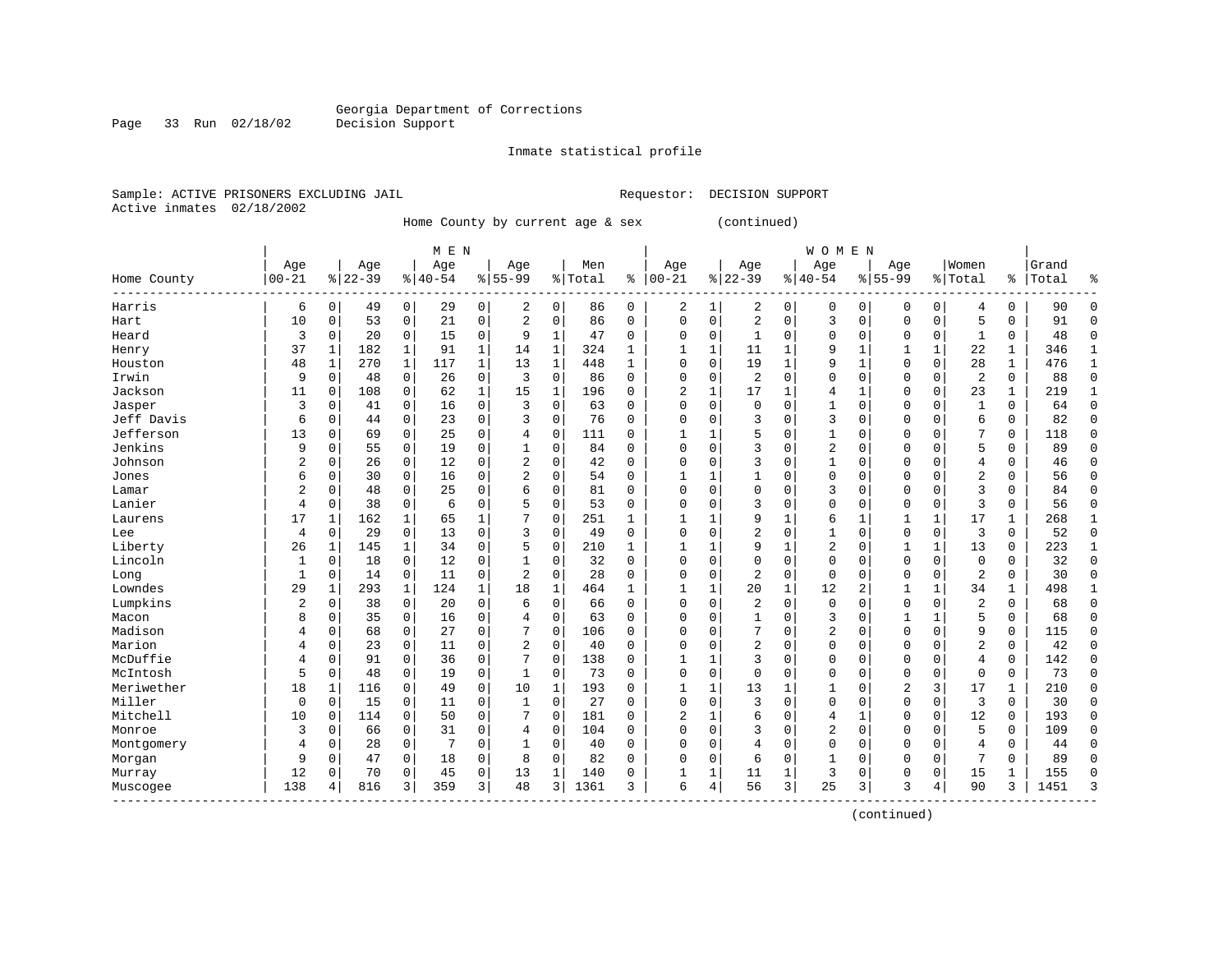Inmate statistical profile

Sample: ACTIVE PRISONERS EXCLUDING JAIL Requestor: DECISION SUPPORT Active inmates 02/18/2002

Home County by current age & sex (continued)

|             | M E N          |              |           |                |                |              |                |             |           |              |                |              |           | <b>WOMEN</b> |                |              |                |              |              |              |       |              |
|-------------|----------------|--------------|-----------|----------------|----------------|--------------|----------------|-------------|-----------|--------------|----------------|--------------|-----------|--------------|----------------|--------------|----------------|--------------|--------------|--------------|-------|--------------|
|             | Age            |              | Age       |                | Age            |              | Age            |             | Men       |              | Age            |              | Age       |              | Age            |              | Age            |              | Women        |              | Grand |              |
| Home County | $00 - 21$      |              | $8 22-39$ |                | $ 40-54$       |              | $8155 - 99$    |             | %   Total | ి            | $ 00 - 21$     |              | $8 22-39$ |              | $8140 - 54$    |              | $8155 - 99$    |              | % Total      | ႜ            | Total | 우            |
| Newton      | 17             |              | 220       | 1              | 82             | $\mathbf{1}$ | 16             | 1           | 335       | 1            | 1              | 1            | 16        |              | 1              | 0            | 3              | 4            | 21           | 1            | 356   |              |
| Oconee      | 0              | 0            | 18        | $\mathbf 0$    | 13             | 0            | $\overline{4}$ | $\mathbf 0$ | 35        | $\Omega$     | $\mathbf{1}$   | $\mathbf{1}$ | $\Omega$  | $\Omega$     | $\mathbf{1}$   | $\Omega$     | $\Omega$       | $\mathbf 0$  | 2            | $\Omega$     | 37    | $\Omega$     |
| Oglethrope  | 2              | $\Omega$     | 34        | $\Omega$       | 6              | 0            | 1              | 0           | 43        | $\Omega$     | $\Omega$       | $\Omega$     | 5         | $\Omega$     | 0              | $\Omega$     | $\Omega$       | $\Omega$     | 5            | $\Omega$     | 48    | $\cap$       |
| Paulding    | 19             | $\mathbf{1}$ | 89        | $\Omega$       | 55             | $\mathbf{1}$ | 9              | 1           | 172       | $\Omega$     | $\Omega$       | $\Omega$     | 12        | 1            | 5              | $\mathbf{1}$ | $\overline{2}$ | 3            | 19           | 1            | 191   | $\Omega$     |
| Peach       | 8              | $\Omega$     | 59        | $\Omega$       | 34             | 0            | $\Omega$       | $\mathbf 0$ | 101       | 0            | $\overline{2}$ | $\mathbf{1}$ |           | $\Omega$     | 2              | $\Omega$     | $\Omega$       | $\Omega$     | 5            | 0            | 106   | $\cap$       |
| Pickens     | 8              | 0            | 53        | $\mathbf 0$    | 38             | 0            | 4              | $\mathbf 0$ | 103       | 0            | $\Omega$       | 0            | 4         | $\Omega$     | $\overline{4}$ | $\mathbf 1$  | $\Omega$       | $\mathbf 0$  | 8            | 0            | 111   | $\Omega$     |
| Pierce      | 7              | 0            | 24        | $\mathbf 0$    | 15             | 0            | 1              | $\mathbf 0$ | 47        | $\Omega$     | $\cap$         | $\Omega$     | 2         | $\Omega$     | 0              | $\Omega$     | $\Omega$       | $\Omega$     | 2            | 0            | 49    | $\Omega$     |
| Pike        | 1              | 0            | 23        | $\mathbf 0$    | 18             | 0            | 1              | 0           | 43        | 0            | $\Omega$       | 0            | 1         | $\Omega$     | 0              | O            | $\Omega$       | $\Omega$     | $\mathbf{1}$ | 0            | 44    | $\Omega$     |
| Polk        | 9              | $\Omega$     | 120       | 0              | 52             | 0            | 10             | 1           | 191       | $\Omega$     | $\Omega$       | 0            | 5         | $\Omega$     | 2              | 0            | $\mathbf 0$    | 0            | 7            | 0            | 198   | $\mathbf 0$  |
| Pulaski     | 16             | 0            | 54        | 0              | 20             | 0            | 2              | $\mathbf 0$ | 92        | 0            | $\Omega$       | 0            | 8         | $\Omega$     | 0              | O            | $\mathbf{1}$   | 1            | 9            | 0            | 101   | 0            |
| Putnam      | 8              | O            | 76        | $\Omega$       | 35             | 0            | 5              | $\mathbf 0$ | 124       | O            | C              | $\Omega$     | 4         | $\Omega$     | 5              | 1            | $\mathbf{1}$   | $\mathbf{1}$ | 10           | 0            | 134   | ∩            |
| Ouitman     | 0              | O            | 6         | $\Omega$       | $\mathbf 0$    | 0            | $\Omega$       | $\Omega$    | 6         | 0            | $\Omega$       | $\Omega$     | $\Omega$  | $\Omega$     | $\Omega$       | $\Omega$     | 1              | 1            | $\mathbf{1}$ | 0            | 7     |              |
| Rabun       | 4              | $\Omega$     | 32        | $\Omega$       | 15             | 0            | $\Omega$       | $\Omega$    | 51        | $\Omega$     | $\Omega$       | $\Omega$     | 3         | $\Omega$     | $\Omega$       | O            | $\Omega$       | $\Omega$     | 3            | $\Omega$     | 54    | ſ            |
| Randolph    | 4              | $\Omega$     | 50        | $\Omega$       | 13             | $\Omega$     | 1              | $\Omega$    | 68        | 0            | $\Omega$       | $\Omega$     |           | $\Omega$     | 3              | 0            | $\mathbf 0$    | $\Omega$     | 4            | 0            | 72    | ſ            |
| Richmond    | 165            | 5            | 1057      | 4              | 436            | 4            | 58             | 4           | 1716      | 4            | 5              | 3            | 87        | 5            | 41             | 6            | $\overline{2}$ | 3            | 135          | 5            | 1851  |              |
| Rockdale    | 20             | 1            | 126       | 1              | 67             | $\mathbf{1}$ | 12             | 1           | 225       | $\mathbf{1}$ | $\overline{2}$ | 1            |           | $\Omega$     | 5              | 1            | $\Omega$       | $\Omega$     | 14           | 1            | 239   | $\mathbf{1}$ |
| Schely      | $\overline{2}$ | $\Omega$     | 16        | $\overline{0}$ | 3              | 0            | $\Omega$       | 0           | 21        | $\Omega$     | $\Omega$       | $\Omega$     | $\Omega$  | $\Omega$     | 0              | $\Omega$     | $\Omega$       | $\Omega$     | $\Omega$     | 0            | 21    | $\Omega$     |
| Screven     | 3              | $\Omega$     | 65        | $\Omega$       | 20             | 0            | 5              | 0           | 93        | $\Omega$     | 2              |              | 6         | $\Omega$     | $\mathbf{1}$   | $\Omega$     | $\Omega$       | $\Omega$     | 9            | 0            | 102   | $\Omega$     |
| Seminole    | 5              | $\Omega$     | 46        | 0              | 19             | 0            | $\overline{2}$ | $\mathbf 0$ | 72        | O            | $\Omega$       | $\Omega$     | 3         | $\Omega$     | 1              | $\Omega$     | $\Omega$       | $\Omega$     | 4            | 0            | 76    | $\Omega$     |
| Spalding    | 49             | 1            | 367       | 2              | 141            | $\mathbf 1$  | 22             | 1           | 579       | $\mathbf{1}$ | 4              | 3            | 26        | $\mathbf{1}$ | 11             | 2            | $\overline{2}$ | 3            | 43           | 2            | 622   |              |
| Stephens    | 9              | $\Omega$     | 83        | $\mathbf 0$    | 43             | 0            | 7              | $\mathbf 0$ | 142       | $\Omega$     | $\Omega$       | $\Omega$     | 5         | $\Omega$     | 3              | $\Omega$     | $\Omega$       | $\Omega$     | 8            | 0            | 150   | $\Omega$     |
| Stewart     | 1              | $\Omega$     | 29        | $\mathbf 0$    | 11             | 0            | 1              | $\mathbf 0$ | 42        | 0            | -1             | $\mathbf{1}$ | $\Omega$  | $\Omega$     | 0              | 0            | $\Omega$       | $\mathbf 0$  | 1            | 0            | 43    | ∩            |
| Sumter      | 17             | 1            | 137       | 1              | 56             | $\mathbf 1$  | 4              | $\mathbf 0$ | 214       | $\mathbf{1}$ | 0              | 0            | 11        | 1            | 3              | $\Omega$     | $\Omega$       | $\Omega$     | 14           | 1            | 228   |              |
| Talbot      | 7              | 0            | 25        | $\mathbf 0$    | 9              | 0            | $\Omega$       | $\mathbf 0$ | 41        | $\mathbf 0$  | $\mathbf{1}$   | 1            | $\Omega$  | $\Omega$     | 2              | $\Omega$     | $\Omega$       | $\mathbf 0$  | 3            | 0            | 44    | $\Omega$     |
| Taliaferro  | $\mathbf{1}$   | 0            | 11        | $\mathbf 0$    | $\overline{c}$ | 0            | $\Omega$       | $\mathbf 0$ | 14        | $\Omega$     | $\cap$         | 0            | $\Omega$  | $\Omega$     | $\mathbf{1}$   | 0            | $\Omega$       | $\Omega$     | $\mathbf{1}$ | 0            | 15    | $\Omega$     |
| Tattnall    | 7              | $\Omega$     | 81        | 0              | 21             | 0            | 3              | $\mathbf 0$ | 112       | 0            | $\Omega$       | 0            | 3         | $\Omega$     | 4              | 1            | $\mathbf 0$    | 0            | 7            | 0            | 119   | $\Omega$     |
| Taylor      | 7              | $\Omega$     | 58        | 0              | 22             | 0            | 3              | $\mathbf 0$ | 90        | 0            | $\Omega$       | 0            | 3         | $\Omega$     | 0              | $\Omega$     | $\Omega$       | $\mathbf 0$  | 3            | 0            | 93    | $\mathbf 0$  |
| Telfair     | 8              | 0            | 76        | $\Omega$       | 34             | 0            | $\overline{2}$ | 0           | 120       | U            |                | 1            | 6         | $\Omega$     | 6              | 1            |                | 1            | 14           | 1            | 134   | $\Omega$     |
| Terrell     | $\overline{4}$ | 0            | 63        | 0              | 14             | 0            | $\mathbf{1}$   | $\mathbf 0$ | 82        | O            | $\Omega$       | $\Omega$     | 3         | $\Omega$     | $\Omega$       | $\Omega$     | $\Omega$       | $\mathbf 0$  | 3            | 0            | 85    | $\Omega$     |
| Thomas      | 32             | $\mathbf{1}$ | 176       | 1              | 76             | $\mathbf{1}$ | $\mathsf{R}$   | $\Omega$    | 292       | $\mathbf{1}$ | $\Omega$       | $\Omega$     | 14        | 1            | 6              | $\mathbf{1}$ | $\Omega$       | $\Omega$     | 20           | $\mathbf{1}$ | 312   | $\mathbf{1}$ |
| Tift        | 31             | $\mathbf{1}$ | 178       | $\mathbf{1}$   | 90             | $\mathbf{1}$ | 8              | $\mathbf 0$ | 307       | $\mathbf{1}$ | 2              | $\mathbf{1}$ | 6         | $\Omega$     | 2              | $\Omega$     | $\mathbf{1}$   | 1            | 11           | 0            | 318   |              |
| Toombs      | 26             | 1            | 148       | $\mathbf{1}$   | 55             | $\mathbf 1$  | 5              | $\mathbf 0$ | 234       | $\mathbf{1}$ | $\mathbf{1}$   | $\mathbf 1$  | 16        | 1            | 3              | $\Omega$     | $\mathbf{1}$   | $\mathbf{1}$ | 21           | 1            | 255   |              |
| Towns       | 1              | 0            | 8         | $\mathbf 0$    | 5              | 0            |                | $\mathbf 0$ | 15        | 0            | $\Omega$       | 0            |           | $\Omega$     | 1              | 0            | $\mathbf 0$    | $\mathbf 0$  | 2            | 0            | 17    | $\Omega$     |
| Treutlen    | 5              | 0            | 30        | $\mathbf 0$    | 13             | 0            | $\Omega$       | $\mathbf 0$ | 48        | 0            | 1              | $\mathbf 1$  | $\Omega$  | 0            | $\mathbf 1$    | 0            | $\mathbf 0$    | $\mathbf 0$  | 2            | 0            | 50    | $\sqrt{ }$   |
| Troup       | 56             | 2            | 375       | 2              | 126            | 1            | 22             | 1           | 579       | $\mathbf{1}$ | $\overline{a}$ | 1            | 31        | 2            | 9              | 1            | $\Omega$       | 0            | 42           | 2            | 621   | -1           |

(continued)

Page 34 Run 02/18/02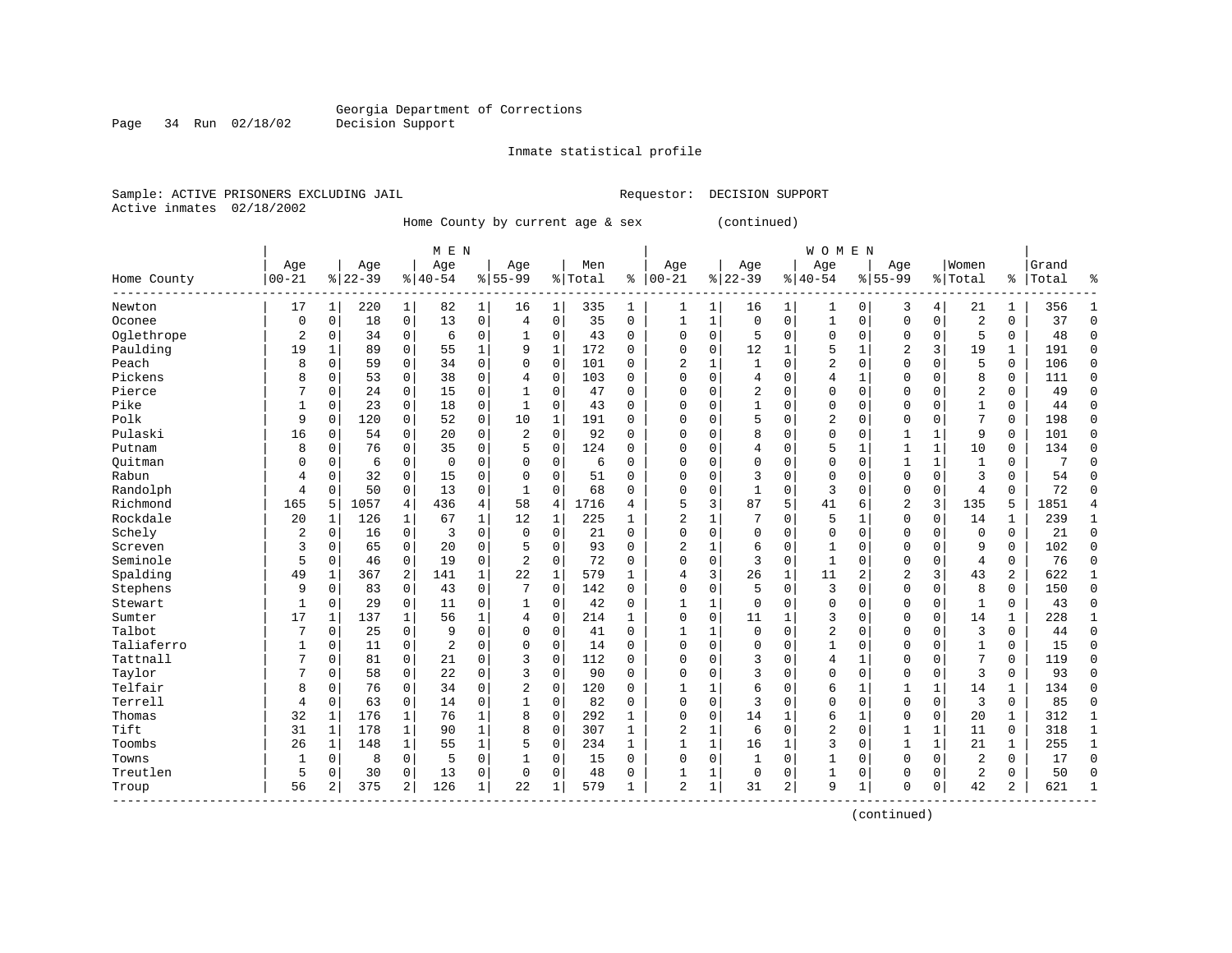Inmate statistical profile

Active inmates 02/18/2002

Sample: ACTIVE PRISONERS EXCLUDING JAIL Requestor: DECISION SUPPORT

Home County by current age & sex (continued)

|                  |           |          |          |              |                              |      |           |          |                    |             |              |          |                |      | WOMEN     |          |           |          |                |               |           |          |
|------------------|-----------|----------|----------|--------------|------------------------------|------|-----------|----------|--------------------|-------------|--------------|----------|----------------|------|-----------|----------|-----------|----------|----------------|---------------|-----------|----------|
|                  | Age       |          | Age      |              | Age                          |      | Age       |          | Men                |             | Age          |          | Age            |      | Age       |          | Age       |          | Women          |               | Grand     |          |
| Home County      | $00 - 21$ |          | $ 22-39$ |              | $8 40-54$                    |      | $8 55-99$ |          | % Total            | ៖           | $ 00 - 21$   |          | $ 22-39 $      |      | $8 40-54$ |          | $8 55-99$ |          | % Total        | $\frac{1}{6}$ | Total     | ៖        |
| Turner           | 9         | 0        | 51       | 0            | 24                           | 0    | 1         | 0        | 85                 | $\mathbf 0$ | 0            | 0        | 2              | 0    | 1         | 0        | 0         | 0        | 3              | 0             | 88        | $\Omega$ |
| Twiggs           | 3         | $\Omega$ | 20       | 0            | 11                           | 0    |           | 0        | 35                 | $\Omega$    | <sup>0</sup> |          | $\Omega$       | U    | 0         | $\Omega$ | 0         | 0        | O              | U             | 35        | $\Omega$ |
| Union            |           | 0        | 24       | 0            | 8                            | 0    |           | 0        | 39                 | $\Omega$    | <sup>0</sup> |          | $\overline{4}$ |      |           |          |           | $\Omega$ | 5              | 0             | 44        | $\Omega$ |
| Upson            | 23        |          | 107      | $\Omega$     | 48                           | 0    | 8         | 0        | 186                | $\Omega$    |              |          | 13             |      |           |          |           | 0        | 17             | 1             | 203       | 0        |
| Walker           | 13        | $\Omega$ | 140      | $\mathbf{1}$ | 60                           | 1    | 12        | 1        | 225                |             | <sup>0</sup> | $\Omega$ | 17             |      |           |          |           | 1        | 26             | 1             | 251       | 1        |
| Walton           | 21        |          | 169      | $\mathbf{1}$ | 74                           | 1    | 11        | 1        | 275                |             |              |          | 11             |      |           |          |           | 0        | 16             | 1             | 291       | 1        |
| Ware             | 22        | 1        | 228      | $\mathbf{1}$ | 95                           | 1    | 12        | 1        | 357                | 1           | 2            |          | 14             |      |           |          | O         | $\Omega$ | 21             | 1             | 378       | 1        |
| Warren           | 6         | 0        | 19       | 0            | 16                           | 0    | 2         | 0        | 43                 | $\mathbf 0$ | $\Omega$     |          |                | O    |           | n        |           | O        | 2              | 0             | 45        | $\Omega$ |
| Washington       | 10        | 0        | 78       | $\Omega$     | 32                           | 0    |           | $\Omega$ | 122                | $\Omega$    |              |          | 6              | U    | 2         | O        |           |          | 9              | 0             | 131       | $\Omega$ |
| Wayne            |           |          | 86       | 0            | 26                           | 0    | 5         | 0        | 124                | $\Omega$    |              |          | 5              | U    |           |          |           | 1        | 6              | 0             | 130       | 0        |
| Webster          |           |          | 6        | 0            | 2                            | 0    |           | 0        | 9                  | $\Omega$    |              |          |                | U    |           |          |           | 0        |                | U             |           | $\Omega$ |
| Wheeler          |           | 0        | 17       | $\Omega$     | 12                           | 0    |           | 0        | 35                 | $\Omega$    |              |          | $\Omega$       | U    | $\Omega$  |          | O         | $\Omega$ | $\Omega$       | O             | 35        | $\Omega$ |
| White            | 4         | 0        | 27       | 0            | 16                           | 0    | 2         | 0        | 49                 | $\Omega$    |              |          | 4              | 0    | 2         |          |           | 0        |                | 0             | 56        | $\Omega$ |
| Whitfield        | 38        |          | 280      | 1            | 149                          |      | 22        | 1        | 489                |             | 2            |          | 34             | 2    | 10        |          |           | $\Omega$ | 46             | 2             | 535       | 1        |
| Wilcox           | 2         |          | 32       | 0            | 13                           | 0    | 5         | 0        | 52                 | $\Omega$    |              |          | $\overline{4}$ | O    | $\Omega$  |          | U         | U        | $\overline{4}$ | 0             | 56        | $\Omega$ |
| Wilkes           |           | 0        | 40       | 0            | 17                           | 0    |           | 0        | 64                 | 0           |              |          | 3              |      |           | O        | 0         | 0        |                | 0             | 68        | $\Omega$ |
| Wilkinson        | 4         | 0        | 30       | 0            | 13                           | 0    |           | 0        | 48                 | $\Omega$    |              |          | 2              | 0    | $\Omega$  | $\Omega$ | 0         | 0        | 2              | 0             | 50        | $\Omega$ |
| Worth            | 3         | 0        | 92       | 0            | 38                           | 0    | 6         | 0        | 139                | $\Omega$    | 0            | 0        | 3              | 0    |           | 0        | 0         | 0        |                | 0             | 143       | $\Omega$ |
| Total reported   |           |          |          |              | 3304 100 24364 100 10521 100 |      |           |          | 1610 100 39799 100 |             | 148 100      |          | 1744 100       |      | 728 100   |          |           | 71 100   | 2691 100       |               | 42490 100 |          |
| Percent reported |           | 92.3     |          | 92.1         |                              | 90.8 |           | 89.5     |                    | 91.7        |              | 94.9     |                | 93.0 |           | 91.3     |           | 94.7     |                | 92.7          |           | 91.7     |
| Not reported     | 275       |          | 2093     |              | 1069                         |      | 188       |          | 3625               |             | 8            |          | 132            |      | 69        |          | 4         |          | 213            |               | 3838      |          |
| Total            | 3579      |          | 26457    |              | 11590                        |      | 1798      |          | 43424              |             | 156          |          | 1876           |      | 797       |          | 75        |          | 2904           |               | 46328     |          |

Page 35 Run 02/18/02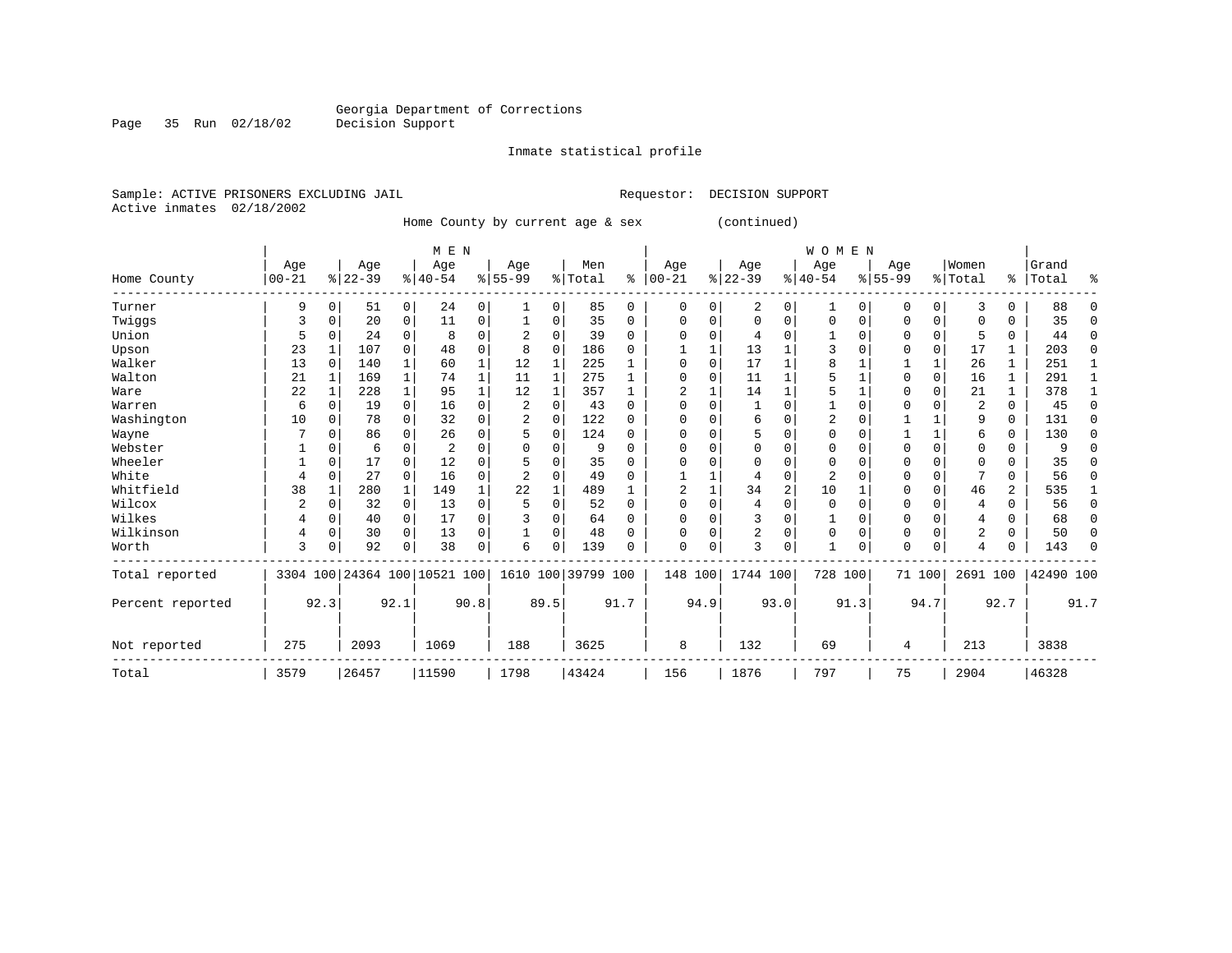Page 36 Run 02/18/02

## Inmate statistical profile<br>Requestor: DECISION SUPPORT

Sample: ACTIVE PRISONERS EXCLUDING JAIL Active inmates 02/18/2002

### Prison Sentence In Years by current age & sex

|                                    |                  |                |                  |                | M E N            |                |                 |                |                                                 |              |                      |             |                 |             | <b>WOMEN</b>    |      |                  |                |                  |              |                    |                |
|------------------------------------|------------------|----------------|------------------|----------------|------------------|----------------|-----------------|----------------|-------------------------------------------------|--------------|----------------------|-------------|-----------------|-------------|-----------------|------|------------------|----------------|------------------|--------------|--------------------|----------------|
| Sentence In Years                  | Age<br>$00 - 21$ |                | Age<br>$ 22-39 $ |                | Age<br>$ 40-54 $ |                | Age<br>$ 55-99$ |                | Men<br>% Total                                  |              | Age<br>$8   00 - 21$ |             | Age<br>$ 22-39$ |             | Age<br>$ 40-54$ |      | Age<br>$8 55-99$ |                | Women<br>% Total |              | Grand<br>%   Total | ٩,             |
| $0 - 1$                            | 79               | $\overline{2}$ | 321              | $\mathbf 1$    | 128              | $\mathbf{1}$   | 8               | $\mathbf{0}$   | 536                                             | 1            | 4                    | 3           | 42              | 2           | 19              |      | 2                | 3              | 67               | 2            | 603                | 1              |
| $1.1 - 2$                          | 312              | 9              | 1138             | 4              | 423              | $\overline{4}$ | 45              | 3              | 1918                                            | 4            | 16                   | 10          | 139             | 7           | 48              | 6    | 3                | $\overline{4}$ | 206              | 7            | 2124               | 5              |
| $2.1 - 3$                          | 133              | 4              | 651              | $\overline{a}$ | 267              | 2              | 30              | 2              | 1081                                            | 2            | 9                    | 6           | 97              | 5           | 32              | 4    | $\overline{c}$   | 3              | 140              | 5            | 1221               | 3              |
| $3.1 - 4$                          | 299              | 8              | 1020             | 4              | 392              | 3              | 40              | 2              | 1751                                            | 4            | 16                   | 10          | 159             | 9           | 55              | 7    | 3                | 4              | 233              | 8            | 1984               | 4              |
| $4.1 - 5$                          | 225              | 6              | 1011             | 4              | 356              | 3              | 34              | 2              | 1626                                            | 4            | 8                    | 5           | 129             | 7           | 43              | 5    | $\mathbf{0}$     | $\mathbf 0$    | 180              | 6            | 1806               | $\overline{4}$ |
| $5.1 - 6$                          | 651              | 18             | 2886             | 11             | 1152             | 10             | 134             | 7              | 4823                                            | 11           | 35                   | 23          | 330             | 18          | 125             | 16   | 9                | 12             | 499              | 17           | 5322               | 12             |
| $6.1 - 7$                          | 184              | 5              | 932              | 4              | 333              | 3              | 32              | 2              | 1481                                            | 3            | 9                    | 6           | 106             | 6           | 37              | 5    | 2                | 3              | 154              | 5            | 1635               | 4              |
| $7.1 - 8$                          | 138              | 4              | 1100             | 4              | 346              | 3              | 55              | 3              | 1639                                            | 4            | 4                    | 3           | 99              | 5           | 42              | 5    | $\mathbf{1}$     | $\mathbf{1}$   | 146              | 5            | 1785               | 4              |
| $8.1 - 9$                          | 125              | 4              | 1075             | 4              | 335              | 3              | 46              | 3              | 1581                                            | 4            |                      | 5           | 67              | 4           | 24              | 3    | 2                | 3              | 100              | 3            | 1681               | 4              |
| $9.1 - 10$                         | 29               | 1              | 327              | 1              | 110              | $\mathbf 1$    | 10              | 1              | 476                                             | $\mathbf{1}$ | 0                    | $\mathbf 0$ | 23              | 1           | 7               | 1    | 1                | 1              | 31               | $\mathbf{1}$ | 507                | $\mathbf{1}$   |
| $10.1 - 12$                        | 715              | 20             | 4586             | 17             | 1408             | 12             | 222             | 12             | 6931                                            | 16           | 21                   | 14          | 250             | 13          | 103             | 13   | 7                | 9              | 381              | 13           | 7312 16            |                |
| $12.1 - 15$                        | 150              | 4              | 1791             | 7              | 622              | 5              | 87              | 5              | 2650                                            | 6            | 4                    | 3           | 86              | 5           | 39              | 5    | 5                | 7              | 134              | 5            | 2784               | 6              |
| $15.1 - 20$                        | 193              | 5              | 2808             | 11             | 1238             | 11             | 192             | 11             | 4431                                            | 10           | 6                    | 4           | 103             | 6           | 64              | 8    | 7                | 9              | 180              | 6            | 4611 10            |                |
| 20.1-OVER                          | 147              | 4              | 3581             | 14             | 2112             | 18             | 353             | 20             | 6193                                            | 14           | 7                    | 5           | 114             | 6           | 62              | 8    | 6                | 8              | 189              | 7            | 6382               | 14             |
| LIFE                               | 176              | 5              | 2958             | 11             | 2192             | 19             | 480             | 27             | 5806                                            | 13           | 9                    | 6           | 122             | 7           | 92              | 12   | 25               | 33             | 248              | 9            | 6054 13            |                |
| DEATH                              | 0                | 0              | 56               | 0              | 54               | 0              | 10              | 1              | 120                                             | 0            | 0                    | $\mathbf 0$ | 1               | $\Omega$    | 0               | 0    | $\mathbf 0$      | $\mathbf 0$    | 1                | $\Omega$     | 121                | $\Omega$       |
| LIFE W/O PAROLE                    | 5                | $\mathbf 0$    | 149              | $\mathbf{1}$   | 90               | $\mathbf{1}$   | 17              | $\mathbf{1}$   | 261                                             | $\mathbf 1$  | 0                    | $\mathbf 0$ | $\overline{2}$  | $\Omega$    | $\mathbf 0$     | 0    | $\mathbf{0}$     | $\mathbf 0$    | 2                | $\Omega$     | 263                | $\mathbf{1}$   |
| YOUTHFUL OFFENDERS                 | 0                | 0              | 3                | $\overline{0}$ | $\mathbf 0$      | $\overline{0}$ | 0               | 0 <sup>1</sup> | 3                                               | 0            | $\Omega$             | 0           | $\mathbf 0$     | $\mathbf 0$ | $\Omega$        | 0    | $\mathbf 0$      | 0              | 0                | $\mathbf 0$  | 3                  | $\mathbf 0$    |
| Total reported                     |                  |                |                  |                |                  |                |                 |                | 3561 100 26393 100 11558 100 1795 100 43307 100 |              | 155 100              |             | 1869 100        |             | 792 100         |      |                  | 75 100         | 2891 100         |              | 46198 100          |                |
| Percent reported                   |                  | 99.5           |                  | 99.8           |                  | 99.7           |                 | 99.8           |                                                 | 99.7         |                      | 99.4        |                 | 99.6        |                 | 99.4 |                  | 100.0          |                  | 99.6         |                    | 99.7           |
| NOT REPORTED                       | 18               |                | 64               |                | 32               |                | 3               |                | 117                                             |              | 1                    |             | 7               |             | 5               |      | $\mathbf 0$      |                | 13               |              | 130                |                |
| Total                              | 3579             |                | 26457            |                | 11590            |                | 1798            |                | 43424                                           |              | 156                  |             | 1876            |             | 797             |      | 75               |                | 2904             |              | 46328              |                |
| AVG EXCLUDING<br>LIFE, DEATH, YO   | 7.47             |                | 11.21            |                | 12.84            |                | 14.55           |                | 11.39                                           |              | 6.88                 |             | 7.66            |             | 8.64            |      | 9.69             |                | 7.92             |              | 11.16              |                |
| AVG INCLUDING<br>LIFE=21, YO=3 YRS | 8.13             |                | 12.26            |                | 14.31            |                | 16.17           |                | 12.63                                           |              | 7.70                 |             | 8.53            |             | 10.07           |      | 13.46            |                | 9.04             |              | 12.40              |                |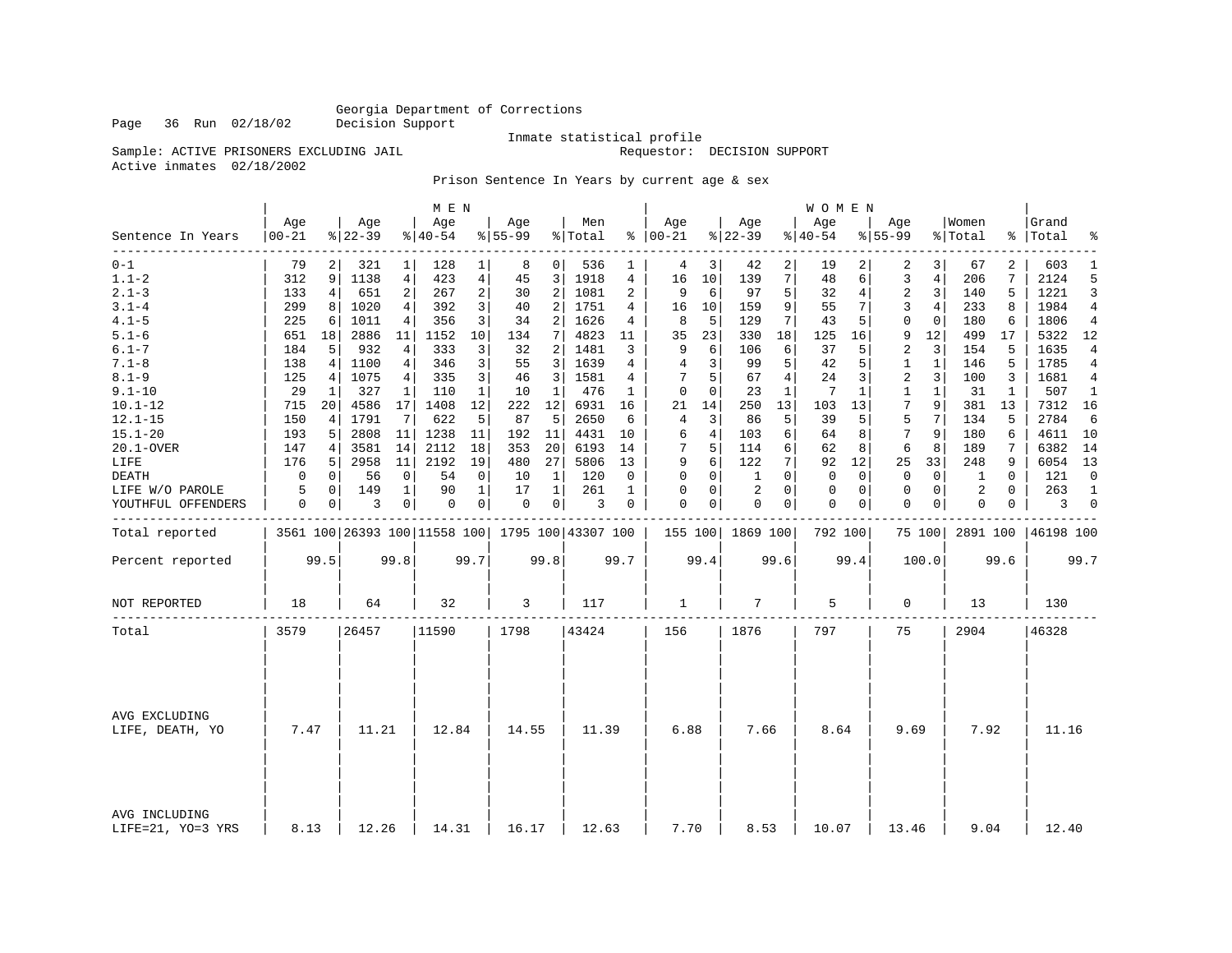#### Georgia Department of Corrections Page 37 Run 02/18/02

#### Inmate statistical profile

Sample: ACTIVE PRISONERS EXCLUDING JAIL Requestor: DECISION SUPPORT Active inmates 02/18/2002

Probation To Follow Prison by current age & sex

|                                     |                  |                              |                       | M E N                      |                    |       |                      |          |                  |          |                  |          | W O M E N          |          |                    |          |                  |           |                       |       |
|-------------------------------------|------------------|------------------------------|-----------------------|----------------------------|--------------------|-------|----------------------|----------|------------------|----------|------------------|----------|--------------------|----------|--------------------|----------|------------------|-----------|-----------------------|-------|
| Prob After Prison                   | Age<br>$00 - 21$ | Age<br>$8122 - 39$           |                       | Age<br>$8140 - 54$         | Age<br>$8155 - 99$ |       | Men<br>% Total       | ႜ        | Age<br>$ 00-21 $ |          | Age<br>$ 22-39 $ |          | Aqe<br>$8140 - 54$ |          | Age<br>$8155 - 99$ |          | Women<br>% Total | % $\vert$ | Grand<br> Total %     |       |
| PROBATION TO FOLLOW<br>NO PROBATION | 1619<br>1960     | 45 8470<br>55 17997          | 32 <sub>1</sub><br>68 | 28<br>3223<br>72 l<br>8371 | 524<br>1275        |       | 29 13836<br>71 29603 | 32<br>68 | 82<br>74         | 53<br>47 | 681<br>1195      | 36<br>64 | 273<br>524         | 34<br>66 | 24<br>51           | 32<br>68 | 1060<br>1844     | 37<br>64  | 14896 32<br> 31447 68 |       |
| Total reported                      |                  | 3579 100 26467 100 11594 100 |                       |                            |                    |       | 1799 100 43439 100   |          | 156 100          |          | 1876 100         |          | 797 100            |          |                    | 75 100   | 2904 100         |           | 46343 100             |       |
| Percent reported                    |                  | 99.9                         | 100.0                 | 100.0                      |                    | 100.0 |                      | 100.0    |                  | 100.0    |                  | 99.9     |                    | 100.0    |                    | 100.0    |                  | 99.9      |                       | 100.0 |
| NOT REPORTED                        | 4                | 3                            |                       |                            | $\mathbf 0$        |       | 8                    |          | $\mathbf{0}$     |          | 2                |          | 0                  |          | $\Omega$           |          | 2                |           | 10                    |       |
| Total                               | 3579             | 26457                        |                       | 11590                      | 1798               |       | 43424                |          | 156              |          | 1876             |          | 797                |          | 75                 |          | 2904             |           | 46328                 |       |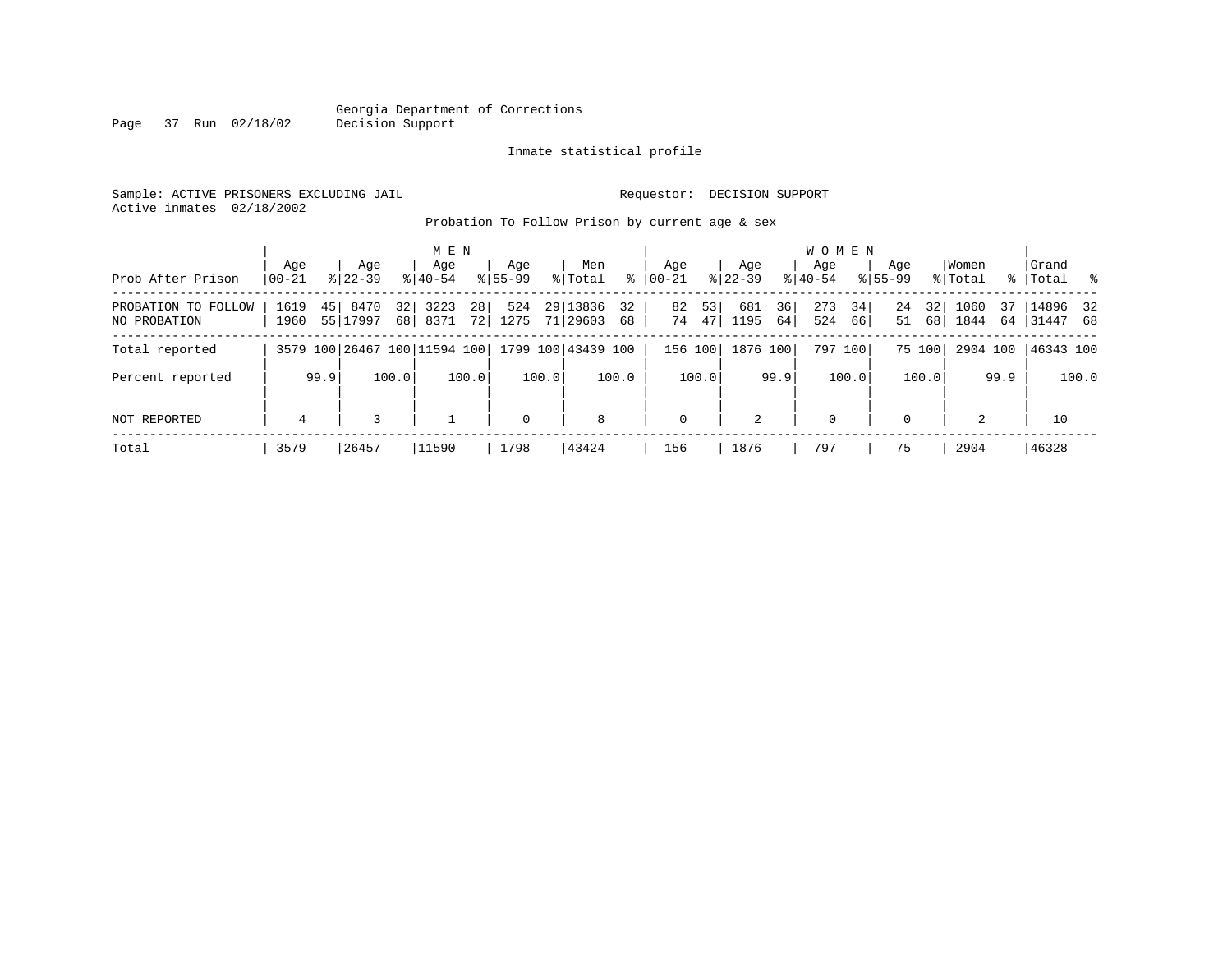Inmate statistical profile

Sample: ACTIVE PRISONERS EXCLUDING JAIL Requestor: DECISION SUPPORT Active inmates 02/18/2002

Admission Type by current age & sex

|                      |           |             |                |          | M E N                        |          |          |             |                    |          |              |             |          |      | <b>WOMEN</b> |             |           |          |              |          |           |          |
|----------------------|-----------|-------------|----------------|----------|------------------------------|----------|----------|-------------|--------------------|----------|--------------|-------------|----------|------|--------------|-------------|-----------|----------|--------------|----------|-----------|----------|
|                      | Age       |             | Age            |          | Age                          |          | Age      |             | Men                |          | Age          |             | Age      |      | Age          |             | Age       |          | Women        |          | Grand     |          |
| Admission Type       | $00 - 21$ |             | $ 22-39$       |          | $8 40-54$                    |          | $ 55-99$ |             | % Total            | ႜ        | $ 00-21$     |             | $ 22-39$ |      | $ 40-54$     |             | $8 55-99$ |          | % Total      |          | %   Total |          |
| COMMITTED FROM COURT | 2928      |             | 82 17401       | 66       | 7563                         | 65       | 1362     |             | 76 29254           | 68       | 128          | 83          | 1213     | 65   | 523          | 66          | 65        | 87       | 1929         | 67       | 31183     | 67       |
| RETURN APPEAL/BOND   | 0         | $\mathbf 0$ | 5              | 0        | २                            | 0        | $\Omega$ | 0           | 8                  | 0        | $\Omega$     | $\mathbf 0$ | $\Omega$ | 0    | $\Omega$     | 0           | O         | 0        | 0            | $\Omega$ |           | $\Omega$ |
| PAROLE REV/NEW SENT  | 108       | 3           | 3889           | 15       | 1842                         | 16       | 198      | 11          | 6037               | 14       |              | 2           | 189      | 10   | 90           | 11          | 4         | 5        | 286          | 10       | 6323      | 14       |
| PAR REV/NO NEW SENT  | 37        |             | 868            | 3        | 429                          | 4        | 52       | 3           | 1386               | 3        |              |             | 88       | 5    | 32           | 4           | 0         | $\Omega$ | 121          | 4        | 1507      | 3        |
| PROB VIOL/TOTAL REV  | 0         | $\Omega$    | 0              | $\Omega$ | -1                           | 0        | 0        | $\Omega$    |                    | 0        |              | 0           | 0        | O    | $\Omega$     | 0           | 0         | $\Omega$ | 0            | 0        |           | ∩        |
| PROB VIOL/PARTIAL    | 210       | 6           | 1243           | 5        | 500                          | 4        | 37       | 2           | 1990               | 5        | 9            | 6           | 139      | 7    | 52           |             | 0         | $\Omega$ | 200          |          | 2190      | 5        |
| ADMIT FM OTHER CUST  | 0         | $\Omega$    | 12             | $\Omega$ | 10                           | 0        |          | 0           | 27                 | O        | <sup>0</sup> | 0           | $\Omega$ | U    | 0            | 0           | 0         | $\Omega$ | 0            | $\Omega$ | 27        | ∩        |
| SHOCK INCARCERATION  | $\Omega$  | $\Omega$    | $\Omega$       | $\Omega$ | $\Omega$                     | $\Omega$ | $\Omega$ | $\Omega$    | $\Omega$           | $\Omega$ | $\Omega$     | $\Omega$    | $\Omega$ | O    | $\Omega$     | $\Omega$    | $\Omega$  | $\Omega$ | $\Omega$     | $\Omega$ | ∩         | ∩        |
| PROB REV/REMAINDER   | 255       | 7           | 2515           | 10       | 899                          | 8        | 92       | 5           | 3761               | 9        | 10           | 6           | 225      | 12   | 87           | 11          | 6         | 8        | 328          | 11       | 4089      | 9        |
| NEW SENT/PAR REV PND | 5         | $\mathbf 0$ | 71             | $\Omega$ | 43                           | 0        |          | $\mathbf 0$ | 126                | 0        |              |             | 5        | O    | 3            | $\mathbf 0$ | 0         | $\Omega$ | 9            | $\Omega$ | 135       |          |
| LIFE W/O PAROLE      |           | $\Omega$    | 93             | $\Omega$ | 47                           | $\Omega$ | 12       | 1           | 156                | 0        | <sup>0</sup> | $\Omega$    | $\Omega$ | O    |              | $\Omega$    | 0         | 0        | $\Omega$     | $\Omega$ | 156       |          |
| PAROLE REV BOOT CAMP |           | $\Omega$    | $\overline{4}$ | 0        | २                            | O        | $\Omega$ | $\mathbf 0$ |                    | O        |              | O           | $\Omega$ | O    |              | $\Omega$    | U         | 0        | 0            | 0        |           | ∩        |
| PAR REV/RSN UNKNOWN  |           | $\Omega$    | 15             | U        | 56                           | 0        | 25       | 1           | 96                 | U        |              | 0           | $\Omega$ | U    |              | $\Omega$    | U         | 0        | <sup>0</sup> | 0        | 96        |          |
| PROBATION/PAROLE REV |           | $\Omega$    | $\mathbf{1}$   | U        | $\Omega$                     | O        | $\Omega$ | $\cap$      |                    | U        |              | U           | ∩        | U    |              | $\Omega$    | ∩         | U        | $\Omega$     | 0        |           |          |
| PB PAROLE RESCINDED  | U         | 0           | 4              | U        |                              | 0        | U        | $\Omega$    | 5                  | O        | <sup>0</sup> | O           | $\Omega$ | U    | $\Omega$     | 0           | 0         | $\Omega$ | $\Omega$     | 0        |           |          |
| PROB REVOC/SPEC COND | 8         | 0           | 39             | $\Omega$ | 29                           | O        |          | O           | 77                 | O        |              | 2           | 11       | 1    |              | 1           | U         | 0        | 19           |          | 96        |          |
| PAR REV/REVOC CENTER | 2         | 0           | 214            | 1        | 124                          |          |          | 0           | 344                |          |              |             | $\Omega$ | U    |              | 0           | 0         | 0        | 0            | 0        | 344       |          |
| INFORMATION ONLY     | U         | $\mathbf 0$ | O              | $\Omega$ | $\Omega$                     | 0        | U        | 0           | 0                  | 0        | ∩            | 0           | 0        | O    | O            | 0           | 0         | $\Omega$ | 0            | 0        |           | $\Omega$ |
| INCOMPLETE SENT PKG  |           | $\Omega$    | O              | 0        | O                            | 0        | U        | $\Omega$    | 0                  | U        | ∩            | $\Omega$    | 0        | O    | O            | $\Omega$    | O         | $\Omega$ | O            | 0        |           | $\cap$   |
| HANCOCK REVOC CENTER |           | $\Omega$    | 2              | 0        | $\Omega$                     | 0        | O        | $\Omega$    | 2                  | $\Omega$ |              | $\Omega$    | $\Omega$ | 0    | $\Omega$     | $\Omega$    | O         | 0        | <sup>0</sup> | 0        |           | $\cap$   |
| WHITWORTH DETENTION  |           | $\mathbf 0$ | 17             | $\Omega$ | q                            | 0        | O        | 0           | 27                 | $\Omega$ |              | $\Omega$    | $\Omega$ | 0    | $\Omega$     | 0           | 0         | $\Omega$ | <sup>0</sup> | 0        | 27        | $\cap$   |
| DCYS AT RISK         |           | 0           | 4              | U        | $\Omega$                     | 0        |          | 0           | 11                 | 0        |              | $\Omega$    |          | 0    | C            | 0           | 0         | 0        | 0            | 0        | 11        | ∩        |
| OTHER                | $\Omega$  | $\Omega$    | $\Omega$       | 0        | $\Omega$                     | 0        | U        | $\Omega$    | $\Omega$           | O        | $\cap$       | O           | U        | 0    | $\Omega$     | $\Omega$    | $\Omega$  | $\Omega$ | <sup>0</sup> | 0        |           |          |
| Total reported       |           |             |                |          | 3565 100 26397 100 11559 100 |          |          |             | 1795 100 43316 100 |          | 155 100      |             | 1870 100 |      | 792 100      |             |           | 75 100   | 2892 100     |          | 46208 100 |          |
| Percent reported     |           | 99.6        |                | 99.8     |                              | 99.7     |          | 99.8        |                    | 99.8     |              | 99.4        |          | 99.7 |              | 99.4        |           | 100.0    |              | 99.6     |           | 99.7     |
| <b>UNKNOWN</b>       | 14        |             | 60             |          | 31                           |          | 3        |             | 108                |          | -1           |             | 6        |      | 5            |             | 0         |          | 12           |          | 120       |          |
| Total                | 3579      |             | 26457          |          | 11590                        |          | 1798     |             | 43424              |          | 156          |             | 1876     |      | 797          |             | 75        |          | 2904         |          | 46328     |          |

Page 38 Run 02/18/02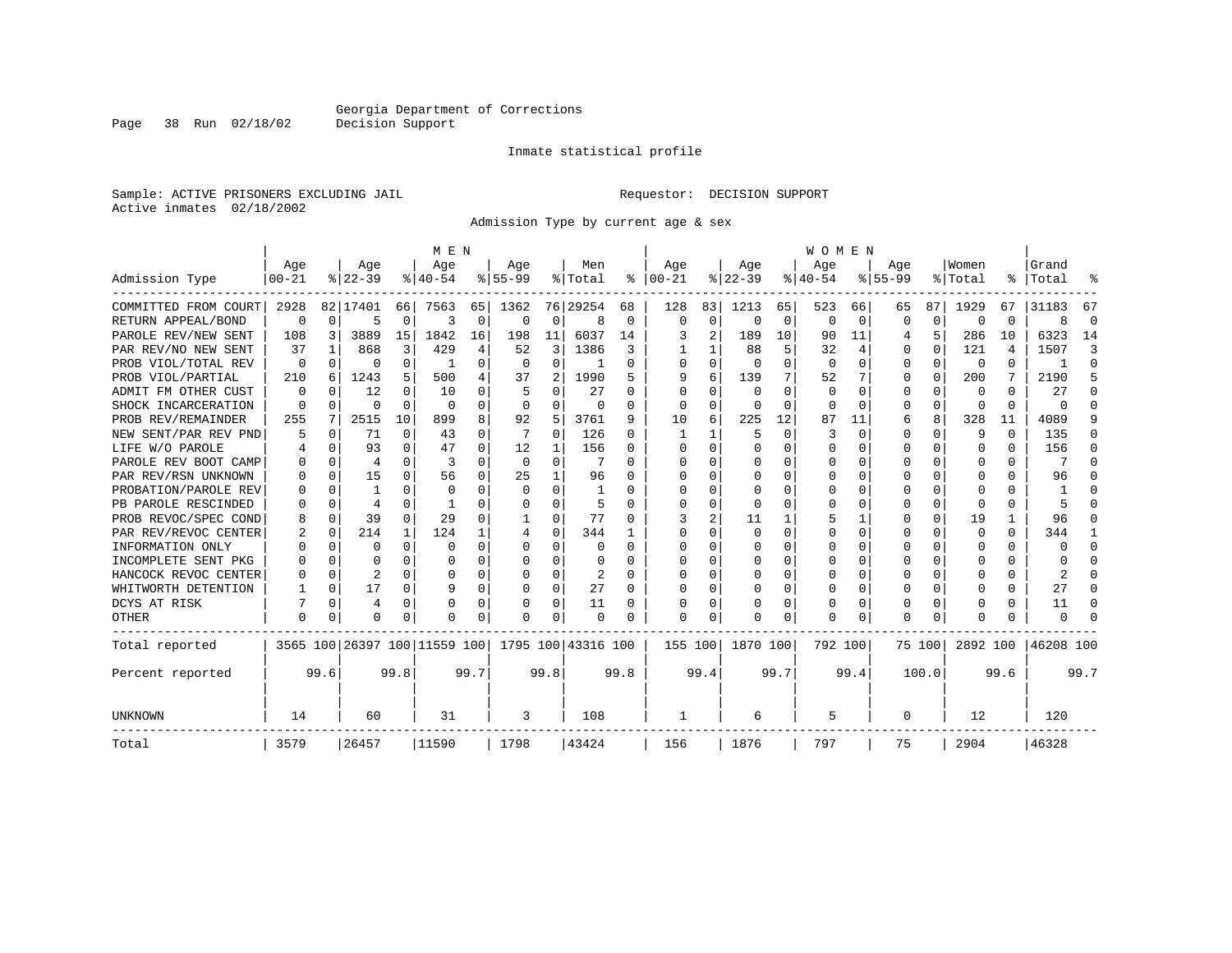# Georgia Department of Corrections<br>Decision Support

### Inmate statistical profile

|  | Sample: ACTIVE PRISONERS EXCLUDING JAIL | Requestor: DECISION SUPPORT |  |
|--|-----------------------------------------|-----------------------------|--|
|  | Active inmates 02/18/2002               |                             |  |

Page 39 Run 02/18/02

Release Type by current age & sex

| Release Type                         | Aqe<br>  00-21 | Aqe<br>$8122 - 39$ | M E N<br>Aqe<br>$8140 - 54$                                            | Aqe<br>$8155 - 99$                      |                                  | Men<br>% Total            | $\approx$         | Aqe<br>  00-21 |                | Aqe<br>$8 \mid 22 - 39$               |                                  | W O M E N<br>Aqe<br>$8140 - 54$ |          | Aqe<br>$8155 - 99$ |                         | Women<br>% Total           | Grand<br>%   Total | . %                        |
|--------------------------------------|----------------|--------------------|------------------------------------------------------------------------|-----------------------------------------|----------------------------------|---------------------------|-------------------|----------------|----------------|---------------------------------------|----------------------------------|---------------------------------|----------|--------------------|-------------------------|----------------------------|--------------------|----------------------------|
| PAROLE<br>SENTENCE EXPIRED<br>Active | 14             | 60<br>$\Omega$     | 31<br>0 <sup>1</sup><br>0 <sup>1</sup><br>3579 100 26457 100 11589 100 | $\mathbf{0}$<br>3.<br>0<br>$\mathbf{0}$ | 0 <sup>1</sup><br>0 <sup>1</sup> | 108<br>1798 100 43423 100 | 0<br>$\mathbf{0}$ | $\overline{0}$ | $\overline{0}$ | 6<br>$\mathbf{0}$<br>156 100 1876 100 | 0 <sup>1</sup><br>0 <sup>1</sup> | 0<br>797 100                    | $\Omega$ | 0<br>$\mathbf{0}$  | 0<br>$\Omega$<br>75 100 | 12<br>$\Omega$<br>2904 100 | 120<br>46327 100   | $\overline{0}$<br>$\Omega$ |
| Total                                | 3579           | 26457              | 11590                                                                  | 1798                                    |                                  | 43424                     |                   | 156            |                | 1876                                  |                                  | 797                             |          | 75                 |                         | 2904                       | 46328              |                            |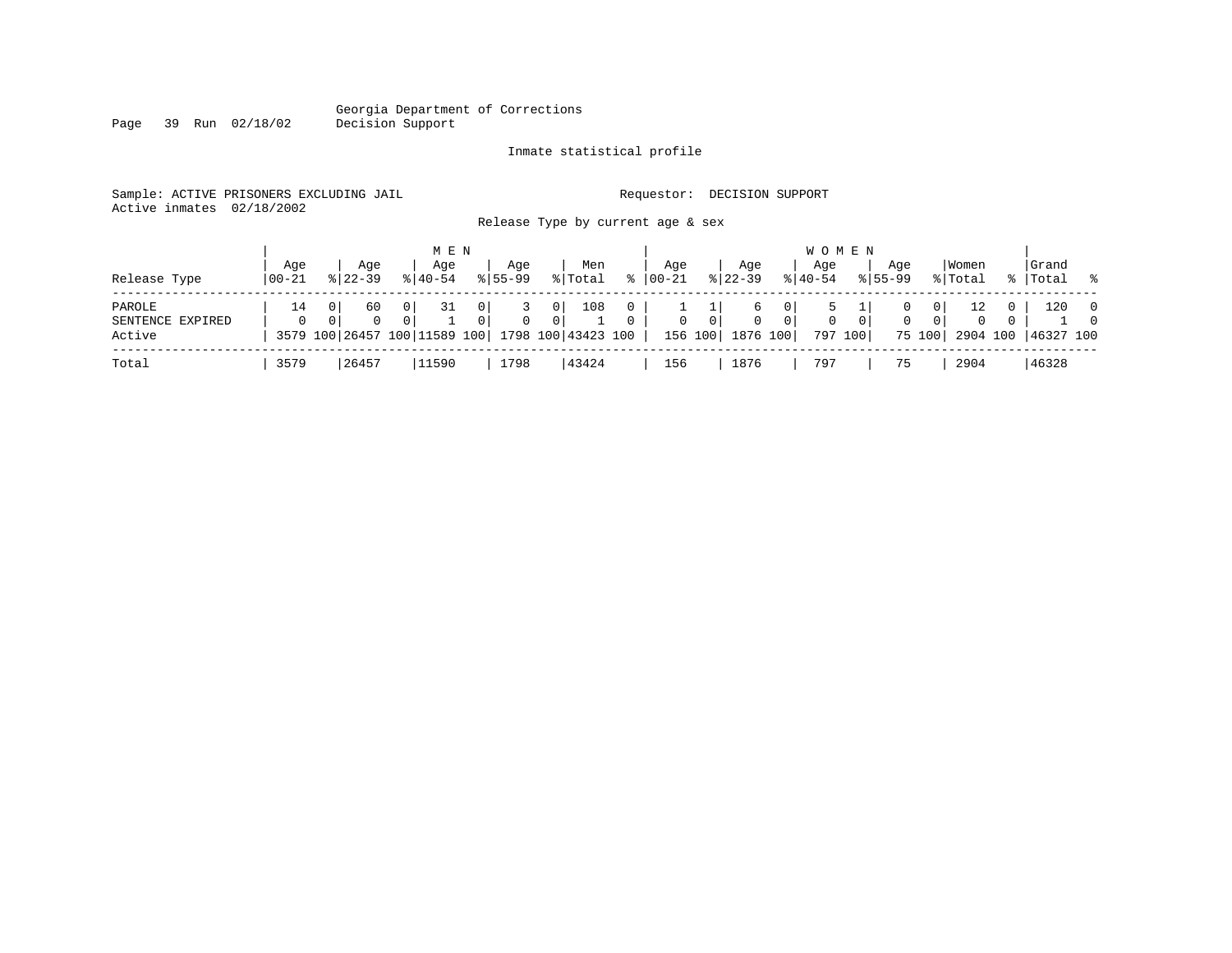Inmate statistical profile

Sample: ACTIVE PRISONERS EXCLUDING JAIL **Requestor: DECISION SUPPORT** Active inmates 02/18/2002

Inst By Group by current age & sex

|          |             | Age                       |                    | Age      |                    | Age                                           |          | Men   |                                                                            | Age                        |             | Age              |          | Age               |           | Age              |                           |          |                           | Grand             |          |
|----------|-------------|---------------------------|--------------------|----------|--------------------|-----------------------------------------------|----------|-------|----------------------------------------------------------------------------|----------------------------|-------------|------------------|----------|-------------------|-----------|------------------|---------------------------|----------|---------------------------|-------------------|----------|
| $ 00-21$ |             |                           |                    |          |                    |                                               |          |       | ႜ                                                                          |                            |             |                  |          |                   |           |                  |                           |          |                           | Total             | ွေ       |
| 0        | $\Omega$    | $\Omega$                  | 0                  | $\Omega$ | 0                  |                                               |          |       |                                                                            | $\Omega$                   | 0           |                  | $\Omega$ | $\Omega$          |           | 0                | 0 <sup>1</sup>            |          | 0                         |                   |          |
| 18       |             | 425                       | 2                  | 265      | $\overline{a}$     | 13                                            |          | 721   | $\mathbf{2}$                                                               | 7                          | 4           | 138              | 7        | 48                | 6         | 2                | 3                         | 195      | 7                         | 916               |          |
|          | 13          | 3469                      | 13                 | 852      | 7                  | 27                                            |          | 4803  | 11                                                                         | $\Omega$                   | 0           | $\Omega$         | $\Omega$ | $\Omega$          |           | $\Omega$         |                           | $\Omega$ | 0                         | 4803              | - 11     |
| 187      |             | 357                       |                    | $\Omega$ | 0                  |                                               |          | 544   |                                                                            |                            | 0           |                  |          | 0                 |           |                  |                           |          |                           | 544               |          |
| 2399     | 70          | 18786                     | 73                 | 9013     | 79                 | 1577                                          |          |       | 75                                                                         | 149                        | 96          | 1738             | 93       | 749               | 94        | 73               | 97                        | 2709     | 93                        | 34484             | -76      |
| 360      | 11          | 2816                      | 11                 | 1246     | 11                 | 158                                           |          | 4580  | 11                                                                         | $\Omega$                   | $\Omega$    | $\Omega$         | $\Omega$ | $\Omega$          |           | $\Omega$         | $\Omega$                  | $\Omega$ | 0                         | 4580              | 10       |
|          | $\mathbf 0$ |                           | 0                  |          | 0                  | $\Omega$                                      |          |       | $\Omega$                                                                   | $\mathbf 0$                | $\mathbf 0$ | $\Omega$         | $\Omega$ | $\mathbf 0$       | $\Omega$  | $\mathbf 0$      | $\overline{0}$            | 0        |                           | 3                 | $\Omega$ |
|          |             |                           |                    |          |                    |                                               |          |       |                                                                            |                            |             |                  |          |                   |           |                  |                           |          |                           | 45330 100         |          |
|          |             |                           |                    |          |                    |                                               |          |       |                                                                            |                            |             |                  |          |                   |           |                  |                           |          |                           |                   | 97.8     |
|          |             | 603                       |                    | 213      |                    | 23                                            |          | 998   |                                                                            | $\Omega$                   |             |                  |          | $\Omega$          |           | $\Omega$         |                           | $\Omega$ |                           | 998               |          |
|          |             |                           |                    |          |                    | 1798                                          |          | 43424 |                                                                            | 156                        |             | 1876             |          | 797               |           | 75               |                           | 2904     |                           | 46328             |          |
|          | 3579        | Age<br>455<br>95.6<br>159 | $ 22-39 $<br>26457 | 97.7     | $8 40-54$<br>11590 | M E N<br>3420 100 25854 100 11377 100<br>98.2 | $ 55-99$ |       | % Total<br>$\Omega$<br>2 <sup>1</sup><br>89 31775<br>9<br>$\Omega$<br>98.7 | 1775 100 42426 100<br>97.7 | $ 00-21$    | 156 100<br>100.0 | $ 22-39$ | 1876 100<br>100.0 | $ 40-54 $ | 797 100<br>100.0 | <b>WOMEN</b><br>$8 55-99$ | 75 100   | Women<br>% Total<br>100.0 | 2904 100<br>100.0 | ႜႜၟ      |

Page 40 Run 02/18/02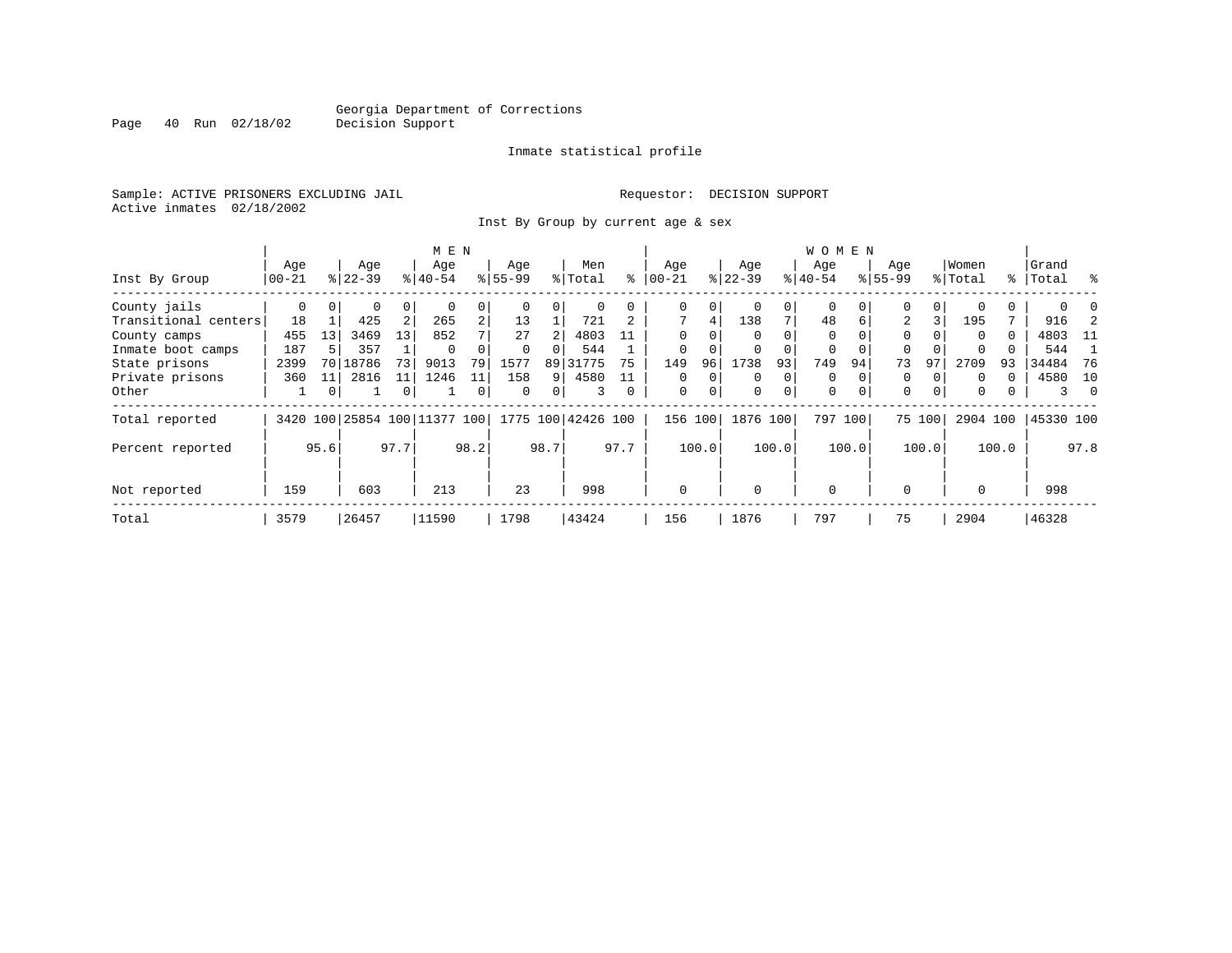Inmate statistical profile

Sample: ACTIVE PRISONERS EXCLUDING JAIL **Requestor: DECISION SUPPORT** Active inmates 02/18/2002

Institution by current age & sex

|                      |                    |             |                  |              | M E N            |                |                    |                |                |                |                   |              |                  |                | W O M E N          |             |                    |              |                  |          |                    |                |
|----------------------|--------------------|-------------|------------------|--------------|------------------|----------------|--------------------|----------------|----------------|----------------|-------------------|--------------|------------------|----------------|--------------------|-------------|--------------------|--------------|------------------|----------|--------------------|----------------|
| Institution          | Age<br>$ 00 - 21 $ |             | Age<br>$8 22-39$ |              | Aqe<br>$8 40-54$ |                | Aqe<br>$8155 - 99$ |                | Men<br>% Total | ႜ              | Aqe<br>$ 00 - 21$ |              | Aqe<br>$8 22-39$ |                | Aqe<br>$8140 - 54$ |             | Aqe<br>$8155 - 99$ |              | Women<br>% Total |          | Grand<br>%   Total |                |
| Albany Trans Ctr     |                    | 0           | 93               | 0            | 47               | 0              | 2                  | 0              | 149            | 0              | $\Omega$          | 0            | 0                | 0              | 0                  | 0           | 0                  | 0            | $\mathbf 0$      | $\Omega$ | 149                | $\Omega$       |
| Atlanta Trans Ctr(M) | 3                  | $\Omega$    | 141              | $\mathbf{1}$ | 93               | $\mathbf{1}$   | 7                  | 0              | 244            | 1              | $\Omega$          | $\mathbf 0$  | $\mathbf 0$      | $\mathbf 0$    | $\Omega$           | $\mathbf 0$ | $\mathbf 0$        | $\Omega$     | $\mathbf 0$      | $\Omega$ | 244                | $\mathbf{1}$   |
| Macon Trans Ctr      | 5                  | $\mathbf 0$ | 70               | $\Omega$     | 50               | 0              | 3                  | 0              | 128            | 0              | $\mathbf 0$       | 0            | $\mathbf 0$      | 0              | $\mathbf 0$        | $\mathbf 0$ | 0                  | 0            | $\mathbf 0$      | 0        | 128                | $\Omega$       |
| Metro Trans Ctr (W)  | O                  | $\Omega$    | $\Omega$         | $\Omega$     | $\Omega$         | 0              | $\Omega$           | $\Omega$       | $\Omega$       | 0              | 6                 | 4            | 85               | 5              | 31                 | 4           | 1                  | $\mathbf{1}$ | 123              | 4        | 123                | $\Omega$       |
| Savannah Trans Ctr   | ς                  | $\Omega$    | 121              | $\Omega$     | 75               | $\mathbf{1}$   |                    | $\Omega$       | 200            | 0              | $\Omega$          | $\Omega$     | $\Omega$         | $\Omega$       | $\Omega$           | $\Omega$    | $\Omega$           | $\Omega$     | $\Omega$         | $\Omega$ | 200                | $\Omega$       |
| Savannah Womens TC   | U                  | $\Omega$    | $\Omega$         | $\Omega$     | $\Omega$         | 0              | $\Omega$           | $\Omega$       | $\Omega$       | 0              | 1                 | $\mathbf{1}$ | 53               | $\overline{3}$ | 17                 | 2           | 1                  | $\mathbf{1}$ | 72               | 2        | 72                 | $\Omega$       |
| Central State Hosp   |                    | $\mathbf 0$ | $\mathbf{1}$     | 0            | 1                | 0              | $\Omega$           | 0              | 3              | O              | $\Omega$          | $\mathbf 0$  | 0                | $\mathbf 0$    | $\mathbf 0$        | $\mathbf 0$ | $\mathbf 0$        | 0            | $\mathbf 0$      | $\Omega$ | ζ                  | $\cap$         |
| Bulloch County       | 12                 | $\Omega$    | 96               | $\Omega$     | 34               | $\Omega$       | $\overline{c}$     | 0              | 144            | 0              | $\cap$            | $\Omega$     | $\Omega$         | $\Omega$       | $\Omega$           | $\Omega$    | $\Omega$           | $\Omega$     | $\Omega$         | $\Omega$ | 144                | $\Omega$       |
| Carroll County       | 24                 | 1           | 164              | $\mathbf{1}$ | 33               | 0              | 1                  | 0              | 222            | $\mathbf{1}$   | $\Omega$          | 0            | $\Omega$         | 0              | $\Omega$           | 0           | $\Omega$           | $\Omega$     | $\Omega$         | $\Omega$ | 222                | $\Omega$       |
| Clarke County        | 3                  | 0           | 72               | $\Omega$     | 27               | 0              | $\Omega$           | 0              | 102            | 0              | $\cap$            | 0            | U                | 0              | $\Omega$           | 0           | $\Omega$           | $\Omega$     | $\Omega$         | $\Omega$ | 102                | $\Omega$       |
| Colquitt County      | 25                 | 1           | 127              | $\Omega$     | 28               | 0              | $\Omega$           | $\Omega$       | 180            | 0              | $\cap$            | $\Omega$     | $\Omega$         | $\Omega$       | $\Omega$           | $\Omega$    | $\Omega$           | $\Omega$     | $\Omega$         | $\Omega$ | 180                | $\Omega$       |
| Coweta County        | 18                 | 1           | 126              | $\Omega$     | 55               | $\Omega$       | 3                  | $\Omega$       | 202            | 0              | $\cap$            | $\Omega$     | $\Omega$         | $\Omega$       | $\Omega$           | $\Omega$    | $\Omega$           | $\Omega$     | $\Omega$         | $\Omega$ | 202                | $\Omega$       |
| Decatur County       | 10                 | $\Omega$    | 145              | $\mathbf{1}$ | 4.5              | 0              | $\Omega$           | $\mathbf 0$    | 200            | 0              | $\cap$            | $\Omega$     | $\Omega$         | $\mathbf 0$    | $\Omega$           | $\mathbf 0$ | $\Omega$           | $\Omega$     | $\Omega$         | $\Omega$ | 200                | $\Omega$       |
| Effingham County     | 22                 | 1           | 183              | $\mathbf{1}$ | 38               | $\Omega$       | $\Omega$           | $\Omega$       | 243            | $\mathbf{1}$   | $\Omega$          | $\Omega$     | $\Omega$         | $\Omega$       | U                  | $\Omega$    | $\Omega$           | $\Omega$     | $\Omega$         | $\Omega$ | 243                | $\mathbf{1}$   |
| Floyd County         | 25                 | 1           | 144              | 1            | 47               | 0              | 1                  | $\Omega$       | 217            | 1              | $\Omega$          | $\Omega$     | $\Omega$         | 0              | $\Omega$           | 0           | $\Omega$           | $\Omega$     | $\Omega$         | 0        | 217                | $\Omega$       |
| Gwinnett County      | 20                 | 1           | 87               | $\Omega$     | 16               | 0              |                    | $\Omega$       | 124            | $\Omega$       | $\cap$            | $\Omega$     | $\Omega$         | $\Omega$       | $\Omega$           | $\Omega$    | $\Omega$           | $\Omega$     | $\Omega$         | $\Omega$ | 124                | $\Omega$       |
| Hall County          | 21                 | 1           | 188              | $\mathbf{1}$ | 26               | 0              | $\overline{2}$     | $\Omega$       | 237            | $\mathbf{1}$   | $\cap$            | $\Omega$     | $\Omega$         | $\Omega$       | $\Omega$           | $\Omega$    | $\Omega$           | $\Omega$     | $\Omega$         | $\Omega$ | 237                | $\mathbf{1}$   |
| Harris County        | 12                 | $\Omega$    | 76               | $\Omega$     | 16               | $\Omega$       | $\overline{2}$     | $\Omega$       | 106            | $\Omega$       | n                 | $\Omega$     | $\Omega$         | $\Omega$       | $\Omega$           | $\Omega$    | $\Omega$           | $\Omega$     | $\Omega$         | $\Omega$ | 106                | $\Omega$       |
| Jackson County       | 15                 | 0           | 123              | 0            | 33               | 0              |                    | 0              | 172            | 0              | C                 | $\mathbf 0$  | $\Omega$         | $\mathbf 0$    | $\Omega$           | $\mathbf 0$ | $\Omega$           | $\Omega$     | $\mathbf 0$      | $\Omega$ | 172                | $\Omega$       |
| Jefferson County     | 20                 | 1           | 129              | $\Omega$     | 25               | 0              | 0                  | 0              | 174            | $\Omega$       | $\cap$            | $\Omega$     | $\Omega$         | 0              | $\Omega$           | $\mathbf 0$ | $\Omega$           | $\Omega$     | $\Omega$         | $\Omega$ | 174                | $\Omega$       |
| Mitchell County      | 10                 | $\Omega$    | 73               | $\Omega$     | 29               | $\Omega$       | 1                  | $\Omega$       | 113            | 0              | $\Omega$          | $\Omega$     | $\Omega$         | $\Omega$       | $\Omega$           | $\Omega$    | $\Omega$           | $\Omega$     | $\Omega$         | $\Omega$ | 113                | $\Omega$       |
| Muscogee County      | 43                 | 1           | 347              | 1            | 71               | 1              |                    | $\Omega$       | 462            | 1              | $\Omega$          | $\Omega$     | U                | 0              | $\Omega$           | 0           | $\Omega$           | $\Omega$     | $\Omega$         | $\Omega$ | 462                | 1              |
| Richmond County      | 16                 | 0           | 157              | 1            | 38               | 0              | 3                  | $\Omega$       | 214            | 1              | n                 | $\Omega$     | $\Omega$         | $\Omega$       | $\Omega$           | $\Omega$    | $\Omega$           | $\Omega$     | $\Omega$         | $\Omega$ | 214                | $\Omega$       |
| Screven County       | 13                 | $\Omega$    | 113              | 0            | 23               | 0              | 0                  | 0              | 149            | 0              | $\Omega$          | $\Omega$     | $\Omega$         | $\mathbf 0$    | $\Omega$           | 0           | $\Omega$           | $\Omega$     | $\mathbf 0$      | $\Omega$ | 149                | $\Omega$       |
| Spalding County      | 20                 | 1           | 290              | $\mathbf{1}$ | 69               | 1              | $\overline{4}$     | $\mathbf 0$    | 383            | $\mathbf{1}$   | $\Omega$          | $\Omega$     | $\Omega$         | $\Omega$       | $\Omega$           | $\Omega$    | $\Omega$           | $\Omega$     | $\Omega$         | $\Omega$ | 383                | $\mathbf{1}$   |
| Stewart County       | 17                 | $\Omega$    | 65               | $\Omega$     | q                | $\Omega$       | $\Omega$           | $\Omega$       | 91             | $\Omega$       | $\bigcap$         | $\Omega$     | $\Omega$         | $\Omega$       | $\Omega$           | $\Omega$    | $\Omega$           | $\Omega$     | $\mathbf 0$      | $\Omega$ | 91                 | $\Omega$       |
| Sumter County        | 41                 | 1           | 240              | $\mathbf{1}$ | 62               | 1              | 3                  | $\Omega$       | 346            | 1              | $\Omega$          | 0            | $\Omega$         | 0              | U                  | 0           | $\Omega$           | $\Omega$     | $\mathbf 0$      | $\Omega$ | 346                | $\mathbf{1}$   |
| Terrell County       | 10                 | $\Omega$    | 96               | $\Omega$     | 28               | 0              |                    | $\Omega$       | 135            | $\Omega$       | $\cap$            | $\Omega$     | $\Omega$         | $\Omega$       | $\Omega$           | $\Omega$    | $\Omega$           | $\Omega$     | $\Omega$         | $\Omega$ | 135                | $\Omega$       |
| Thomas County        | 11                 | $\Omega$    | 99               | $\Omega$     | 26               | 0              |                    | $\Omega$       | 137            | U              | $\cap$            | $\Omega$     | $\Omega$         | $\Omega$       | $\Omega$           | $\Omega$    | $\Omega$           | $\Omega$     | $\Omega$         | $\Omega$ | 137                | $\Omega$       |
| Troup County         | 23                 | 1           | 167              | 1            | 35               | 0              | $\Omega$           | $\Omega$       | 225            | $\mathbf{1}$   | n                 | $\Omega$     | $\Omega$         | $\Omega$       | $\Omega$           | $\Omega$    | $\Omega$           | $\Omega$     | $\Omega$         | $\Omega$ | 225                | $\Omega$       |
| Clayton County       | 24                 | 1           | 162              | 1            | 39               | 0              | 0                  | $\mathbf 0$    | 225            | $\mathbf{1}$   | C                 | $\Omega$     | $\Omega$         | $\mathbf 0$    | $\Omega$           | 0           | $\Omega$           | $\Omega$     | $\mathbf 0$      | $\Omega$ | 225                | $\Omega$       |
| Ware Prison          | 78                 | 2           | 683              | 3            | 256              | 2              | 33                 | $\overline{2}$ | 1050           | $\overline{a}$ | $\cap$            | $\mathbf 0$  | $\Omega$         | 0              | $\Omega$           | 0           | $\Omega$           | $\Omega$     | $\mathbf 0$      | $\Omega$ | 1050               | $\overline{c}$ |
| Lowndes Prison       | 34                 | 1           | 214              | $\mathbf{1}$ | 45               | 0              | $\overline{4}$     | $\Omega$       | 297            | $\mathbf{1}$   | $\cap$            | $\Omega$     | $\Omega$         | $\Omega$       | $\Omega$           | $\mathbf 0$ | $\Omega$           | $\Omega$     | $\Omega$         | $\Omega$ | 297                | $\mathbf{1}$   |
| Dodge Prison         | 52                 | 2           | 645              | 2            | 400              | 4              | 46                 | 3              | 1143           | 3              | $\Omega$          | 0            | $\Omega$         | 0              | $\Omega$           | $\mathbf 0$ | $\Omega$           | $\Omega$     | $\Omega$         | 0        | 1143               | 3              |
| Phillips Prison      | 39                 | 1           | 482              | 2            | 271              | 2              | 52                 | 3              | 844            | 2              | O                 | 0            | 0                | 0              | 0                  | 0           | $\Omega$           | 0            | 0                | 0        | 844                | $\overline{2}$ |
| Walker Prison        | 53                 | 2           | 370              | 1            | 180              | $\overline{a}$ | 25                 | 1              | 628            | $\mathbf{1}$   | $\Omega$          | 0            | $\Omega$         | 0              | $\Omega$           | $\mathbf 0$ | $\cap$             | 0            | $\Omega$         | 0        | 628                |                |

(continued)

Page 41 Run 02/18/02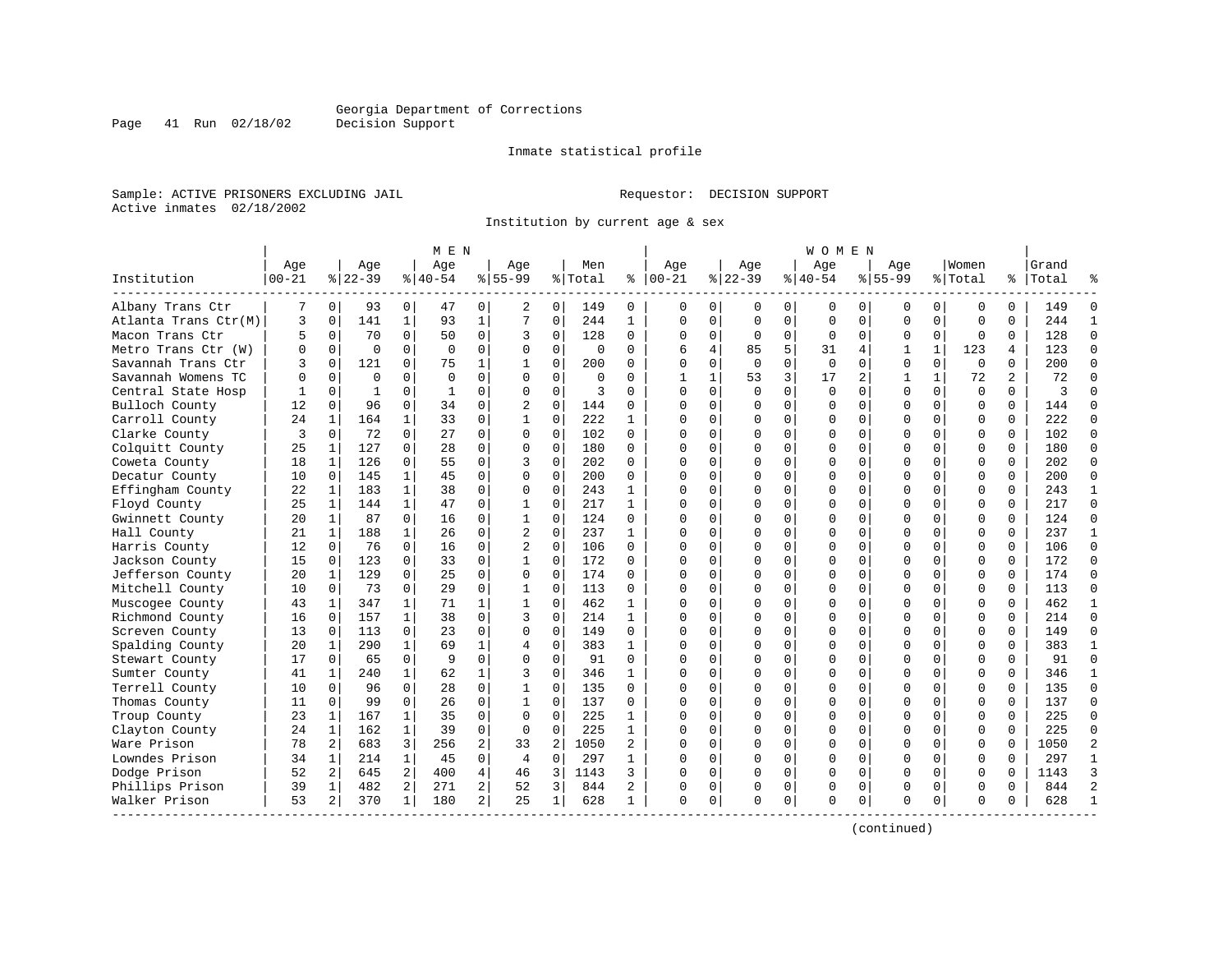# Georgia Department of Corrections<br>Decision Support

Page 42 Run 02/18/02

#### Inmate statistical profile

Sample: ACTIVE PRISONERS EXCLUDING JAIL Requestor: DECISION SUPPORT Active inmates 02/18/2002

Institution by current age & sex (CONTINUED)

|                      |          |                |              |                | M E N    |                |              |                |              |                |           |             |             |             | W O M E N   |             |              |             |          |          |       |  |
|----------------------|----------|----------------|--------------|----------------|----------|----------------|--------------|----------------|--------------|----------------|-----------|-------------|-------------|-------------|-------------|-------------|--------------|-------------|----------|----------|-------|--|
|                      | Age      |                | Age          |                | Age      |                | Age          |                | Men          |                | Age       |             | Age         |             | Age         |             | Age          |             | Women    |          | Grand |  |
| Institution          | $ 00-21$ |                | $ 22-39$     |                | $ 40-54$ |                | $8 55-99$    |                | % Total      | ⊱              | $ 00-21 $ |             | $8$   22-39 |             | $8 40-54$   |             | $8 55-99$    |             | % Total  | ွေ       | Total |  |
| Wayne Prison         | 8        | $\Omega$       | 106          | $\Omega$       | 75       | $\mathbf{1}$   | 8            | $\Omega$       | 197          | $\Omega$       | 0         | 0           | U           | $\Omega$    | $\Omega$    | $\Omega$    | $\Omega$     | $\Omega$    | $\Omega$ | $\Omega$ | 197   |  |
| Arrendale Prison     | 465      | 14             | 556          | 2              | 168      | $\mathbf 1$    | 15           | 1              | 1204         | 3              | $\Omega$  | $\Omega$    |             | $\Omega$    | $\Omega$    | $\Omega$    | 0            | $\Omega$    | $\Omega$ | $\Omega$ | 1204  |  |
| Montgomery Prison    | 40       | 1              | 260          |                | 78       | $\mathbf{1}$   | 6            | $\Omega$       | 384          | $\mathbf{1}$   | O         | 0           |             | $\Omega$    | $\Omega$    | $\Omega$    | 0            | $\Omega$    | $\Omega$ | $\Omega$ | 384   |  |
| Lee Prison           | 44       | 1              | 471          | $\overline{2}$ | 197      | 2              | 10           | $\mathbf{1}$   | 722          | 2              | U         | U           |             | $\Omega$    | $\Omega$    | $\Omega$    | <sup>0</sup> | 0           | $\Omega$ | $\Omega$ | 722   |  |
| Putnam Prison        | 21       | 1              | 88           | $\Omega$       | 28       | $\Omega$       | 1            | $\Omega$       | 138          | 0              | U         | 0           | U           | $\Omega$    | $\Omega$    | $\Omega$    | <sup>0</sup> | 0           | $\Omega$ | $\Omega$ | 138   |  |
| Georgia State Prison | 31       | $\mathbf{1}$   | 811          | 3              | 323      | 3              | 43           | 2              | 1208         | 3              | O         | $\Omega$    |             | $\Omega$    | $\Omega$    | $\Omega$    | 0            | 0           | $\Omega$ | $\Omega$ | 1208  |  |
| Mens Prison          | 5        | $\Omega$       | 144          | $\mathbf{1}$   | 239      | 2              | 275          | 15             | 663          | 2              |           | 0           |             | $\Omega$    | $\Omega$    | 0           | 0            | 0           | $\Omega$ | $\Omega$ | 663   |  |
| Jackson Prison-Diag  | 161      | 5              | 939          | $\overline{4}$ | 438      | 4              | 60           | 3              | 1598         | 4              |           | 0           |             | $\Omega$    | $\Omega$    | $\Omega$    | $\Omega$     | 0           | $\Omega$ | $\Omega$ | 1598  |  |
| Jackson Prison-Perm  | $\Omega$ | $\Omega$       | 137          | $\mathbf{1}$   | 96       | $\mathbf{1}$   | 12           | $\mathbf{1}$   | 245          | 1              | $\cap$    | 0           |             | $\Omega$    | $\Omega$    | $\Omega$    | $\Omega$     | $\Omega$    | $\Omega$ | $\Omega$ | 245   |  |
| Coastal Prison       | 173      | 5              | 904          | 3              | 358      | 3              | 38           | $\overline{2}$ | 1473         | ζ              | U         | U           | U           | $\Omega$    | $\Omega$    | $\Omega$    | $\Omega$     | 0           | $\Omega$ | $\Omega$ | 1473  |  |
| Scott Prison         | 53       |                | 707          | 3              | 356      | 3              | 41           | 2              | 1157         | ς              |           | O           |             | $\Omega$    | $\Omega$    | $\Omega$    | $\Omega$     | $\Omega$    | $\Omega$ | $\Omega$ | 1157  |  |
| Rivers Prison        | 53       |                | 653          | 3              | 347      | 3              | 39           | 2              | 1092         |                | $\cap$    | U           |             | $\Omega$    | $\Omega$    | $\Omega$    | $\Omega$     | O           | $\Omega$ | $\Omega$ | 1092  |  |
| Rutledge Prison      | 27       | 1              | 276          | 1              | 235      | 2              | 45           | 3              | 583          | 1              | U         | U           | U           | $\Omega$    | 0           | O           | 0            | $\Omega$    | $\Omega$ | $\Omega$ | 583   |  |
| Central Prison       | 24       | 1              | 387          | $\mathbf{1}$   | 329      | 3              | 51           | $\overline{3}$ | 791          | $\overline{2}$ | Ω         | 0           |             | $\Omega$    | $\Omega$    | $\Omega$    | 0            | 0           | $\Omega$ | $\Omega$ | 791   |  |
| Augusta Med Prison   | 66       | 2              | 588          | 2              | 349      | 3              | 101          | 6              | 1104         | ς              |           | 0           |             | $\mathbf 0$ | $\Omega$    | 0           | 0            | 0           | $\Omega$ | $\Omega$ | 1104  |  |
| Rogers Prison        | 169      | 5              | 816          | 3              | 257      | $\overline{a}$ | 12           | $\mathbf{1}$   | 1254         | ς              |           | O           |             | $\Omega$    | $\Omega$    | $\Omega$    | $\Omega$     | $\Omega$    | $\Omega$ | $\Omega$ | 1254  |  |
| Burruss Prison       | 21       | $\mathbf{1}$   | 191          | $\mathbf{1}$   | 72       | $\mathbf{1}$   | 15           | $\mathbf{1}$   | 299          | 1              |           | O           |             | $\Omega$    | $\Omega$    | $\Omega$    | $\Omega$     | $\Omega$    | $\Omega$ | $\Omega$ | 299   |  |
| Bostick Prison       | 7        | $\Omega$       | 184          | $\mathbf{1}$   | 260      | $\overline{a}$ | 158          | 9              | 609          | $\mathbf{1}$   | $\cap$    | 0           |             | $\Omega$    | $\Omega$    | $\Omega$    | $\Omega$     | 0           | ∩        | $\Omega$ | 609   |  |
| Valdosta Prison      | 38       | 1              | 543          | 2              | 233      | 2              | 43           | 2              | 857          | $\overline{2}$ | $\cap$    | U           |             | $\Omega$    | $\Omega$    | $\Omega$    | $\Omega$     | 0           | $\Omega$ | $\Omega$ | 857   |  |
| Hays Prison          | 53       | 2              | 475          |                | 243      | 2              | 41           | $\overline{2}$ | 812          |                | $\cap$    | $\cap$      | $\cap$      | $\Omega$    | $\cap$      | $\cap$      | $\Omega$     | U           | $\Omega$ | $\cap$   | 812   |  |
| Hancock Prison       | 65       | 2              | 713          | 3              | 351      | 3              | 48           | 3              | 1177         | 3              | $\Omega$  | O           | $\cap$      | $\Omega$    | $\Omega$    | $\Omega$    | $\Omega$     | 0           | $\Omega$ | $\Omega$ | 1177  |  |
| Telfair Prison       | 60       | $\overline{2}$ | 732          | 3              | 250      | 2              | 27           | $\overline{2}$ | 1069         | 3              | U         | $\Omega$    | U           | $\Omega$    | $\Omega$    | $\Omega$    | <sup>0</sup> | 0           | ∩        | $\Omega$ | 1069  |  |
| Autry Prison         | 73       | $\overline{2}$ | 824          | 3              | 369      | 3              | 63           | 4              | 1329         | 3              | O         | 0           |             | $\Omega$    | $\Omega$    | $\Omega$    | $\Omega$     | $\Omega$    | $\Omega$ | $\Omega$ | 1329  |  |
| Washington Mens Pris | 27       | $\mathbf{1}$   | 86           | $\Omega$       | 36       | $\Omega$       | $\mathbf{1}$ | $\Omega$       | 150          | 0              |           | 0           |             | $\Omega$    | $\Omega$    | $\Omega$    | $\Omega$     | 0           | $\Omega$ | $\Omega$ | 150   |  |
| Wilcox Prison        | 69       | $\overline{2}$ | 771          | 3              | 458      | 4              | 50           | 3              | 1348         | 3              |           | 0           |             | $\Omega$    | $\Omega$    | $\Omega$    | $\Omega$     | $\Omega$    | $\Omega$ | $\Omega$ | 1348  |  |
| Calhoun Prison       | 89       | 3              | 785          | 3              | 332      | 3              | 38           | 2              | 1244         | ς              | U         | 0           |             | $\Omega$    | $\Omega$    | $\Omega$    | $\Omega$     | 0           | $\Omega$ | $\Omega$ | 1244  |  |
| Dooly Prison         | 44       | 1              | 660          | 3              | 386      | 3              | 50           | 3              | 1140         | ς              | U         | 0           |             | $\Omega$    | $\Omega$    | O           | $\Omega$     | $\Omega$    | $\Omega$ | $\Omega$ | 1140  |  |
| Macon Prison         | 47       | 1              | 908          | 4              | 343      | 3              | 60           | 3              | 1358         | ς              |           | U           |             | $\Omega$    | U           | O           | <sup>0</sup> | $\Omega$    | $\Omega$ | $\cap$   | 1358  |  |
| Smith Prison         | 73       |                | 750          | 3              | 268      | $\overline{a}$ | 28           | 2              | 1119         | 3              | U         | $\Omega$    | n           | $\Omega$    | $\Omega$    | U           | $\Omega$     | $\Omega$    | $\Omega$ | $\cap$   | 1119  |  |
| Homerville Prison    | 2        | $\Omega$       | 119          | $\Omega$       | 62       | $\mathbf{1}$   | 1            | $\Omega$       | 184          | 0              | $\Omega$  | 0           | ∩           | $\Omega$    | 0           | $\Omega$    | $\Omega$     | 0           | $\Omega$ | $\Omega$ | 184   |  |
| Washingtn Women Pris | 0        | $\mathbf 0$    | $\mathbf{1}$ | $\Omega$       | $\Omega$ | $\Omega$       | $\Omega$     | $\overline{0}$ | 1            | 0              | 41        | 26          | 554         | 30          | 230         | 29          | 25           | 33          | 850      | 29       | 851   |  |
| Baldwin Prison       | 64       | 2              | 416          | 2              | 180      | 2              | 27           | $\overline{2}$ | 687          |                | $\Omega$  | $\mathbf 0$ | $\Omega$    | $\mathbf 0$ | $\mathbf 0$ | $\mathbf 0$ | $\mathbf 0$  | $\mathbf 0$ | $\Omega$ | $\Omega$ | 687   |  |
| Metro Womens Prison  | $\cap$   | $\Omega$       | -1           | $\Omega$       | $\Omega$ | $\Omega$       | $\Omega$     | $\Omega$       | $\mathbf{1}$ | $\Omega$       | 41        | 26          | 503         | 27          | 245         | 31          | 27           | 36          | 816      | 28       | 817   |  |
| Pulaski Womens Pris  | O        | $\Omega$       | $\mathbf{1}$ | $\Omega$       | $\Omega$ | 0              | $\cap$       | $\Omega$       | $\mathbf{1}$ | $\Omega$       | 67        | 43          | 681         | 36          | 274         | 34          | 21           | 28          | 1043     | 36       | 1044  |  |
| Pelham PreTrans Unit | 2        | $\Omega$       | 116          | $\Omega$       | 67       | 1              | 5            | $\Omega$       | 190          | O              | $\Omega$  | 0           | $\Omega$    | $\Omega$    | $\Omega$    | $\Omega$    | $\Omega$     | $\Omega$    | $\Omega$ | $\Omega$ | 190   |  |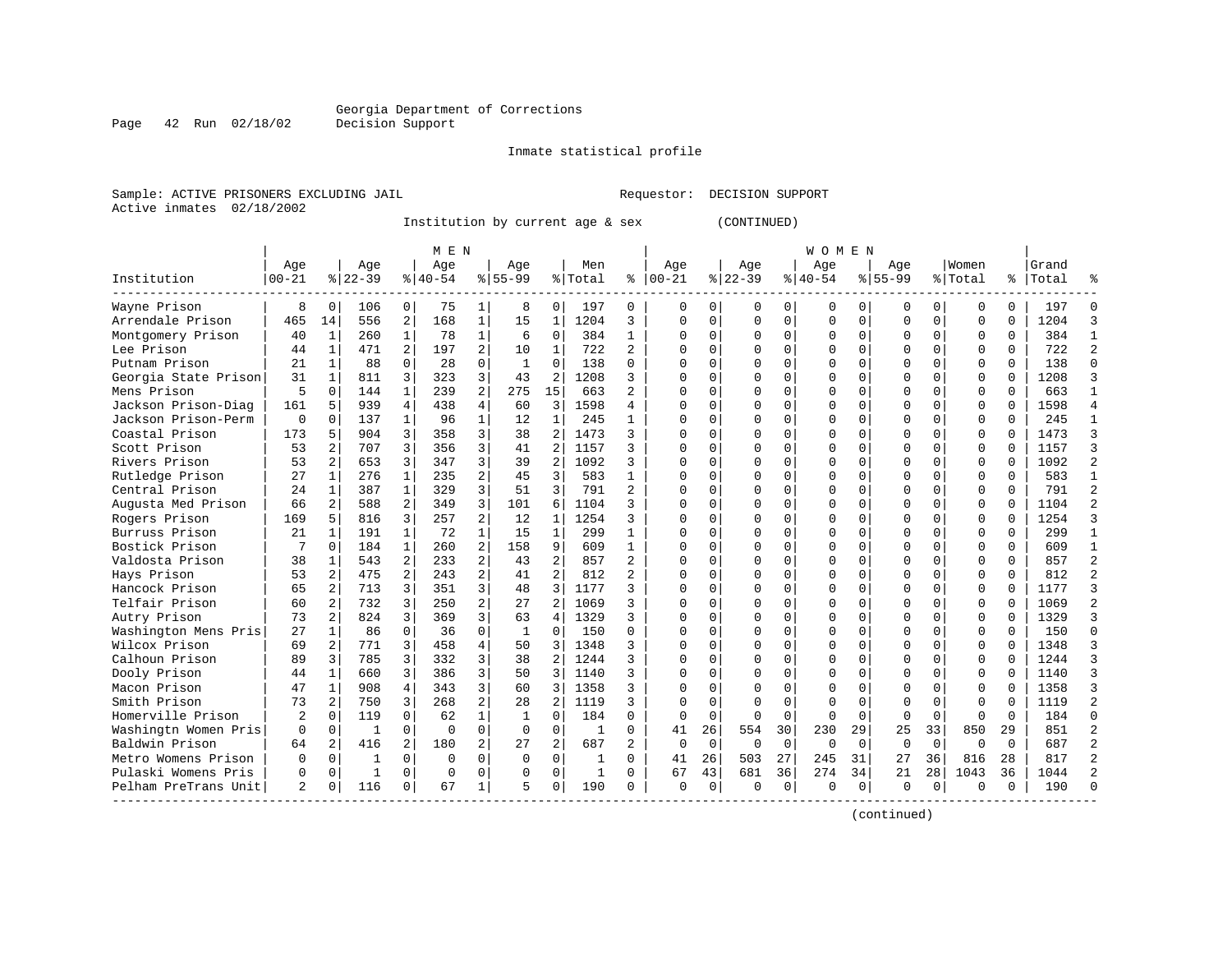Inmate statistical profile

Sample: ACTIVE PRISONERS EXCLUDING JAIL **Requestor: DECISION SUPPORT** Active inmates 02/18/2002

Institution by current age & sex (CONTINUED)

|                      |                 |      |                  |      | M E N                   |      |                    |      |                |          |                  |       |                  |       | <b>WOMEN</b>     |          |                 |          |                  |       |                    |      |
|----------------------|-----------------|------|------------------|------|-------------------------|------|--------------------|------|----------------|----------|------------------|-------|------------------|-------|------------------|----------|-----------------|----------|------------------|-------|--------------------|------|
| Institution          | Age<br>$ 00-21$ |      | Age<br>$ 22-39 $ |      | Age<br>$ 40-54 $        |      | Age<br>$ 55-99$    |      | Men<br>% Total | ႜ        | Age<br>$00 - 21$ |       | Age<br>$ 22-39 $ |       | Age<br>$ 40-54 $ |          | Age<br>$ 55-99$ |          | Women<br>% Total |       | Grand<br>%   Total | ႜ    |
| Milan Prison         | 52              |      | 161              |      | 49                      |      |                    | 0    | 264            |          |                  |       |                  |       | U                |          |                 |          |                  |       | 264                |      |
| West Central Prison  | 17              |      | 112              |      | 29                      |      |                    | 0    | 161            | $\Omega$ |                  |       |                  |       | $\Omega$         |          | O               |          |                  |       | 161                |      |
| D Ray James Prison   | 131             |      | 974              |      | 407                     |      | 45                 | 3    | 1557           |          |                  |       |                  |       | 0                |          |                 |          |                  | 0     | 1557               |      |
| Coffee Corr Facility | 116             |      | 951              |      | 393                     |      | 51                 | 3    | 1511           | 4        |                  |       |                  |       | U                |          |                 |          |                  | 0     | 1511               |      |
| Wheeler Corr Facilty | 113             |      | 891              |      | 446                     |      | 62                 | 3    | 1512           |          | $\Omega$         |       |                  |       | U                |          | $\Omega$        |          |                  | 0     | 1512               |      |
| Transfer Inst Unkn   | $\Omega$        |      | O                |      |                         |      |                    |      |                |          |                  |       |                  |       |                  |          |                 |          |                  |       |                    |      |
| Montgomery BC        |                 |      |                  |      |                         |      |                    |      | 6              |          |                  |       |                  |       |                  |          |                 |          |                  |       |                    |      |
| Burruss BC           | 60              |      | 84               |      |                         |      | 0                  | 0    | 144            |          |                  |       |                  |       | $\Omega$         |          | $\Omega$        |          |                  | 0     | 144                |      |
| Hays BC              | 62              |      | 140              |      |                         |      | O                  | 0    | 202            |          | $\Omega$         |       |                  |       | 0                |          | $\Omega$        |          |                  | 0     | 202                |      |
| Baldwin BC           | 64              |      | 128              | 0    | $\Omega$                |      | O                  | 0    | 192            |          | $\Omega$         | 0     | $\Omega$         | 0     | 0                | $\Omega$ | $\Omega$        | $\Omega$ | O                | 0     | 192                |      |
| Total reported       | 3420            |      |                  |      | 100 25854 100 11377 100 |      | 1776 100 42427 100 |      |                |          | 156 100          |       | 1876 100         |       | 797 100          |          |                 | 75 100   | 2904 100         |       | 45331 100          |      |
| Percent reported     |                 | 95.6 |                  | 97.7 |                         | 98.2 |                    | 98.8 |                | 97.7     |                  | 100.0 |                  | 100.0 |                  | 100.0    |                 | 100.0    |                  | 100.0 |                    | 97.8 |
| Not Reported         | 159             |      | 603              |      | 213                     |      | 22                 |      | 997            |          | 0                |       | $\Omega$         |       | $\mathbf 0$      |          | $\Omega$        |          | $\Omega$         |       | 997                |      |
| Total                | 3579            |      | 26457            |      | 11590                   |      | 1798               |      | 43424          |          | 156              |       | 1876             |       | 797              |          | 75              |          | 2904             |       | 46328              |      |

Page 43 Run 02/18/02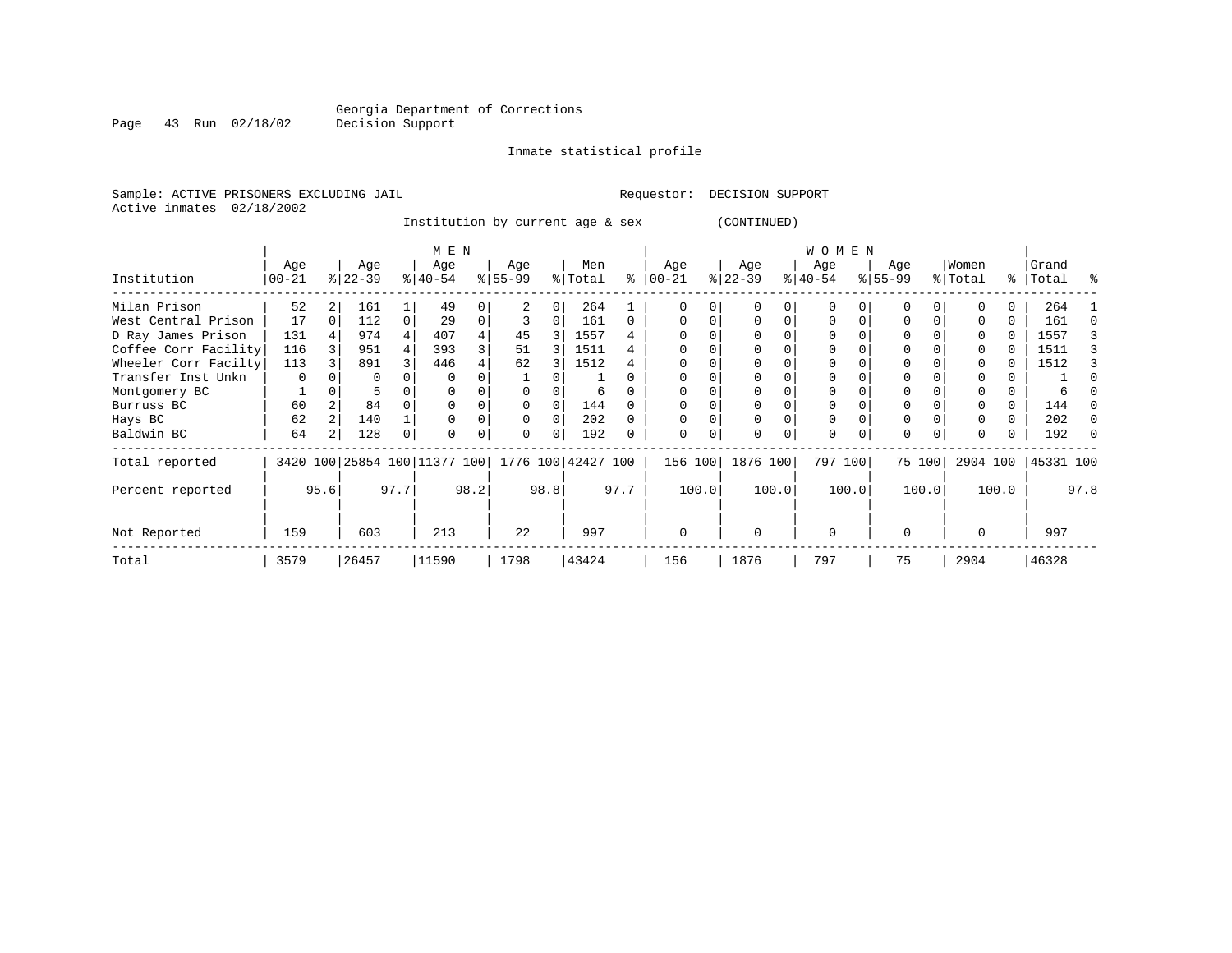#### Georgia Department of Corrections Page 44 Run 02/18/02

#### Inmate statistical profile

Sample: ACTIVE PRISONERS EXCLUDING JAIL Requestor: DECISION SUPPORT Active inmates 02/18/2002

Misdemeanors And Felonies by current age & sex

| Crime Type                   | Aqe<br>$00 - 21$ |                | Age<br>$8122 - 39$                             |                | M E N<br>Age<br>$8140 - 54$ |                | Age<br>$8155 - 99$ |                | Men<br>% Total                         | ွေ             | Age<br>$00 - 21$ |                         | Aqe<br>$ 22-39 $    |                | <b>WOMEN</b><br>Aqe<br>$8 40-54$ |                           | Age<br>$8155 - 99$ |                          | Women<br>% Total |                          | Grand<br>%   Total % |             |
|------------------------------|------------------|----------------|------------------------------------------------|----------------|-----------------------------|----------------|--------------------|----------------|----------------------------------------|----------------|------------------|-------------------------|---------------------|----------------|----------------------------------|---------------------------|--------------------|--------------------------|------------------|--------------------------|----------------------|-------------|
| <b>MISDEMEANOR</b><br>FELONY | $\mathbf{0}$     | 0 <sup>1</sup> | 3563 100 26397 100 11557 100<br>$\overline{0}$ | 0 <sup>1</sup> | $\mathbf{0}$                | 0 <sup>1</sup> | $\overline{0}$     | 0 <sup>1</sup> | 1795 100 43312 100  <br>$\overline{0}$ | $\overline{0}$ | $\mathbf{0}$     | 155 100<br>$\mathbf{0}$ | 1869 100<br>$\circ$ | $\overline{0}$ | 0                                | 792 100<br>$\overline{0}$ | 0                  | 75 100<br>0 <sup>1</sup> | $\mathbf{0}$     | 2891 100<br>$\mathbf{0}$ | 46203 100            | $0\qquad 0$ |
| Total reported               |                  |                | 3563 100 26397 100 11557 100                   |                |                             |                |                    |                | 1795 100 43312 100                     |                |                  | 155 100                 | 1869 100            |                |                                  | 792 100                   |                    | 75 100                   | 2891 100         |                          | 46203 100            |             |
| Percent reported             |                  | 99.6           |                                                | 99.8           |                             | 99.7           |                    | 99.8           |                                        | 99.7           |                  | 99.4                    |                     | 99.6           |                                  | 99.4                      |                    | 100.0                    |                  | 99.6                     |                      | 99.7        |
| NOT REPORTED                 | 16               |                | 60                                             |                | 33                          |                | 3                  |                | 112                                    |                |                  |                         | 7                   |                | 5                                |                           | $\Omega$           |                          | 13               |                          | 125                  |             |
| Total                        | 3579             |                | 26457                                          |                | 11590                       |                | 1798               |                | 43424                                  |                | 156              |                         | 1876                |                | 797                              |                           | 75                 |                          | 2904             |                          | 46328                |             |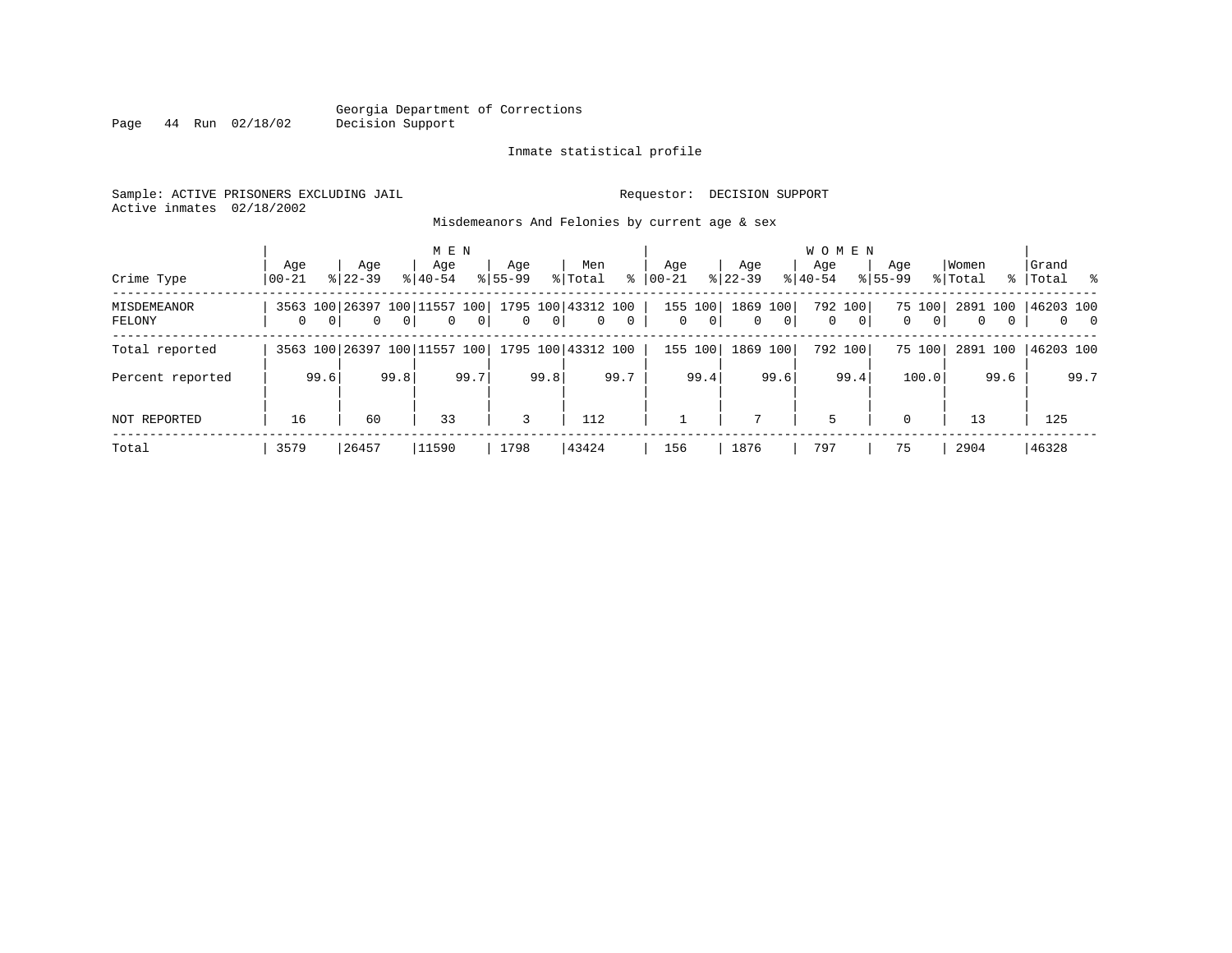Page 45 Run 02/18/02

#### Inmate statistical profile

Sample: ACTIVE PRISONERS EXCLUDING JAIL Requestor: DECISION SUPPORT Active inmates 02/18/2002

Crimes By Group by current age & sex

|                      |                |             |                |              | M E N                        |             |                |                |                    |             |                |              |                |              | W O M E N   |             |             |          |                |          |           |                |
|----------------------|----------------|-------------|----------------|--------------|------------------------------|-------------|----------------|----------------|--------------------|-------------|----------------|--------------|----------------|--------------|-------------|-------------|-------------|----------|----------------|----------|-----------|----------------|
|                      | Age            |             | Age            |              | Age                          |             | Aqe            |                | Men                |             | Aqe            |              | Aqe            |              | Aqe         |             | Aqe         |          | Women          |          | Grand     |                |
| Crimes By Group      | $00 - 21$      |             | $8 22-39$      |              | % 40-54                      |             | $8155 - 99$    |                | % Total            | ႜ           | $ 00-21$       |              | $ 22-39$       |              | $8140 - 54$ |             | $8155 - 99$ |          | % Total        | ႜ        | Total     |                |
| HOMICIDE             | 223            | 6           | 3041           | 12           | 1783                         | 15          | 489            | 27             | 5536               | 13          | 16             | 10           | 237            | 13           | 142         | 18          | 37          | 49       | 432            | 15       | 5968      | 13             |
| ABORTION             | $\Omega$       | $\mathbf 0$ | $\Omega$       | $\mathbf 0$  | $\Omega$                     | $\mathbf 0$ | $\Omega$       | $\mathbf 0$    | $\Omega$           | $\mathbf 0$ | $\Omega$       | $\mathbf 0$  | $\Omega$       | $\mathbf 0$  | $\Omega$    | $\mathbf 0$ | $\Omega$    | $\Omega$ | $\mathbf 0$    | $\Omega$ | $\Omega$  | $\Omega$       |
| BODILY INJRY&REL OFF | 495            | 14          | 3994           | 15           | 1556                         | 13          | 219            | 12             | 6264               | 14          | 27             | 17           | 192            | 10           | 102         | 13          | 5           | 7        | 326            | 11       | 6590      | 14             |
| ARSON & REL OFF      | 14             | 0           | 180            | 1            | 66                           | 1           | 10             | 1              | 270                | 1           | 3              | 2            | 9              | 0            | 15          | 2           | 3           | 4        | 30             | 1        | 300       | 1              |
| DAMAGE OF PROPERTY   | 14             | $\mathbf 0$ | 63             | 0            | 23                           | 0           | 4              | 0              | 104                | $\Omega$    | $\Omega$       | $\Omega$     | $\overline{2}$ | $\Omega$     | $\Omega$    | 0           | $\Omega$    | $\Omega$ | 2              | $\Omega$ | 106       | $\Omega$       |
| BURGLARY & REL OFF   | 500            | 14          | 3025           | 11           | 1259                         | 11          | 49             | 3              | 4833               | 11          | 9              | 6            | 125            | 7            | 43          | 5           | $\Omega$    | 0        | 177            | 6        | 5010      | 11             |
| FORGERY & REL OFF    | 53             | 1           | 762            | 3            | 362                          | 3           | 23             | $\mathbf{1}$   | 1200               | 3           | 18             | 12           | 301            | 16           | 105         | 13          | 7           | 9        | 431            | 15       | 1631      | $\overline{4}$ |
| THEFT                | 291            | 8           | 1551           | 6            | 756                          | 7           | 64             | 4              | 2662               | 6           | 10             | 6            | 213            | 11           | 108         | 14          | 4           | 5        | 335            | 12       | 2997      | 6              |
| ROBBERY              | 1073           | 30          | 4794           | 18           | 1215                         | 11          | 90             | 5              | 7172               | 17          | 47             | 30           | 176            | 9            | 39          | 5           | 2           | 3        | 264            | 9        | 7436      | 16             |
| SEXUAL OFFENSES      | 278            | 8           | 2820           | 11           | 2146                         | 19          | 577            | 32             | 5821               | 13          |                | 1            | 54             | 3            | 22          | 3           | $\Omega$    | O        | 77             | 3        | 5898      | 13             |
| OBSCENITY CRIMES     | 0              | 0           | $\Omega$       | 0            |                              | $\Omega$    | 0              | 0              |                    | $\Omega$    | <sup>0</sup>   | $\Omega$     | $\Omega$       | O            | 0           | 0           | $\Omega$    | $\Omega$ | $\mathbf 0$    | $\Omega$ | -1        | $\Omega$       |
| TREASON & REL OFF    | $\Omega$       | 0           | $\overline{2}$ | $\Omega$     | $\overline{2}$               | $\Omega$    | $\Omega$       | $\Omega$       | $\overline{4}$     | $\Omega$    | 0              | $\Omega$     | -1             | 0            | $\Omega$    | $\Omega$    | $\Omega$    | $\Omega$ | 1              | $\Omega$ | 5         | $\Omega$       |
| CRIMES INVOLVNG GOVT | 73             | 2           | 598            | 2            | 184                          | 2           | 10             | $\mathbf{1}$   | 865                |             |                | $\mathbf{1}$ | 49             | 3            | 18          | 2           | $\Omega$    | $\Omega$ | 68             | 2        | 933       | $\mathfrak{D}$ |
| FALSIFICATIONS       | $\overline{2}$ | 0           | 25             | $\Omega$     | -5                           | $\Omega$    | $\overline{c}$ | $\Omega$       | 34                 | 0           | $\overline{a}$ | 1            | 3              | O            | $\Omega$    | 0           | $\Omega$    | $\Omega$ | 5              | 0        | 39        | $\Omega$       |
| OBSTRUCT LAW ENFORCE | 11             | 0           | 83             | 0            | 28                           | 0           | 1              | 0              | 123                | O           | $\cap$         | $\Omega$     | 6              | U            | 2           | 0           | 1           | 1        | 9              | 0        | 132       | ∩              |
| DISORDERLY CONDUCT   | 3              | 0           | 24             | O            | 13                           | 0           | 1              | 0              | 41                 | O           | <sup>0</sup>   | O            | -1             | 0            | $\Omega$    | 0           | $\Omega$    | $\Omega$ |                |          | 42        |                |
| GAMBLING & REL OFF   | $\Omega$       | $\Omega$    | 4              | 0            | $\mathbf{1}$                 | $\Omega$    | 1              | $\Omega$       | 6                  | $\Omega$    | $\Omega$       | $\Omega$     | $\Omega$       | O            | $\Omega$    | $\Omega$    | $\Omega$    | $\Omega$ | $\Omega$       | $\Omega$ | 6         | ∩              |
| CRUELTY TO CHILDREN  | 6              | 0           | 209            | $\mathbf{1}$ | 54                           | 0           | 10             | 1              | 279                | 1           | 5              | 3            | 73             | 4            | 9           | 1           | $\Omega$    | $\Omega$ | 87             | 3        | 366       |                |
| CRIMES WITH GUNS     | 19             | 1           | 117            | 0            | 45                           | 0           | 10             | $\mathbf{1}$   | 191                | O           |                | $\mathbf{1}$ | 1              | O            | $\Omega$    | $\mathbf 0$ | 0           | $\Omega$ | $\overline{c}$ | 0        | 193       | $\Omega$       |
| INVASION PRIVACY     | $\overline{2}$ | 0           | 9              | $\Omega$     | 8                            | 0           | 1              | $\mathbf 0$    | 20                 | $\Omega$    | $\Omega$       | $\Omega$     | $\Omega$       | U            | $\Omega$    | 0           | 0           | $\Omega$ | $\Omega$       | $\Omega$ | 20        | $\Omega$       |
| RACKETEERING         | $\Omega$       | 0           | 15             | 0            | 21                           | $\Omega$    | 1              | 0              | 37                 | $\Omega$    | $\Omega$       | $\Omega$     | 5              | 0            | 3           | 0           | O           | $\Omega$ | 8              | $\Omega$ | 45        | ∩              |
| DRUG ABUSE OFFENSES  | 436            | 12          | 3945           | 15           | 1559                         | 13          | 154            | 9              | 6094               | 14          | 11             | 7            | 340            | 18           | 142         | 18          | 13          | 17       | 506            | 18       | 6600      | 14             |
| DRUG TRAFFICKING     | 32             | 1           | 799            | 3            | 233                          | 2           | 38             | $\overline{2}$ | 1102               | 3           | $\overline{2}$ | $\mathbf{1}$ | 51             | 3            | 26          | 3           | 3           | 4        | 82             | ζ        | 1184      | 3              |
| AUTO CRIMES          | 6              | 0           | 214            | 1            | 195                          | 2           | 29             | $\overline{2}$ | 444                | 1           | <sup>0</sup>   | $\Omega$     | 11             | $\mathbf{1}$ | 11          | 1           | $\Omega$    | $\Omega$ | 22             | 1        | 466       | -1             |
| REVENUE & CONTRABAND | 0              | 0           | 0              | 0            | 0                            | 0           | 0              | $\mathbf 0$    | 0                  | $\Omega$    | 0              | 0            | $\mathbf 0$    | $\mathbf 0$  | 0           | $\mathbf 0$ | $\Omega$    | 0        | $\mathbf 0$    | $\Omega$ | $\Omega$  | $\Omega$       |
| CRIMES OF OTH STATES | 0              | 0           | 0              | $\Omega$     | 0                            | 0           | 1              | 0              | 1                  | 0           | $\Omega$       | 0            | $\Omega$       | $\Omega$     | $\Omega$    | 0           | 0           | $\Omega$ | $\Omega$       | $\Omega$ | 1         | ∩              |
| MISC. FELONIES       | 27             | 1           | 102            | 0            | 31                           | 0           | 8              | 0              | 168                | 0           | 2              | 1            | 16             | 1            | 2           | 0           | 0           | 0        | 20             | 1        | 188       | ∩              |
| MISDEMEANORS         | 1              | 0           | 14             | 0            | 8                            | 0           | 2              | 0              | 25                 | 0           | $\Omega$       | 0            | 3              | 0            | 3           | 0           | $\Omega$    | 0        | 6              | 0        | 31        |                |
| Total reported       |                |             |                |              | 3559 100 26390 100 11554 100 |             |                |                | 1794 100 43297 100 |             | 155 100        |              | 1869 100       |              | 792 100     |             |             | 75 100   | 2891 100       |          | 46188 100 |                |
| Percent reported     |                | 99.4        |                | 99.7         |                              | 99.7        |                | 99.8           |                    | 99.7        |                | 99.4         |                | 99.6         |             | 99.4        |             | 100.0    |                | 99.6     |           | 99.7           |
| NOT REPORTED         | 20             |             | 67             |              | 36                           |             | 4              |                | 127                |             | 1              |              | 7              |              | 5           |             | $\Omega$    |          | 13             |          | 140       |                |
| Total                | 3579           |             | 26457          |              | 11590                        |             | 1798           |                | 43424              |             | 156            |              | 1876           |              | 797         |             | 75          |          | 2904           |          | 46328     |                |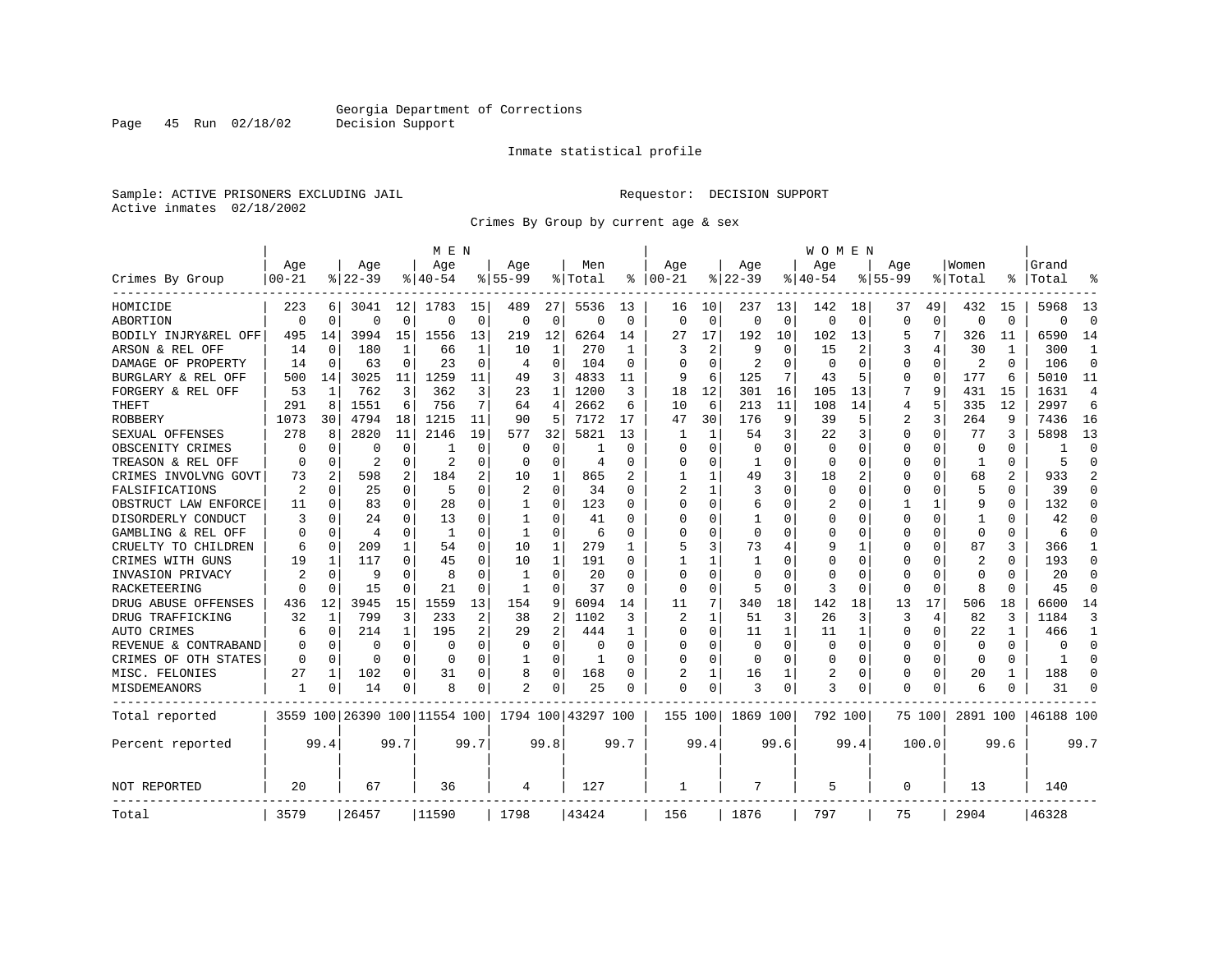Page 46 Run 02/18/02

#### Inmate statistical profile

Sample: ACTIVE PRISONERS EXCLUDING JAIL Requestor: DECISION SUPPORT Active inmates 02/18/2002

Most Serious Offense by current age & sex

| Age                          |                             | Age            |              |                |                |                |                |                |              |              |          |              |             |           |                 |             |          |                |              |            |              |
|------------------------------|-----------------------------|----------------|--------------|----------------|----------------|----------------|----------------|----------------|--------------|--------------|----------|--------------|-------------|-----------|-----------------|-------------|----------|----------------|--------------|------------|--------------|
|                              |                             |                |              | Age            |                | Age            |                | Men            |              | Age          |          | Age          |             | Age       |                 | Age         |          | Women          |              | Grand      |              |
| Most Serious Offense 00-21   |                             | $8 22-39$      |              | $8 40-54$      |                | $8155 - 99$    |                | %   Total      | ႜ            | $ 00-21$     |          | $ 22-39$     |             | $8 40-54$ |                 | $8155 - 99$ |          | % Total        |              | %   Total  |              |
| Misdemeanors                 |                             |                |              |                |                |                |                |                |              |              |          |              |             |           |                 |             |          |                |              |            |              |
| aggravated assault           | $\Omega$<br>0               | 1              | 0            | 0              | 0              | O              | 0              | 1              | 0            | ∩            | 0        | U            | 0           | $\Omega$  | 0               | O           | 0        | $\Omega$       | 0            |            |              |
| simple assault               | 0<br>$\Omega$               | 1              | 0            | $\mathbf 0$    | 0              | $\Omega$       | 0              | $\mathbf{1}$   | $\Omega$     | $\Omega$     | 0        | 0            | $\mathbf 0$ | $\Omega$  | 0               | $\Omega$    | 0        | $\Omega$       | 0            |            | $\Omega$     |
| simple battery               | $\mathbf 0$                 | 1              | 0            |                | $\Omega$       |                | 0              | 3              | O            | <sup>0</sup> | 0        | $\mathbf{1}$ | O           | 1         | $\mathbf 0$     | $\Omega$    | $\Omega$ |                | $\Omega$     |            | $\cap$       |
| robbery                      | $\Omega$                    | 1              | $\Omega$     | $\Omega$       | $\Omega$       | O              | $\Omega$       | $\mathbf{1}$   | 0            | <sup>0</sup> | $\Omega$ | $\Omega$     | $\Omega$    | $\Omega$  | $\Omega$        | $\Omega$    | $\Omega$ | $\Omega$       | $\Omega$     |            | $\cap$       |
| bad checks                   | $\Omega$                    | $\Omega$       | $\Omega$     | $\Omega$       | $\Omega$       | O              | $\Omega$       | O              | $\Omega$     | O            | 0        | $\Omega$     | $\Omega$    |           | $\Omega$        | O           | $\Omega$ | -1             | 0            |            |              |
| viol motor veh law           | $\mathbf 0$                 | 3              | 0            |                | 0              |                | $\mathbf 0$    | 6              | O            | <sup>0</sup> | $\Omega$ | $\Omega$     | 0           | 0         | 0               | 0           | $\Omega$ | $\mathbf 0$    | $\Omega$     |            |              |
| dui                          | 0                           | $\overline{c}$ | $\Omega$     | $\overline{2}$ | 0              |                | 0              | 5              | $\Omega$     | ∩            | 0        | $\Omega$     | $\Omega$    | $\Omega$  | 0               | O           | $\Omega$ | <sup>0</sup>   | $\Omega$     |            | $\cap$       |
| obstr of law enf off         | $\Omega$<br>$\mathbf 0$     | 4              | $\Omega$     | 1              | 0              | $\Omega$       | 0              | 5              | 0            | $\Omega$     | $\Omega$ | $\Omega$     | $\Omega$    | $\Omega$  | 0               | $\Omega$    | $\Omega$ | $\Omega$       | 0            |            |              |
| crmnl trespassing            | $\mathbf 0$                 | 1              | 0            |                | 0              |                | 0              |                | 0            | $\Omega$     | 0        | $\mathbf{1}$ | 0           | $\Omega$  | 0               | $\Omega$    | O        |                | $\Omega$     |            |              |
| theft by deception <         | $\Omega$<br>$\Omega$        | $\Omega$       | 0            | $\Omega$       | 0              | $\Omega$       | 0              | $\Omega$       | 0            | $\mathbf 0$  | 0        | $\mathbf{1}$ | 0           | $\Omega$  | 0               | $\Omega$    | 0        | $\mathbf{1}$   | 0            |            |              |
| FELONIES                     |                             |                |              |                |                |                |                |                |              |              |          |              |             |           |                 |             |          |                |              |            |              |
| misc misdemeanor             | $\Omega$<br>$\mathbf 0$     | $\Omega$       | 0            | -1             | $\Omega$       | $\Omega$       | 0              |                | 0            | $\Omega$     | 0        | $\Omega$     | $\Omega$    | 1         | 0               | $\Omega$    | 0        |                | $\Omega$     |            |              |
| MISC HOMICIDE OFFENS         | 3<br>$\mathbf 0$            | 3              | $\Omega$     | 3              | $\Omega$       | $\Omega$       | $\Omega$       | 9              | $\Omega$     | $\Omega$     | $\Omega$ | $\Omega$     | $\Omega$    | $\Omega$  | $\Omega$        | $\Omega$    | $\Omega$ | $\Omega$       | $\Omega$     | 9          | $\cap$       |
| <b>MURDER</b><br>135         | 4                           | 2079           | 8            | 1385           | 12             | 380            | 21             | 3979           | 9            | 8            | 5        | 115          | 6           | 78        | 10 <sup>°</sup> | 25          | 33       | 226            | 8            | 4205       |              |
| VOLUNTARY MANSLAUGHT         | 61                          | 2<br>696       | 3            | 295            | 3              | 80             | $\overline{4}$ | 1132           | 3            | 6            | 4        | 92           | 5           | 52        | 7               | 9           | 12       | 159            | 5            | 1291       | 3            |
| INVOLUNTARY MANSLAUG         | 14<br>0                     | 78             | $\Omega$     | 19             | 0              | 8              | 0              | 119            | $\Omega$     |              | 1        | 11           | 1           | 2         | 0               | $\Omega$    | $\Omega$ | 14             | $\Omega$     | 133        | $\cap$       |
| RECKLESS ABANDONMENT         | $\mathbf 0$<br>0            | $\Omega$       | $\Omega$     | $\Omega$       | $\Omega$       | $\Omega$       | $\Omega$       | $\Omega$       | U            | $\cap$       | $\Omega$ | $\mathbf{1}$ | $\Omega$    | $\Omega$  | 0               | $\Omega$    | $\Omega$ | $\mathbf{1}$   | $\Omega$     |            | $\Omega$     |
| FETICIDE                     | $\mathbf 0$<br>0            | $\overline{a}$ | O            | $\overline{2}$ | $\Omega$       | $\Omega$       | 0              | $\overline{4}$ | O            | <sup>0</sup> | $\Omega$ | $\Omega$     | $\Omega$    | $\Omega$  | 0               | $\Omega$    | $\Omega$ | $\Omega$       | $\Omega$     |            |              |
| VEHICULAR HOMICIDE           | 11<br>$\Omega$              | 173            | $\mathbf{1}$ | 76             | 1              | 19             | 1              | 279            | 1            |              | 1        | 16           | 1           | 9         | 1               | ζ           | 4        | 29             | $\mathbf{1}$ | 308        | -1           |
| HOMICIDE BY PILOT, DU        | 0<br>1                      | 7              | $\Omega$     | $\overline{4}$ | $\Omega$       | 0              | $\Omega$       | 12             | $\Omega$     | <sup>0</sup> | 0        | 1            | 0           | $\Omega$  | 0               | $\Omega$    | $\Omega$ | 1              | $\Omega$     | 13         | ∩            |
| CONCEAL DEATH OF ANO         | $\mathbf 0$<br>1            | 3              | 0            | 1              | $\Omega$       | 1              | 0              | 6              | $\Omega$     | <sup>0</sup> | $\Omega$ | 0            | 0           | $\Omega$  | $\mathbf 0$     | $\Omega$    | $\Omega$ | $\mathbf 0$    | $\Omega$     | $\sqrt{2}$ | $\Omega$     |
| <b>ATMPT MURDER</b>          | $\Omega$<br>$\Omega$        | 3              | $\Omega$     | $\mathbf{1}$   | $\Omega$       | 1              | $\Omega$       | 5              | $\Omega$     | $\cap$       | $\Omega$ | 1            | 0           | 1         | $\Omega$        | $\Omega$    | $\Omega$ | $\overline{c}$ | $\Omega$     | 7          | $\cap$       |
| MISC ASSAULT/BATTERY         | $\Omega$<br>1               | 24             | $\Omega$     | 13             | $\Omega$       |                | $\Omega$       | 40             | $\Omega$     | $\cap$       | $\Omega$ | $\Omega$     | $\Omega$    | $\Omega$  | $\Omega$        | $\Omega$    | $\Omega$ | $\Omega$       | 0            | 40         | ∩            |
| FAMILY VIOLENCE BATT         | $\mathbf{1}$<br>$\mathbf 0$ | 9              | 0            | $\overline{2}$ | $\Omega$       | $\Omega$       | 0              | 12             | O            | $\Omega$     | $\Omega$ | $\Omega$     | 0           | $\Omega$  | 0               | $\Omega$    | $\Omega$ | $\Omega$       | O            | 12         |              |
| 317<br><b>AGGRAV ASSAULT</b> | 9                           | 2412           | 9            | 910            | 8              | 145            | 8              | 3784           | q            | 21           | 14       | 134          | 7           | 71        | 9               | 3           | 4        | 229            | 8            | 4013       | q            |
| ATMPT AGGRAV ASSAULT         | 0<br>0                      | 1              | 0            | 1              | $\Omega$       | 0              | $\mathbf 0$    | 2              | 0            | $\Omega$     | $\Omega$ | 0            | $\Omega$    | $\Omega$  | 0               | 0           | 0        | 0              | 0            | 2          | ∩            |
| <b>AGGRAV BATTERY</b>        | 46<br>1                     | 324            | $\mathbf{1}$ | 132            | 1              | 19             | 1              | 521            | 1            | 1            | 1        | 19           | 1           | 14        | 2               | 1           | 1        | 35             | 1            | 556        | -1           |
| TERRORIST THREATS &          | 24<br>1                     | 156            | $\mathbf{1}$ | 71             | $\mathbf{1}$   | 5              | $\Omega$       | 256            | $\mathbf{1}$ | $\Omega$     | $\Omega$ | 3            | $\Omega$    | 8         | 1               | $\Omega$    | $\Omega$ | 11             | $\Omega$     | 267        | $\mathbf{1}$ |
| FALSE IMPRISONMENT           | 6<br>$\Omega$               | 84             | $\Omega$     | 24             | $\Omega$       | $\overline{c}$ | $\mathbf 0$    | 116            | 0            | <sup>0</sup> | 0        | 1            | 0           | -1        | 0               | O           | $\Omega$ | 2              | $\Omega$     | 118        | $\Omega$     |
| KIDNAPPING                   | 82                          | 693            | 3            | 283            | $\overline{a}$ | 31             | 2              | 1089           | 3            | 5            | 3        | 15           | 1           | 7         | 1               |             | 1        | 28             | 1            | 1117       |              |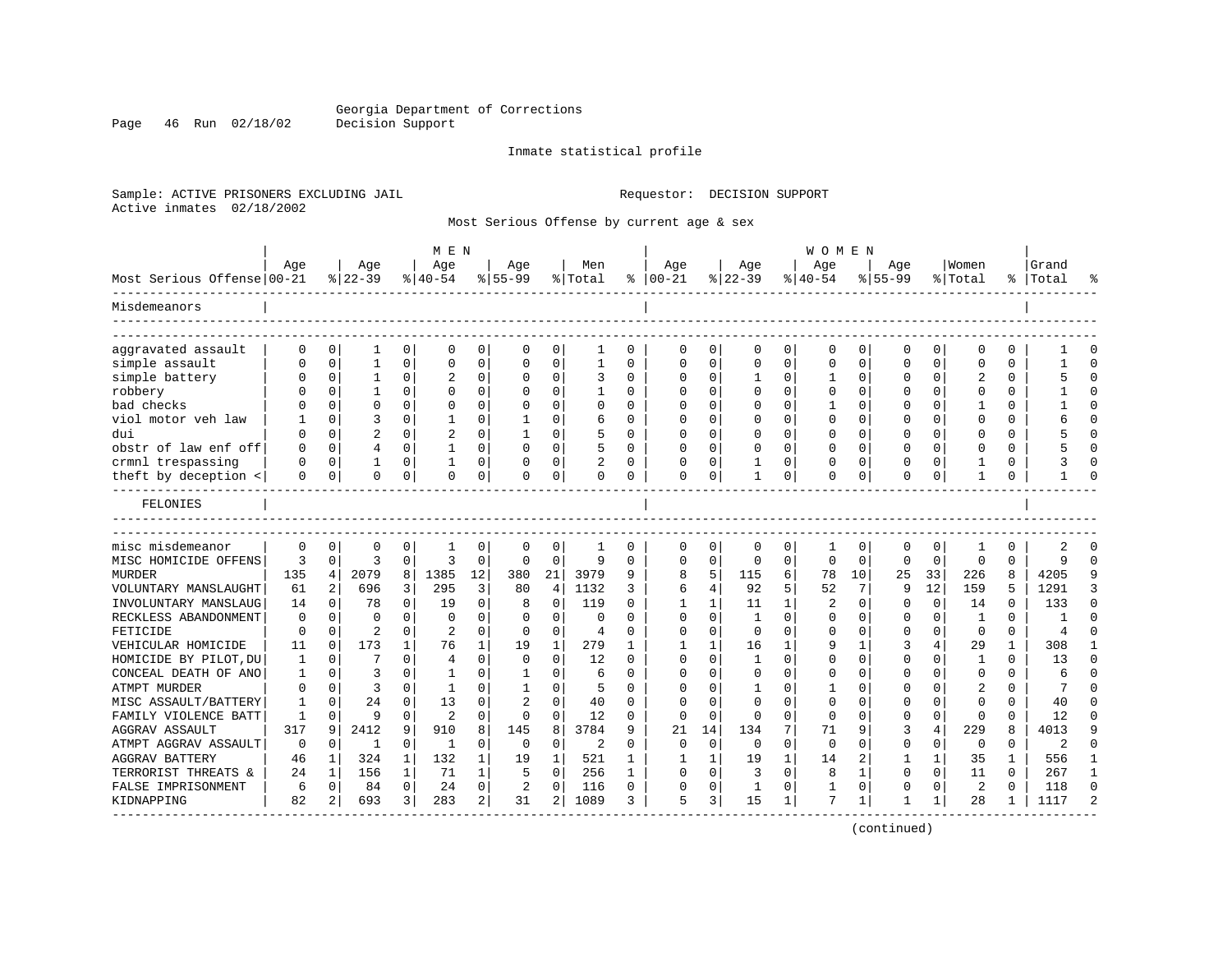Inmate statistical profile

Sample: ACTIVE PRISONERS EXCLUDING JAIL Requestor: DECISION SUPPORT Active inmates 02/18/2002

Most Serious Offense by current age & sex (CONTINUED)

|                            | M E N    |             |           |          |           |    |           |             |         |          | W O M E N |          |          |          |                  |              |             |              |          |               |       |          |
|----------------------------|----------|-------------|-----------|----------|-----------|----|-----------|-------------|---------|----------|-----------|----------|----------|----------|------------------|--------------|-------------|--------------|----------|---------------|-------|----------|
|                            | Age      |             | Age       |          | Age       |    | Age       |             | Men     |          | Age       |          | Age      |          | Age              |              | Aqe         |              | Women    |               | Grand |          |
| Most Serious Offense 00-21 |          |             | $ 22-39 $ |          | $8 40-54$ |    | $8 55-99$ |             | % Total | ႜ        | $ 00-21$  |          | $ 22-39$ |          | $ 40-54$         |              | $8155 - 99$ |              | % Total  | $\frac{8}{6}$ | Total |          |
| INTERFERENCE WITH CU       | 1        | 0           | 2         | 0        | 0         | 0  | 0         | 0           | 3       | 0        | 0         | 0        | 0        | 0        | 0                | 0            | 0           | 0            | 0        | 0             | 3     | -0       |
| AGGRAV ASSAULT POLCE       | 12       | 0           | 189       | 1        | 60        | 1  | 10        | 1           | 271     | -1       | $\Omega$  | 0        | 12       | 1        | $\mathbf{1}$     | $\Omega$     | $\Omega$    | 0            | 13       | 0             | 284   |          |
| AGGRAV BATTERY PEACE       | O        | 0           | 6         | O        | 2         | 0  | 0         | 0           | 8       | 0        | 0         | 0        | $\Omega$ | 0        | 0                | $\Omega$     | O           | 0            | $\Omega$ | 0             | 8     |          |
| SIMPLE BATTERY             |          | $\Omega$    |           | O        | 0         | 0  |           | $\Omega$    | 2       | U        | 0         | 0        | O        | 0        | Ω                | $\Omega$     | O           | 0            | 0        | 0             | 2     |          |
| RECK COND                  |          | 0           | 6         |          |           | 0  |           | 0           | 9       | U        |           | 0        | 6        | 0        |                  | 0            |             | 0            | 6        | 0             | 15    |          |
| STALKING                   |          | 0           | $\Omega$  | O        |           | O  |           | 0           |         | U        |           | 0        | O        | O        |                  | $\Omega$     | O           | 0            | 0        | 0             |       | n        |
| AGGRAV STALKING            |          | 0           | 78        | O        | 51        | 0  |           | 0           | 138     | U        |           | 0        |          | 0        | Ω                | 0            | O           | 0            | 2        | 0             | 140   | $\Omega$ |
| ATMPT KIDNAP               |          | 0           | 9         | O        | 3         | 0  | U         | 0           | 12      | 0        |           | 0        | 0        | 0        | 0                | 0            | O           | 0            | 0        | 0             | 12    | -C       |
| ARSON MISC                 |          | 0           | 2         | 0        |           | 0  | O         | 0           | 3       | 0        | 0         | 0        | 0        | 0        | 0                | 0            | 0           | 0            | 0        | 0             | 3     | $\cap$   |
| ARSON 1ST DEGREE           | 10       | 0           | 150       | 1        | 54        | 0  | 10        | 1           | 224     |          |           | 2        | 8        | 0        | 14               |              |             | 3            | 27       |               | 251   |          |
| ARSON 2ND DEGREE           |          | 0           | 27        | 0        | 10        | 0  | O         | O           | 41      | U        | O         | 0        |          | 0        |                  | <sup>0</sup> |             |              | 3        | 0             | 44    | C        |
| ARSON 3RD DEGREE           |          | $\Omega$    |           | O        | n         | 0  |           | 0           |         | U        |           | 0        | O        | O        | 0                | <sup>0</sup> | $\Omega$    | <sup>0</sup> | 0        | 0             |       | n        |
| CRMNL POSS EXPLOSIVE       |          | $\mathbf 0$ | 0         | 0        |           | 0  |           | 0           |         | U        |           | 0        | 0        | 0        | $\left( \right)$ | 0            | O           | 0            | 0        | 0             |       |          |
| MISC CRIMINAL DAMAGE       |          | 0           | 1         | O        | C         | 0  |           | 0           | 1       | U        |           | O        |          | O        |                  | 0            |             | 0            | ſ        | U             |       |          |
| CRMNL DAMAGE 1ST DEG       |          | 0           | 17        | O        | 6         | 0  |           | 0           | 26      | U        |           | $\Omega$ | O        | O        | Ω                | $\Omega$     | $\Omega$    | 0            | O        | 0             | 26    | $\cap$   |
| CRMNL DAMAGE 2ND DEG       | q        | 0           | 45        | 0        | 15        | 0  |           | 0           | 73      | U        |           | 0        |          | 0        | 0                | 0            | O           | 0            | 2        | 0             | 75    | -C       |
| ALTER ID                   |          | 0           | $\Omega$  | 0        | 2         | 0  | O         | 0           | 4       | 0        | 0         | 0        | 0        | 0        | 0                | 0            | O           | 0            | 0        | O             | 4     | $\cap$   |
| BURGLARY                   | 492      | 14          | 2991      | 11       | 1238      | 11 | 49        | 3           | 4770    | 11       | q         | 6        | 124      |          | 43               | 5            | 0           | 0            | 176      | 6             | 4946  | 11       |
| POSS BURGLAR TOOLS         |          | $\Omega$    | 18        | 0        | 14        | 0  | O         | O           | 37      | $\Omega$ | O         | 0        |          | O        | 0                | C            | O           | O            |          | O             | 38    | $\cap$   |
| ATMPT BURGLARY             |          | 0           | 16        | 0        |           | 0  | O         | O           | 26      | U        | 0         | 0        | O        | 0        | 0                | O            | O           | 0            | O        | O             | 26    | n        |
| MISC FORGERY               |          | 0           | 3         | $\Omega$ | 3         | 0  | O         | 0           | 6       | 0        | 0         | 0        | -1       | 0        | 0                | <sup>0</sup> | O           | $\Omega$     |          | U             |       | n        |
| FORGERY 1ST DEGREE         | 49       | 1           | 675       | 3        | 337       | 3  | 15        | 1           | 1076    | 2        | 14        | 9        | 268      | 14       | 98               | 12           |             | 9            | 387      | 13            | 1463  |          |
| FORGERY 2ND DEGREE         |          | $\mathbf 0$ | 15        | 0        | 6         | 0  |           | 0           | 22      | 0        | O         | 0        |          | $\Omega$ | 2                | $\Omega$     | $\Omega$    | 0            | 9        | O             | 31    | n        |
| <b>BAD CHECKS</b>          |          | 0           | 1         | 0        |           | 0  |           | 0           | 3       | U        |           | 0        | 2        | O        | Ω                | 0            | $\Omega$    | 0            | 2        | 0             |       | $\Omega$ |
| THEFT CREDIT CARD          |          | 0           | 21        | 0        | 4         | 0  | O         | 0           | 26      | 0        |           | 0        |          | 0        |                  | 0            | 0           | 0            | 4        | 0             | 30    | $\Omega$ |
| FRAUDULENT CREDIT CA       |          | 0           | 35        | O        | 5         | 0  | O         | 0           | 43      | 0        |           | 3        | 12       |          | 2                | 0            | 0           | 0            | 18       |               | 61    | -C       |
| RECV GDS, SRVS FRAUD       |          | 0           |           | O        | C         | 0  |           | 0           |         | U        |           | 0        | 0        | O        | 0                | 0            | O           |              | 0        | 0             |       |          |
| TELECOMMUNICATIONS F       |          | $\Omega$    |           | U        | C         | U  |           | O           |         | U        |           | O        | O        | O        | Ω                | C            |             | <sup>0</sup> | ſ        | 0             |       |          |
| ATMPT FORGERY              |          | 0           |           | O        | C         | 0  |           | O           |         | U        |           | 0        | O        | 0        | 0                | $\Omega$     |             | 0            | O        | O             |       |          |
| FRAUDULENT ACCESS CO       |          | $\Omega$    | 1         | O        | C         | U  |           | 0           | 1       | 0        |           | 0        | O        | 0        | 0                | 0            |             | $\Omega$     | n        | O             |       |          |
| MISC FRAUD                 |          | $\mathbf 0$ | 8         | $\Omega$ | 6         | 0  | 6         | $\mathbf 0$ | 20      | 0        |           | 0        | 9        | $\Omega$ | 1                | 0            |             | 0            | 10       | 0             | 30    |          |
| THEFT BY TAKING            | 98       | 3           | 503       | 2        | 213       | 2  | 24        | 1           | 838     |          | 3         | 2        | 56       | 3        | 31               | 4            |             | 1            | 91       | 3             | 929   |          |
| THEFT BY DECEPTION         |          | $\Omega$    | 20        | $\Omega$ | 20        | 0  |           | $\Omega$    | 46      | 0        | O         | $\Omega$ | 10       | 1        | 2                | $\Omega$     | $\Omega$    | 0            | 12       | 0             | 58    | $\Omega$ |
| THEFT BY EXTORTION         |          | 0           | $\Omega$  | 0        |           | 0  |           | 0           |         | 0        | O         | 0        | $\Omega$ | 0        | 0                | 0            | $\Omega$    | 0            | 0        | 0             |       | $\cap$   |
| THEFT OF LOST PROPER       | $\Omega$ | 0           | $\Omega$  | 0        | 3         | 0  |           | 0           | 4       | 0        | $\Omega$  | 0        | 1        | 0        | 0                | 0            | $\Omega$    | 0            |          | 0             |       |          |

(continued)

Page 47 Run 02/18/02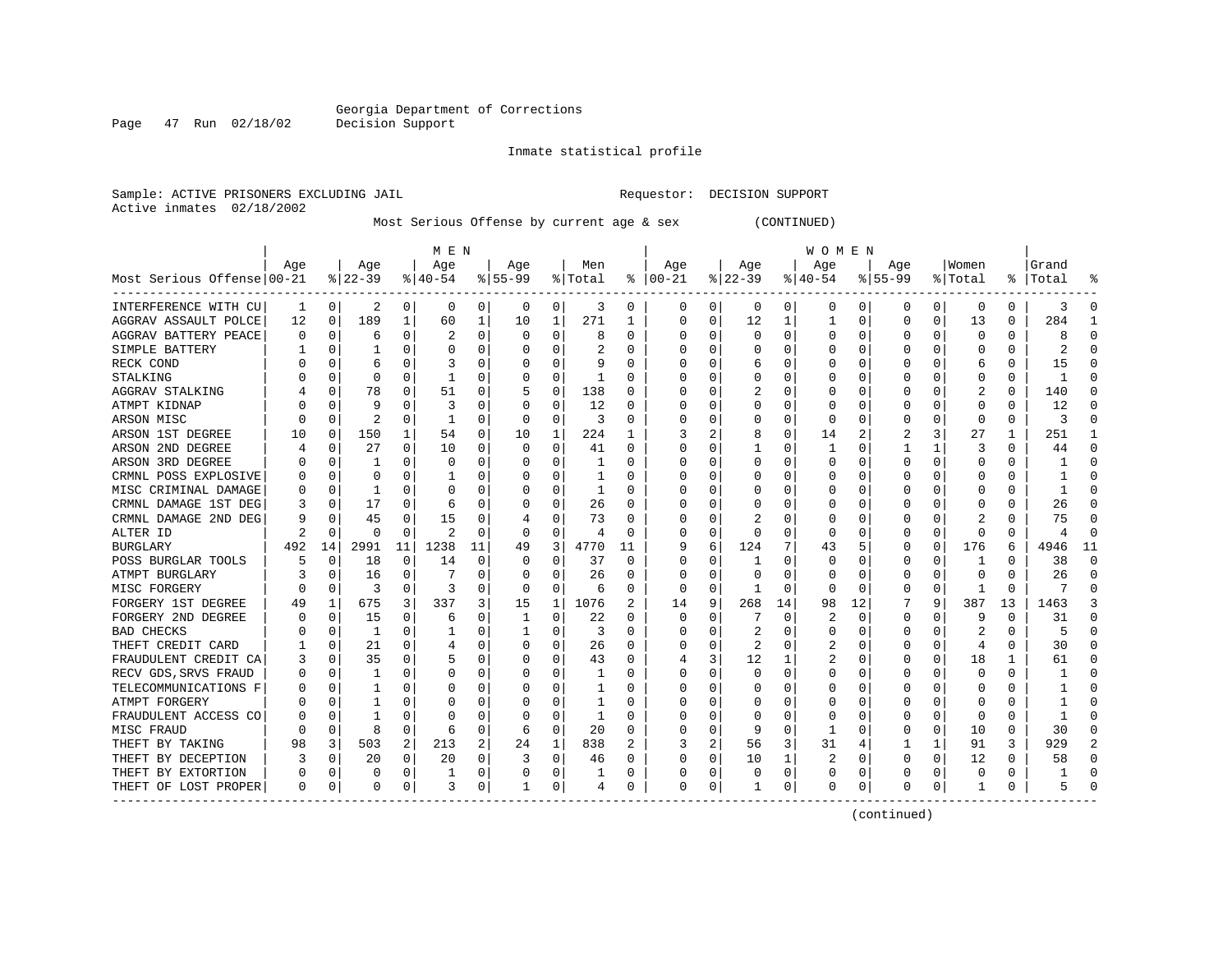Inmate statistical profile

Active inmates 02/18/2002

Sample: ACTIVE PRISONERS EXCLUDING JAIL Requestor: DECISION SUPPORT

Most Serious Offense by current age & sex (CONTINUED)

|                            | M E N    |             |           |             |           |   |           |             |         |          | <b>WOMEN</b>  |             |           |          |              |              |             |          |                |          |           |          |
|----------------------------|----------|-------------|-----------|-------------|-----------|---|-----------|-------------|---------|----------|---------------|-------------|-----------|----------|--------------|--------------|-------------|----------|----------------|----------|-----------|----------|
|                            | Age      |             | Age       |             | Age       |   | Age       |             | Men     |          | Age           |             | Age       |          | Age          |              | Age         |          | Women          |          | Grand     |          |
| Most Serious Offense 00-21 |          |             | $8 22-39$ |             | $8 40-54$ |   | $8 55-99$ |             | % Total |          | $8   00 - 21$ |             | $ 22-39 $ |          | $ 40-54$     |              | $8155 - 99$ |          | % Total        |          | %   Total |          |
| THEFT BY REC STOLEN        | 132      | 4           | 565       | 2           | 182       | 2 | 9         | 1           | 888     | 2        | 1             | 1           | 22        | 1        | 11           | ı            | 0           | 0        | 34             | 1        | 922       | 2        |
| THEFT OF SERVICES          | 1        | $\Omega$    | 3         | 0           | 0         | 0 |           | 0           | 4       | 0        | 0             | 0           | $\Omega$  | $\Omega$ | 0            | 0            | 0           | 0        | $\Omega$       | 0        | 4         | ∩        |
| THEFT BY CONVERSION        | O        | n           | 18        | $\Omega$    | 17        | 0 |           | $\Omega$    | 39      | O        |               |             | 6         | 0        | O            | $\Omega$     | O           | O        |                | $\Omega$ | 46        |          |
| CONVSN PAYMNTS REAL        | O        | $\Omega$    | $\Omega$  | $\Omega$    | $\Omega$  | 0 |           | $\Omega$    | -1      | O        | C             | 0           | O         | O        | O            | $\Omega$     | O           | O        | $\Omega$       | 0        |           |          |
| THEFT OF MOTOR VEH,        | 16       | 0           | 106       | $\Omega$    | 43        | 0 | $\Omega$  | 0           | 165     | 0        |               | 0           |           | 0        |              | n            | O           | O        | 3              | 0        | 168       |          |
| THEFT BRING PROP IN        | 3        | 0           | 9         | $\Omega$    | 8         | 0 |           | 0           | 21      | 0        | O             | $\Omega$    |           | 0        | C            | 0            |             | O        |                | U        | 22        |          |
| THEFT RECV PROP OUT        | $\Omega$ | $\Omega$    | 1         | $\Omega$    | C         | 0 |           | $\Omega$    | 2       | $\Omega$ |               | $\Omega$    | 1         | $\Omega$ | <sup>0</sup> | 0            | O           | $\Omega$ | $\mathbf{1}$   | $\Omega$ | 3         | $\Omega$ |
| THEFT BY SHOPLIFTING       | 8        | $\Omega$    | 245       | 1           | 237       | 2 | 17        | 1           | 507     | 1        |               | 3           | 113       | 6        | 64           | 8            | 3           | 4        | 185            | 6        | 692       | -1       |
| ENTERING VEHICLE           | 30       | -1          | 80        | $\Omega$    | 32        | 0 | 3         | $\Omega$    | 145     | 0        | <sup>0</sup>  | $\mathbf 0$ | 0         | 0        | 0            | 0            | 0           | 0        | 0              | 0        | 145       | $\Omega$ |
| ROBBERY                    | 455      | 13          | 1871      | 7           | 469       | 4 | 27        | 2           | 2822    | 7        | 33            | 21          | 116       | 6        | 26           | 3            |             | 3        | 177            | 6        | 2999      | 6        |
| ARMED ROBBERY              | 545      | 15          | 2684      | 10          | 729       | 6 | 62        | 3           | 4020    | 9        | 12            | 8           | 53        | 3        | 10           |              | 0           | 0        | 75             | 3        | 4095      | 9        |
| HIJACKING MOTOR VEHI       | 9        | $\Omega$    | 35        | 0           | C         | 0 |           | $\Omega$    | 44      | U        |               | 1           |           | O        | O            | -0           | O           | U        |                | 0        | 46        | ∩        |
| ATMPT ROBBERY              | q        | n           | 33        | $\Omega$    | 6         | 0 |           | $\Omega$    | 48      | 0        | O             | $\Omega$    |           | 0        | O            | n            | O           | U        | 2              | 0        | 50        |          |
| ATMPT ARMED ROBBERY        | 46       | 1           | 135       | 1           | 9         | 0 |           | 0           | 190     | 0        |               | 1           | 4         | 0        | 3            | 0            | O           | 0        | 8              | 0        | 198       |          |
| MISC SEXUAL                | 1        | $\mathbf 0$ | 12        | $\mathbf 0$ | 10        | 0 |           | $\mathbf 0$ | 24      | 0        | C             | 0           | 1         | 0        |              | 0            | 0           | 0        | 1              | O        | 25        |          |
| RAPE                       | 61       | 2           | 800       | 3           | 705       | 6 | 96        | 5           | 1662    | 4        |               | 0           |           | 0        | 3            | 0            | 0           | 0        | 4              | 0        | 1666      |          |
| SODOMY                     |          | 0           | 16        | $\Omega$    | 16        | 0 | 5         | 0           | 38      | O        |               | 0           | 0         | 0        | 0            | 0            | O           | O        | $\Omega$       | $\Omega$ | 38        | ∩        |
| AGGRAV SODOMY              | 8        | 0           | 95        | 0           | 94        | 1 | 34        | 2           | 231     | 1        | 0             | 0           |           | 0        | 3            | 0            | 0           | 0        | 4              | 0        | 235       | -1       |
| INCEST                     |          | 0           | 21        | 0           | 41        | 0 |           | 0           | 69      | 0        | 0             | 0           |           | 0        | 0            | 0            | 0           | 0        |                | 0        | 70        | ∩        |
| AGGRAV SEXUAL BATTER       | 2        | 0           | 37        |             | 39        | 0 | 9         | 1           | 87      | 0        |               | 0           | 1         | 0        | 0            | -0           | O           | U        |                | U        | 88        |          |
| STATUTORY RAPE             | 64       | 2           | 353       | 1           | 43        | 0 | 13        | 1           | 473     |          | 0             | $\Omega$    | 7         | 0        | <sup>0</sup> | 0            | O           | O        | 7              | 0        | 480       |          |
| CHILD MOLESTATION          | 111      | 3           | 949       | 4           | 769       | 7 | 257       | 14          | 2086    | 5        |               | 1           | 24        | 1        | 10           | 1            | 0           | O        | 35             | 1        | 2121      |          |
| ENTICING CHILD-INDEC       | 0        | 0           | 22        | $\Omega$    | 17        | 0 | 5         | 0           | 44      | 0        | 0             | 0           | 4         | 0        | 0            | 0            | 0           | 0        | $\overline{4}$ | $\Omega$ | 48        | ∩        |
| AGGRAV CHILD MOLESTA       | 26       | 1           | 469       | 2           | 397       | 3 | 148       | 8           | 1040    | 2        | C             | 0           | 14        | 1        | 6            | 1            | 0           | 0        | 20             |          | 1060      |          |
| SEXL/ASSLT/AGN/PERS/       | 0        | $\Omega$    | 5         | $\Omega$    | 0         | 0 |           | 0           | 5       | O        | O             | O           | 0         | 0        | Ω            | $\Omega$     | 0           | O        | $\Omega$       | 0        |           | ∩        |
| ATMPT RAPE                 |          | 0           | 38        | $\Omega$    | 13        | 0 |           | $\Omega$    | 55      | 0        | C             | 0           | 0         | 0        | 0            | 0            | 0           | O        | $\Omega$       | 0        | 55        | ∩        |
| ATMPT AGGRAV SODOMY        |          | 0           |           | $\Omega$    |           | 0 |           | 0           | 4       | 0        | 0             | 0           | 0         | 0        | 0            | 0            | 0           | O        | $\Omega$       | 0        |           | $\Omega$ |
| ATMPT CHILD MOLESTAT       | $\left($ | 0           |           | O           | C         | 0 |           | 0           |         | O        | 0             | 0           | 0         | 0        | 0            | 0            | O           | 0        | 0              | 0        |           |          |
| MISC OBSCENITY             |          | n           |           |             |           | U |           | $\Omega$    |         | $\left($ |               | 0           | 0         | 0        | 0            | 0            | O           | O        |                | U        |           |          |
| FALSE SWEARNG WRITTN       |          | $\Omega$    |           | $\Omega$    |           | U |           | $\Omega$    | 4       | O        | O             | O           |           | O        | O            | $\mathsf{C}$ | O           |          |                | 0        |           |          |
| BRIBERY GOVT OFFICER       |          | $\Omega$    |           | $\Omega$    |           | U |           | $\Omega$    | 5       | O        | C             | 0           | $\Omega$  | O        |              | $\Omega$     | O           | 0        |                | 0        |           |          |
| VIOL OATH PUBLIC OFF       | $\left($ | $\Omega$    |           | $\Omega$    | C         | 0 |           | 0           |         | 0        |               | $\Omega$    | O         | $\Omega$ | O            | 0            | O           | $\Omega$ | $\cap$         | U        |           |          |
| DEFRAUDING STATE           |          | $\Omega$    |           | $\Omega$    |           | 0 |           | 0           |         | 0        |               | 0           | 0         | 0        |              | 0            | O           | 0        |                | U        |           |          |
| INFLUENCING WITNESS        |          | 0           |           | $\Omega$    | C         | 0 |           | 0           | 3       | 0        |               | $\Omega$    | 0         | $\Omega$ | 0            | 0            | O           | 0        | $\cap$         | 0        |           |          |
| OBSTR OF LAW ENF OFF       | 70       | 2           | 594       | 2           | 181       | 2 | 10        | 1           | 855     | 2.       | 1             | 1           | 49        | 3        | 16           | 2            | O           | 0        | 66             | 2        | 921       |          |

(continued)

Page 48 Run 02/18/02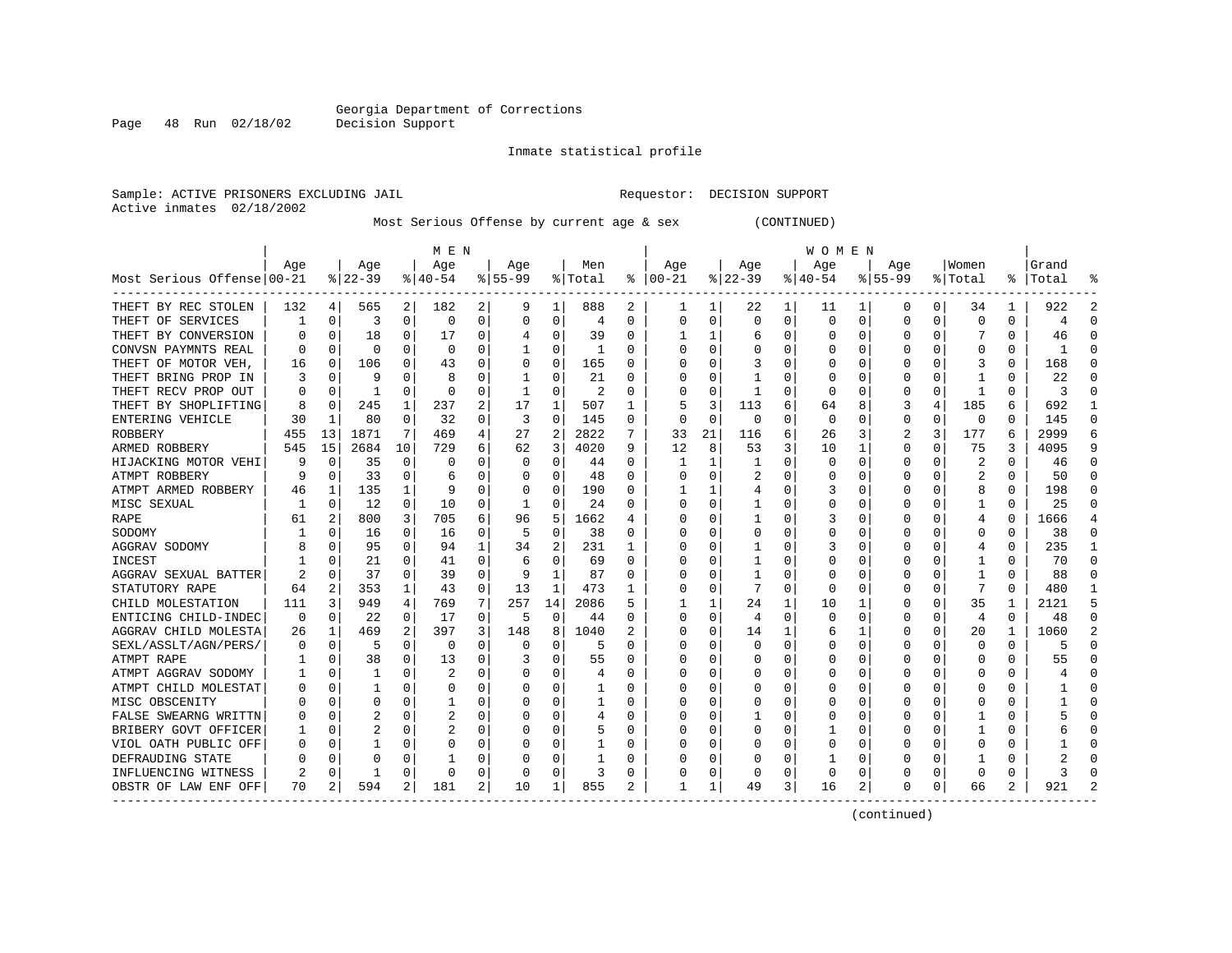Inmate statistical profile

Sample: ACTIVE PRISONERS EXCLUDING JAIL Requestor: DECISION SUPPORT Active inmates 02/18/2002

Page 49 Run 02/18/02

Most Serious Offense by current age & sex (CONTINUED)

|                            | M E N |          |                |          |           |              |           |             |                |          | WOMEN    |             |              |             |          |          |           |              |          |          |           |              |
|----------------------------|-------|----------|----------------|----------|-----------|--------------|-----------|-------------|----------------|----------|----------|-------------|--------------|-------------|----------|----------|-----------|--------------|----------|----------|-----------|--------------|
|                            | Age   |          | Age            |          | Age       |              | Age       |             | Men            |          | Age      |             | Age          |             | Age      |          | Age       |              | Women    |          | Grand     |              |
| Most Serious Offense 00-21 |       |          | $ 22-39$       |          | $8 40-54$ |              | $8 55-99$ |             | % Total        | ႜ        | $ 00-21$ |             | $8$   22-39  |             | $ 40-54$ |          | $8 55-99$ |              | % Total  |          | %   Total |              |
| MISC JUDICIAL PROCEE       | 0     | 0        | -1             | 0        | 0         | 0            | 0         | 0           | 1              | $\Omega$ | 0        | 0           | 0            | 0           | 0        | 0        | 0         | 0            | 0        | 0        |           | 0            |
| PERJURY                    |       | 0        | 3              | 0        | 1         | 0            | 1         | $\Omega$    | 6              | U        | C        | $\Omega$    | <sup>0</sup> | $\Omega$    | 0        | 0        | $\Omega$  | $\Omega$     | 0        | 0        | 6         | ſ            |
| IMPERSONATING OFFICE       |       | $\Omega$ | 2              | $\Omega$ | $\Omega$  | 0            | 0         | 0           | 3              | $\Omega$ | C        | $\Omega$    | <sup>0</sup> | $\Omega$    | U        | $\Omega$ |           | $\Omega$     | U        | $\Omega$ | ζ         |              |
| FALSE STATEMENTS GOV       | U     | 0        | 18             | $\Omega$ |           | $\Omega$     |           | $\Omega$    | 22             | O        |          | 1           |              | $\Omega$    | O        | 0        |           | $\Omega$     | 4        | 0        | 26        |              |
| IMPRSNTNG ANTHR RBAL       |       | 0        | 1              | $\Omega$ |           | 0            | 0         | 0           | $\overline{2}$ | O        | C        | 0           |              | O           |          | O        |           | $\Omega$     |          | 0        | 3         | ſ            |
| <b>ESCAPE</b>              |       | O        | 76             | $\Omega$ | 25        | 0            |           | $\mathbf 0$ | 110            | O        |          | 0           |              | $\Omega$    | 0        | O        |           | U            | 5        | 0        | 115       | ſ            |
| HINDERING APPREH OR        |       | O        | 2              | 0        | $\Omega$  | 0            | U         | 0           | 4              | 0        | C        | 0           |              | O           |          | O        |           | 1            | 3        | 0        |           | ∩            |
| MUTINY IN PENAL INST       | Ω     | O        |                | 0        | 0         | 0            | O         | 0           | 1              | $\Omega$ | C        | 0           |              | O           |          | O        | $\Omega$  | 0            |          | 0        |           | ∩            |
| BAIL JUMPING               |       | 0        | $\overline{4}$ | O        | 3         | 0            | U         | $\Omega$    |                | U        | C        | 0           |              | $\Omega$    | 0        | O        | O         | 0            | 0        | 0        |           | <sup>0</sup> |
| ATMPT ESCAPE               |       |          |                |          | 0         | 0            |           | 0           | 1              | 0        | C        | 0           |              |             | 0        | 0        |           |              | C        | 0        |           |              |
| FALSE PUBLIC ALARM         |       | 0        |                | O        |           | 0            |           | $\Omega$    | 2              | U        | C        | O           |              | $\Omega$    | 0        | O        |           |              | Ω        | 0        |           |              |
| CRMNL INTERFERE GOVT       |       | 0        | 23             | 0        | 12        | 0            |           | $\Omega$    | 39             | U        | C        | 0           |              | $\Omega$    | 0        | O        |           | <sup>0</sup> |          | 0        | 40        |              |
| COMMERICAL GAMBLING        | U     | O        | -1             | 0        | $\Omega$  | $\Omega$     |           | $\Omega$    | 2              | U        | C        | $\Omega$    | O            | $\Omega$    | O        | O        |           | <sup>0</sup> | U        | O        |           |              |
| SOLICIT/ACCEPTING BR       |       | O        |                | 0        | O         | 0            |           | 0           | 1              | U        | $\Box$   | 0           |              | $\Omega$    | O        | O        |           | <sup>0</sup> | Ω        | 0        |           | ſ            |
| DOGFIGHTING                |       | O        |                | 0        |           | O            |           | 0           | $\mathbf{1}$   | O        |          | $\Omega$    |              | $\Omega$    | U        | O        |           | $\Omega$     | O        | $\Omega$ |           | ſ            |
| BUS HIJACKING              |       | 0        | $\mathbf{1}$   | $\Omega$ | -1        | 0            |           | 0           | $\overline{2}$ | O        |          | 0           | <sup>0</sup> | $\Omega$    | U        | O        |           | $\Omega$     | U        | $\Omega$ | 2         | ſ            |
| CRUELTY TO CHILDREN        | 6     | 0        | 204            | 1        | 45        | 0            |           | 0           | 262            | 1        |          | 3           | 70           | 4           | 9        | -1       | ∩         | 0            | 84       | 3        | 346       |              |
| SEX EXPLOITATION CHI       | U     | 0        | 4              | O        |           | 0            | 3         | 0           | 14             | 0        | C        | 0           |              | $\Omega$    | 0        | O        | O         | 0            | 1        | 0        | 15        | ∩            |
| ABANDONMENT OF CHILD       | 0     | 0        |                |          | 2         | 0            |           | 0           | 2              | U        | C        | 0           |              | $\Omega$    | 0        | O        |           | O            |          | 0        | 3         | C            |
| CNTRBTNG DELINQENCY        | U     | O        |                |          | 0         | 0            | U         | 0           | $\Omega$       | U        | C        | O           |              | $\Omega$    | O        | O        |           | U            |          | 0        |           |              |
| MISC WEAPON/EXPLOSIV       |       | O        | 6              | 0        | O         | 0            | U         | $\Omega$    | 8              | 0        | C        | 0           | <sup>0</sup> | $\Omega$    | 0        | O        |           | 0            | U        | 0        | 8         |              |
| CARRY CONCEALED WEAP       |       | O        | 10             | 0        | 2         | 0            |           | $\Omega$    | 13             | $\Omega$ | C        | $\Omega$    |              | $\Omega$    | O        | O        |           | $\Omega$     | U        | 0        | 13        |              |
| ALTER PISTL LICENSE        |       | $\Omega$ | $\Omega$       | $\Omega$ | U         | 0            |           | 0           | 1              | O        | $\Box$   | $\Omega$    |              | $\Omega$    |          | O        |           | $\Omega$     | O        | O        |           | C            |
| POSS OF FIREARM DUR        |       | $\Omega$ | 11             | $\Omega$ |           | 0            |           | 0           | 19             | O        |          | 0           |              | $\Omega$    |          | 0        |           | $\Omega$     | 0        | 0        | 19        | ſ            |
| POSS OF CERTAIN WEAP       |       | O        | 11             | $\Omega$ | 4         | 0            |           | 0           | 19             | $\Omega$ |          | $\Omega$    |              | $\Omega$    | Ω        | U        |           | U            | 0        | $\Omega$ | 19        | $\Omega$     |
| POSS FIREARM CONVCT        |       | O        | 72             | $\Omega$ | 31        | 0            |           | 0           | 115            | $\Omega$ | C        | 0           |              | O           | 0        | 0        | n         | 0            |          | 0        | 116       | ∩            |
| CARRY WEAPON AT SCHO       | 6     | O        | -6             | O        | 0         | 0            | O         | 0           | 12             | U        |          |             |              | O           | 0        | O        |           | 0            |          | 0        | 13        | $\Omega$     |
| DESTROY/INJUR POLICE       |       | 0        |                | O        | 0         | 0            |           | 0           | 2              | U        | C        | 0           |              |             | 0        | O        |           | O            | 0        | 0        | 2         | O            |
| MISC INVASION OF PRI       | N     |          | $\Omega$       |          | -1        | 0            | O         | $\Omega$    | 1              | U        |          | 0           |              |             | 0        |          |           |              | Ω        | 0        |           |              |
| PEEPING TOM                |       | O        |                | O        | 7         | U            |           | $\Omega$    | 19             | U        | C        | O           |              | $\Omega$    | U        | O        |           | <sup>0</sup> |          | U        | 19        |              |
| RACKETEERING               | 0     | 0        | 15             | $\Omega$ | 21        | $\Omega$     | 1         | 0           | 37             | $\Omega$ | C        | $\Omega$    |              | $\Omega$    | 3        | O        |           | $\Omega$     | 8        | 0        | 45        | C            |
| S/D NARCOTICS, OPIAT       | 3     | 0        | 71             | 0        | 55        | 0            | 8         | 0           | 137            | U        |          | 1           | 8            | 0           | 6        | 1        |           | 1            | 16       | 1        | 153       | <sup>0</sup> |
| S/D DEP, STIM, CNTRF D     | 5     | 0        | 59             | $\Omega$ | 30        | 0            | 3         | 0           | 97             | O        | 0        | $\mathbf 0$ | 11           | 1           |          | 1        | O         | $\mathbf 0$  | 15       | 1        | 112       | <sup>0</sup> |
| S/D OF LSD                 | O     | 0        |                | 0        | $\Omega$  | 0            |           | 0           | 2              | O        | C        | 0           | 0            | $\mathbf 0$ | 0        | 0        |           | 0            | $\Omega$ | 0        | 2         | $\sqrt{ }$   |
| S/D OF MARIJUANA           | 31    | 1        | 199            | 1        | 75        | $\mathbf{1}$ | 9         | 1           | 314            | 1        | $\Omega$ | 0           | 10           | 1           | 3        | 0        | 1         | 1            | 14       | 0        | 328       |              |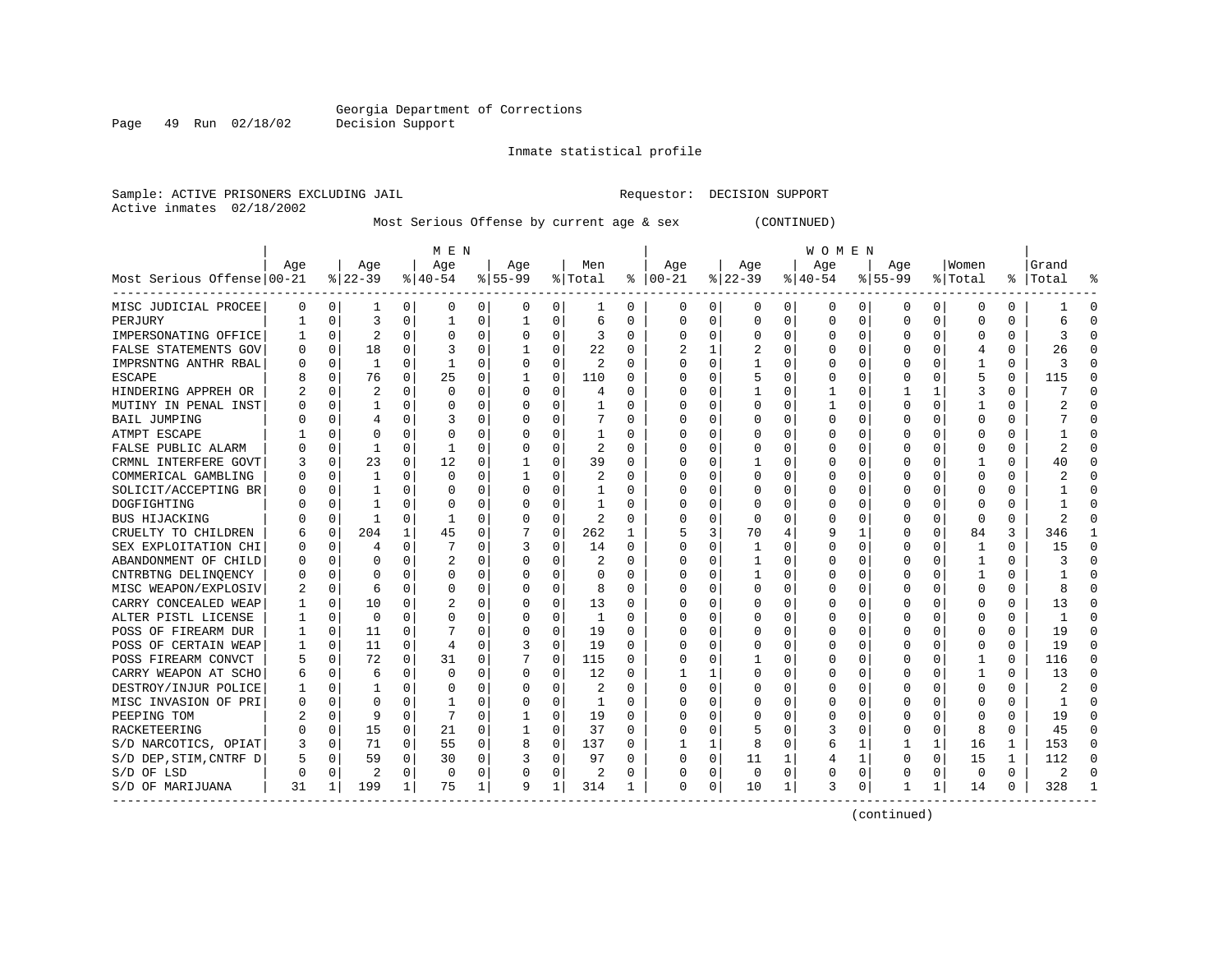Inmate statistical profile

Sample: ACTIVE PRISONERS EXCLUDING JAIL Requestor: DECISION SUPPORT Active inmates 02/18/2002

Most Serious Offense by current age & sex (CONTINUED)

|                            | M E N |             |           |              |              |          |              |             |          |              | W O M E N     |             |              |              |             |             |             |              |                         |              |              |              |
|----------------------------|-------|-------------|-----------|--------------|--------------|----------|--------------|-------------|----------|--------------|---------------|-------------|--------------|--------------|-------------|-------------|-------------|--------------|-------------------------|--------------|--------------|--------------|
|                            | Age   |             | Age       |              | Aqe          |          | Aqe          |             | Men      |              | Aqe           |             | Age          |              | Age         |             | Age         |              | Women                   |              | Grand        |              |
| Most Serious Offense 00-21 |       |             | $8 22-39$ |              | $8 40-54$    |          | $8 55-99$    |             | % Total  |              | $8   00 - 21$ |             | $ 22-39 $    |              | $ 40-54 $   |             | $8155 - 99$ |              | % Total                 |              | %   Total    |              |
| POSS NARCOTICS, OPIA       | 17    | 0           | 176       |              | 90           | 1        |              | 0           | 290      | 1            | 2             | 1           | 32           | 2            | 13          | 2           | 0           | 0            | 47                      | 2            | 337          |              |
| POSS DEP, STIM, CNTRF      |       | 0           | 99        | 0            | 44           | 0        | 2            | 0           | 152      | 0            | $\mathbf 0$   | 0           | 16           | 1            | 1           | 0           | $\Omega$    | $\Omega$     | 17                      | 1            | 169          | $\Omega$     |
| POSS OF LSD                | O     | $\Omega$    | 5         | 0            | 0            | 0        | $\Omega$     | 0           | 5        | 0            | $\Omega$      | 0           | 1            | 0            | 1           | 0           | 0           | $\Omega$     | 2                       | $\Omega$     | 7            | $\cap$       |
| POSS OF MARIJUANA          | 38    | 1           | 198       | $\mathbf{1}$ | 53           | 0        | 7            | $\Omega$    | 296      | 1            | 0             | $\Omega$    | 14           | $\mathbf{1}$ | 3           | $\mathbf 0$ | 1           | $\mathbf{1}$ | 18                      | 1            | 314          |              |
| ILLEGAL ATTM TO OBT        | O     | $\mathbf 0$ | 5         | $\Omega$     | -7           | O        | $\Omega$     | $\mathbf 0$ | 12       | 0            | $\Omega$      | $\mathbf 0$ | 3            | $\mathbf 0$  | 1           | 0           | $\Omega$    | $\Omega$     | 4                       | 0            | 16           | $\Omega$     |
| VIOL GA CNTRL SBST A       |       | $\mathbf 0$ | 55        | $\Omega$     | 20           | $\Omega$ | $\Omega$     | $\Omega$    | 77       | 0            | $\Omega$      | 0           | 3            | 0            |             | 0           | $\Omega$    | $\Omega$     | 5                       | $\Omega$     | 82           | $\Omega$     |
| VIOL DNGROUS DRGS AC       | 0     | 0           | 0         | 0            | $\Omega$     | 0        | $\Omega$     | 0           | 0        | 0            | $\Omega$      | 0           | -1           | 0            | $\Omega$    | 0           | O           | 0            | -1                      | 0            | 1            | $\Omega$     |
| UNLWFL MFG/DEL/DIST        |       | 0           | 25        | 0            | 8            | 0        | O            | 0           | 37       | 0            | 0             | 0           | 0            | 0            | 0           | 0           | 0           | $\Omega$     | 0                       | 0            | 37           | ∩            |
| POSS DRUG RELATED MA       | 0     | 0           | 1         | 0            |              | 0        | O            | 0           | 2        | 0            | $\Omega$      | 0           | 0            | 0            | 0           | 0           | 0           | 0            | 0                       | O            | 2            | ∩            |
| S/D CONT SUB PUBLIC        | 9     | 0           | 60        | 0            | 13           | 0        |              | $\Omega$    | 83       | 0            |               | 0           | 4            | 0            | 2           | 0           | 0           | O            | 6                       |              | 89           |              |
| S/D CONT SUB SCHOOL        | 4     | $\cap$      | 29        | 0            |              | O        |              | $\Omega$    | 42       | 0            | $\Omega$      | $\Omega$    | 2            | $\Omega$     | $\Omega$    | $\Omega$    | U           | U            | $\overline{\mathbf{c}}$ | <sup>n</sup> | 44           |              |
| S/D COCAINE                | 127   | 4           | 1402      | 5            | 559          | 5        | 46           | 3           | 2134     | 5            |               | 3           | 92           | 5            | 47          | 6           | 4           | 5            | 147                     | 5            | 2281         |              |
| POSS OF COCAINE            | 188   | 5           | 1533      | 6            | 588          | 5        | 65           | 4           | 2374     | 5            | 4             | 3           | 141          | 8            | 59          | 7           | 6           | 8            | 210                     |              | 2584         | 6            |
| ATMPT VIOL SUBSTANCE       | 1     | $\mathbf 0$ | 26        | 0            | -9           | O        | 4            | 0           | 40       | 0            | $\mathbf 0$   | 0           | 2            | 0            | $\mathbf 0$ | 0           | $\Omega$    | 0            | 2                       | $\Omega$     | 42           | $\Omega$     |
| MISC DRUGS TRAFFICKI       | 14    | 0           | 264       | 1            | 72           | 1        | 11           | 1           | 361      | 1            | $\mathbf{1}$  | $\mathbf 1$ | 19           | 1            | 11          | $\mathbf 1$ | 1           | 1            | 32                      | 1            | 393          | $\mathbf{1}$ |
| TRAF COCAINE LESS 20       | 4     | $\mathbf 0$ | 325       | $\mathbf{1}$ | 95           | 1        | 18           | 1           | 442      | 1            | $\Omega$      | 0           | 9            | $\Omega$     | 8           | 1           | O           | $\Omega$     | 17                      | 1            | 459          | -1           |
| TRAF COCAINE 201-400       | 1     | $\mathbf 0$ | 56        | $\Omega$     | 11           | $\Omega$ | 2            | $\Omega$    | 70       | 0            | $\Omega$      | 0           | 6            | 0            | 3           | 0           | $\Omega$    | $\Omega$     | 9                       | $\Omega$     | 79           | $\Omega$     |
| TRAF COCAINE 401+ GM       | 3     | 0           | 98        | 0            | 27           | 0        |              | $\Omega$    | 131      | U            |               | 1           | 8            | 0            | U           | 0           | 2           | 3            | 11                      | O            | 142          |              |
| TRAF NARCOTIC LESS 1       | U     | $\Omega$    |           | $\Omega$     | $\mathbf{1}$ | O        | $\Omega$     | $\Omega$    | 2        | U            | $\bigcap$     | $\Omega$    | $\Omega$     | 0            | $\Omega$    | $\Omega$    | $\Omega$    | O            | $\Omega$                | O            |              |              |
| TRAF NARCOTIC 15-28        | O     | $\Omega$    | $\Omega$  | 0            | -1           | O        | $\Omega$     | $\Omega$    | 1        | 0            | $\Omega$      | $\Omega$    | $\Omega$     | $\Omega$     | $\Omega$    | $\Omega$    | O           | 0            | $\Omega$                | 0            |              |              |
| TRAF NARCOTIC 29+ GM       | 0     | $\Omega$    | 3         | 0            | 2            | 0        | $\Omega$     | $\Omega$    | 5        | 0            | $\Omega$      | $\Omega$    |              | $\Omega$     | 0           | $\Omega$    | 0           | 0            | 2                       | 0            |              |              |
| TRAF MARIJNA 101-200       | 4     | $\mathbf 0$ | 14        | $\Omega$     | 5            | U        |              | $\Omega$    | 24       | 0            | O             | $\Omega$    | 4            | $\Omega$     | O           | 0           | O           | $\Omega$     | 4                       | 0            | 28           |              |
| TRAF METHAOUALONE>=4       | U     | $\mathbf 0$ | 1         | $\Omega$     | $\Omega$     | O        |              | 0           | 1        | U            | $\Omega$      | 0           | $\Omega$     | 0            |             | $\mathbf 0$ | $\Omega$    | $\Omega$     | $\Omega$                | $\Omega$     | $\mathbf{1}$ | $\Omega$     |
| TRAF AMPHTMINE 28-19       |       | $\Omega$    | 5         | $\Omega$     | 12           | $\Omega$ | $\Omega$     | $\Omega$    | 20       | 0            | $\Omega$      | $\Omega$    | $\Omega$     | $\Omega$     | 1           | $\Omega$    | $\Omega$    | $\Omega$     | $\mathbf{1}$            | 0            | 2.1          | $\Omega$     |
| TRAF AMPHTMINE 200-3       | 0     | $\Omega$    | 3         | 0            | $\Omega$     | 0        | $\Omega$     | 0           | 3        | 0            | $\Omega$      | 0           | -1           | 0            | $\Omega$    | 0           | 0           | 0            | 1                       | 0            | 4            | $\Omega$     |
| TRAF AMPHTMINE 400+        | U     | 0           |           |              | 2            | 0        | $\Omega$     | 0           | 9        | 0            | O             | 0           | -1           | $\Omega$     | $\Omega$    | 0           | 0           | 0            |                         | 0            | 10           |              |
| USE COMM FACLTY VIO        | 0     | $\Omega$    | 3         | 0            |              | 0        | $\Omega$     | 0           | 5        | 0            | O             | 0           | $\Omega$     | 0            | $\Omega$    | 0           | 0           | O            | $\Omega$                | N            |              |              |
| ATT/CONSPRCY COMMT C       | 3     | $\Omega$    | 18        | 0            | 3            | 0        | 3            | $\Omega$    | 27       | <sup>0</sup> | C             | $\Omega$    | $\mathbf{1}$ | $\Omega$     |             | $\Omega$    | O           | U            | 3                       | 0            | 30           | $\Omega$     |
| UNAUTH DIST CONTRLLD       | 0     | $\Omega$    | $\Omega$  | 0            | $\Omega$     | 0        | $\Omega$     | 0           | $\Omega$ | 0            | $\Omega$      | $\Omega$    | $\Omega$     | $\Omega$     | 1           | $\Omega$    | O           | 0            | -1                      | 0            | -1           | $\cap$       |
| VIOL MOTOR VEHICLE L       | 6     | $\Omega$    | 61        | $\Omega$     | 29           | $\Omega$ | 7            | $\Omega$    | 103      | 0            | $\Omega$      | $\Omega$    | 2            | $\Omega$     | 5           | 1           | 0           | $\Omega$     | 7                       | 0            | 110          | $\Omega$     |
| DRVNG HABTL VIOLATOR       | 0     | 0           | 145       | 1            | 158          | 1        | 21           | 1           | 324      | 1            | O             | $\mathbf 0$ | 8            | 0            | 6           | 1           | 0           | $\Omega$     | 14                      | 0            | 338          |              |
| HABIT TRAF VOIL/IMPA       | 0     | 0           |           | $\Omega$     | 6            | $\Omega$ | $\mathbf{1}$ | $\Omega$    | 14       | $\Omega$     | $\Omega$      | 0           | $\mathbf{1}$ | 0            | $\Omega$    | 0           | 0           | $\Omega$     | 1                       | 0            | 15           | $\Omega$     |
| HABIT TRAF VIOL/OTHE       | 0     | $\Omega$    | 1         | 0            | 1            | 0        | $\Omega$     | $\Omega$    | 2        | 0            | $\Omega$      | 0           | 0            | $\Omega$     | $\Omega$    | 0           | 0           | $\Omega$     | $\Omega$                | $\Omega$     |              | ∩            |
| MISC MRALS/PBLIC H/S       | 0     | 0           | 1         | 0            | 0            | 0        | $\Omega$     | 0           | -1       | 0            | $\Omega$      | 0           | $\Omega$     | 0            | $\Omega$    | 0           | 0           | $\Omega$     | 0                       | 0            | 1            | ∩            |
| VIOL GAME AND FISH L       | 0     | 0           | 0         | 0            | $\Omega$     | 0        |              | 0           | 1        | 0            | $\Omega$      | 0           | $\Omega$     | 0            | $\Omega$    | 0           | 0           | 0            | $\Omega$                | 0            |              |              |

(continued)

Page 50 Run 02/18/02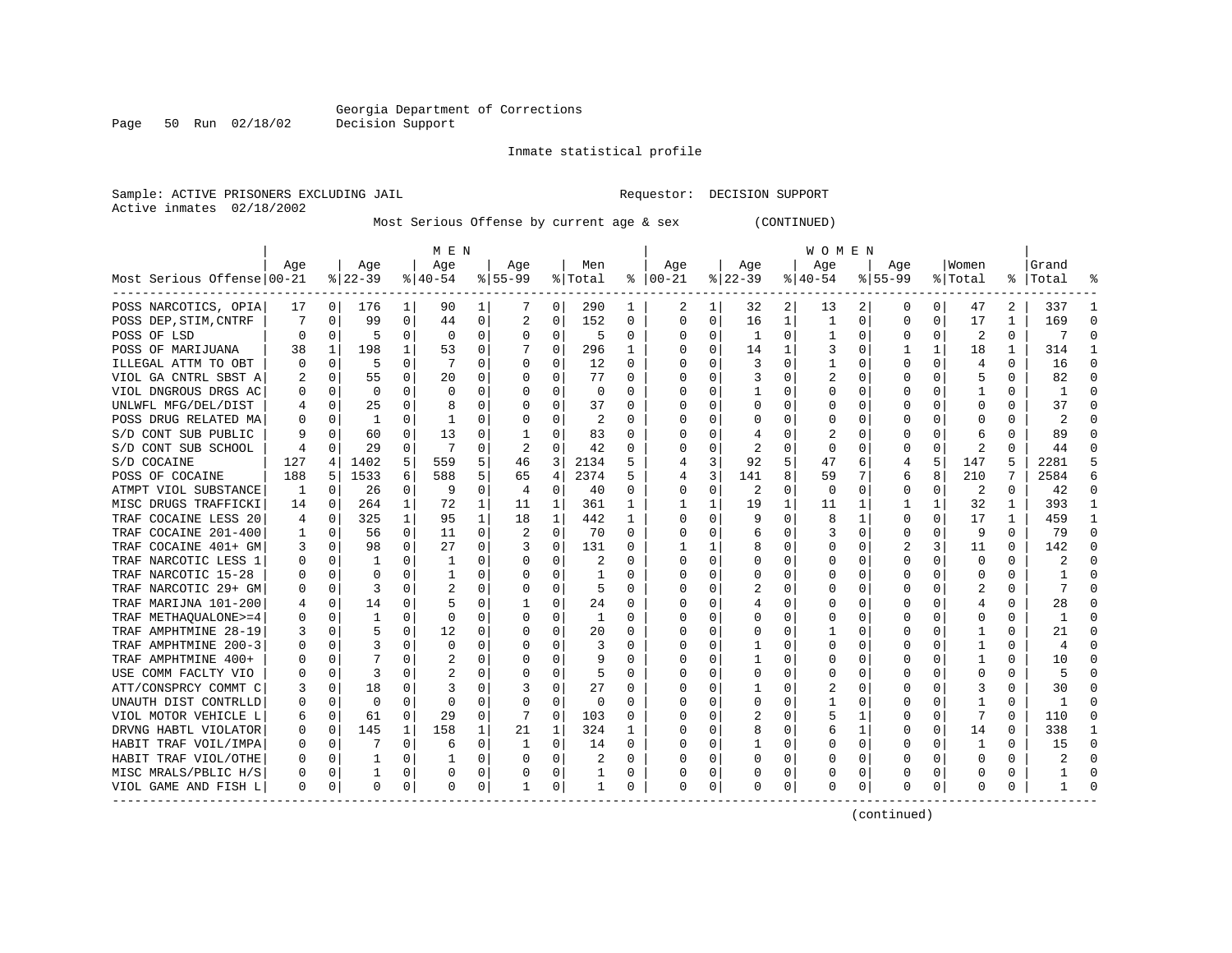Inmate statistical profile

Active inmates 02/18/2002

Sample: ACTIVE PRISONERS EXCLUDING JAIL Requestor: DECISION SUPPORT

Most Serious Offense by current age & sex (CONTINUED)

|                            |               |              |                  | M E N |                                                 |      |                 |          | W O M E N      |    |                   |    |                  |    |                  |       |                 |    |                  |    |                |    |
|----------------------------|---------------|--------------|------------------|-------|-------------------------------------------------|------|-----------------|----------|----------------|----|-------------------|----|------------------|----|------------------|-------|-----------------|----|------------------|----|----------------|----|
| Most Serious Offense 00-21 | Age           |              | Age<br>$ 22-39 $ |       | Age<br>$ 40-54 $                                |      | Age<br>$ 55-99$ |          | Men<br>% Total | ႜ  | Age<br>$ 00 - 21$ |    | Age<br>$ 22-39 $ |    | Age<br>$ 40-54 $ |       | Age<br>$ 55-99$ |    | Women<br>% Total | ႜႂ | Grand<br>Total | ႜ  |
|                            |               |              |                  |       |                                                 |      |                 |          |                |    |                   |    |                  |    |                  |       |                 |    |                  |    |                |    |
| MISC CORRECTIONL INS       |               |              |                  |       |                                                 | 0    |                 |          |                |    |                   |    |                  |    |                  |       |                 |    |                  | 0  |                |    |
| VIOLATN OTHR STATES        | 0             |              |                  |       |                                                 | 0    |                 |          |                |    |                   |    |                  |    |                  |       |                 |    |                  | 0  |                |    |
| CONSPIRACY                 | 13            |              | 60               |       | 10                                              |      |                 |          | 86             |    |                   |    | 11               |    |                  |       |                 |    | 13               | 0  | 99             |    |
| CRMNL ATMPT                |               |              | 27               |       | 15                                              |      |                 |          | 55             |    |                   |    |                  |    |                  |       |                 |    |                  |    | 60             |    |
| AIRCRAFT HIJACKING         |               |              |                  |       |                                                 |      |                 |          |                |    |                   |    |                  |    |                  |       |                 |    |                  |    |                |    |
| UNAUTH DIST RECRD DE       |               |              |                  |       |                                                 |      |                 |          |                |    |                   |    |                  |    |                  |       |                 |    |                  |    |                |    |
| NONPYMT AGR NVL STOR       | 1619          | 46           | 8470             | 32    | 3223                                            | 28   | 524             | 29       | 13836          | 32 | 82                | 53 | 681              | 36 | 273              | 34    | 24              | 32 | 1060             | 37 | 14896          |    |
| CRMNL SOLICITATION         | 1960          | 55           | 17997            | 68    | 8371                                            | 72   | 1275            |          | 71 29603       | 68 | 74                | 48 | 1195             | 64 | 524              | 66    | 51              | 68 | 1844             | 64 | 31447          | 68 |
| PARTY TO A CRIME           | 4             |              |                  |       |                                                 |      |                 |          | 8              |    | $\Omega$          |    |                  | O  |                  |       | O               |    |                  | 0  | 10             |    |
| CRMNL TRESPASSING          | 0             |              |                  |       |                                                 |      |                 |          |                |    | $\Omega$          |    |                  |    | 0                |       | 0               |    |                  | 0  |                |    |
| GANG PARTICIPATION         |               | $\Omega$     | O                |       |                                                 | 0    |                 | $\Omega$ |                |    | $\Omega$          | 0  |                  |    | 0                |       | 0               |    |                  | 0  |                |    |
| Total reported             |               |              |                  |       | 7131 100 52814 100 23143 100 3592 100 86680 100 |      |                 |          |                |    | 311 100           |    | 3745 100         |    | 1589 100         |       | 150 100         |    | 5795 100         |    | 92475 100      |    |
| Percent reported           |               | 99.2<br>99.6 |                  |       | 99.7                                            | 99.8 |                 |          | 99.6           |    | 99.4              |    | 99.6             |    | 99.4             | 100.0 |                 |    | 99.6             |    | 99.6           |    |
| NOT REPORTED               | 27            |              | 100              |       | 37                                              |      | 4               |          | 168            |    |                   |    |                  |    | 5                |       | $\Omega$        |    | 13               |    | 181            |    |
| Total                      | 3579<br>26457 |              | 11590            |       | 1798                                            |      | 43424           |          | 156            |    | 1876              |    | 797              |    | 75               |       | 2904            |    | 46328            |    |                |    |

Page 51 Run 02/18/02